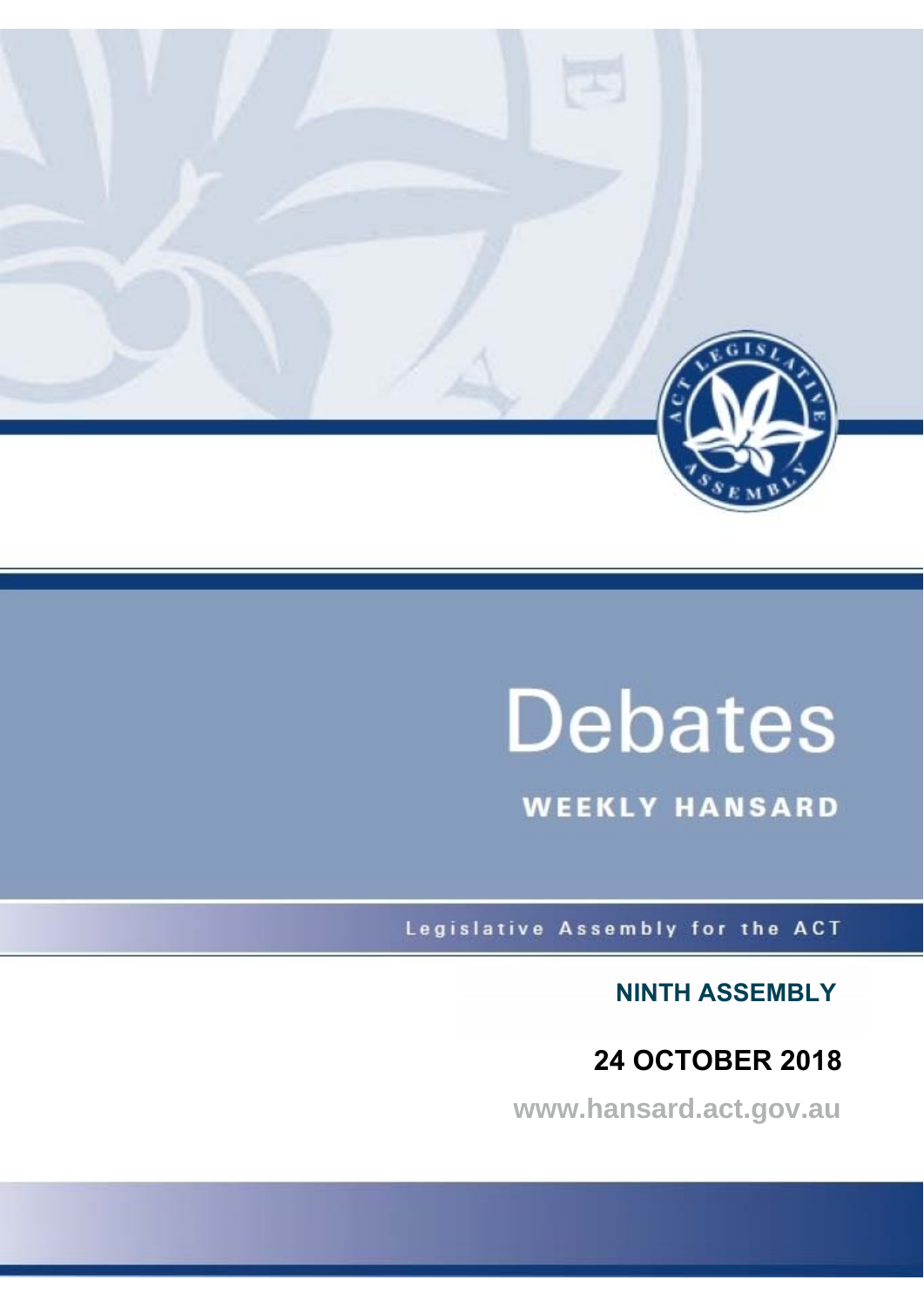## **[Wednesday, 24 October 2018](#page-2-0)**

| Domestic Animals (Dangerous Dogs) Legislation Amendment Bill 2018  4127 |  |
|-------------------------------------------------------------------------|--|
|                                                                         |  |
|                                                                         |  |
| Questions without notice:                                               |  |
| Schools-asbestos.                                                       |  |
|                                                                         |  |
|                                                                         |  |
|                                                                         |  |
| Royal Commission into Institutional Responses to Child Sexual Abuse-    |  |
|                                                                         |  |
|                                                                         |  |
|                                                                         |  |
|                                                                         |  |
|                                                                         |  |
|                                                                         |  |
|                                                                         |  |
|                                                                         |  |
|                                                                         |  |
| Supplementary answer to question without notice:                        |  |
|                                                                         |  |
|                                                                         |  |
| Government Agencies (Land Acquisition Reporting) Bill 2018  4181        |  |
|                                                                         |  |
|                                                                         |  |
| Adjournment:                                                            |  |
|                                                                         |  |
|                                                                         |  |
|                                                                         |  |
|                                                                         |  |
|                                                                         |  |
|                                                                         |  |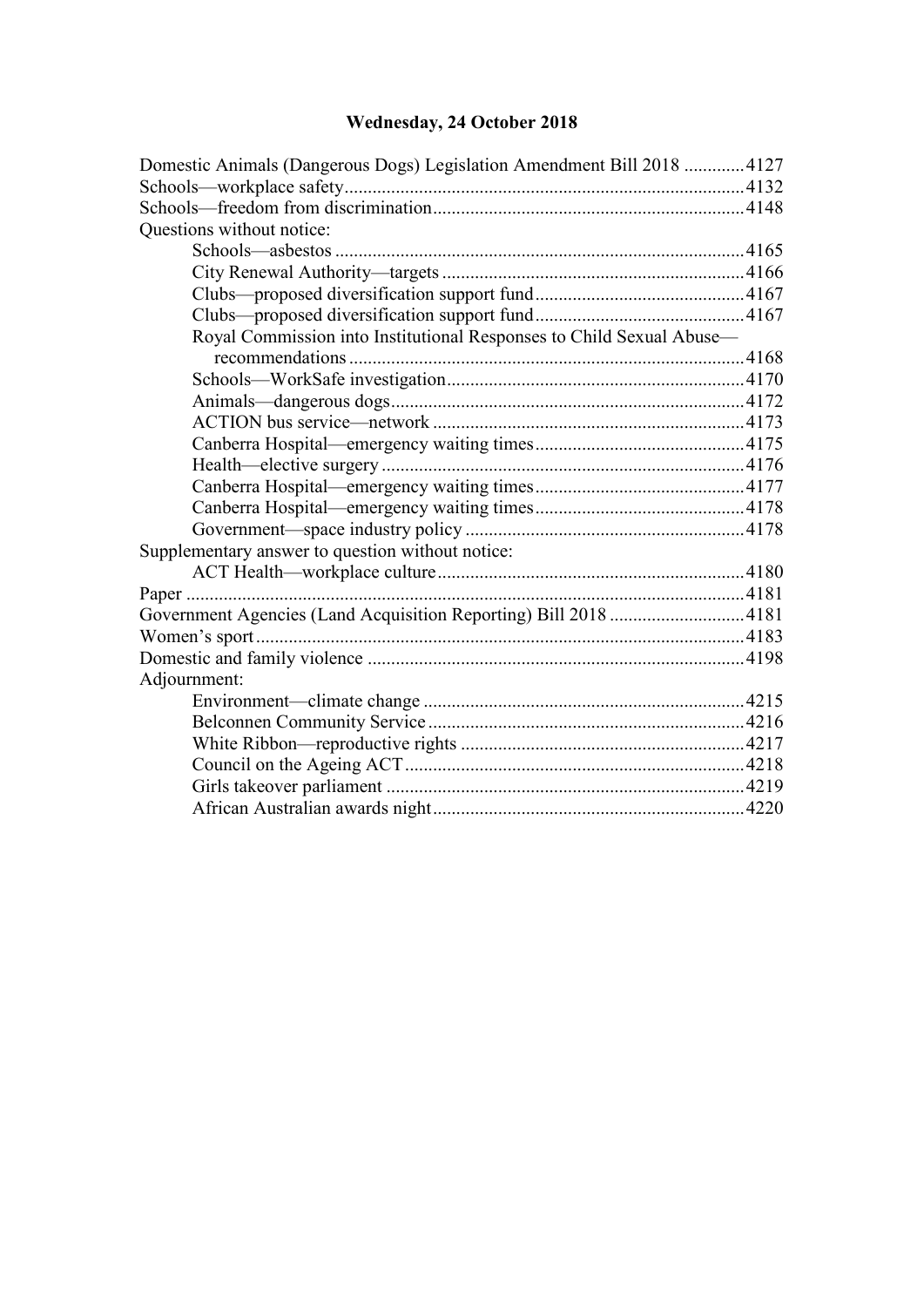### <span id="page-2-0"></span>**Wednesday, 24 October 2018**

**MADAM SPEAKER** (Ms J Burch) took the chair at 10 am, made a formal recognition that the Assembly was meeting on the lands of the traditional custodians, and asked members to stand in silence and pray or reflect on their responsibilities to the people of the Australian Capital Territory.

#### <span id="page-2-1"></span>**Domestic Animals (Dangerous Dogs) Legislation Amendment Bill 2018**

**Ms Lawder**, pursuant to notice, presented the bill and its explanatory statement.

Title read by Clerk.

**MS LAWDER** (Brindabella) (10.01): I move:

That this bill be agreed to in principle.

I rise today to speak to the Domestic Animals (Dangerous Dogs) Legislation Amendment Bill 2018. At its core, this bill is designed to address issues of responsible dog ownership. It is an attempt to address our crisis in dog management in the ACT, and I am disappointed to have to stand in this place yet again and call out the Labor-Greens government for their complete abrogation of their basic duty to keep Canberrans safe. They just do not seem to care about injuries to Canberrans. But the Canberra Liberals do care. It is a core responsibility of government to keep their citizens safe; yet this Labor-Greens government looks the other way as the number of attacks by dogs increases year on year.

A month ago I asked Minister Steel to provide dog attack figures for last year. In response, Minister Steel was not quite sure because, inexplicably, the collection method of data had changed, but there were at least a staggering 133 dog attacks on people to the end of June—on Canberrans. That is two attacks every three days. The number of dog attacks more generally, which may involve other animals or pets, has gone through the roof. There were 485 reported last year, an increase of 25 per cent from the year before. And that is well up from 93 attacks five years ago. So there has been on average a 30 per cent increase in dog attacks year on year over the past five years.

This massive increase in dog attacks is a major public health and safety crisis—nearly 500 attacks by dogs in a year. And it is not just a human health and safety issue. In the past five years, hundreds of innocent domestic pets have been killed and mutilated. It has been a major animal welfare failing of this government, and it is every day.

Just last weekend someone posted on a Facebook page:

"BEWARE AT GORDON ADVENTURE PLAYGROUND" my two small dogs (on leads) have just been attacked by a strong, vicious dog NOT on lead.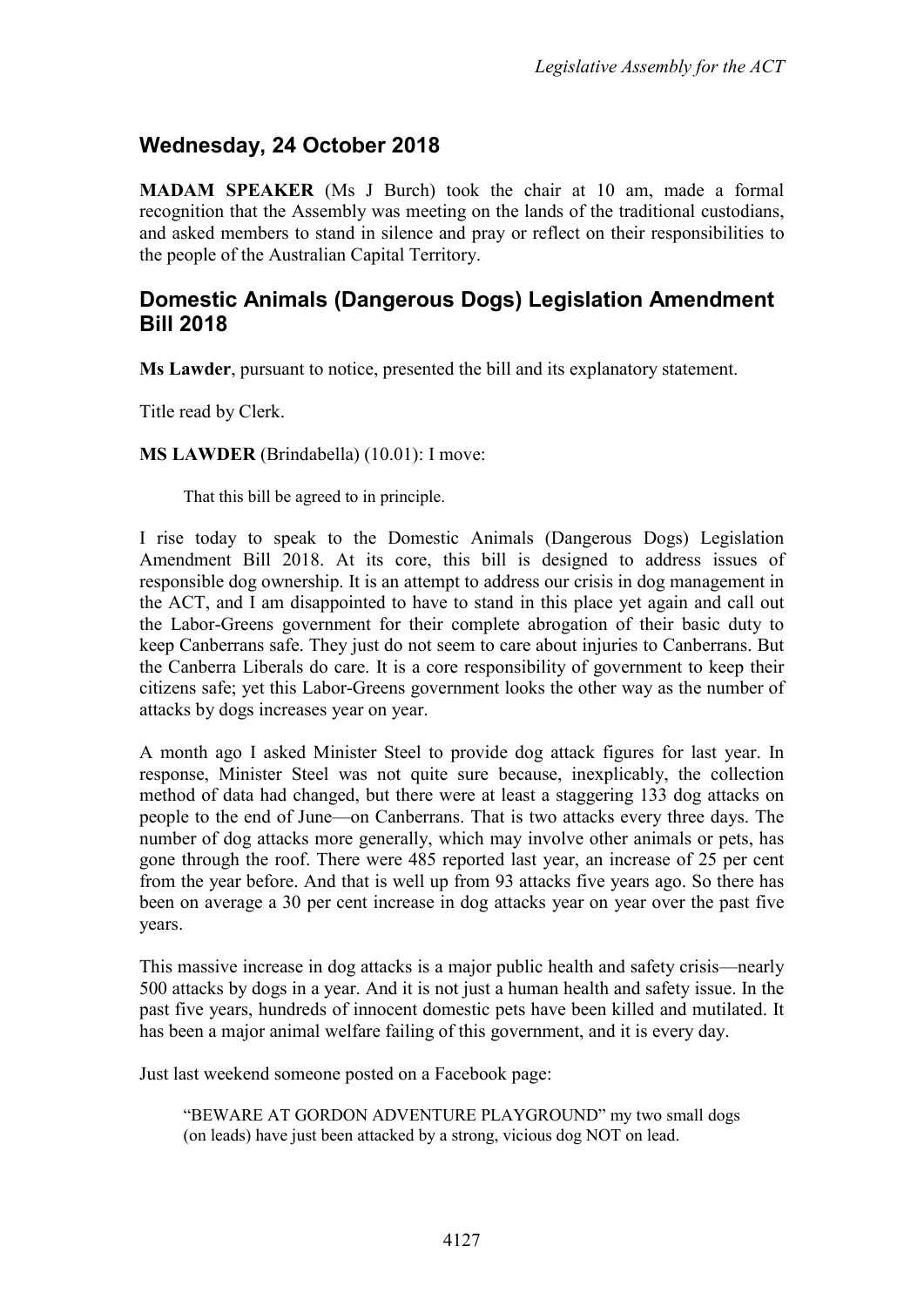The dog owner went on to discuss the fact that the playground was full of small children and expressed their dismay at what could have happened if a child was attacked. And this is a fear I hear over and over again.

On 8 November 2017, in Lyons, the two dogs that attacked a woman had been seen loose at the suburb's early childhood centre only moments before. The woman was hospitalised after the dogs attacked her, injuring her arms and legs. A witness said he heard screams and rushed over to see the dogs attacking the 32-year-old woman. "They were really, really going at her. They mauled her pretty badly," he said. He and other members of the public got the dogs off the woman before police and rangers arrived and caught the dogs. Children were about to arrive there for before-school care when the dogs attacked.

We are a first-world country. We are the capital of our nation. Our children and our residents should not be fearful of dog attacks in their local playgrounds and streets. Parents should not feel the need to post warnings on social media sites about these issues. This is not a recent issue. This is something the Canberra Liberals have been pursuing for a number of years. While this government tries to paint itself as responsible and proactive, it has, in reality, effectively done nothing except release some reports and give platitudinous and self-congratulatory speeches.

On 18 September 2014 Alistair Coe spoke in support of the government's Domestic Animals Amendment Bill. Prophetically, Mr Coe said:

… like all pieces of legislation this bill will need to be enforced properly.

Sadly, as we now know, the government failed to enforce that bill properly in 2014 and every year since, and as a consequence hundreds of Canberrans have been injured in dog attacks.

As the situation continued to deteriorate and even more dog attacks were reported, again it was the Canberra Liberals who called for action. In March 2017 Mr Doszpot prepared a motion which was to try to get the government to seriously address what was becoming a major public safety issue and a major community concern. In March 2017 Mr Doszpot implored the Labor and Greens members of this place to support a series of recommendations to improve dog management. The Labor-Greens government watered down the Canberra Liberals' proposals, and effectively nothing happened.

Ms Le Couteur famously said, in meek support of the government's do-nothing approach to the growing level of dog attacks:

I am not convinced that even higher penalties will work, and I am reluctant to commit to even higher penalties without substantial community consultation. What is the real world impact?

We know what happened to get the government to take an interest. It was the death of a Canberra resident. Within days of that tragedy in 2017 the then minister finally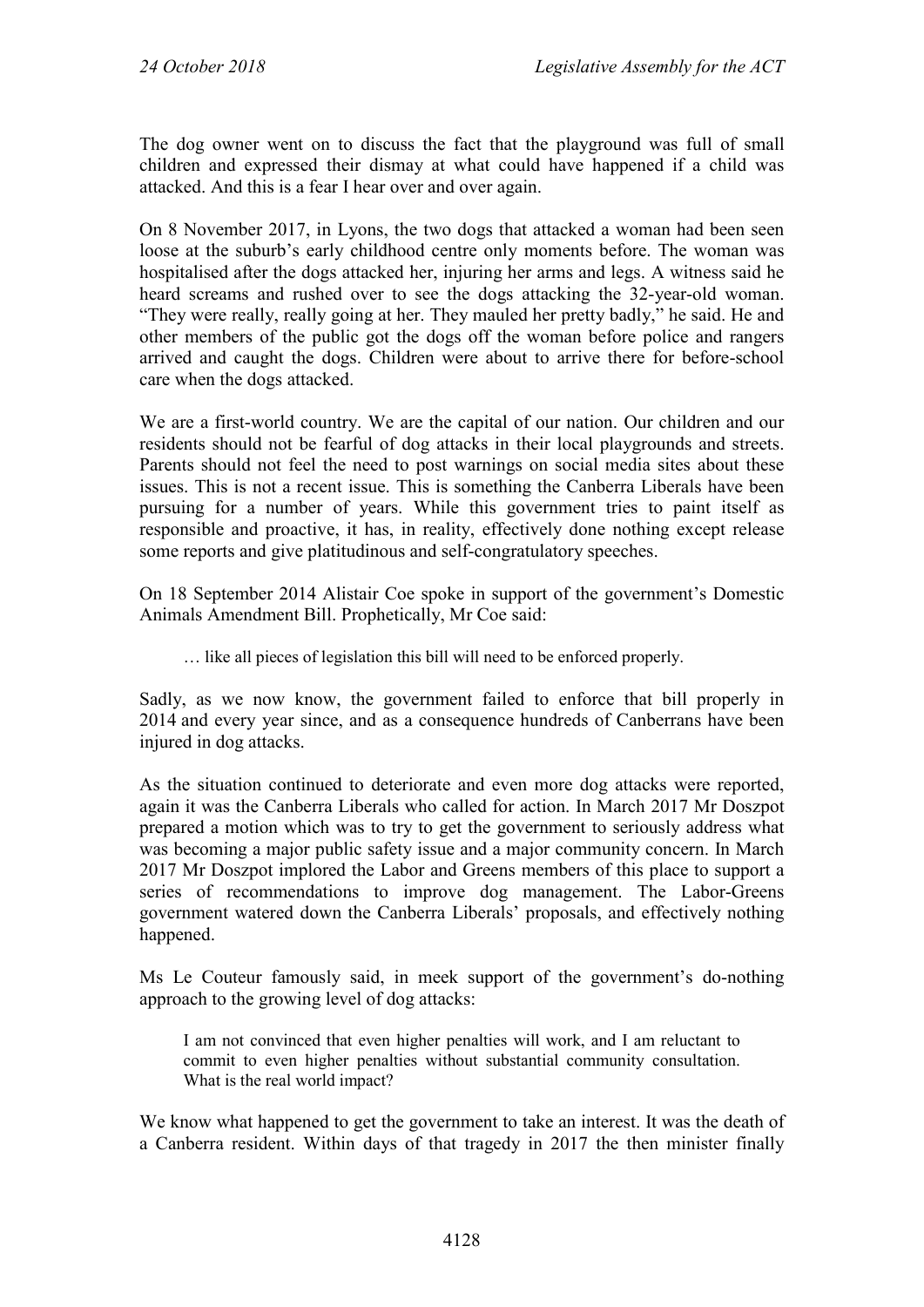announced the government would consider a range of legal amendments, and extra staff were promised at domestic animal services. Where are we at now? What is the current record of the government? Are they now going to make sure our parks and streets are safe, that we and our pets are safe from attack?

On 3 July just this year a female police officer was seriously injured after being viciously attacked by a dog while doing her job. She suffered a bite to the hip, calf and hand, the latter causing nerve and tendon damage. She was admitted to hospital and had surgery. The dog was seized after the attack. As I have heard too many times, it turns out that the dog had previously caused multiple injuries after an attack on a person at the same premises less than a month earlier. And apparently the dog was not registered. The question arises: why was action not taken against the dog and its owner on 18 June? Could the serious attack on the police officer have been prevented by earlier action? This is a common pattern. A dog seized after a serious attack, it is later revealed, had previously been involved in other attacks.

I asked a question of the minister on 19 September 2018 in relation to a dog attack on Mr Daniel Meyers in Spence in 2016. Mr Meyers suffered severe injuries, including the loss of a finger, part of his hand, and nerve damage. Surprisingly, or perhaps not surprisingly, it turns out that the two dogs that attacked Mr Meyers had come to the attention of DAS previously. The dogs were not registered, and the owner had previously been issued a warning notice. One of the dogs was put down four months later, and the second dog was held by DAS for 514 days. Again, questions arise. Why was action not taken against the dogs and their owner on the earlier occasion? Of course, we now know that the dog which killed someone in Watson had also previously come to the attention of DAS on a number of occasions.

Are the government trying to solve this public health and safety issue? No, they are not. This year they have sat on a review into the management of dogs in the ACT for nearly six months. On 17 September they released their independent expert review report, which they had received in April. Perhaps I am suspicious, but I think the report was only released publicly because the Canberra Liberals were presenting the exposure draft of this bill. The government did not want to be caught out and look like they were sitting on their hands. The Maxwell review, as it is known, contains 33 recommendations. This review, together with wide public consultation, forms part of the input that I have used, that the Canberra Liberals have used, to form this bill before the Assembly today. It seems that we have to do the government's job for them.

If you are attacked by a dog, what does the government expect you to do? If you look at the website you will find the following:

If you are attacked

If you, or your dog, are attacked by another dog, immediately phone Domestic Animal Services—

via the Access Canberra contact centre. And it gives the phone number. Whilst DAS do a great job under difficult circumstances, the problem here is that 11 per cent of urgent calls to domestic animal services about dog attacks drop out. And 62 per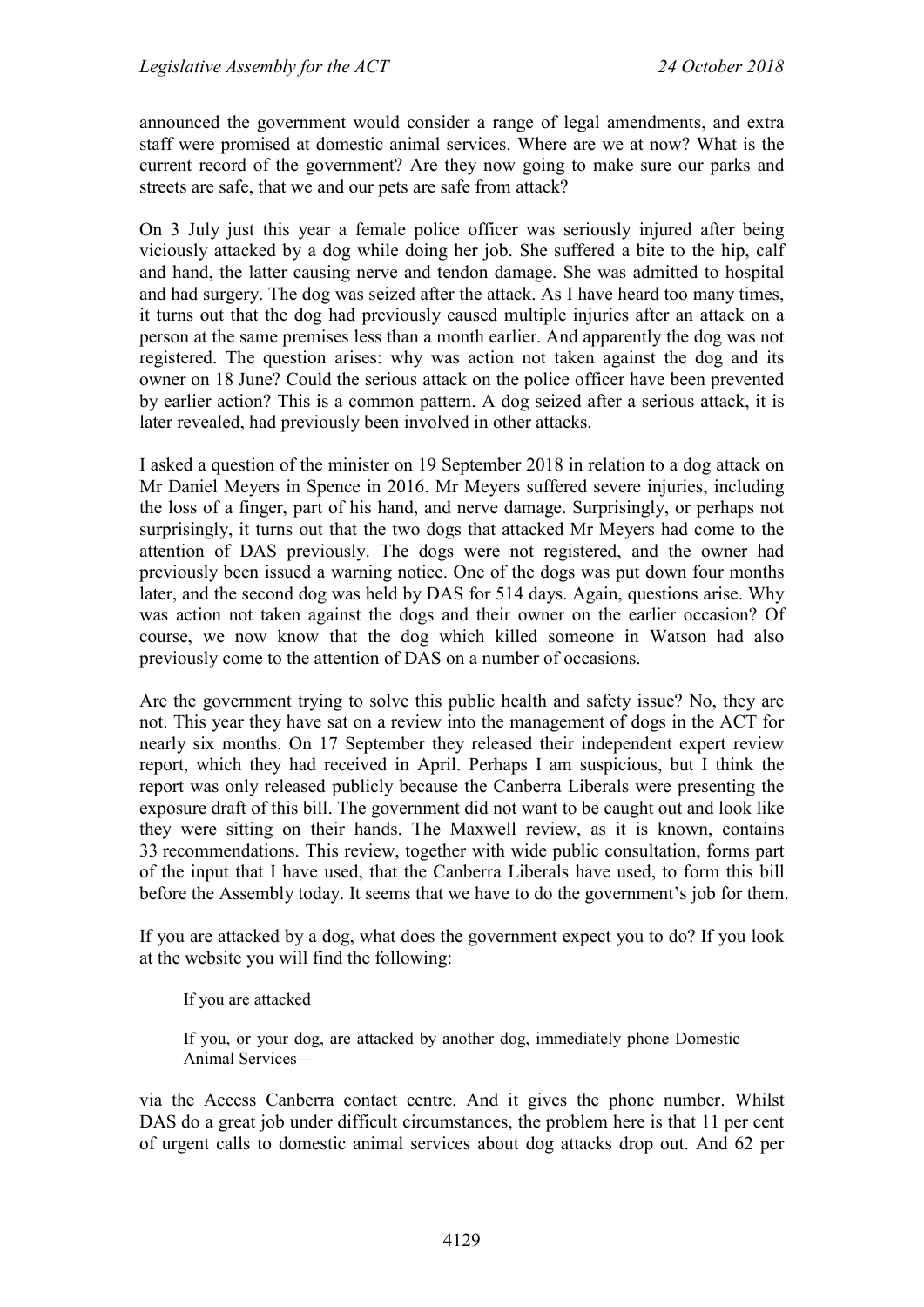cent of general calls to domestic animal services drop out. What about reporting a roaming dog? This could potentially be the precursor to an attack. It could be an attack waiting to happen. More often than not, a call about a roaming dog goes to a recorded message, which has no options which relate to roaming dogs.

There was a case of a woman from Tuggeranong who saw a roaming dog menacing an elderly pedestrian. She went inside her house and phoned Access Canberra and was put on hold. By the time she was finally connected to an operator, after a lengthy delay, she was not able to answer the question about where the dog was at that moment because she had gone inside her house. As a result, her report of a roaming dog, an attacking dog, was not logged.

In the past five years, hundreds of innocent domestic pets have been killed and mutilated by dog attacks in the ACT. It is a major animal welfare failing of this government. In the first five months of this year alone 124 pets have been reported to have been attacked—Jakk, Rocky, Coco, Rex, Biscuit, Max, Buddy, Indy, Cooper, Bear, Duke, Toby. I could go on and on and on—all loved pets, all beloved family animals and companions, attacked and mutilated or killed.

Mr Steel was quoted in the *Canberra Times* as saying that we are presenting today a deliberately cruel piece of legislation. Where is the cruelty in trying to stop pets on leads being mauled to death in a public street—mauled, to die a slow and painful death as their owners watch on and do everything that they can to save their pet? A deliberately cruel piece of legislation?

**Mr Steel**: Madam Speaker, on a point of order, I would seek your guidance in relation to standing order 183 that the debate shall be confined to the components of the bill.

**MADAM SPEAKER**: I am not going to make that a point of order, Mr Steel. The bill is contentious. Stop the clock. There is no point of order, Mr Steel. Ms Lawder.

**MS LAWDER**: Obviously Mr Steel does not like the direction of the discussion today. The point I was making is that there is no animal welfare interest in allowing beloved pets to be mauled in public or on people's properties, in their own backyards. It is expensive but that is usually the least concern of the owners of those pets.

In the past, dog management reforms that were presented were opposed by Labor and the Greens because of the real-world impact. Ms Le Couteur was concerned about this real-world impact. Aside from the human deaths and injuries, poor animal welfare is one that the human real world impacts. I would be interested in Ms Le Couteur's reflection on the animal welfare implications of having pets killed and mutilated in their homes or backyards or when being walked in public and why she and the rest of the Greens, Mr Rattenbury, have not called the government to account for its neglect of these animal welfare issues.

Today I present a bill to try to improve dog banishment. Some of the elements of our bill are as follows: the victims of dog attacks should be informed about the outcomes of an investigation, data should be collected and stored more effectively and dog rangers should be given increased and clearer powers to seize dogs that pose a risk to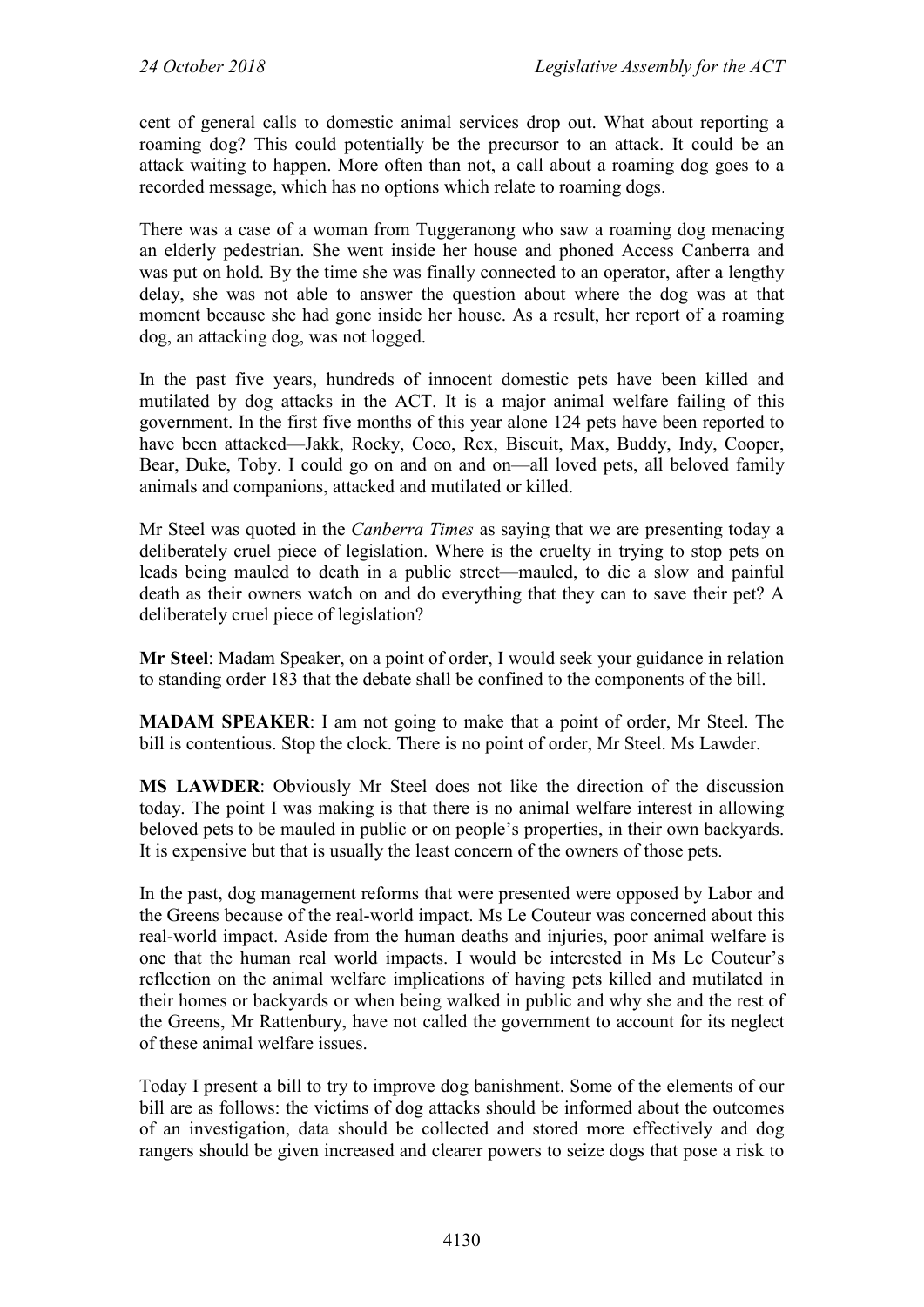public safety. Many victims of dog attacks have complained that they are not informed about the status of an investigation into a dog attack. The opposition has previously raised this issue with the government, on behalf of constituents. But the government did not seem to think it mattered. Under this proposed law, domestic animal services will be required to inform the victim, the dog owner and the responsible minister of the outcome of the investigation within 14 days of its completion. The registrar will also be required to collect data and document an investigation.

Our laws also address the conditions under which a dog is seized, tightening them to require that a dog that seriously injures or kills a domestic animal must be impounded during the investigation. Our laws make provision for this by distinguishing between domestic and non-domestic animals. It means that a dog that innocently kills or injures a non-domestic animal will not be captured by the legislation, despite Mr Steel trying to claim otherwise in the media today.

I would like to thank Mr Steel for his contribution to the public debate on our proposed dog management changes. In his comments yesterday he finally provided a clear understanding of what the government's real intentions are when it comes to dog management. It is nothing to do with public safety or animal welfare. Even worse, it continues to encourage irresponsible dog ownership. His statement exposed this government's callous underbelly in this policy space. It is about money, like all things with this government. He fears having to build a warehouse to house dogs that are seized. And, of course, that is not true. A well-run administration would not fear the consequence of this bill. It is Mr Steel's administration that thinks it is okay to keep dogs in the pound for months, not mine.

Mr Steel gave an example of a little dog jumping up on someone or killing a small lizard on a footpath. It would not be seized. I do not know if Mr Steel has a dog, but it would appear from this that if he was a dog owner he would be an irresponsible dog owner. If he had a dog in a public place he should have that dog under control. It should not be possible for his dog to jump on someone or kill something. That is the point. Dog owners need to be responsible.

He says dogs could be euthanised for killing any animal kept on a premise, including a chicken or a mouse. In fact, yes. If your dog comes into my backyard and kills my rabbit or my chickens, you do not have control of that dog. That is the point. You are not a responsible dog owner. That is the point of these laws. A responsible dog owner would not allow their pet, their dog, into someone else's backyard to kill their pets. You should be held responsible, Mr Steel, if your dog kills my neighbour's pet. It does not matter if it is a rabbit or a chicken, or their pet cat or their pet dog. That is the point. If you let your dog wander, if you are an irresponsible dog owner, how do you know if it is killing something in someone else's backyard?

I believe Mr Steel is wrong when he says we are out of step with community values. Sixty-nine per cent of respondents to our survey believe that dangerous dogs who have attacked people should be put down. Of course, Mr Steel is new in his job, whereas we, the Canberra Liberals, have been working in this space for a long time.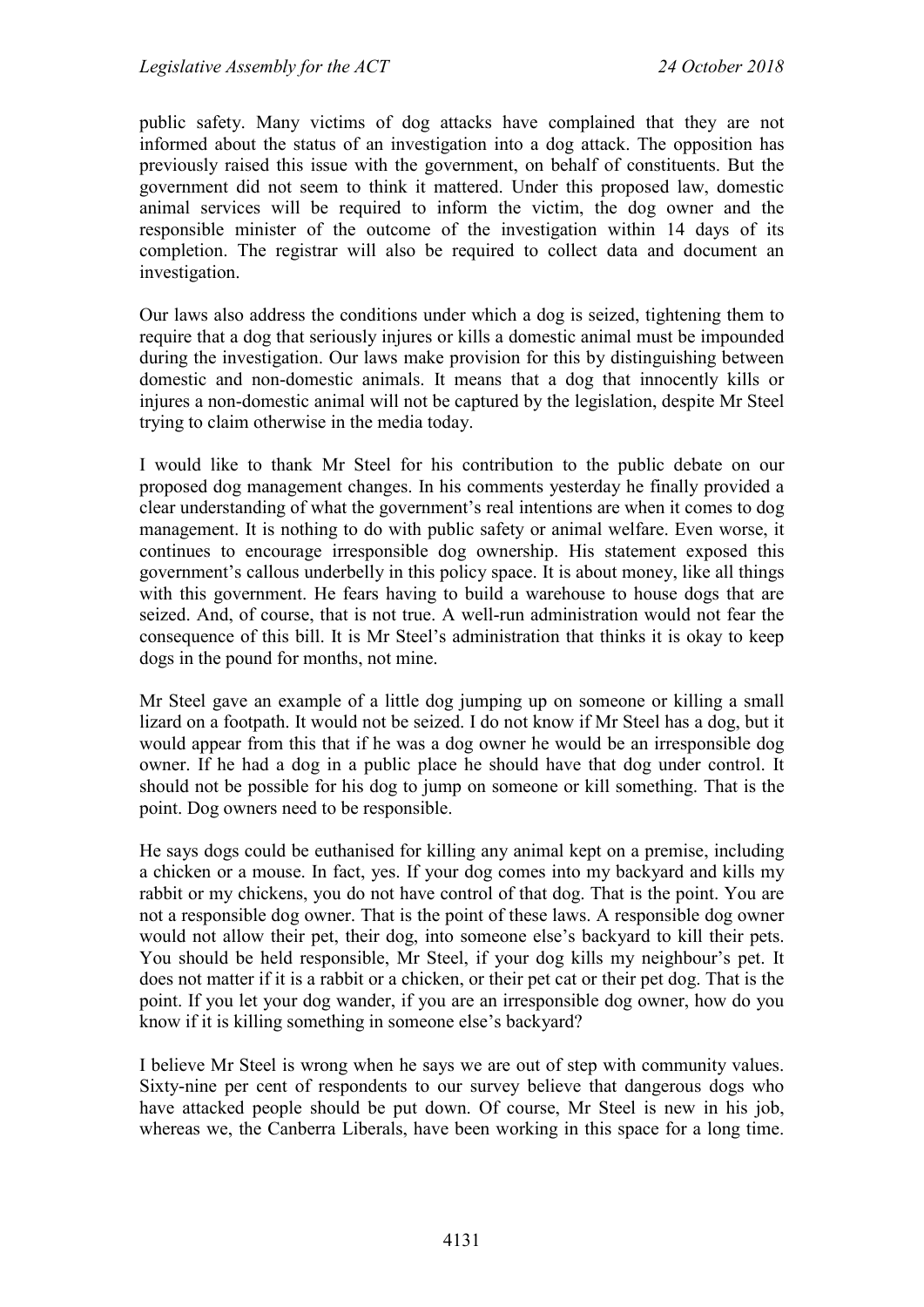Perhaps Mr Steel could have taken up my offer to discuss these matters and then he would not have put such erroneous comments out in the media yesterday.

I wrote to Mr Steel on 24 August, on his first day as minister, saying, amongst other things, that I would be happy to meet with him as soon as possible to discuss how we can together progress issues relating to dangerous dogs et cetera. I have had no response to my letter. Mr Steel could have approached me to ask what might be in the final bill presented today, but no. They have a long history of inaction on dog management.

The Canberra Liberals have a long history of action to make Canberra safer. We will continue to consult widely and bring on more legislation. We will continue to bring forward changes to make Canberra a safer place. We will continue, unfortunately I believe, to face more dog attacks. What people say to me over and over again is that they are concerned that a dog that attacks another dog is often only inches away from attacking a child or a frail, elderly person, for example. This is the comment I hear over and over again.

People do not expect that dangerous dogs will be held in the community. They do not expect, for example, that dangerous criminals do not go to jail because the jails may be overcrowded. They do not expect that sick people cannot go to hospital because the hospitals may be overcrowded. Wait! Sorry, actually that is already happening. What we do expect is that the government will provide the basic services to keep Canberrans safe, and that is what this bill is intended to do.

Debate (on motion by **Mr Steel**) adjourned to the next sitting.

#### <span id="page-7-0"></span>**Schools—workplace safety**

**MS LEE** (Kurrajong) (10.22): I move:

That this Assembly:

(1) notes that:

- (a) all teachers deserve to work in a safe environment in ACT schools;
- (b) a Worksafe investigation concluded in September 2018 that the ACT Education Directorate has failed in its duty of care to teachers in Canberra government schools;
- (c) Worksafe has been investigating reports of teacher abuse going back at least two years and reports of injury in Canberra government schools had been reported for several years prior to that investigation;
- (d) despite teachers and staff reporting on numerous occasions of violence and injuries suffered as a result, the Directorate failed to put in place adequate procedures to appropriately deal with those reports; and
- (e) the extent of teacher abuse is unknown as much may have gone unreported; and

(2) calls on the Minister for Education and Early Childhood Development to:

(a) acknowledge that the evidence provided over at least the last two years and highlighted by the Worksafe report, shows that current practices have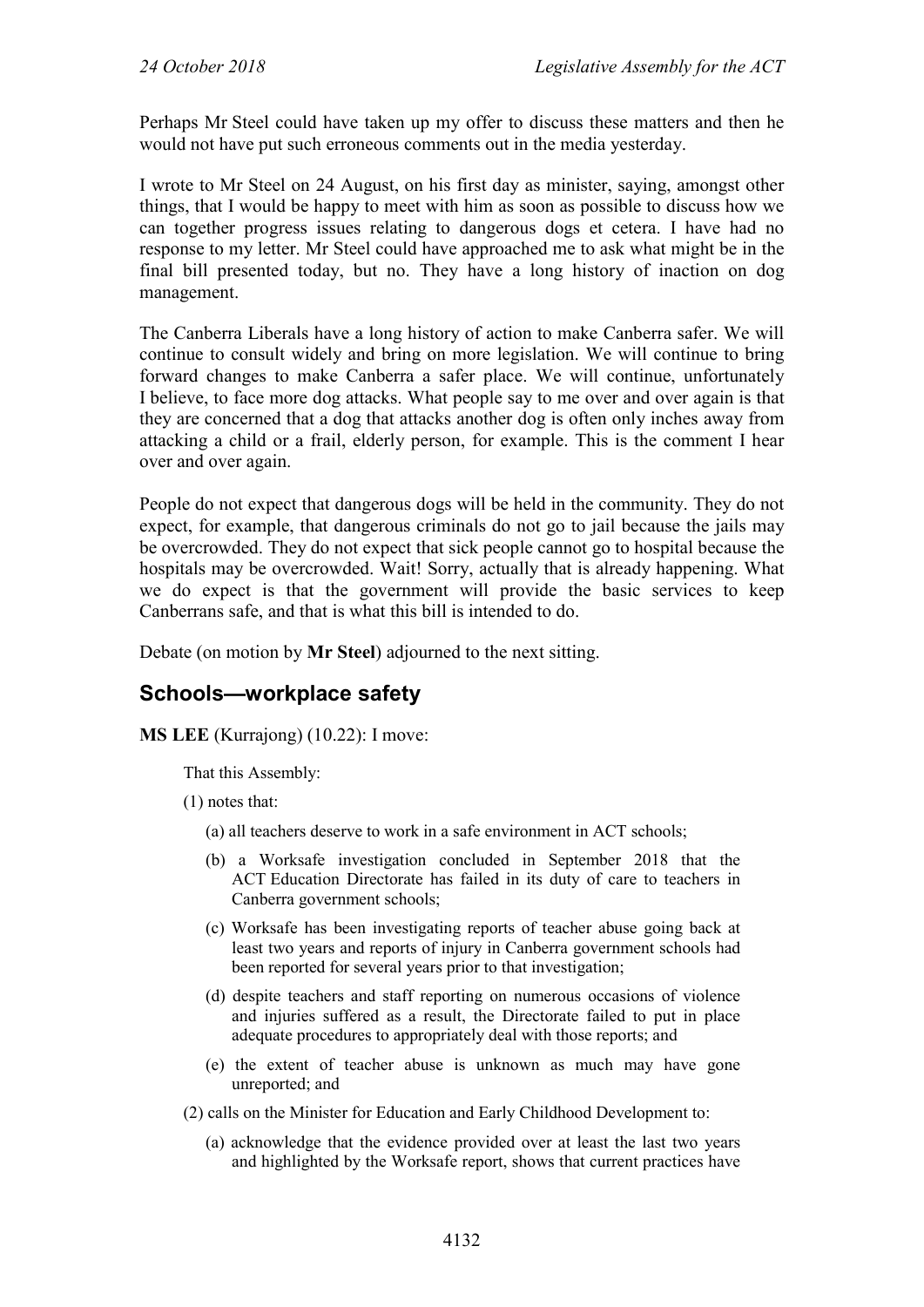failed to address the underlying problems affecting teacher and student safety in ACT schools and must be addressed as a matter of priority;

- (b) apologise to staff, students and families for failing to provide them with a safe school environment;
- (c) report to the Assembly by the last sitting week in November 2018 on its plan to implement the enforceable undertaking it gave to the Work Safety Commissioner; and
- (d) update the Assembly on a quarterly basis on the progress of the implementation of measures to protect Canberra's teachers and students.

Last Monday, 15 October, the education minister held a media conference in which she was supported by the general secretary of the ACT Education Union. The purpose of the media conference was to advise Canberrans that for the last two years WorkSafe ACT had been conducting an investigation into activities within the ACT Education Directorate. It found systemic and repeated failures to ensure the safety of an unknown number of teaching staff at an unknown number of ACT government schools. The WorkSafe report, called an enforceable undertaking proposal, has a publication date of 28 September 2018. Presumably, it is the date that the minister and/or the Education Directorate was handed the WorkSafe report or its contents were made known to them.

The WorkSafe report found that between February 2016 and October 2018 the territory did not comply with its primary health and safety duty, pursuant to section 19 of the Work Health and Safety Act, in that it did not do all that was reasonably practicable to ensure the health and safety of its staff by applying inconsistent or inadequate controls to workplace hazards associated with student behaviours, failing to adequately adjust controls following incidents and failing to provide adequate training to staff.

The WorkSafe report then goes on to say that, as a result of those failures, staff were exposed to risk of injury. By way of supporting evidence, the WorkSafe report provides examples of incidents where staff were exposed to risk of injury, including injuries of staff in three schools. Madam Speaker, we may never know how many staff were injured; we may never know how many schools were involved.

What we do know is that, for at least the last two years, WorkSafe has been investigating injuries, and what we do know is that the problem of teacher abuse and injury has been known to the Education Directorate and to the union, and perhaps to the minister, for much longer than that. There are no words strong enough to condemn what has been allowed to happen under the watch of this education minister. Equally, there can be no excuse for why this was allowed to occur, not just once, not just at one school, not just to one teacher, and not just for one period of time, but to a number of teachers on a number of occasions at a number of schools.

If we go to the scant evidential examples outlined in the WorkSafe report and focus on just one case in school A, it tells us that over a period of months in 2016 a staff member, a learning support assistant referenced under the pseudonym of "Melanie"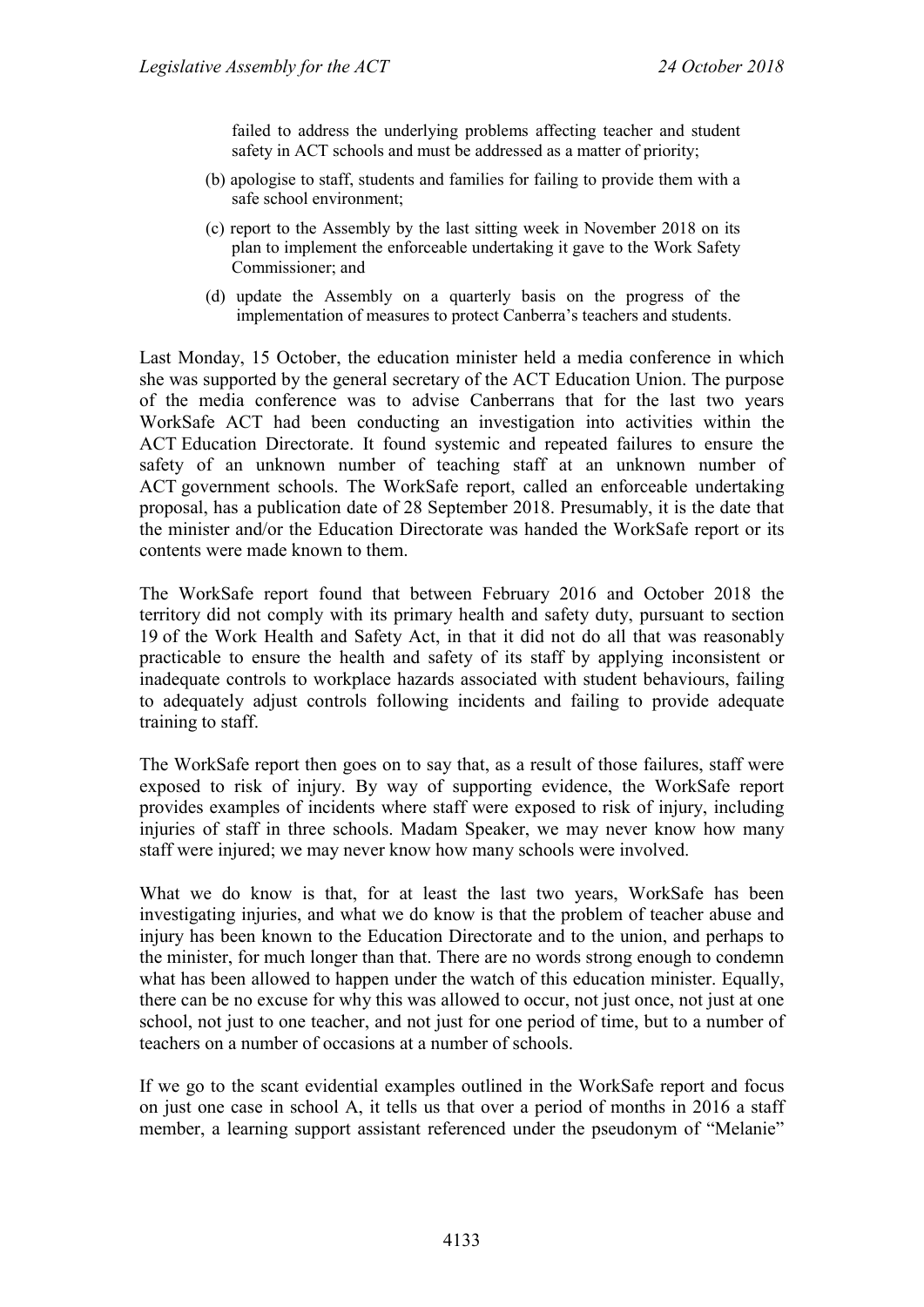received multiple injuries from kindergarten-aged students identified as having complex needs and challenging behaviours.

The WorkSafe report goes on to say that Melanie reported incidents involving multiple injuries, which ultimately resulted in a psychological injury and an accepted compensation claim. The WorkSafe report says that the incident reports went through the territory's incident management system and were responded to by the school but that proposed amendments to controls were not communicated effectively or implemented in a timely way, that the risk assessments and associated controls were inadequate and that Melanie continued to be subjected to harm.

We could be excused for thinking that this was just a lapse of protocol, because the incident reports were done and the directorate knew about them. But when you read the detail of what happened to Melanie, a learning support assistant with 10 years experience in disability education and previous experience in nursing, you discover that she was attacked and bitten on no less than 34 occasions, all of which were recorded. She was bitten on the arms, the stomach and the leg, and that was day one. Melanie then endured a further six months of this.

Melanie is quoted in the media as saying that even though the Education Directorate were aware of what was happening—were made aware 34 times, no less—they provided no advice to her and the only assistance they offered was compression bandages to reduce the depth of the bites. That lack of support, that lack of protection, led to Melanie contemplating suicide, unable to work, frightened of children and suffering nightmares about being eaten by crocodiles. Melanie is today, two years after the nightmare, in a mental health facility.

But apparently that is okay, because the government defends its lack of empathy, its lack of action, by saying all injured persons identified in the WorkSafe report have been supported through workers compensation arrangements and that Melanie was receiving regular payments for time off work due to injury. The Education Directorate says that it "sincerely regrets" incidents of violence in some ACT schools; "sincerely regrets". What an insulting response to Melanie, who has suffered the most horrendous treatment that anyone could imagine you could receive in a workplace. Expressing sincere regret apparently makes it okay. If this were a reality TV show, you would call the storyline implausible.

There is little point in highlighting the other examples in the WorkSafe report because they are the recorded ones, the one we now know about. But how many have gone unrecorded? How many teachers, how many learning support assistants, how many staff members have kept quiet, seeing that it was useless to complain and perhaps fearing the loss of their jobs? We may never know, but if it is anything like the issues of staff bullying in ACT hospitals, there are many silent and frightened staff out there and we want to hear from them.

I am not sure whether the minister, as a committed union member, is so embarrassed and so ashamed that she cannot apply an objective standard to what has happened and so can only see the WorkSafe report as some sort of groundbreaking victory. She says proudly that she is going to share with other jurisdictions the learnings and strategies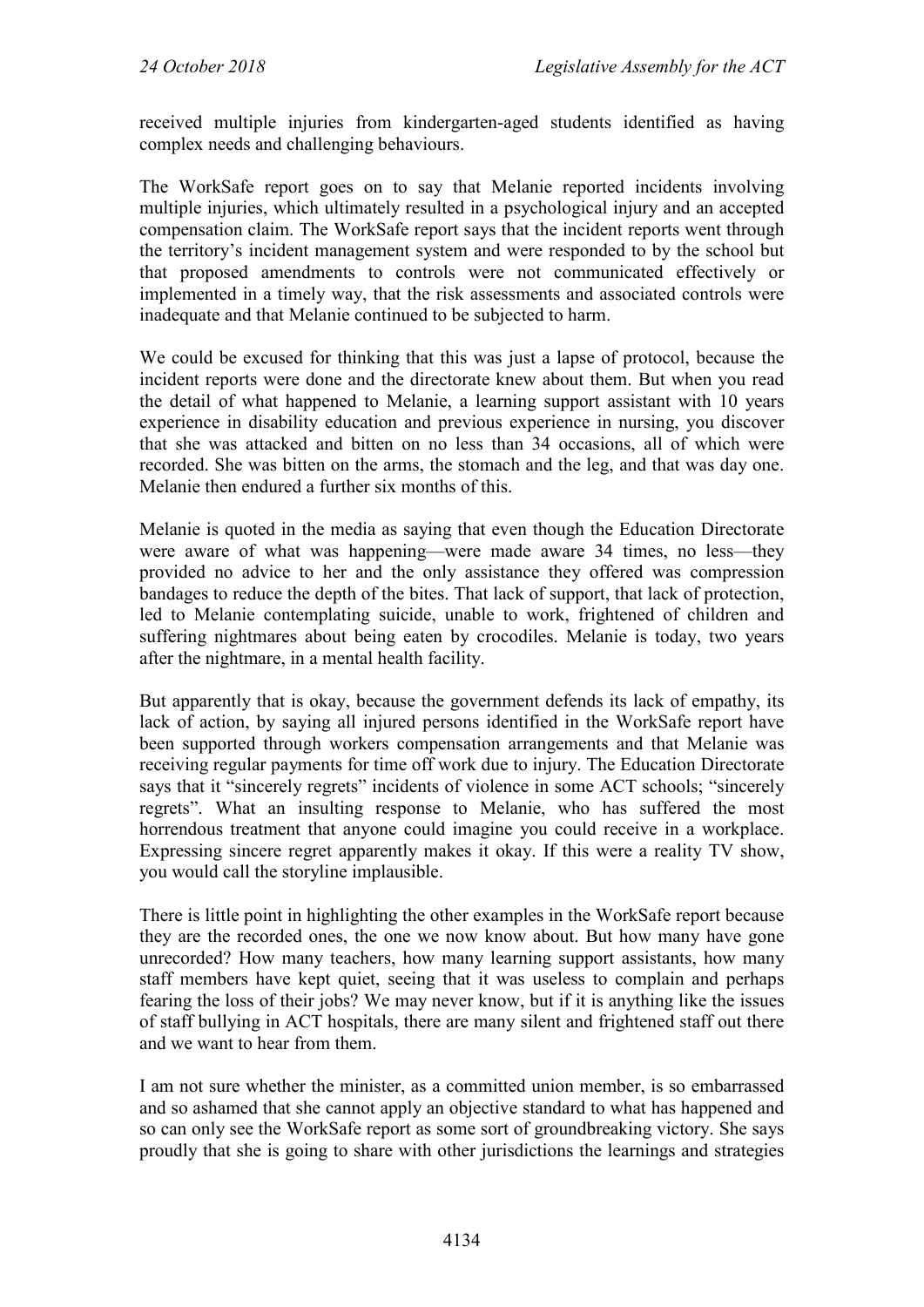that will apparently fix all of this. Is this really something that we, as a community, should be proud of? She is quoted as saying, "We now have a nation-leading occupational violence management plan." She does not say how embarrassed or how ashamed we are that it happened in our schools, in an education system that we claim to be superior to any other in Australia.

I see no evidence of the minister being ashamed by this, and clearly the union think the same, because they are quoted as saying that, while tackling violence against teachers would be "a difficult journey", "we now have fewer people in schools accepting the unacceptable". We now have, apparently, a nation-leading occupational violence management plan and we have apparently had it since July last year. Perhaps that is a good thing. It has apparently resulted in a doubling of reported incidents of violence to around 1,500 a year. But how many teaching staff were left exposed and unsupported in the interim? Fifteen months after the introduction of the policy, why do we have these horrendous incidents continuing to happen to our teachers?

There are a number of serious issues attached to last week's WorkSafe exposure. Firstly, it was not the Education Directorate that brought this to light. It was WorkSafe. Would any of this have come to light if WorkSafe had not intervened? Secondly, the WorkSafe enforceable undertaking commits the Education Directorate to a range of actions that you would have to think should have been established practice already, particularly given we have apparently had a nation-leading policy in place for 15 months.

We are told that there will be more training of teaching staff. All staff will attend two wellbeing expositions. Schools will learn how to better report incidents. Madam Speaker, are these not procedures that should exist in an environment that has good leadership and a culture of a safe and supported working environment? There is also the Labor Party's tried but too often not true solution of throwing more money at the problem—for sensory spaces, for developing templates for reporting and for P & C workshops raising the profile of the risk of occupational violence in the education sector. On the face of it, these initiatives are not a bad development. But the question remains: why is this necessary in the first place? Why is the education sector exposed to so much violence?

In April 2015 the issue of a student with complex needs and challenging behaviours came to the attention of the then education minister—you, Madam Speaker. You were faced with the news that an ACT school had constructed a cage-like structure to ensure the safety of the student, the teachers and fellow classmates. Unlike the attitude of the current education minister, I am told that you, Madam Speaker, were immediately on the front foot, acknowledging the problem, accepting it was a failure of the system, and setting about establishing an expert panel, chaired by Professor Anthony Shaddock, to review policy and practice.

The report that followed, *Schools for all children and young people: report of the expert panel on students with complex needs and challenging behaviour*, was published in November 2015 and Ms Burch took no time to announce that the 50 recommendations from the panel would be addressed and accepted by government,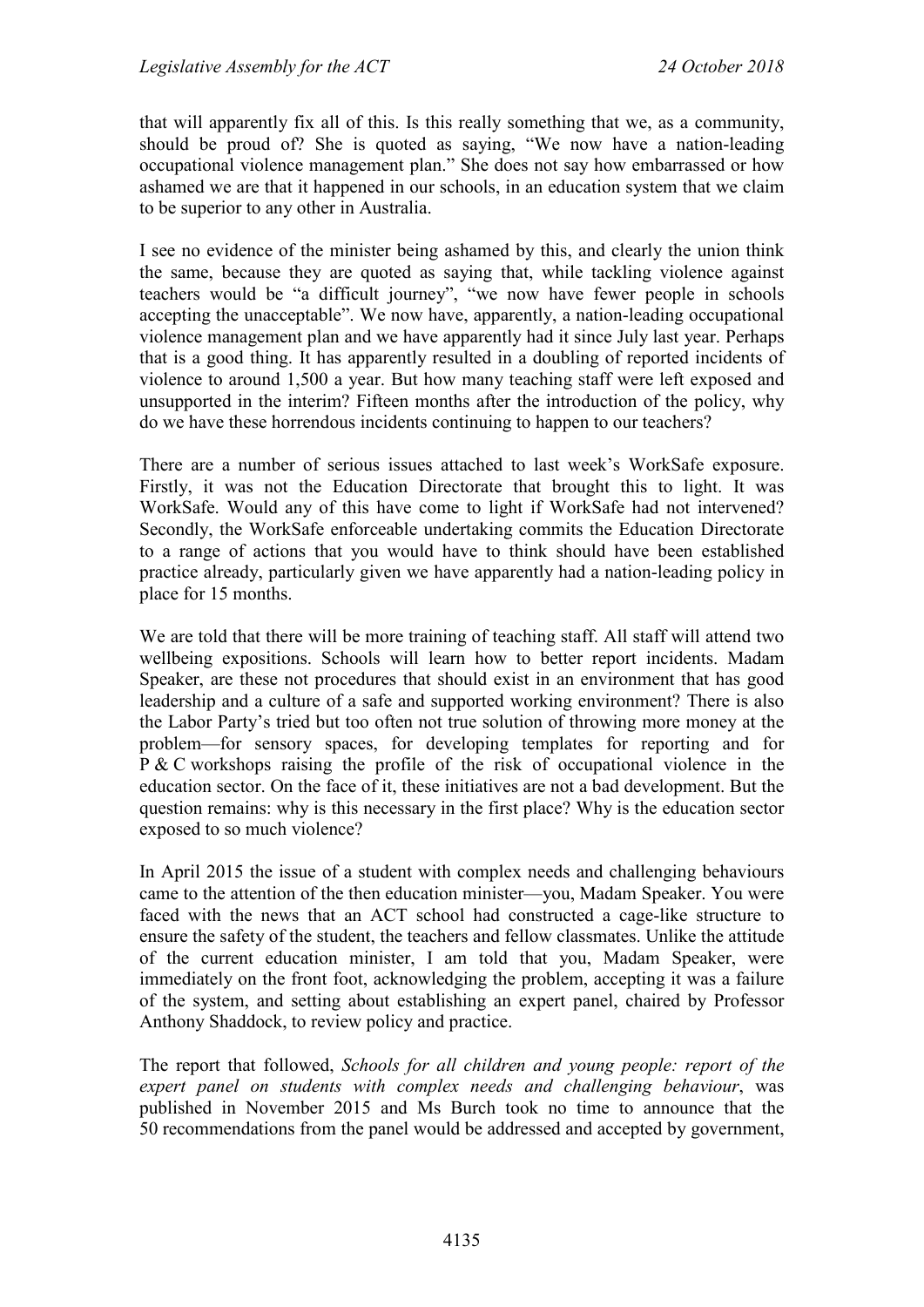announcing funding of over \$7 million to start on the work. The government then set about establishing the implementation committee to ensure that progress was made.

The issues that were the catalyst for the Shaddock expert panel review are at the heart of the latest WorkSafe investigation. The Shaddock review identified that ACT school leaders believed that the proportion of students with complex needs and challenging behaviours was increasing for a variety of reasons. It identified that other students were threatened by physical violence and distressing situations. Students with a disability were also affected by other students' behaviour. Teachers noted instances of violence and destructive behaviour and concerns about their own ability to respond effectively to protect student safety.

The Shaddock report reflected competing perceptions of supporting the right for every child to attend a mainstream school, against some parents' concerns about their own child's learning being disrupted and their physical safety threatened. It also identified gaps in policy and training, and it proposed developing a range of options for primary school students with very challenging behaviours.

It suggested the development of policies and procedures for the placement of students in learning support units and the development of a cohesive strategy for alternative education programs. The Shaddock report dedicated a whole chapter to protecting student and staff safety. It suggested that staff needed clear guidance, training and a practical understanding of effective strategies. I note in passing that the report also proposed the engagement of 20 school psychologists. Madam Speaker, that was three years ago.

In October 2016 the ACT got a new education minister. In 2017 WorkSafe started their investigation and in July 2017, in what appears to be too little too late, the Education Directorate thought it necessary to have an occupational violence management plan. The minister calls it nation leading. The fact that it resulted in an increase in reporting of teacher-directed workplace violence may be a good thing. But it overwhelmingly demonstrates that, despite the Shaddock report, despite the 50 recommendations, despite the implementation working group, despite the additional training, despite the millions of dollars given to fixing this issue, the system is still broken and previous strategies are not working.

We still have teachers who are in mental health facilities because the system failed to protect them. Frankly, the teachers' own union has little to be proud of if it took three years and a WorkSafe intervention to get protection for their members. If I were a member, I would be very disappointed at the lack of support.

Where were they when Melanie reported injuries on 34 separate occasions and was only given compression bandages as the best option to protect herself? Where were they then? I am not for one minute suggesting that a quick fix lies just around the corner. It does not. But like so many current problems in education, we have to first acknowledge the problem. We have to accept that we have not got it right, and I am not convinced the minister knows how to do that. The facts are that we have a significant and growing number of young students with challenging needs and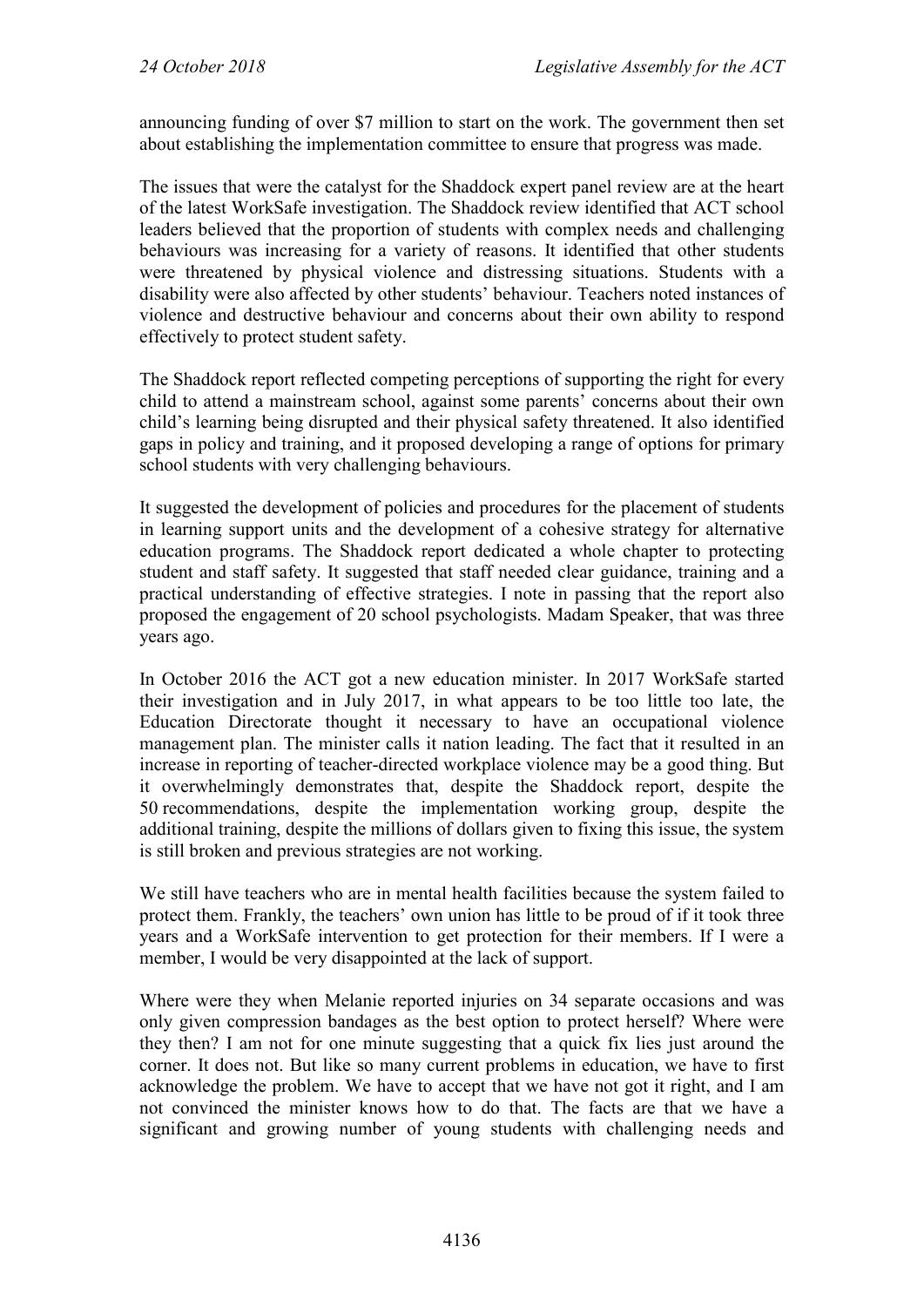complex behaviours and we have an overarching desire to educate all ACT students in an inclusive environment, but we have to accept and ensure that at no time should there be a compromise of anyone's safety.

WorkSafe has directed more money to be spent on a number of initiatives, including policies and procedures, but previously well-intentioned policies and procedures have been found wanting in the past. So why do we think another policy, another couple of millions of dollars, will improve the situation? We have committed additional funds, but do we seriously believe this will solve the problem? It is the universal Labor Party fix-it-all: throw some more money at the problem.

We have heard for years that if only more federal money was spent on education we would not have underperforming schools. We need to rethink how we deliver education in the ACT. We need to objectively assess why we are failing our teachers and our students. It is, after all, Canberra students, Canberra teachers, Canberra families and the Canberra community that are being affected. Where is the responsibility on the part of the ACT education minister in all of this?

The WorkSafe report focuses on teacher injury, but what assessment has been done on student injury? What work has been done to address those concerns? We have had silent teachers too scared to comment, and I have no doubts that there are parents in our community who are worried about their children.

There are serious issues in ACT education. For too long we have cruised around them. We need to acknowledge them. We need to own the problems and take responsibility for finding solutions that are acceptable, measureable and sustainable, but it starts with acknowledging that there is a problem. The honourable thing for the minister to do is to make a public apology and to take full responsibility. *(Time expired.)*

**MS BERRY** (Ginninderra—Deputy Chief Minister, Minister for Education and Early Childhood Development, Minister for Housing and Suburban Development, Minister for the Prevention of Domestic and Family Violence, Minister for Sport and Recreation and Minister for Women) (10.38): I thank Ms Lee for bringing this motion to the Assembly today. I begin by correcting a couple of statements Ms Lee made. The Education Directorate or my office have not seen a report from WorkSafe. Of course we are not hiding from this issue—the information and data was asked for by Mr Wall at my first estimates meeting. This work has been occurring for some time and we have been working very hard to try to address this very difficult issue, rather than finding out about it by reading it in the *Canberra Times* a couple of days ago.

No-one should expect to be injured at work, and nor should they be. And our teachers and staff are no exception. People work in education because they want to make a difference. They want to make a difference in young people's lives, and they usually get to do that. As most people know, schools are generally happy and safe places where students love to learn and engage with their teachers and friends. On occasion, however, there are incidents in which children—some of whom are vulnerable, are dealing with many issues beyond the school or have some special needs—might lash out and hurt a teacher or school staff.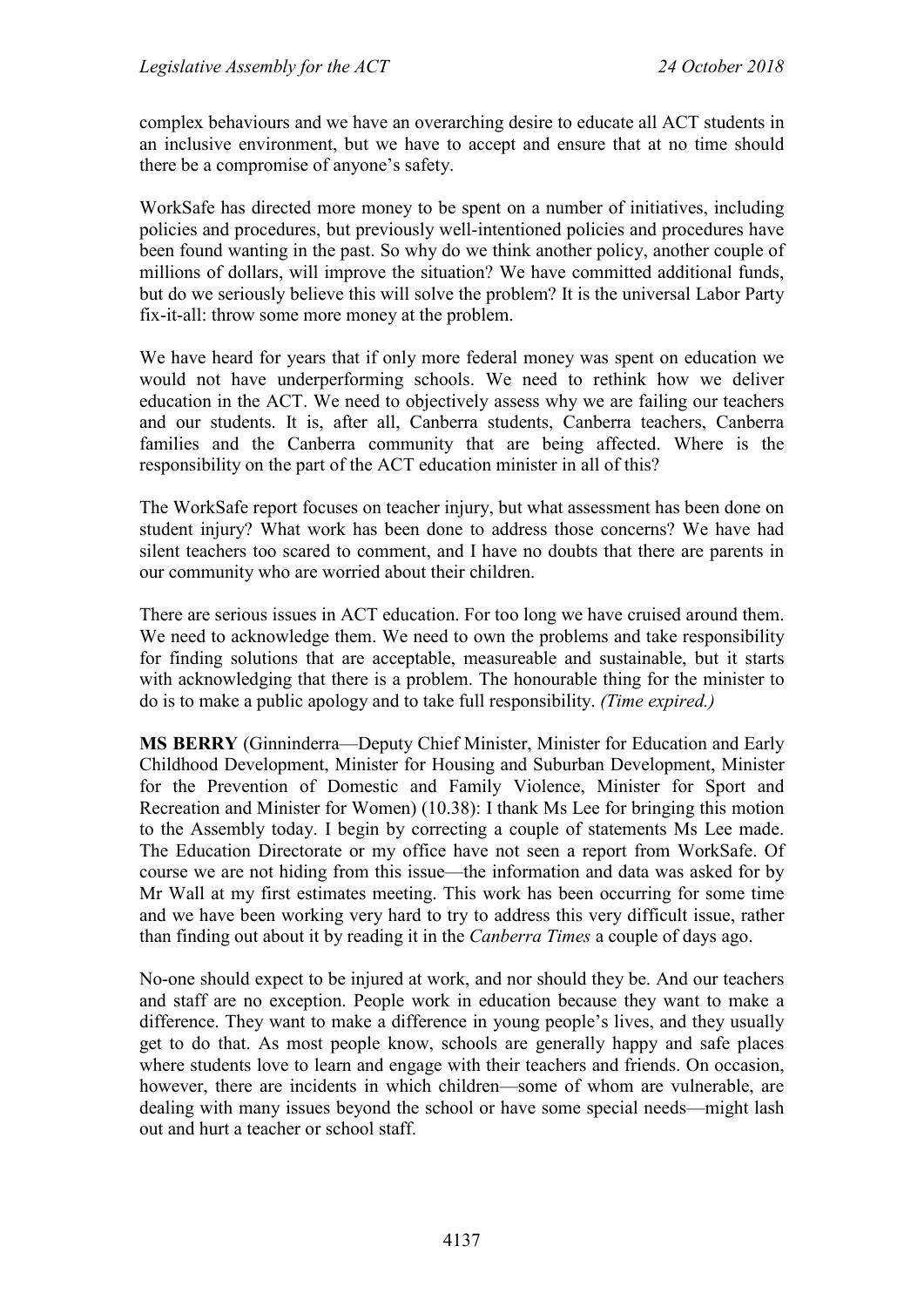How do we reconcile the commitment to welcome every child into our schools regardless of background and circumstance, including those with complex needs or challenging behaviours, with supporting the staff to do what they love—teach and facilitate learning—in a safe and healthy environment? That is the challenge we are dealing with. The Education Directorate works very closely with school principals, staff, the Australian Education Union, allied health professionals and experts, and it has strategies in place to navigate these issues, as schools are places for learning, not violence.

As members will be aware, on 28 September 2018 the Director-General of Education entered into an enforceable undertaking with WorkSafe ACT on behalf of the territory. For those who would like to review it, the enforceable undertaking is available on the Education Directorate website. The Education Directorate has acknowledged that WorkSafe ACT has made allegations about its duty of care to staff at Canberra public schools, citing examples in three schools where staff received soft tissue and skin injuries as well as reported psychological issues. I reiterate that every worker has the right to be safe at work and to return home safely after work, and I deeply regret the occasions when this has not occurred.

Without speaking about individual cases, I can assure members that injured workers have been supported through workers compensation arrangements, including incapacity benefits and medical and rehabilitation expenses. As I said yesterday in this place, addressing occupational violence in education has been a priority for me since I became minister, and I take this opportunity to thank the Australian Education Union for proactively raising this with me as soon as I was appointed.

There are 47,945 students across Canberra's 87 public schools and 6,814 staff, including 3,735 teachers. We want to make sure that our schools remain inclusive places where every child has the right to an education and where every teacher and staff member gets the chance to do what they are passionate about and support all students, regardless of how they learn. Equity, access and inclusion are key principles of the future of the education 10-year strategy. Developed after comprehensive consultation with our community, these principles have been confirmed by education experts as being key to achieving excellence.

While Safe Work Australia notes that workplace violence is most commonly experienced by emergency first responders, correctional services and those in the health and aged-care sectors, we also see a degree of it in our schools. This growth of occupational violence in human services, including in education, is occurring nationally and is likely to have been under-reported. Because of this, the Education Directorate's overarching occupational violence policy and management plan have been developed to guide our response to this important issue and encourage the reporting of incidents. The reporting of an incident is not a judgement on a school staff's ability—quite the opposite. The policy and plan were developed jointly with the Education Directorate and the Australian Education Union working group to ensure that the voices of teachers and school staff were clearly heard.

I am confident that the work I do and the work the Education Directorate implements will be scrutinised closely by the Australian Education Union, as well as by Unions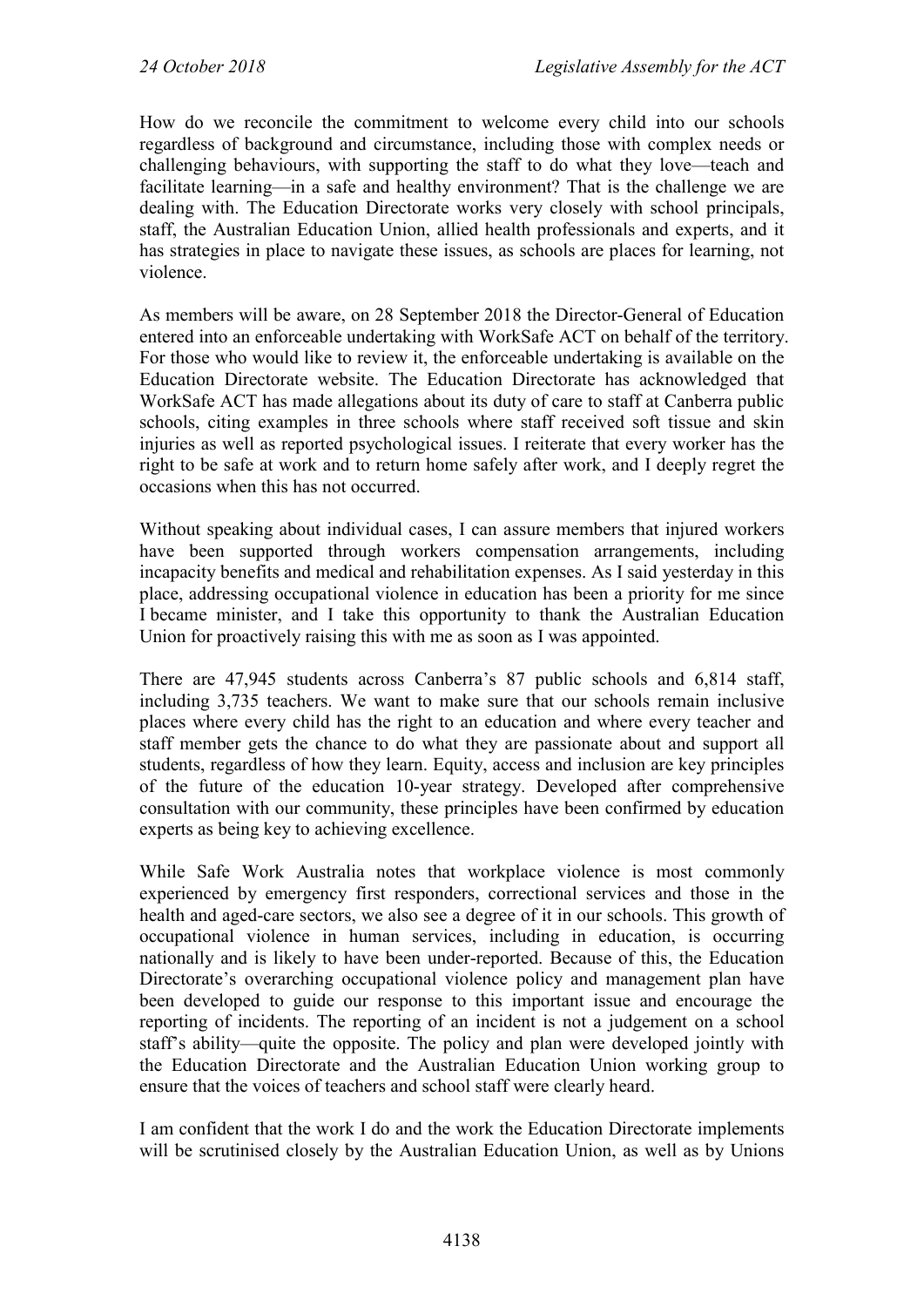ACT, to ensure that it reduces occupational violence in our schools. Support documents and products for classrooms were also developed and, as a result, more than 2,600 staff have been receiving team teaching training about behaviour management, such as the importance of de-escalation strategies.

Improved accessibility to an online incident reporting system since 2015 has also resulted in increased reporting of incidents. The Education Directorate has worked hard to promote a culture of reporting. This has meant that incidents which have previously gone unreported are now being appropriately reported. This is beneficial to all involved so that appropriate strategies and supports can be put in place and so that the government has better visibility of incident trends.

In December 2016 the Education Directorate formalised its occupational violence safety management system project. This program of work included work, health and safety and due diligence training for all principals by former WorkSafe ACT commissioner Mark McCabe. Approximately \$8 million has been spent on addressing occupational violence in schools since 2016, and the government recently committed \$2.37 million to fully implement the directorate's occupational violence policy and management plan.

The work so far has focused on training, strengthening support systems for our staff and enhancing school learning environments. We are seeing a trend that shows that what we are doing is working to increase awareness and is having a positive impact on the health and wellbeing of our staff. Through the undertaking we have acknowledged the significant work that has already been undertaken and have agreed to continue to implement the Education Directorate's occupational violence policy and management plan; share our experience and learnings with education systems elsewhere, acknowledging that this is a national issue; and work with parents to build safe communities so that they have a shared understanding of the problem and learn how we are working to minimise and respond to violence in schools.

So much is happening in schools to address this important issue. A further four full-time employees and external experts are being engaged to help strengthen the implementation of risk assessments to include a list of reasonable practical steps to eliminate or minimise risk to the safety of individual staff; establish assurance mechanisms so that the controls contained in the relevant risk assessments are adequate; review the mandatory work, health and safety training package and provide role-specific work, health and safety training to teachers and LSAs; strengthen site-specific work, health and safety training based on the site-specific work, health and safety risk assessments; and undertake a whole raft of other work that will directly support workers in our schools, in addition to students in our schools.

In the order of \$300,000 will be spent on the enhancement of sensory spaces in schools to support students and manage their behaviours, as well as monitoring incident reporting for trends and reporting monthly to the executive responsible for work, health and safety and the education governance committee on trends and actions.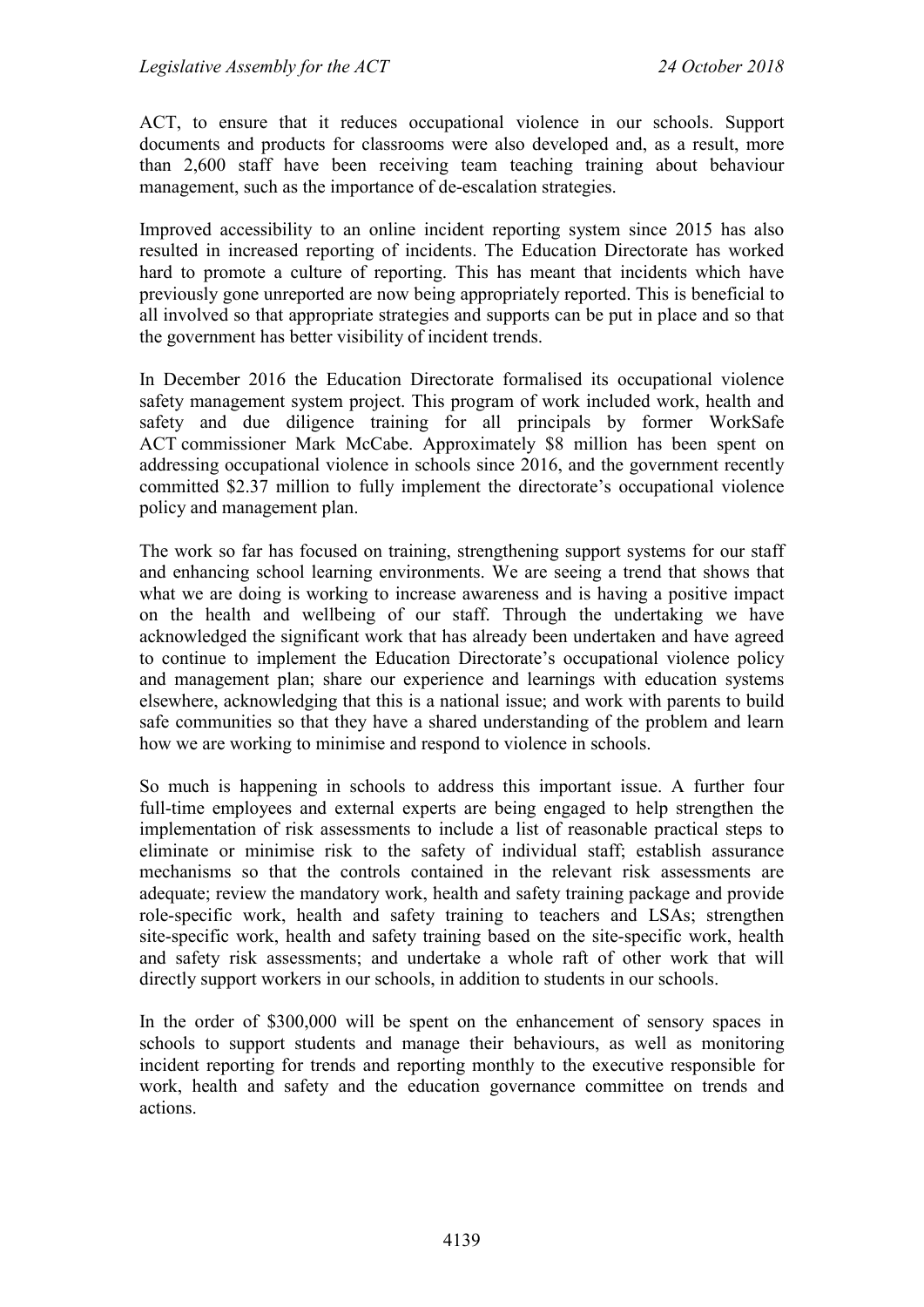During question time yesterday I offered, if I had not done so already, to table the Education Directorate's management occupational violence policy, as well as the occupational violence management plan. I will table those now and reaffirm that the Education Directorate will work very closely with WorkSafe as it implements this undertaking. I table the following papers, of which I have copies available for distribution:

Managing Occupational Violence Policy, published July 2017.

Occupational Violence Management Plan, July 2017.

The ACT government has undertaken to report on the strategies of the enforceable undertaking and their implementation in the Education Directorate's annual report, and the directorate's audit committee will also monitor the implementation of the enforceable undertaking.

I move:

Omit all text after "That this Assembly", substitute:

" $(1)$  notes that:

- (a) the ACT Government employs 6814 staff in the Education Directorate supporting 47 945 students;
- (b) all school-based staff deserve to work in a safe environment;
- (c) managing occupational violence in human services contexts like schools is complex and engages competing rights;
- (d) in November 2016, in response to concerns raised by the Australian Education Union, the Minister for Education and Early Childhood Development instructed the Education Directorate to prioritise improvement to its management of occupational violence in schools;
- (e) in June 2017, in the 2017 Budget the Government allocated \$951 000 to improved management of occupational violence in schools;
- (f) in July 2017, the Government and Australian Education Union launched its first occupational violence policy and management plan;
- (g) as at 22 October 2018, staff at 55 of 87 government schools had undertaken occupational violence training, with the remainder to have completed the training by the end of term 4, 2018; and
- (h) a key part of the occupational violence policy and management plan is improved reporting of incidents, which the Government is observing as part of a changing culture about responding to occupational violence;

(2) further notes:

- (a) WorkSafe ACT has alleged that the Education Directorate has not complied with its primary health and safety duty based on investigation of circumstances in three schools during 2016 and early 2017;
- (b) the Government has voluntarily entered a work health and safety enforceable undertaking that: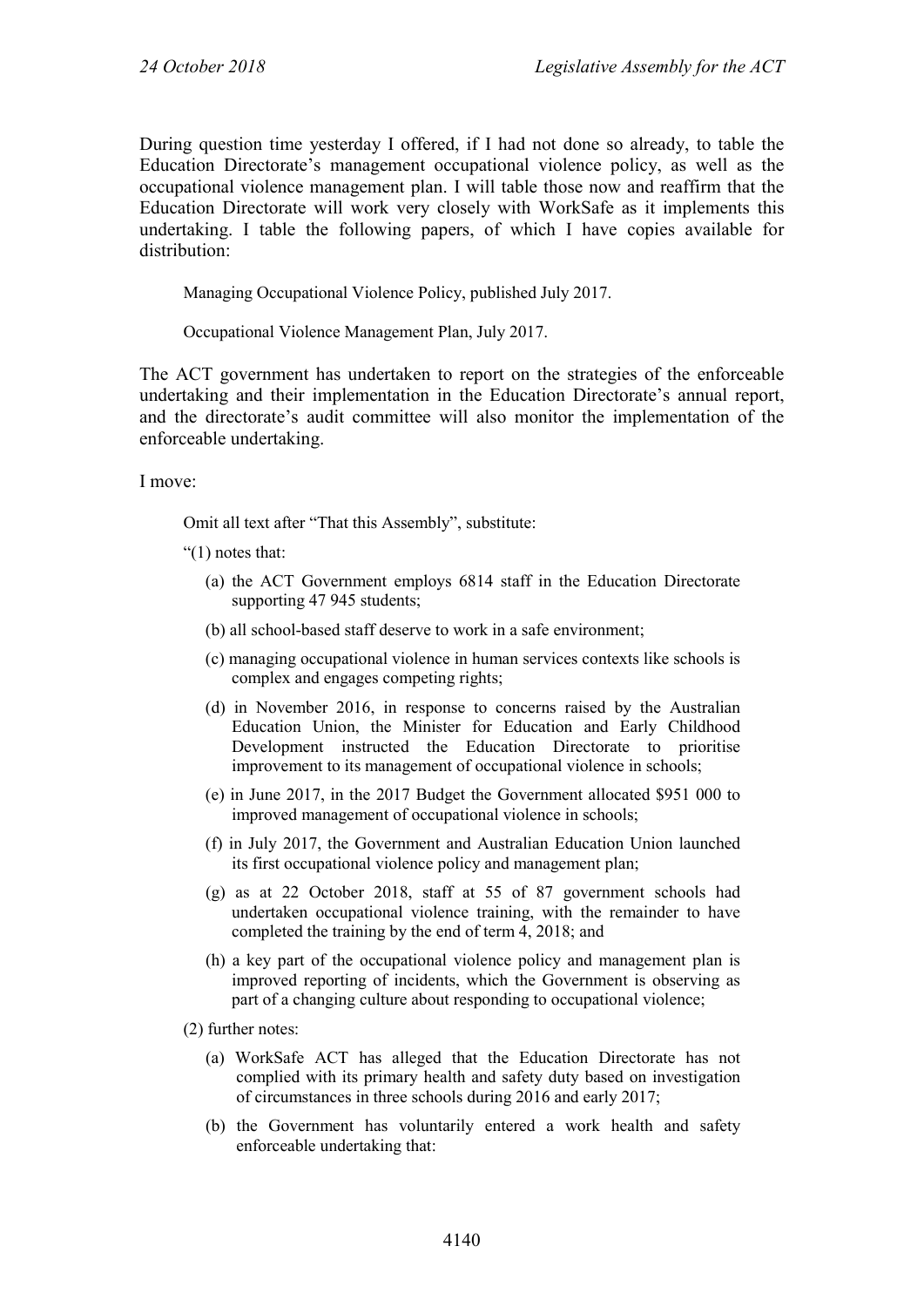- (i) acknowledges significant prior work to improve occupational violence management in schools, including \$7.67 million of initiative; and
- (ii) reinforces the Government's ongoing program of work in response to occupational violence, including \$2.375 million of initiatives; and
- (c) the enforceable undertaking details three strategies as part of the Education Directorate's ongoing program of work, including:
	- (i) continue to implement the occupational violence policy and management plan;
	- (ii) share the ACT's experience and learnings with other Australian education systems; and
	- (iii) work with parents to build a shared understanding of occupational violence in schools, its impact and how to minimise and respond to it; and
- (d) the enforceable undertaking includes a requirement for audit and public reporting on its implementation, and compliance monitoring by WorkSafe ACT; and
- (3) calls on the ACT Government to:
	- (a) reaffirm its commitment to the safety and wellbeing of staff across the ACT education system;
	- (b) report on progress implementation of the strategies in the enforceable undertaking in the Education Directorate Annual Report, as required by the undertaking; and
	- (c) update the Assembly following completion of all strategies in the enforceable undertaking.".

I hope the amendment provides some more detail and information on what the ACT government is doing to address this difficult issue in our schools. We have not been sitting around waiting to read about it in the *Canberra Times*; we have been working proactively for a number of years now on how we resolve working alongside the Australian Education Union, with WorkSafe and our school communities, to ensure that together we move towards a significant culture change in our schools where occupational violence is unacceptable and we maintain the inclusive nature of our schools. I commend to the Assembly the amendment to Ms Lee's motion.

**MR RATTENBURY** (Kurrajong) (10.49): Yesterday in this place we discussed the value and importance of our teachers, and everything that was said in that debate is again relevant to this discussion today. As I said yesterday, the Greens recognise that to get the best possible education our children need the best possible teachers and great leadership from our principals. We also recognise that modern schools are increasingly complex environments and we must ensure that our teachers feel supported to effectively teach children and young people with diverse needs, including students experiencing a disability or a learning difficulty, gifted and talented students, and students at risk.

That is why the outcomes of the recent WorkSafe ACT investigation into occupational violence in ACT public schools are so concerning and must be taken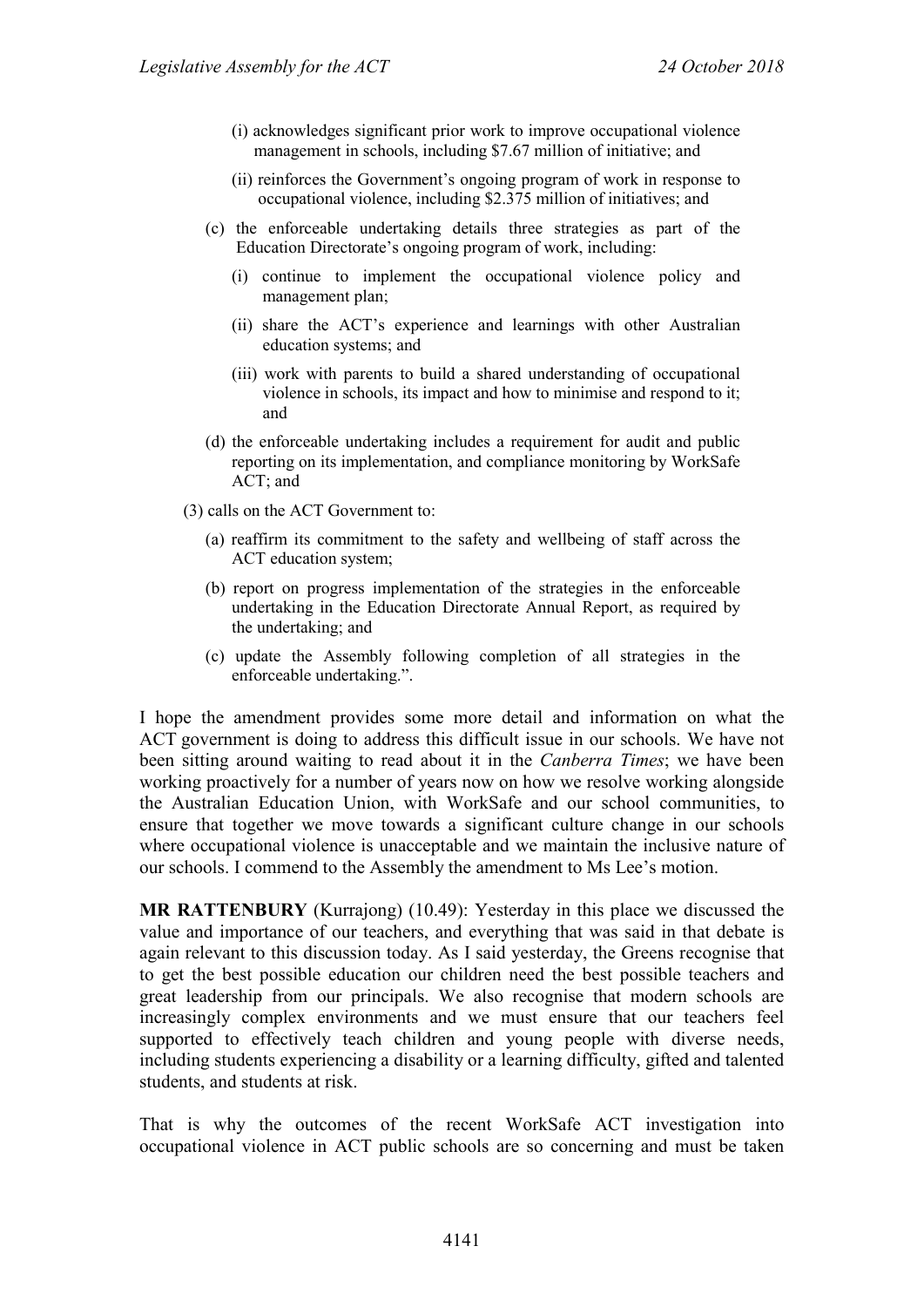seriously. Our teachers cannot work effectively with students if they do not feel safe in their work environment, and we cannot attract and retain the best teachers in our system if staff do not feel adequately supported and protected in our schools.

Every work environment comes with some level of risk, but there is an obligation on every employer to ensure, as far as practicable, that their workplaces are safe and that those risks are mitigated. Schools are no exception. We must also recognise that those teachers who do the crucially important, and often very rewarding, work of teaching students with complex needs are often subject to a greater level of risk. I think the examples outlined in the work safety report underline that.

As the minister for education mentioned yesterday, there are often two sets of competing rights in these situations: the rights of the staff member to be protected from occupational violence and the right of the student to access a quality education. These rights are both important and can both be met if the right supports and strategies are in place. But meeting that balance can be very challenging; the practicalities of it can be very difficult, given the variety of situations and sometimes the unpredictability that can be attached to some of those behavioural issues.

The Greens believe that no-one should feel unsafe or be injured at work, and we must be better at managing those risks to prevent these kinds of incidents in the future. We recognise that the findings of the WorkSafe ACT report are concerning and warrant strong action. At the same time, we also need to recognise the range of improvements and investment around occupational violence that have already been implemented, as outlined in the enforceable undertaking agreed between WorkSafe and the Education Directorate.

While the undertaking outlines over \$7 million worth of investments that have already taken place, it also recognises the need to do more, with an additional \$2.37 million committed for further activities. The majority of this investment relates to the full implementation of the directorate's new occupational violence policy and management plan. The activities under this plan include strengthening risk assessment processes; more and better work health and safety training, with specific training on occupational violence; improving communication and reporting systems; and enhancing sensory spaces in schools to support students with complex needs, to enable de-escalation of potentially violent situations.

There is also a commitment from the minister to share the learnings and resources of this work with other jurisdictions. I think this is a recognition that this is a challenging issue for all schools and the outcomes of this process may be able to help others to improve their processes in this space.

While Ms Lee's motion raises an important issue, and one worthy of debate in this place, it does fail to recognise the significant amount of work that is already underway and the directorate's commitment to further improvement. I listened very carefully to Ms Lee's speech, and she did a thorough job of highlighting the problem, but in her entire set of remarks I did not hear one single comment on what might be done to rectify those problems.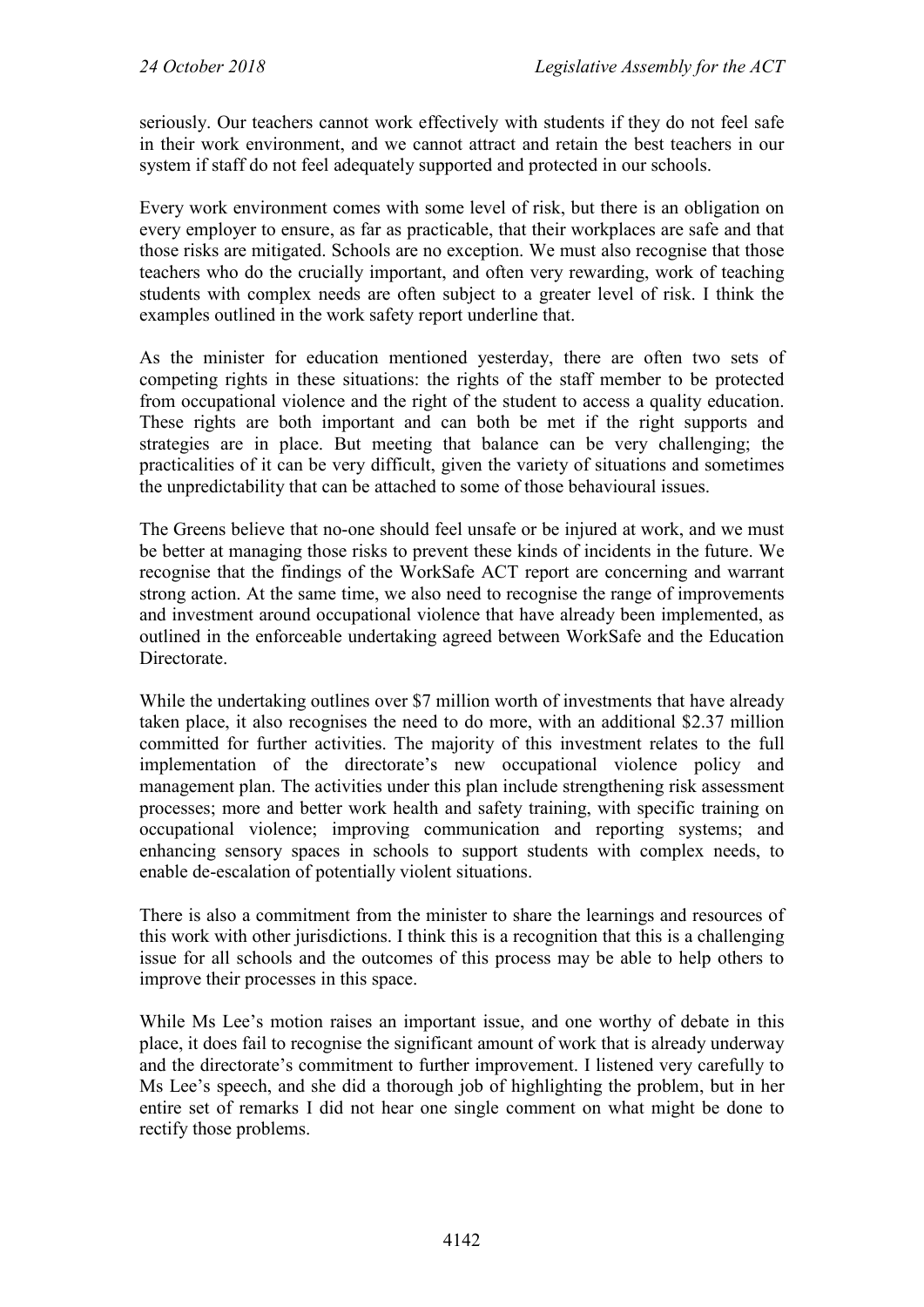Ms Lee asked why the education sector is exposed to so much violence. That is an important question. Certainly from my experience, the integration of students with behavioural difficulties into the mainstream school environment does mean that there are students with behavioural issues more commonly in our mainstream schools. I think there is a tension there, because there is clear recognition that having those students integrated into our schools can produce significant positives, both for those students and their families and also for other students, who learn a great deal about diversity, who are exposed to challenging situations, and who, in my experience, are incredibly empathetic to and supportive of having those students in their environments.

Ms Lee also asked why initiatives like sensory gardens are necessary. Sensory gardens are a specific response, recognising ways of positively supporting students, as are a range of other measures that have been put in place.

To not hear one single suggestion about what should be done differently is disappointing. I know—as outlined in the WorkSafe report, which Ms Lee has a copy of—that there have been extensive efforts to address these problems. But they are wicked problems. They are not easy to solve. That is why we will be supporting the minister's amendment to Ms Lee's motion, to provide the full context of this issue—

#### *Opposition members interjecting*—

**MR RATTENBURY**: That is the recognition that occupational violence is found to be an issue and that work is being done to address it. It is very easy to walk into this place and give a sarcastic speech that makes all sorts of snide remarks about the problems and actually wants members to be ashamed and embarrassed. That is what Ms Lee asked for; she asked for people to be ashamed and embarrassed but did not provide a single positive solution in response.

I heard the little comments that were made when I said that the Greens will be supporting the amendment. We take this seriously. We recognise that there is an issue of occupational violence. We want it to be resolved as well as it possibly can be. But we also have to be honest in recognising the significant effort that has been put in, both by the directorate, with a contribution from the union, who have been actively involved in trying to work on this problem, and by individual staff. This is a very, very difficult space, and we need to be fair in our comments in recognising the nature of this challenge.

While I absolutely support—and I do absolutely support—Ms Lee's desire for transparency and reporting on progress on this issue, there are existing reporting mechanisms which will allow for adequate scrutiny. I think it is important that the minister comes back to the Assembly to report on the conclusion of the process so that both this Assembly and the Canberra community can have confidence that each item has been followed through. This requirement is included in the amendment. And, of course, there will be ample opportunities along the way, at things like annual report hearings and in this chamber, for members to ask questions about specific measures if they want to. Come in and ask those questions: "Has such and such a particular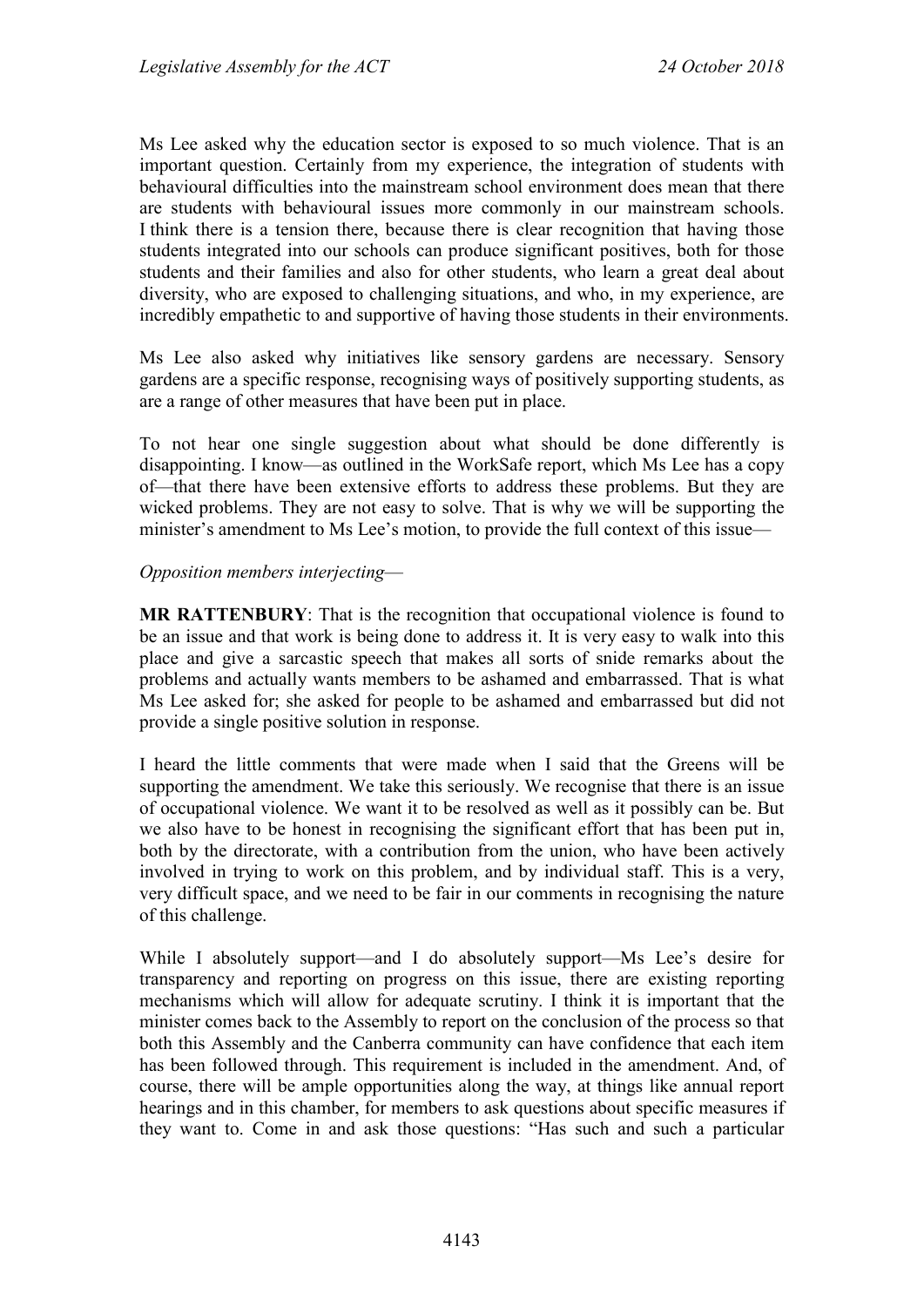initiative been followed through?" Where is it up to? What is the time line?" Ask those questions. That is what people are supposed to do. Sweeping comments such as we have seen in this chamber today do not further progress in this space.

The Greens recognise that this is an issue that is of great importance to the Canberra community. Our teachers work hard to provide our young people with the best opportunities for their futures, and in return we owe it to them to provide a safe and supportive working environment. While I am concerned at the level of intervention that WorkSafe has seen necessary to undertake on this issue, I believe that the enforceable undertaking that the directorate has agreed to indicates a genuine commitment to improvement.

On one level I am encouraged that WorkSafe has taken this so seriously. There has been criticism in this place at times that WorkSafe has not done enough to scrutinise issues of workplace safety. We have seen some concerning examples across the city. So on one level, I am quite encouraged that WorkSafe has pursued this so strongly. The important part now is for the directorate to actually respond to the areas that have been identified as shortcomings.

The undertaking outlines a significant investment and a range of practical activities that will help teachers and staff to feel safe at work and prevent these kinds of incidents into the future. I do believe that the minister's amendment provides a way forward that recognises the seriousness of this issue and ensures that the government will be accountable for its commitment to improvement.

Teachers are a crucial part of our education system—and our society as a whole, for that matter. They play a central role in the lives of children for the formative years of their development. The importance of teachers is something that cannot be understated, as we discussed during the debate on the matter of public importance yesterday afternoon. That is why providing sufficient support, professional development and resourcing for our teachers is fundamentally linked to good educational outcomes for our children. There is more work to do on this issue. I believe we have a pathway to achieve better outcomes for our students and teachers. The Greens will be supporting the amendment.

**MS ORR** (Yerrabi) (10.58): I am pleased to rise today and speak to Ms Lee's motion and Ms Berry's amendment. This government believes every child has a right to a good education and support for the personal challenges that some students face. At the same time, everyone has the right to feel safe at work and go home safely from work, including, of course, our teachers and other staff within schools.

The ACT government is committed to creating safe and supportive learning environments for all students and staff in 87 schools. The government's future of education 10-year strategy is guided by the principle of equity, access, inclusion and student safety. We want our schools to be inclusive places for all children, while ensuring that our teachers and staff are safe. An important way of achieving this is by appropriately managing complex needs and behaviours, sometimes from vulnerable students who are dealing with many issues beyond school.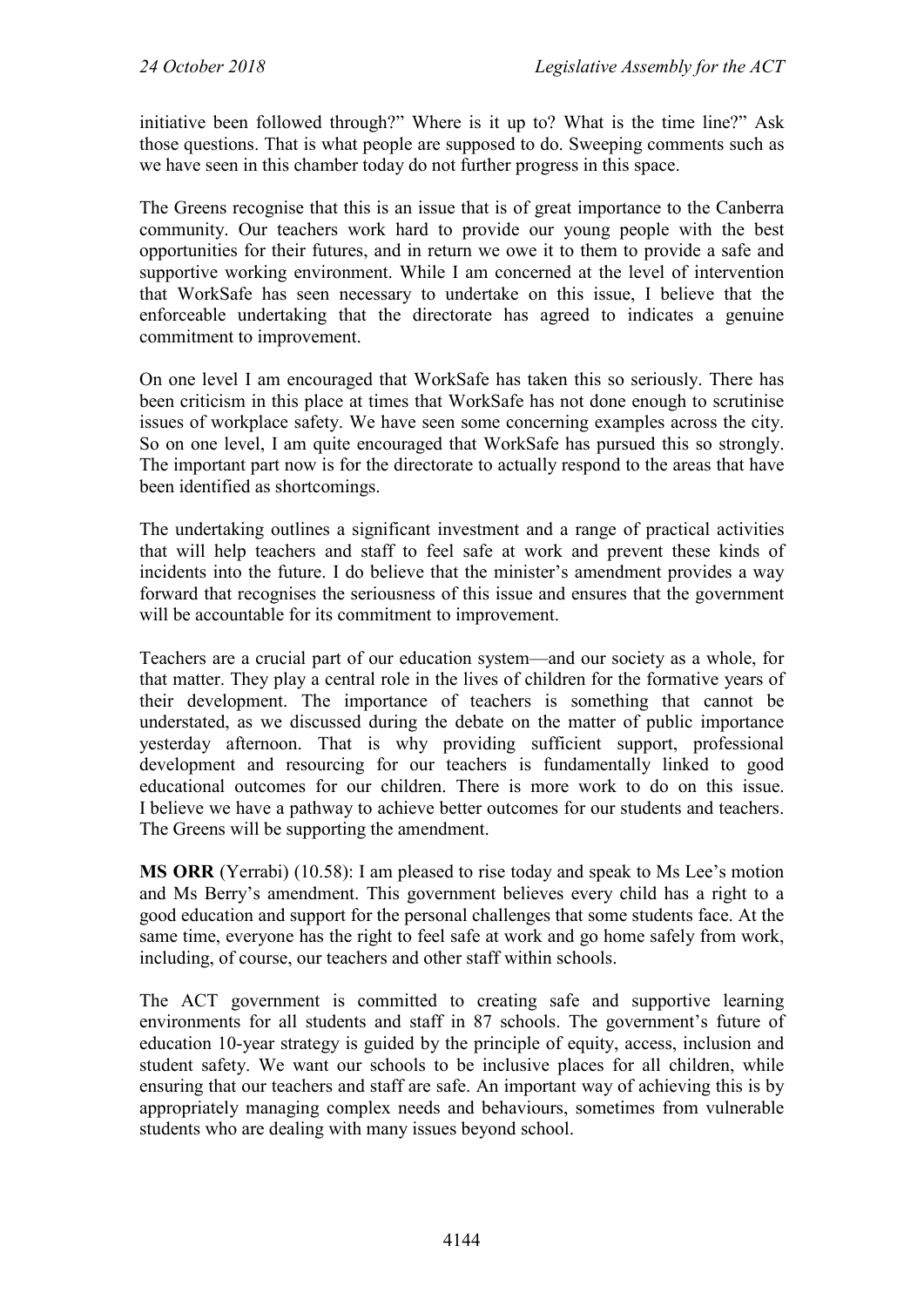Some practical ways the complex needs and behaviours are addressed include supports provided within schools, such as the support at preschool team, disability education support, positive behaviour for learning and social-emotional learning programs, network student engagement teams and the new school psychology services. I also remind members that five new psychologists were engaged to support students in Canberra public schools this year, and a further 10 will be engaged to start in our schools in 2019.

The framework to engage all high school students, the continuum of education support model, has been introduced, and that includes the provision of flexible learning options and alternative education projects. Supports provided within the general community include child and family centres located at Tuggeranong, Gungahlin and west Belconnen; the child development service in Holder; national disability insurance scheme providers; and supports provided by the wider ACT mental health system, including ACT Health, Headspace and the Australian Child and Adolescent Trauma, Loss and Grief Network, and the Australian National University.

A partnership between selected ACT primary schools and ACT Child and Adolescent Mental Health Services is providing a mental health early intervention program to children in year 1 to year 3. And we are building the capacity of learning support assistants through internal professional learning opportunities and access to certificate IV education support training through the CIT.

I would like to also recognise and acknowledge the work occurring in the Catholic and independent school sectors to manage students with complex needs and behaviours.

Along with managing complex needs and behaviours, infrastructure improvements have been made. Over the past year more than \$80 million was invested to deliver many infrastructure and capital works improvements in Canberra public schools, including the creation of withdrawal and sensory spaces at 12 schools. These are available to all students and may assist children to manage their behaviour and safely withdraw if they require time away from busy school environments.

Indoor spaces include tents, teepees and soft furnishings. Examples of outdoor sensory spaces available include a sensory garden at Charles Conder school, with carefully chosen plants, musical instruments and a mist tunnel; a secret garden courtyard at Arawang Primary School, with a forest mural wall; an internal courtyard attached to the LSU at Richardson Primary School, with clumped bamboo planting and rocks; a junior playground area with sensory experiences such as a clatter bridge in Amaroo school; and a compact sensory seating area outside the LSU at the University of Canberra Senior Secondary College, with vertical planting walls and hanging pod chairs. These and more spaces are being provided in our schools to assist students and staff to manage behaviour.

Minister Berry has already spoken about the occupational violence policy and management plan and the work underway to implement this. It incorporates additional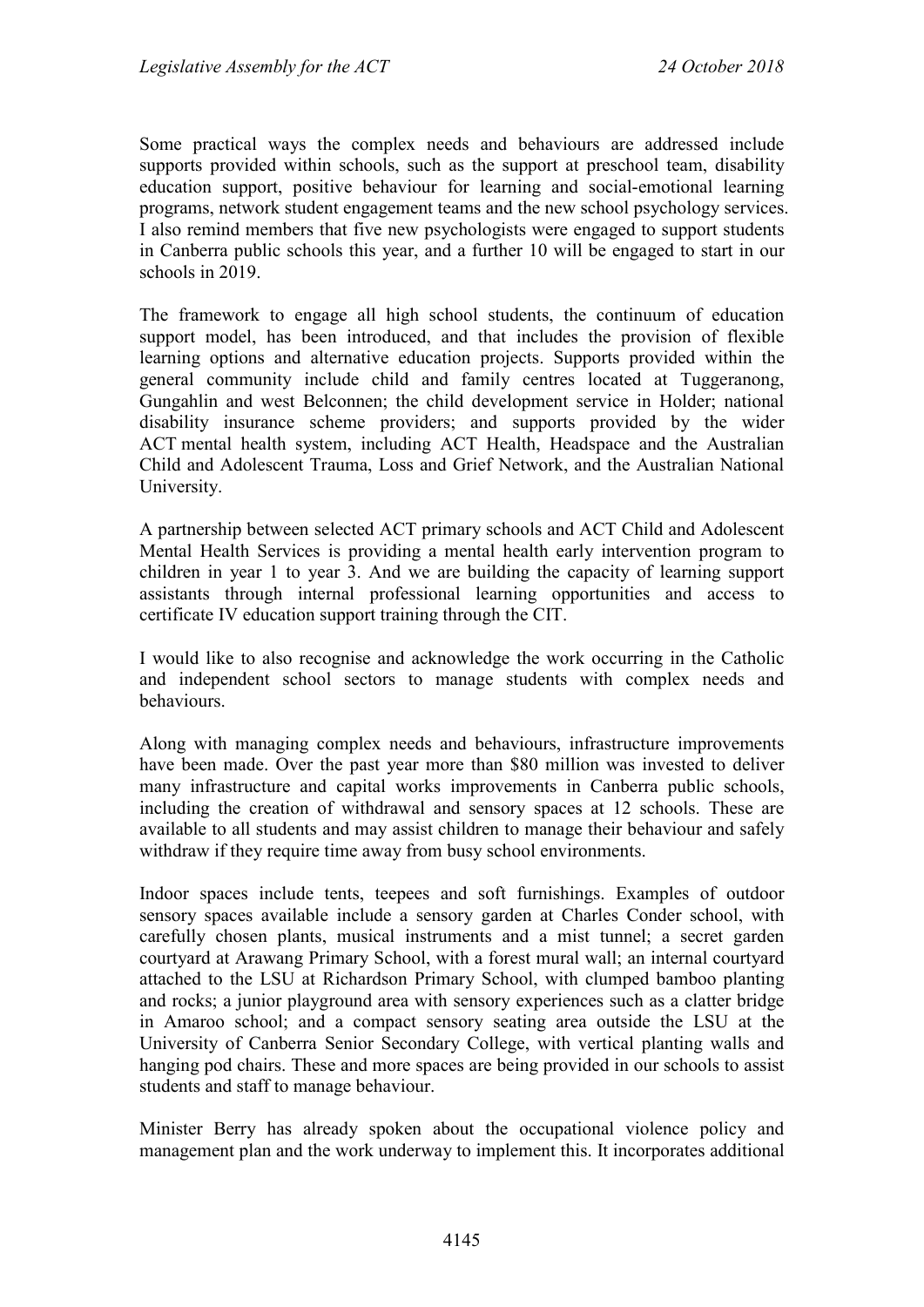training for staff, a review of risk management processes, support for learning support assistants to undertake a certificate IV at CIT in education support, and new sensory spaces in schools, just to list a few. I am very pleased to see that the directorate will also take its experience and learnings and provide forums for educators to help grapple with incidents of occupational violence. The lessons being learned in the ACT should be shared nationally to help reduce the incidence of violence.

The Education Directorate will also work with the ACT Council of Parents and Citizens Associations to deliver workshops that contribute to the building of strong and safe communities for learning. The workshops focus on ensuring the safety of staff, students and families and meeting the diverse range of student academic and wellbeing needs. This community-wide approach also echoes what we heard in the future of education conversations about engagement and creating positive school communities.

The minister has publicly stated many times that she has committed to support school staff to be safe and confident in doing what they are most passionate about, which is teaching our students. We should be proud of our approach to inclusion and equity in schools, and we are meeting the challenges of occupational violence in schools.

**MS LEE** (Kurrajong) (11.04): I know everyone in this chamber was shocked at the news that WorkSafe had been forced to intervene to restore and protect the safety of staff in our schools. I would like to think that everyone in this chamber was equally appalled that it has taken two years for this investigation to be completed, that it took the minister over 12 months before she managed to get a policy plan in place—a plan, I might add, that we have no evidence yet is working. And I had hoped that everyone in this chamber would be just as appalled that at no time has the minister offered an apology to our teachers for her abject failure to ensure a safe working environment for them and obviously for students also potentially in harm's way in our schools.

Unions in all professions talk passionately about the rights of workers to return home safely each night after a day's labour, and it is an absolute and important right in our modern society. But for the minister to dismiss these shocking findings by saying, as she did yesterday in answer to a question and again just now—and backed by Mr Rattenbury—that dealing with staff being repeatedly attacked in their classrooms is a difficult thing to manage because of human rights implications is mind-numbing. To suggest that human rights are under challenge if a staff member needs to take reasonable steps to make sure a kindergarten student does not bite them, because that is part of the child's right to a decent education, is beyond belief. Yes, it is a human right for every child to access a decent education in the ACT. It is not a human right for any child to attack and bite a teacher at any time. And it is a breach of human rights for a teacher to be subject to violent attacks in a classroom time and again.

The lack of action by the minister, who we now know was aware of this sort of thing, is equally beyond belief, and there can be no acceptable explanation for it, no acceptable explanation for the lack of action by the directorate and no explanation for the lack of action by the union, whose primary task is to represent their members and make sure they are working in a safe environment. They must have known teachers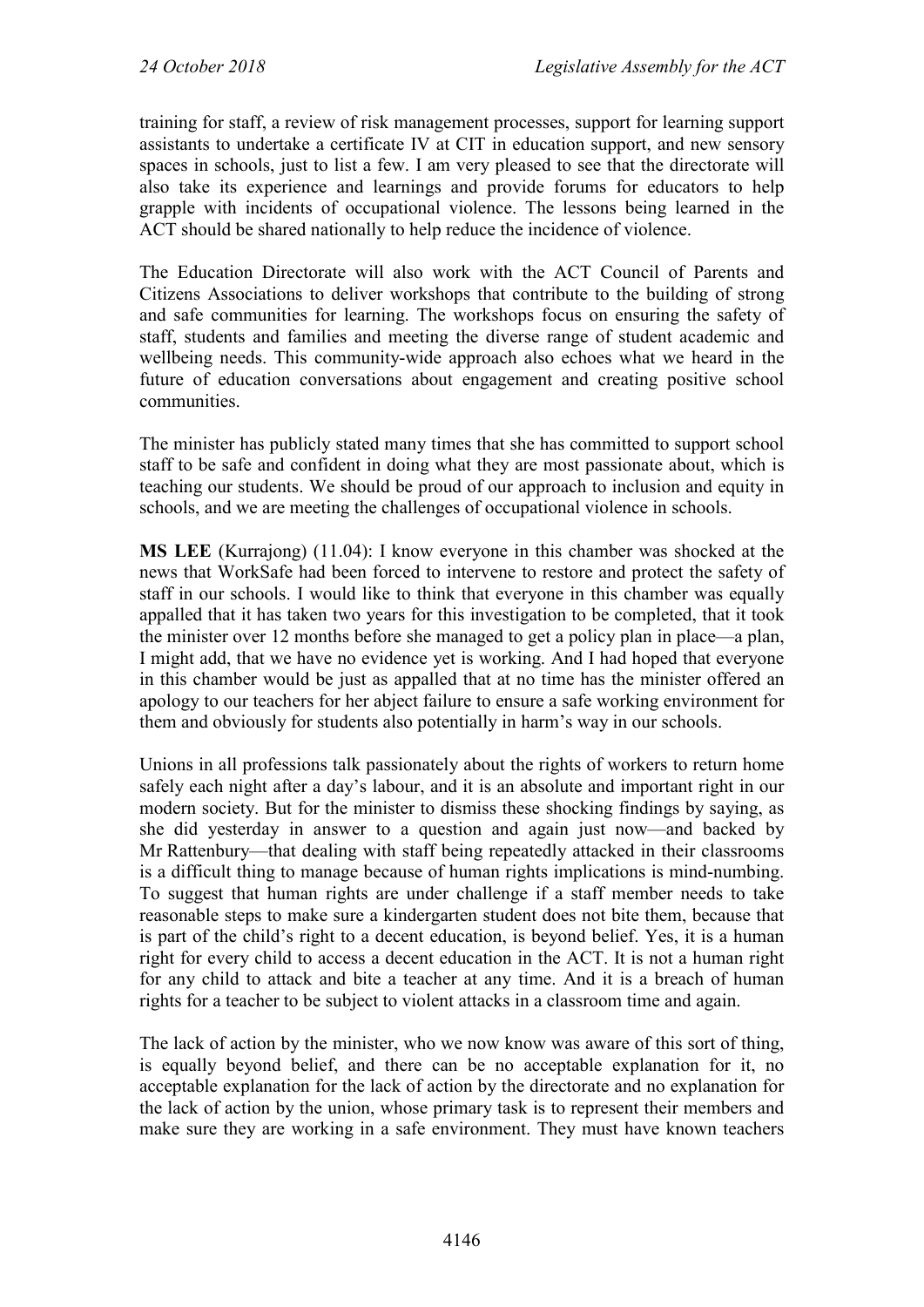were being hurt in the work environment. Apparently they raised it with the minister when she was appointed.

Where were they when Melanie reported, on no fewer than 34 occasions, the violent attacks she was being subjected to in the classroom? Where were they when Melanie was given nothing more than a compression bandage in response to the horrendous abuse she suffered? How must Melanie feel today, hearing that the Education Directorate was conflicted because the minister presumably was more concerned about the rights of the child to bite and bite again than they were about ensuring Melanie's safety? Let us not forget the pregnant teacher kicked in the stomach or the several other staff who were attacked during 2017, six months after the minister was told violence in the school workplace was commonplace.

Once again we had an amendment circulated whilst I was on my feet. Once again we have an amendment that has an "omit all" clause. It seems the minister could not even bring herself to agree to my first paragraph:

… all teachers deserve to work in a safe environment in ACT schools.

Once again we have a minister who is hell-bent on hijacking private members' day.

The Canberra Liberals will not be supporting the amendment. Nowhere does the minister acknowledge her failure and the failure of her government to keep our teachers safe. She has completely dropped my call to issue a public apology to our teachers and once again, as is so common with this government, slips away from the responsibility for transparency by not even putting a date to report back on progress.

Once again we have the Greens choosing to support their coalition partner rather than protect our teachers. It is appalling but unsurprising. Mr Rattenbury, in his speech, said that he understands the seriousness of occupational violence in our schools but that he had to be, to use his word, "honest". I would hope that he is not alleging that I have not been, because that is a serious assertion that I take very, very seriously—if that is what he is saying.

To have this appalling lack of governance on such a wide scale and not once have the minister appear contrite, embarrassed, ashamed, apologetic, to not once have the minister take full responsibility for the shocking violence that has occurred under her watch, is downright appalling. No, she thinks it is just fabulous that the ACT has this whiz-bang violence management policy, and we are leading the nation.

I have to note that the Education Directorate's specific violence management policy was published in July 2017. But when you go to the detail in the policy it references a 2012 document, the ACT public sector managing occupational violence policy, and that policy says that it is a requirement for all directorates to have an occupational management plan to manage risk. The grand nation-leading policy of 2017 is nothing of the sort and in fact is five years past when it ought to have been produced, according to the ACT public sector managing occupational violence policy. Minister, I suggest it may pay to occasionally read your own policies.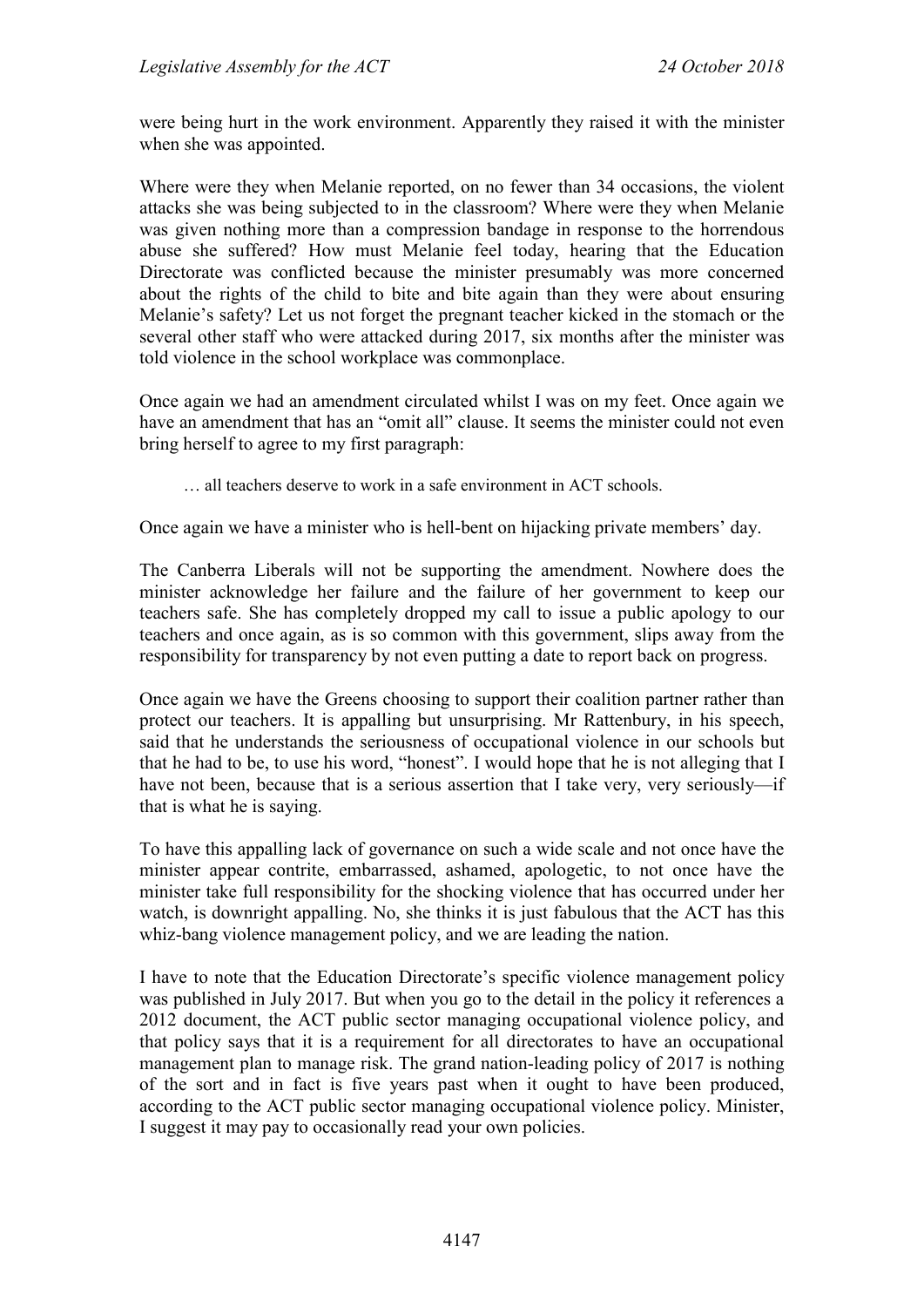At the very least, a public apology is warranted. This education minister may not have inflicted the violence that is happening in our schools, but it is this education minister that has an opportunity and an obligation to try to fix it. It may not have started with her, but if she fails to acknowledge the seriousness of the problem, suggests the union is taking care of it and does nothing more than say that she has initiated a nationleading solution, she should hang her head in shame.

It is within her power to take responsibility, to take leadership and fix the problem. And the honourable thing to do is to take responsibility for the horrendous treatment Melanie and other teachers have suffered in ACT schools and to offer a sincere public apology, on behalf of the government, for what has happened.

If she does not, if she continues to shift blame and rely on spin, it is a clear demonstration of a complete failure on her part as the minister for education—an education minister that has turned her back on our teachers, our students and our community. Neglect, sloth and incompetence are all actions that demand a display of contrition, a demonstration of responsibility. And the minister is guilty on all counts.

Question put:

That the amendment be agreed to.

The Assembly voted—

Ayes 11 Noes 8

Ms Berry Ms Orr Miss C Burch Mr Parton<br>
Ms J Burch Mr Pettersson Mr Coe Mr Wall Ms J Burch Mr Pettersson Mr Coe Ms Cody Mr Ramsay Mrs Dunne Ms Fitzharris Mr Rattenbury Mr Hanson<br>Mr Gentleman Mr Steel Mrs Kikkert Mr Gentleman Mr Steel Mrs Kik<br>
Ms Le Couteur Ms Lee Ms Le Couteur

Amendment agreed to.

Original question, as amended, resolved in the affirmative.

#### <span id="page-23-0"></span>**Schools—freedom from discrimination**

**MS ORR** (Yerrabi) (11.16): I move:

That this Assembly:

(1) notes:

- (a) the recent reports on the recommendations from the Federal Government's Religious Freedoms Review, including recommendations to entrench discrimination in the provision of education; and
- (b) that according to a recent national poll, an overwhelming 74 per cent of Australians oppose laws allowing religious schools to select students and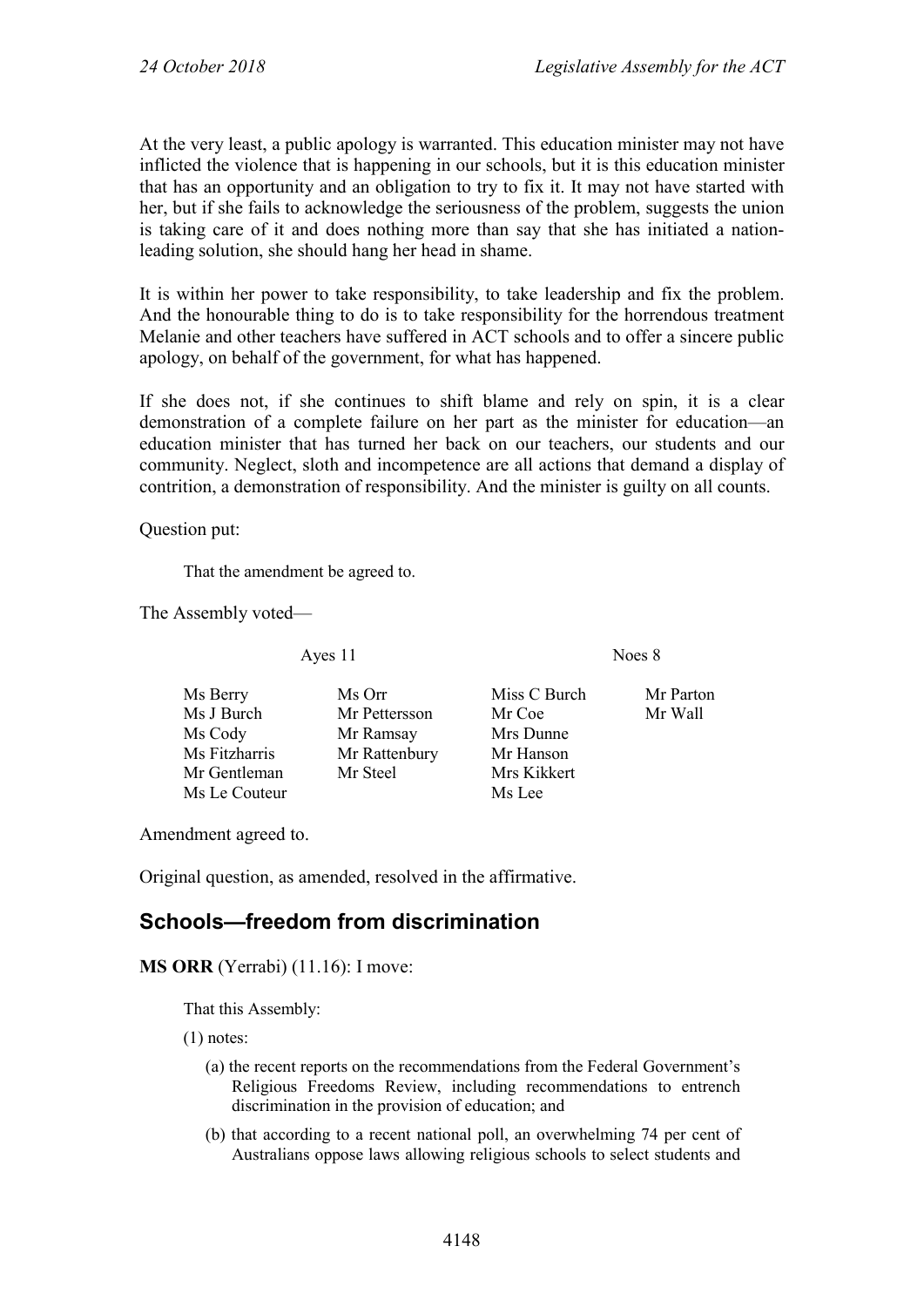teachers on the grounds of their sexual orientation, gender identity or relationship status;

- (2) further notes:
	- (a) the significant emotional stress that Lesbian, Gay, Bisexual, Transgender, Intersex and Queer (LGBTIQ) communities have endured in recent years including the unnecessary marriage equality postal survey and the attacks on the Safe Schools program;
	- (b) that the ACT has a strong track record of advocating for and protecting the rights of LGBTIQ, and all Canberrans, to live free from discrimination; and
	- (c) that the ACT aspires to be the most LGBTIQ inclusive city in Australia; and
- (3) calls on the Assembly to:
	- (a) condemn the potential for discrimination against students and staff in our education system on the basis of their sexual orientation, gender identity or sex characteristics;
	- (b) seek immediate, formal confirmation from the Federal Government that it will reject any Religious Freedoms Review recommendation that enshrines or expands discrimination in the provision of education; and
	- (c) ensure ACT law protects Canberrans from discrimination in our schools.

Protecting LGBTIQ Canberrans from discrimination in our schools and right across our community is an important part of our role as representatives in this place. I am proud to be part of a Labor government that advocates for the rights of the LGBTIQ community by creating an inclusive, progressive city for all of us to call home.

In recent weeks national political headlines have been consumed with reports surrounding the federal government's religious freedom review and its recommendations. After Australians said yes to marriage equality in November last year, a group of conservative parliamentarians and lobbyists pleaded with the then Turnbull government to review religious freedoms in Australia.

The religious freedom review was commissioned in a move by the federal coalition government to pander to conservative parliamentarians who feared marriage equality would impose restrictions on the practice of religion in Australia. We have now seen parts of the review's report and, unsurprisingly to most, it found that no-one in Australia has had their right to practice their religion impinged or removed as a result of marriage equality. However, it is with disappointment and a level of disbelief that two key recommendations from the review were aimed at attacking LGBTIQ Australians and their families.

The recommendations I am referring to from the religious freedom review have significant potential to cause harm to students, teachers and staff in schools here in Canberra and right across Australia. Recommendation 5 of the review specifically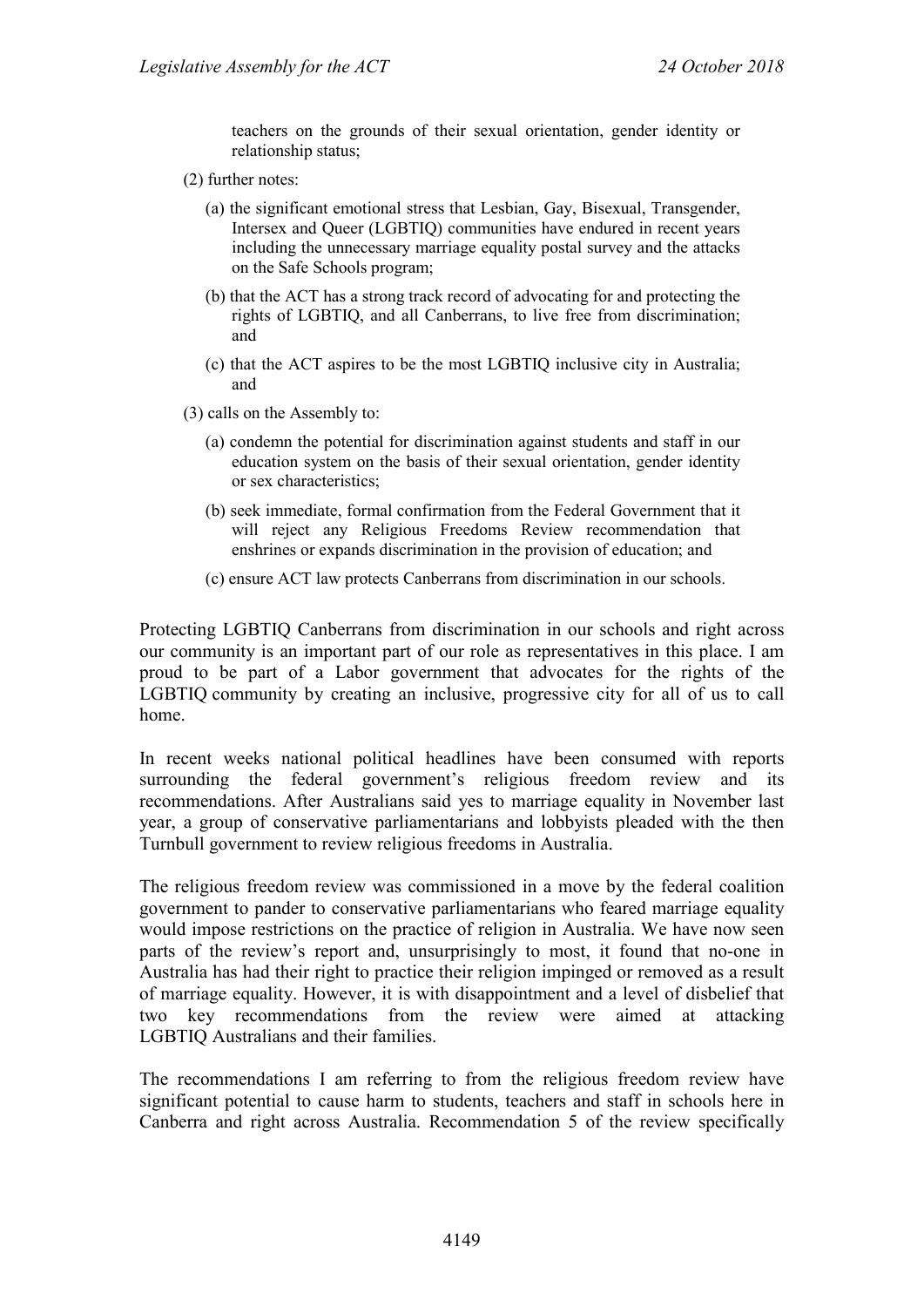seeks to discrimination against teachers and staff, based on their sexual orientation, gender identity or relationship status. The report recommends:

The Commonwealth should amend the Sex Discrimination Act 1984 to provide that religious schools can discriminate in relation to the employment of staff, and the engagement of contractors, on the basis of sexual orientation, gender identity or relationship status provided that:

- The discrimination is founded in the precepts of the religion.
- The school has a publicly available policy outlining its position in relation to the matter and explaining how the policy will be enforced.
- The school provides a copy of the policy in writing to employees and contractors and prospective employees and contractors.

The seventh recommendation of the review continues the attack on LGBTIQ young people by specifically seeking to discriminate against students. It states:

The Commonwealth should amend the Sex Discrimination Act to provide that religious schools may discriminate in relation to students on the basis of sexual orientation, gender identity or relationship status provided that:

- The discrimination is founded in the precepts of the religion.
- The school has a publicly available policy outlining its position in relation to the matter.
- The school provides a copy of the policy in writing to prospective students and their parents at the time of enrolment and to existing students and their parents at any time the policy is updated.
- The school has regard to the best interests of the child as the primary consideration in its conduct.

If enacted in legislation, both of these recommendations will be hurtful and harmful to LGBTIQ Australians. When discussing the review's recommendations, it is important to acknowledge that the current Prime Minister and the Leader of the Opposition have both spoken out against these recommendations. However, we know the conservative wing of the Liberal Party, including the ACT's Senator Zed Seselja, will continue to push for the changes intended by the recommendations. That is why it is important that all members in this Assembly affirm their support for students and staff in Canberra and ensure that ACT law protects LGBTIQ Canberrans from discrimination.

We know Australians are opposed to laws that would allow religious schools to discriminate against students and teachers on the grounds of their sexual orientation, gender identity or relationship status. A Fairfax-Ipsos survey found that 74 per cent of voters oppose laws to allow religious schools to select students and teachers based on their sexual orientation, gender identity or relationship status. That is a clear indication that the religious freedom review recommendations are not in line with the views and values the majority of Australian voters hold.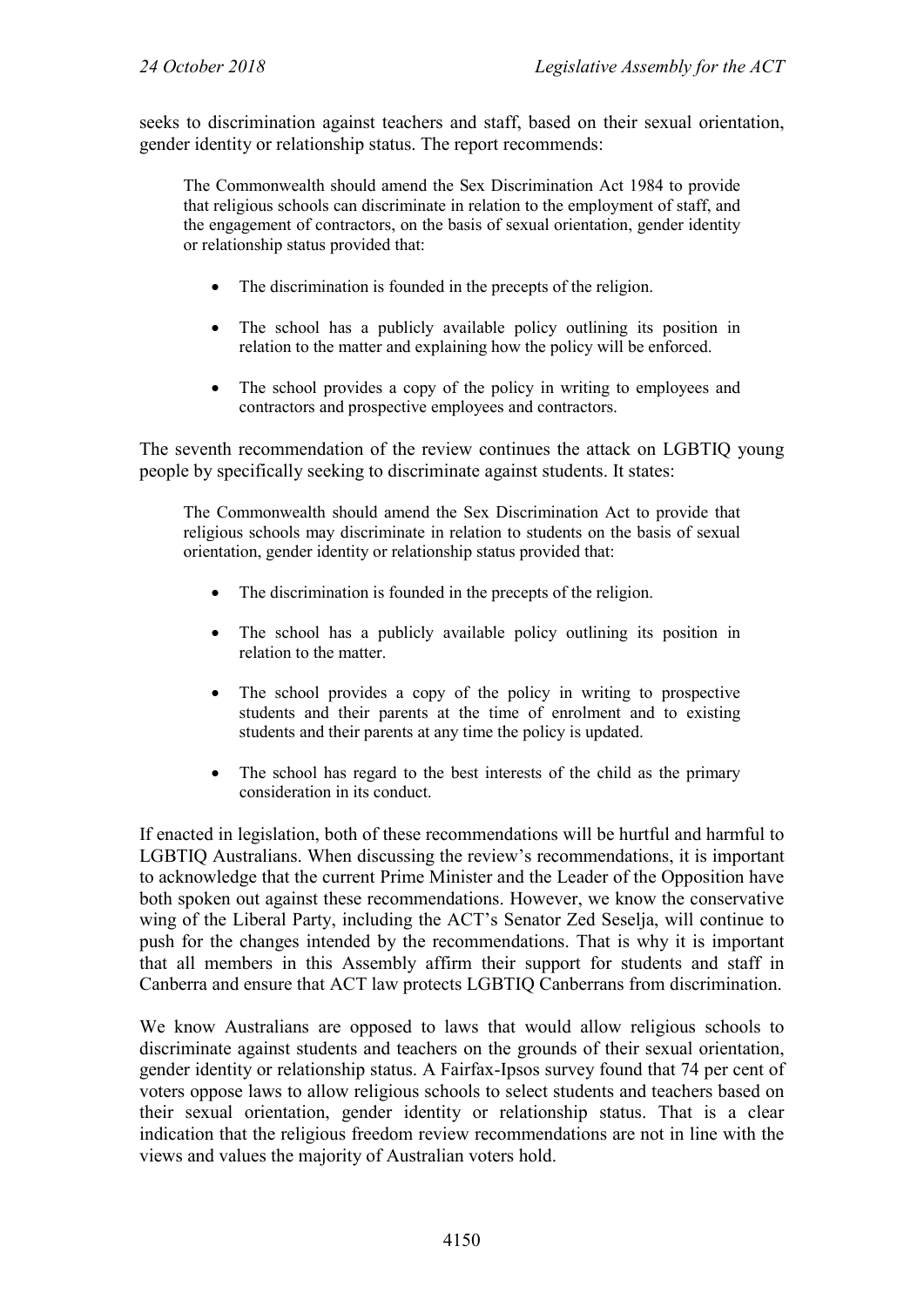The Canberra community does not support discriminating against the LGBTIQ community, and we as their representatives must also stand against it. We know LGBTIQ communities here and around the world have endured significant emotional stress and trauma over many decades. I believe it is important to recognise that, while many of us here today stand up and advocate for LGBTIQ Canberrans, this is not an easy debate for many of those people to listen to.

We are all aware of the harm caused to LGBTIQ Australians as a result of the politicisation of the marriage equality postal survey last year. Young people across the country found themselves coming to terms with their identity and sexuality in the midst of a debate about whether they should be accepted based on the person they love or may love in the future. Other LGBTIQ people were subjected to repeated judgement and were forced to prove why their love is equal to everyone else's.

Despite the negativity surrounding the postal survey Canberrans made sure their voices were heard—an incredible 74 per cent of Canberrans recognised that all love is equal and voted yes for equality.

Another example of Canberrans displaying pride and respect for the LGBTIQ community can be found in the petition I tabled in the Assembly in November 2017 where 1,483 Canberrans overwhelmingly supported schools respecting, welcoming and celebrating diversity and encouraging children to be themselves. Those petitioners called on the Assembly to support the government's efforts to ensure all children are safe and supported at any school.

Canberrans have shown time and again that they value an inclusive and diverse community, so today members should represent their views and support this motion that seeks to remove any discrimination against Canberra's LGBTIQ students and teachers that exists within the law.

I am proud to be part of a Labor government that advocates for the rights of the LGBTIQ community by creating an inclusive and progressive city for all of us to call home. ACT Labor has a strong track record of advocating for and protecting the rights of the LGBTIQ community through legislating marriage equality in 2013; establishing an office of LGBTIQ affairs; establishing an ACT LGBTIQ ministerial advisory council; supporting teachers and families to foster safe and inclusive school environments; and most recently our strong 2018-19 ACT budget commitment of \$2.6 million over four years for programs and grants to support the Canberra LGBTIQ community.

However, this motion relates to one area where we need to make an important change. In a city that prides itself on being Australia's most inclusive, we as members need to ensure that ACT law protects Canberrans from discrimination in our schools. Students should not face discrimination based on their sexual orientation, gender identity or sex characteristics. Canberra's schools must be free of discrimination in all forms. The potential for discrimination towards LGBTIQ students as a result of our existing laws does not provide a guarantee to families and the wider community that our schools will always be safe and inclusive environments.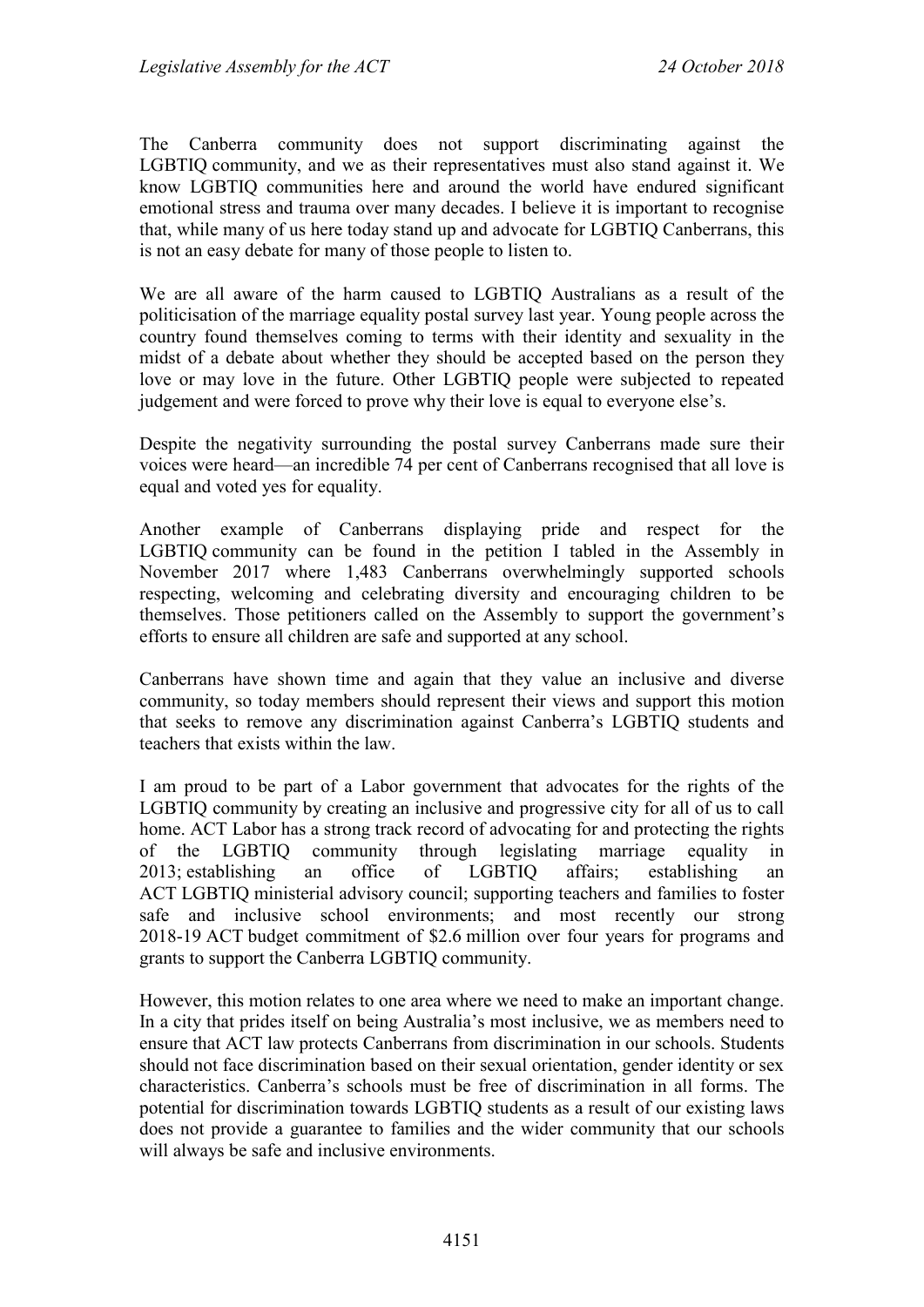Regardless of whether students or staff have faced direct discrimination on the basis of their sexual orientation, gender identity or sex characteristics, the sheer fact that it could legally occur is something we must seek to fix immediately. Today this Assembly has the opportunity to call on the federal government to formally rule out the implementation of any recommendations that seek to discriminate against the people we represent. As stated in the motion, we seek immediate, formal confirmation from the federal government that it will reject any religious freedom review recommendation that enshrines or expands discrimination in the provision of education. Canberrans deserve to be confident that students, teachers and school staff can live their day-to-day lives in an inclusive and respectful environment.

Every Canberran has the right to be safe at work, and our teachers are no exception. Teachers in Canberra's schools provide world-class, quality education to set our young people up for life. This ACT Labor government values teachers right across the territory's education system, and we are committed to providing them with the best support possible to do their valuable work. In supporting our teachers we must make sure they are protected from discrimination in their workplace, and members in this place cannot claim to respect and support teachers while at the same time supporting the recommendation from the religious freedom review. To propose that an employee can be denied employment based on their sexual orientation, gender identity or sex characteristics is absolutely deplorable. Discriminating on this basis is as unacceptable as any other form of discrimination.

As representatives of Canberra's teachers, we in this place must take a stand against those in federal parliament and their lobbyist influencers who are trying to stop teachers from educating our next generation of Australians. Regardless of whether a teacher works in a government, non-government, faith-based or independent school, they should be valued for their commitment to providing education and not degraded for their personal identity.

I value teachers for the work they do each and every day. I know my colleagues on this side also do, and I call on those opposite to join us by supporting all teachers, irrespective of their sexuality, gender identity or sex characteristics. It is the responsibility of government to protect its citizens, and I know this is something the ACT Labor government is committed to. I firmly believe the ACT law needs to be reviewed and amended to remove any potential for harmful discrimination towards LGBTIQ Canberrans.

As a proud member of the LGBTIQ community, I believe it is important for me to advocate for and represent other LGBTIQ Canberrans. As representatives of the Canberra community we all have the responsibility to keep the ACT discrimination free.

This motion I have brought forward today is quite simple: all Canberrans should be able to feel safe and included right across our city. Young people in our schools should not face discrimination on any grounds, and teachers and staff in our schools should be able to go to work without fear of discrimination in their workplace. Canberra is proud to be Australia's most progressive and inclusive city. Therefore, we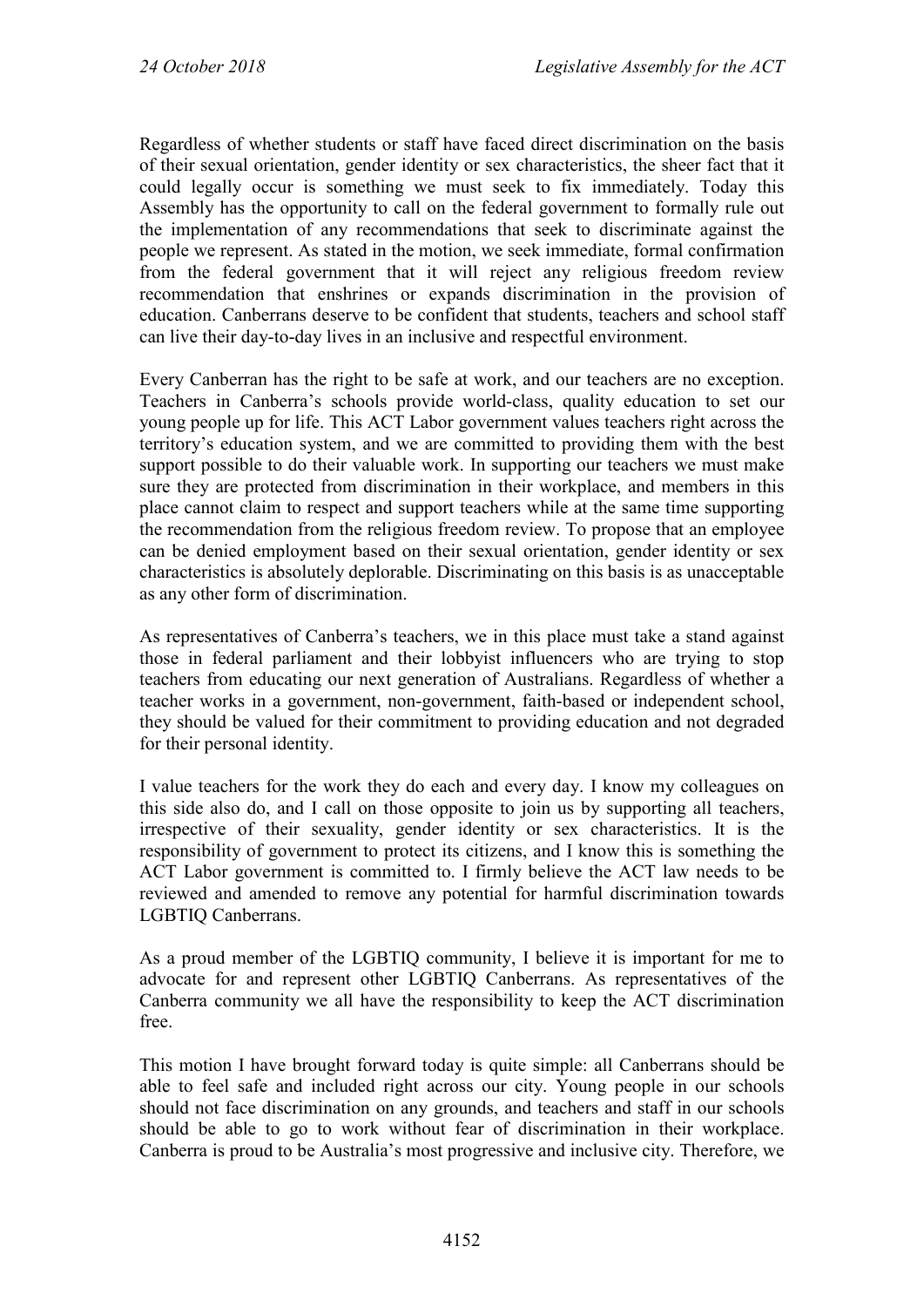must ensure that ACT law protects LGBTIQ Canberrans from discrimination in our schools and the wider community. I hope all members will stand against discrimination by supporting this motion, and I commend the motion to the Assembly.

**MR BARR** (Kurrajong—Chief Minister, Treasurer, Minister for Social Inclusion and Equality, Minister for Tourism and Special Events and Minister for Trade, Industry and Investment) (11.27): I thank Ms Orr for bringing this motion forward today. It comes in the context of a pretty crass political exercise by the federal government in relation to both the commissioning of the Ruddock review and then also the way in which it has become public. It is certainly disappointing to see that the leaked Ruddock review recommended an entrenching of discrimination against LGBTIQ students and teachers in Australia's schools.

We know why it was not publicly released before the Wentworth by-election. We know the impact now of the leaking of those recommendations on the result of that by-election and we know community attitudes around Australia to any attempt to further entrench discrimination in our education system. The full Ruddock review should be released now, but it should have been released months ago.

Personally, I am very disappointed that the type of discrimination that has been talked about since the leaking of those recommendations is arguably still possible under our territory's current discrimination laws, despite the considerably stronger protections that are in place in the territory's Human Rights Act.

The impact of these exemptions is significant in practice. Around one-third of Canberra's students attend schools that could potentially legally discriminate against them on the basis of sexuality, gender identity or relationship status. The number of teachers and other staff who can be lawfully discriminated against is just as confronting.

In 2017, 41 per cent of all in-school staff full-time equivalent positions in the ACT were in Catholic or independent schools. So if you are an LGBTIQ teacher, the proportion of teacher positions that could be unavailable to you because of discrimination is substantial. The potential for discrimination also creates stigma and can lead to mental health issues such as depression and anxiety.

A recent report into the needs of same-sex attracted students noted that to avoid potential discrimination and abuse, many same-sex attracted young people hide their sexuality, not sharing it with teachers, counsellors or their peers. Many are worried about what would happen to them if someone in the school or the wider community found out about their sexuality.

I know this from personal experience as a student in the ACT education system in the 1980s and 1990s. I hope that in the years ahead, Madam Assistant Speaker, this will not be an issue for students in our education system. I want to acknowledge this morning that many, if not nearly all, religious and independent schools in the ACT system do not wish to discriminate and do not seek to use provisions that currently exist within territory law, and indeed within federal law, and are in fact at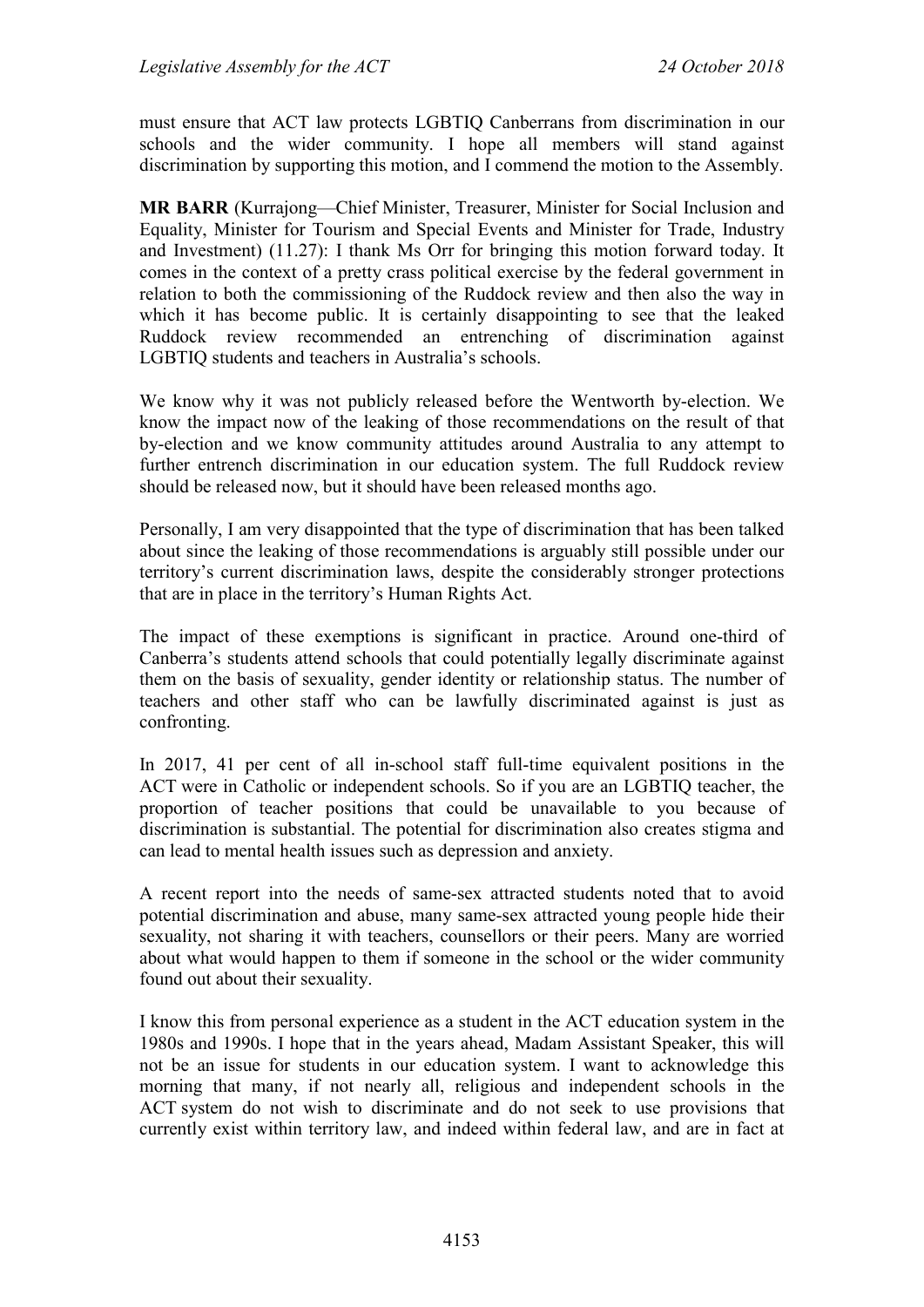the forefront of fighting against discrimination and fighting for inclusion for their students.

One example, the Canberra Grammar School, under the leadership of Principal Justin Gerig, absolutely refuses to discriminate on the basis of sexual orientation and gender identity and aspires to provide a genuinely inclusive learning environment in his school. I want to take this opportunity this morning to commend Mr Gerig, and his entire leadership and teaching group and the school community, for their stand in support of all students at their school. However, the fact remains that religious and independent schools retain the legal ability to exclude LGBTIQ students and employees simply because of who they are. These schools will not be fully inclusive until this right to discriminate is removed.

Sadly, this is not a theoretical problem. This morning I would like to share with the Assembly an example that has been brought to light as a result of the recent public discussion in the last two weeks. This relates to Fred, a qualified teacher who had taught at a conservative Christian school for a number of years. He had excellent references and was very well qualified. Yes, he got on well with students and staff at the school. He left for 18 months and in that time his heterosexual marriage ended. He started a new relationship as a gay man.

On his return, his interview for reappointment went very well, but Fred was not offered casual teaching, a casual contract or part-time work. Other teachers less qualified than Fred were offered positions. Fred felt devastated. He is a well-qualified teacher with solid references. He was not given a reason for not being re-employed. Madam Assistant Speaker, this discrimination should not and must not be acceptable, especially not in our schools and especially not in Canberra. We are the most LGBTIQ inclusive and welcoming city in Australia. We have demonstrated that time and again.

In relation to community attitudes towards these exemptions that currently exist, a recent national poll showed that 74 per cent of Australians oppose laws that allow religious schools to discriminate against students and teachers. This shows the strength of public sentiment on this issue. I note that amongst those three-quarters of Australians who are opposed, a majority of voters for all major political parties in this nation—so including people who vote for the conservative side of politics—oppose these laws.

Given a 74 per cent national vote, I think it is very clear that the result will be even higher in the ACT, particularly given the result here on the marriage law postal survey, which was a full 12 percentage points higher than the national result on that particular issue of discrimination. As a proud human rights jurisdiction, we have to ensure that the correct balance is struck between the freedom to live free from discrimination and freedom of religion. It is possible to strike this balance, but we are not there yet. That is why I confirm today that the government will introduce legislative amendments next week to protect students and teachers from discrimination, including on the basis of sexuality, gender identity, race, pregnancy or intersex characteristics.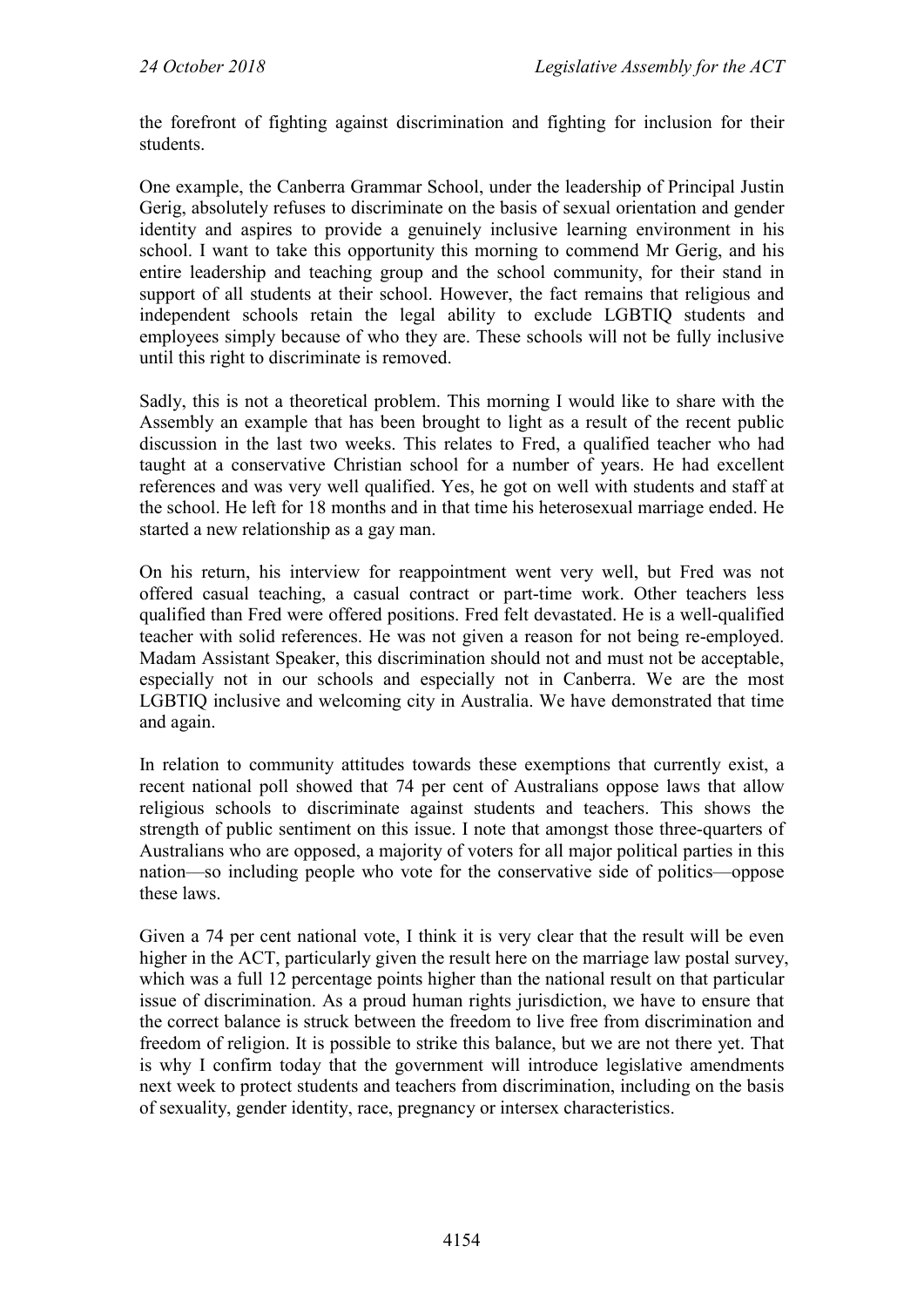Further, to ensure that any other areas of discrimination against LGBTIQ Canberrans in our legislation are identified, we will undertake an extensive audit of our laws and develop a further reform package to close any identified gaps or loopholes. We will also take a broader look at the entire exceptions framework under the territory's Discrimination Act in the context of the ACT Law Reform Advisory Council's recommendations regarding the opportunity for further reform.

We will act because this community does not want discrimination on the basis of sexuality entrenched in our statute books. We will act because we are clear on our principles. We know that Canberrans are inclusive and welcoming and do not accept any form of discrimination. I am confident that removing such potential for discrimination from territory law has the overwhelming support of Canberrans, but, importantly, it is the right thing to do. I commend Ms Orr's motion to the Assembly.

**MR RATTENBURY** (Kurrajong) (11.36): Of course the Greens will be supporting this motion today. As a member of the Greens and a member of the Legislative Assembly elected to reflect the views of the most progressive community in Australia, I and my colleague Ms Le Couteur are passionate about standing up for all Canberrans in matters of discrimination. The ACT Greens have a long and proud history of being at the forefront of these matters. Whether it is the call for marriage equality, for greater representation of women in government and local employment, or increasing support to the multicultural, refugee and newly arrived community, our actions in this space and our views on these matters are well known.

The parliamentary agreement between Labor and the Greens over the past 10 years also highlights our ongoing commitment to confronting these issues practically and tangibly. As a Greens minister of this and the previous Assembly, I have been proud to be part of the work that this ACT government has done to break down discrimination and improve equality in our community.

As minister for education in a time of rising conservatism, and under the most conservative commonwealth government in recent times, I was both saddened and angered to see the utter vitriol directed at LGBTIQ students and families in the safe schools debate. Clearly, that level of personal discrimination entirely justified the safe schools program. I was again proud to be part of a government that fought back and insisted on the continuation of that program and actively worked to ensure its ongoing role in our local education system.

I was also proud to bring forward amendments to the Assembly in 2016 that further sought to protect all Canberrans. Racial vilification was expanded in 2016 to apply to vilification on the grounds of religious conviction and disability. Also in 2016, the grounds of unlawful discrimination were expanded to protect against discrimination on the basis of attributes such as employment status, immigration status and being a victim of domestic and family violence.

The ACT government as a whole threw its support behind the push for marriage equality and we were justified in doing so by the majority vote of our community, in the face of commonwealth inertia and unfortunate bigotry in some elements of the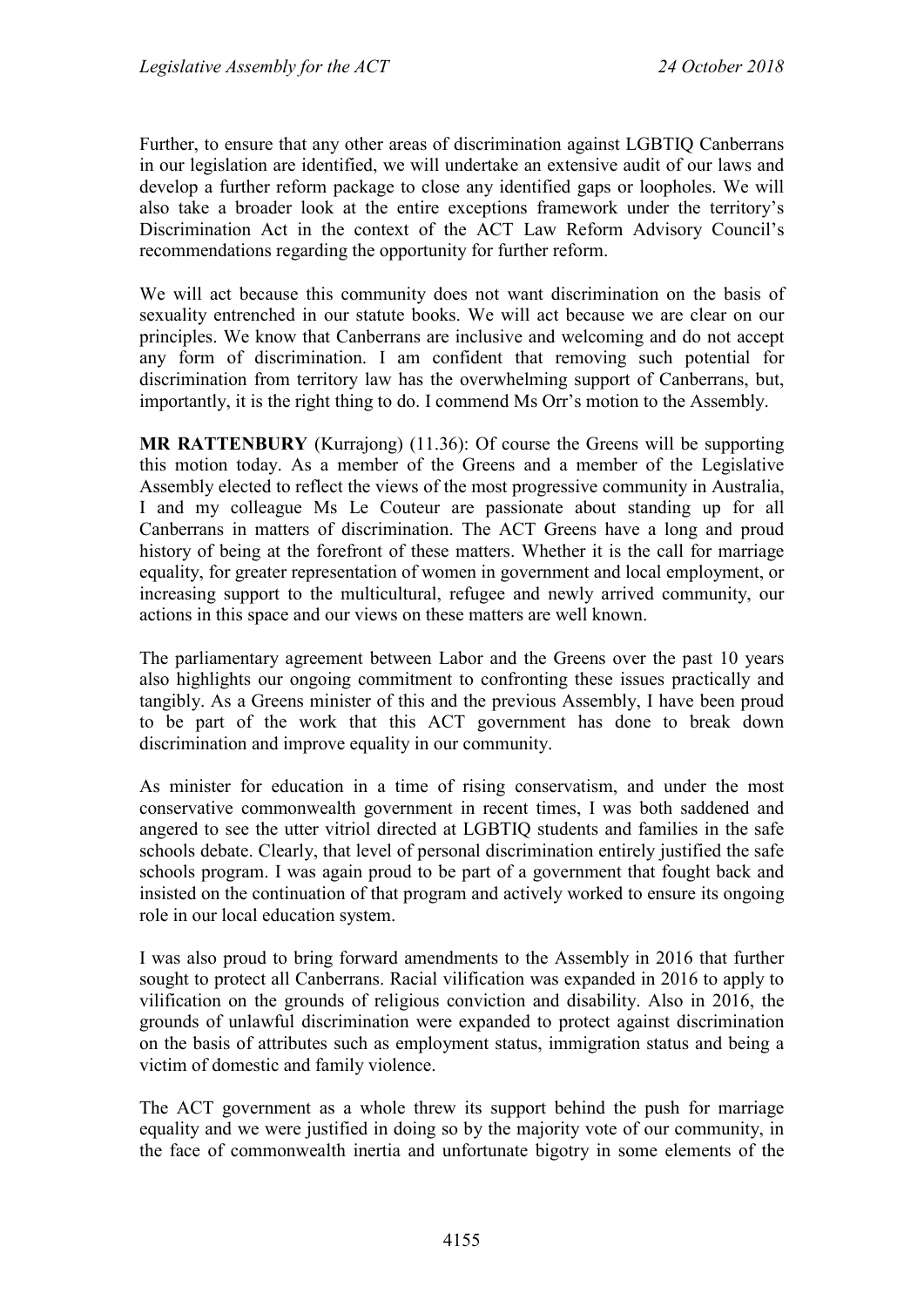debate. This work to fight against the barriers and unjust challenges facing people in our community has not ended with these actions.

The Justice and Community Safety Directorate, in coordination with other relevant directorates, has continued to monitor cases and examples of discrimination that are still occurring. I, like the Chief Minister, was disappointed to learn that the issue of gender and sexuality discrimination may still be allowed in religious or independent education systems. I can assure members that these loopholes have been closely examined. As the Chief Minister has flagged in his remarks, we will move quickly to address those matters.

I was also disappointed, but not surprised, that there were members of the federal Liberal Party that saw this recent exposure of the Ruddock review as an opportunity not to address the issue but instead to suggest that these should be areas that should continue. I have been very heartened by community polls nationally that show the majority of Australians do not support having these sorts of discrimination measures in our legislation. I think that gives further impetus to this Assembly to act quickly in order to reflect community views.

I think that community views were really captured in the poll on marriage equality. I think this demonstrates that our community is a tolerant community that does not see a place for these sorts of discriminations. That gives me great heart that Australians do get this in that very simple way. It just does not pass the pub test as they see it, to use that way of how to measure things now. They actually want all Australians to be recognised equally.

Unfortunately in these debates, we do see members of the LGBTIQ community having their basic rights discussed in the national media as though those rights are somehow less than others. I know it is hurtful for people. That is why it is so important that, as members of this place, we take the opportunity to state our views as community leaders and then fight back against those comments and that sort of political analysis.

That is an important part of having a discussion like the discussion today. I welcome the fact that Ms Orr has brought this motion forward, in the context of some of the recent discussions, so that we again have the opportunity to put our view that we do not accept any analysis that suggests some lesser rights for members of the LGBTIQ community. I would like to assure all members that this is certainly not a response that the Greens support. As I say, that is why it is important that we have that opportunity to state it today.

Beyond today's debate, and beyond the next tranche of amendments to be considered, I will also be working closely with my cabinet colleagues to ensure that there are no other such loopholes available when it comes to issues of employment, education or access to services. I welcome the Chief Minister's announcement today of the further work that will be done by the government.

It does not matter whether or not these loopholes have not been used; the fair and just society we live in has moved beyond that "don't ask, don't tell" situation. We need to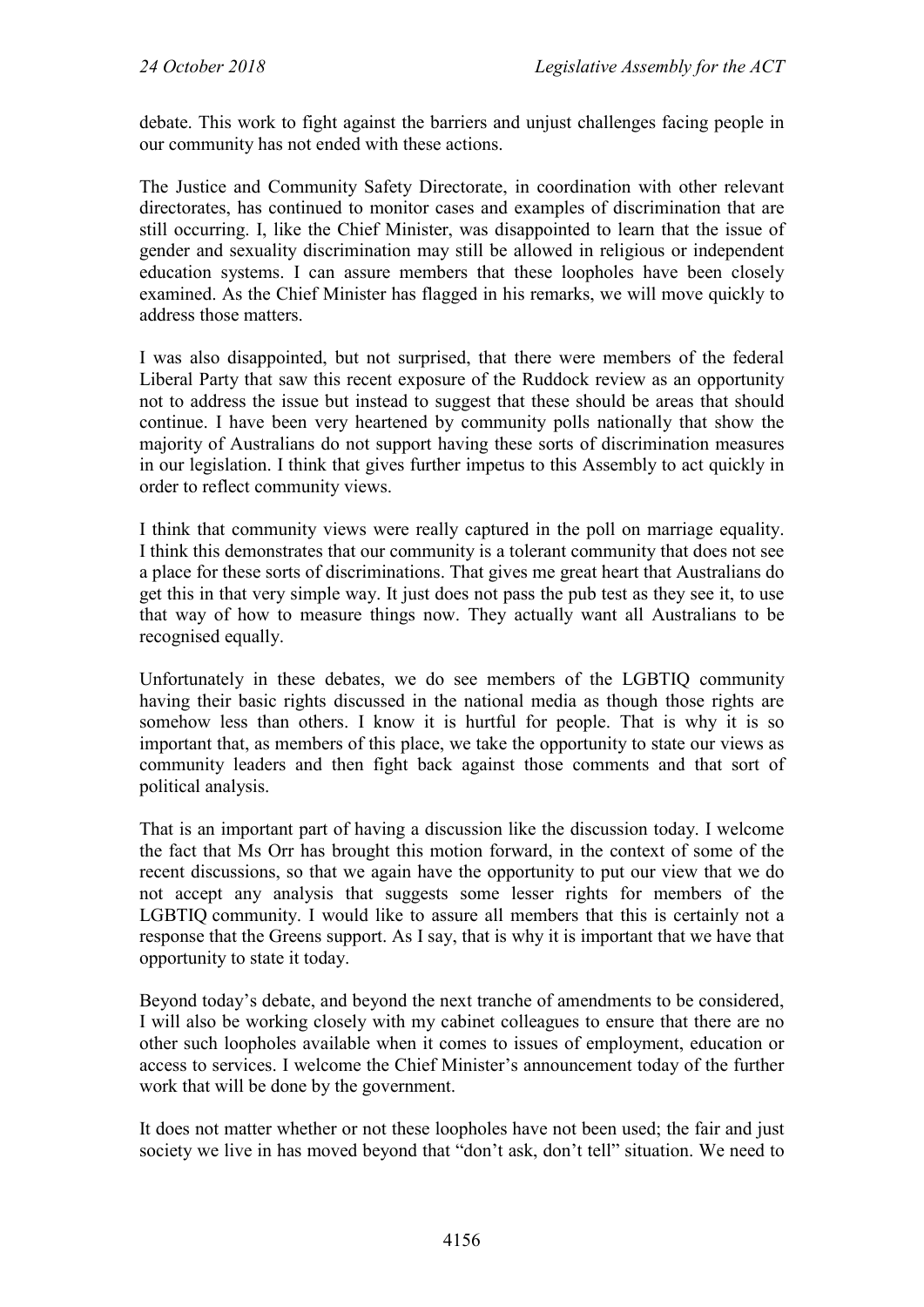be proactive in our consideration as legislators and leaders in our community to ensure that we make clear statements, that we are thorough in our examination of the territory's legislation to ensure that these sorts of historical references are removed and that we are clear in our commitment to this equality.

Turning to the specifics of today's motion, I certainly welcome the text that Ms Orr has spelled out in the motion. When it comes to "calls on the Assembly", we certainly condemn the potential discrimination against students and staff in our education system on the basis of their sexual orientation, gender identity or sex characteristics. We seek that immediate and formal confirmation from the federal government that it will reject any religious freedoms review recommendation that enshrines or expands discrimination in the provision of education.

I must confess at this point that one of the challenges for this legislature is knowing exactly what the federal government is going to do, but that is not a reason for us not to move to fix our own laws. We should do that. If we find that the moves by the federal government somehow require further action, we can take that as we need to.

Paragraph (c) of Ms Orr's motion asks for this Assembly to ensure that the ACT will always protect Canberrans from discrimination in our schools. Certainly, I will be working with the Chief Minister, as the minister responsible for the Discrimination Act, to bring those amendments to this place and to guide them through the Assembly in as timely a manner as we can. The Greens are pleased to support this motion today.

**MR COE** (Yerrabi—Leader of the Opposition) (11.44): I rise again to speak on a motion calling on the federal government to do something, albeit an important issue. I would like to echo the comments made by my colleague Elizabeth Lee, and reiterate that we are, of course, yet to receive this report. We are yet to see this religious freedom report which is the basis of the motion today. It is very difficult to form a considered view on a report from which we have only seen snippets. I accept that those snippets have drawn headlines and drawn a considerable response from many in the community. It is very hard to say with any accuracy what the implications of the recommendations will be or whether these are the final recommendations of the committee that Mr Ruddock has chaired.

The opposition would prefer an approach that ensures that the best interests of all children are put first. Expulsion on the basis of sexuality would not be consistent with this approach.

Of course, religious schools are part of a thriving multicultural community in Canberra, whether they be Catholic, Anglican, Christian, Islamic or of another faith affiliation. Parents who send their children to these schools are aware of the values of these institutions and either explicitly or implicitly support them. As mentioned by Ms Lee in a recent *Canberra Times* report on this matter, our experience in Canberra is that the cultural attitude of Canberra's schools is one that is very warm and welcoming of all people. I am not aware of any occasion where a student has been expelled or suspended, or received any form of discipline, on the basis of their sexuality. I certainly hope that remains the case.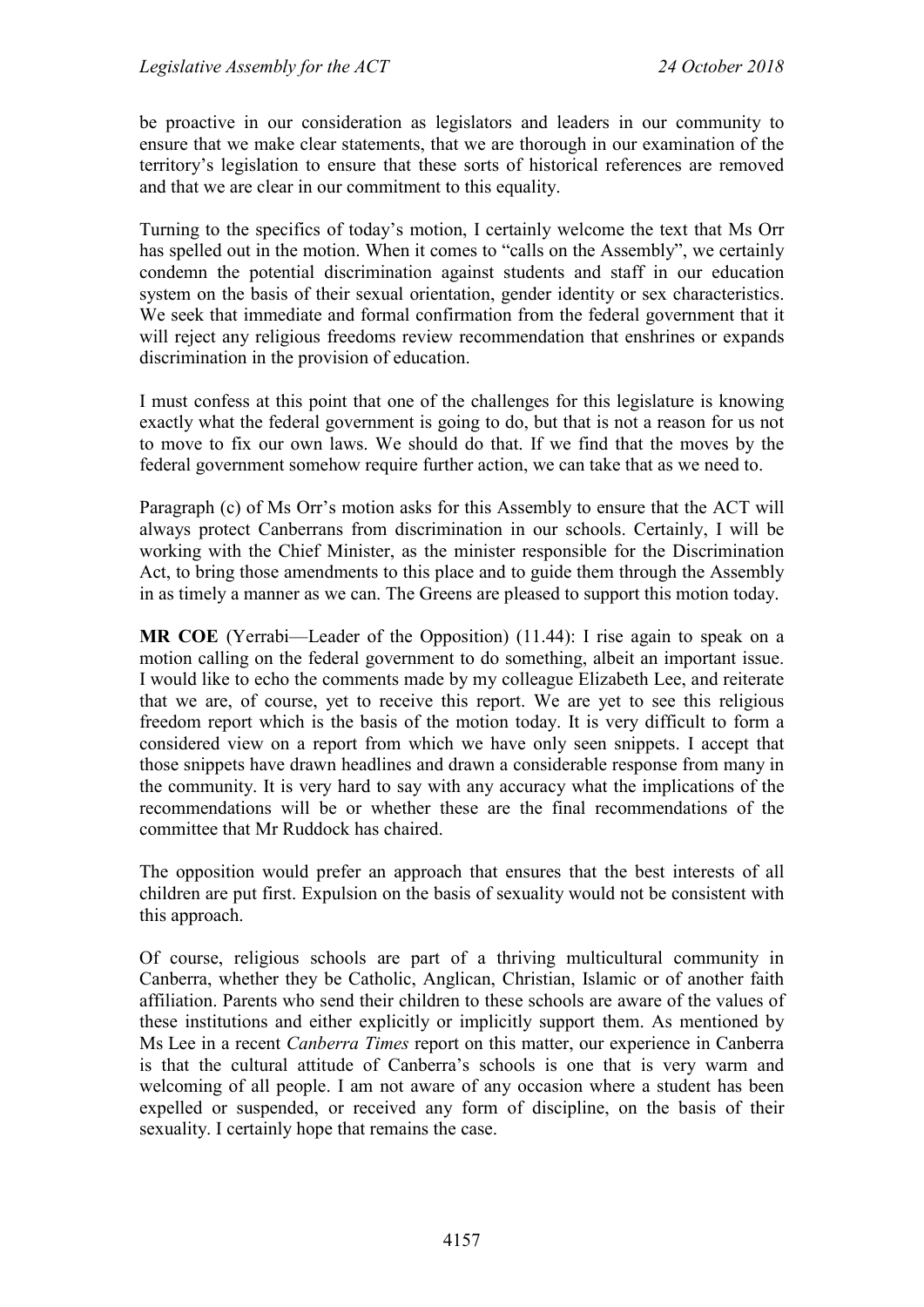**Mr Pettersson**: What about teachers?

**MR COE**: With regard to teachers, I am not aware of any such circumstance, notwithstanding the fact that the Chief Minister did just give an example. I was not aware of that example, but I acknowledge that there may be others. From a personal understanding, I am certainly aware of many non-government schools where the opposite has taken place. I note that the Chief Minister made mention of the Canberra Grammar School, but I am aware of numerous other schools, and I expect there are dozens of occasions, where it has not at all been noteworthy and has gone under the radar without any attention whatsoever.

I note that the Prime Minister has recently said that the federal government will be seeking to prepare amendments to existing legislation to make it clear that no student in a non-state school can be expelled on the basis of sexuality. I know that these changes will be broadly supported amongst Canberra's school community.

The opposition awaits the opportunity to view the final report from the expert panel into religious freedom at the commonwealth level. I take this opportunity to repeat what I have already said: that I think the vast majority of schools in the ACT, if not all, have been exemplary citizens in this space.

Religious schools, whether they be Islamic, Anglican, Catholic or any other faith, play a vital role in our community. We have to make sure that we support them in the work that they do. I think much of this motion that has been brought forward by Ms Orr, as significant as it is, is probably premature, given that we have not actually seen the report. But in light of that, we are happy to have this discussion today.

**MR RAMSAY** (Ginninderra—Attorney-General, Minister for the Arts and Cultural Events, Minister for Building Quality Improvement, Minister for Business and Regulatory Services and Minister for Seniors and Veterans) (11.48): I am pleased to support this motion. This is another opportunity to reaffirm our values as a government, as a party and as a community. Those values, I believe, are clear. We believe that all people are entitled to respect, to dignity and to the full protection of the law.

I thank Ms Orr for bringing on the motion today. It calls on us to resist the latest in a litany of inevitably futile attempts to roll back the groundswell of support for our LGBTIQ community. We will continue to work to eliminate discrimination in all its forms. We will continue to resist efforts to legitimise discrimination, whether it is because of a parliamentary vote or a postal ballot or under the pretence of enhancing freedom.

Madam Assistant Speaker, we are a strong community when everyone is valued, when everyone belongs, and when everyone has the opportunity to participate fully. Schools can play an absolutely critical role in shaping how our young people will go on to participate in society. They are, obviously, places of education, but they are also places where young people form their identity and develop their values, often lifelong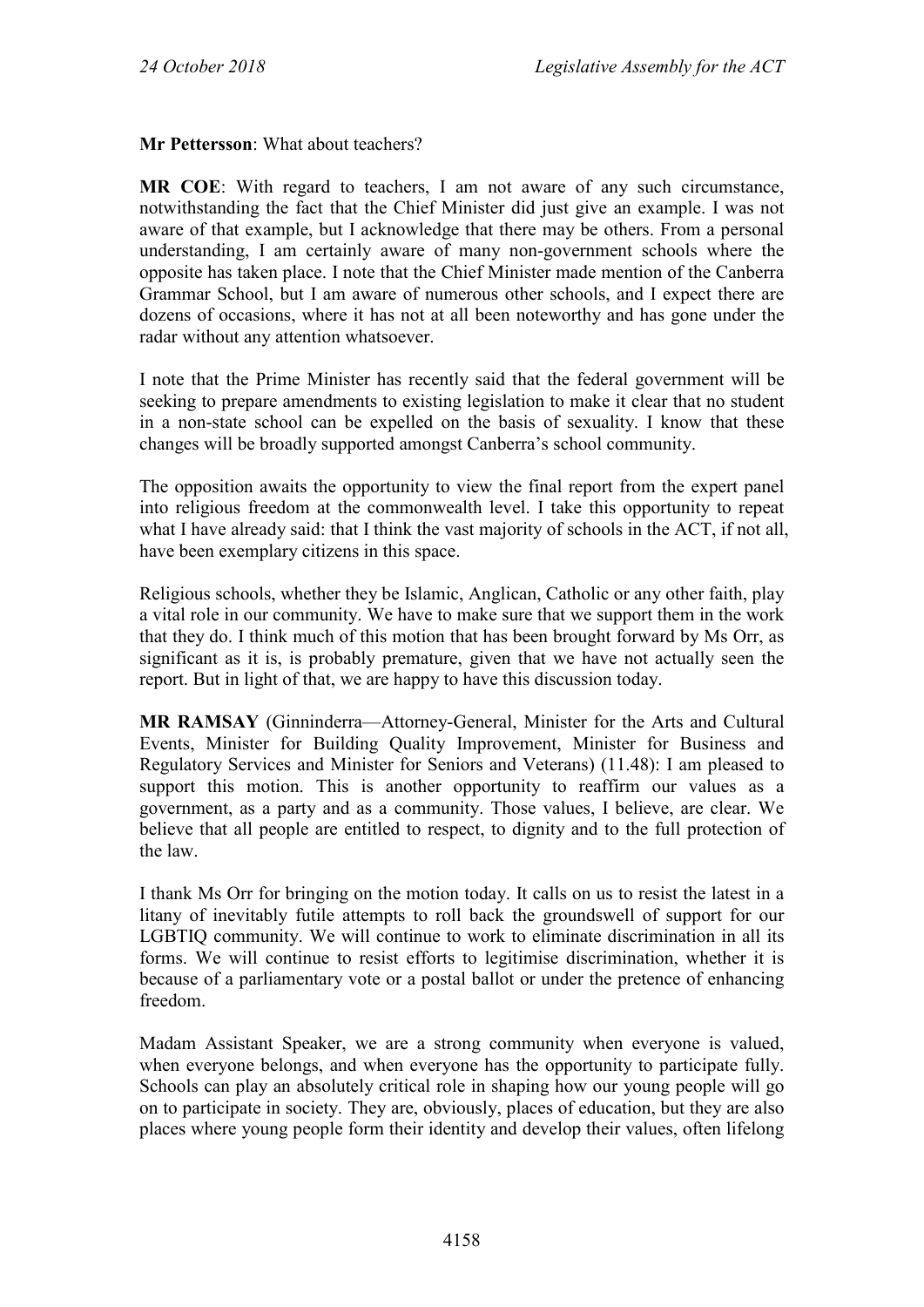values. They are places where our young people can be hurt through exclusion or discrimination, and those hurts can have years, if not decades, of ongoing impact.

Ensuring that our schools are inclusive and that students and staff are protected is absolutely critical to building a society which is strong and coherent, and having people who have the greatest possibility to live strong, meaningful and healthy lives. Schools are also places where there is an enormous power dynamic. That power dynamic can be open to abuse. The laws that govern our education system need to recognise that that power imbalance does exist, and therefore our laws need to ensure that our schools, which reflect a diverse range of viewpoints, empower all students to participate fully in their diverse communities.

As this motion notes, equality should not be considered to be particularly controversial anymore. It is strongly supported across our country, and even more so in our territory. The attempts to reinstate the same discrimination that we reversed with marriage equality and with anti-discrimination laws are farcical not only in their fixation on the sexuality of one group of people but also in how clearly futile they are. Each rearguard action to make discrimination legal and socially acceptable results in an even bigger failure to achieve that desired result. In direct contrast to that, our resistance to those efforts is showing strong results. We are, together, proving that Canberra is a city that clearly welcomes the LGBTIQ community, and our collective work is making a real difference in people's lives.

In February last year I told members of a heartbreaking situation caused by the discrimination in the marriage laws prior to the yes vote. At that time, two brothers who I know well faced a stark contrast in their ability to express their deep commitment to their partners. For one, I had the wonderful opportunity several years back of helping to plan and then conduct the wedding ceremony for him and his now wife. For the other, whose love is just as deep, the gender-based limitations of the marriage act at that time meant that no such ceremony was possible for him and his partner. That is no longer the case. I have now had the privilege of officiating at both brothers' marriages, and I am proud to be part of a government that has consistently and vocally supported their right to equality.

We are making important, significant, moving and meaningful progress, but we cannot and we will not lose focus on the steps that are needed to ensure equality for all who are here. As Desmond Tutu has said:

Freedom and liberty lose out by default because good people are not vigilant.

We will remain vigilant. Today I am proud again to stand with this government in support of our LGBTIQ community. I am proud to support measures that will ensure that our schools empower all students to participate fully in our society. No change to our discrimination laws can afford to enshrine prejudice, no matter what freedom the change purports to protect. A new label for prejudice and discrimination against people on the basis of their sexuality or their gender does not change what it is. Canberrans reject the vision of religious freedom that endorses discrimination and exclusion.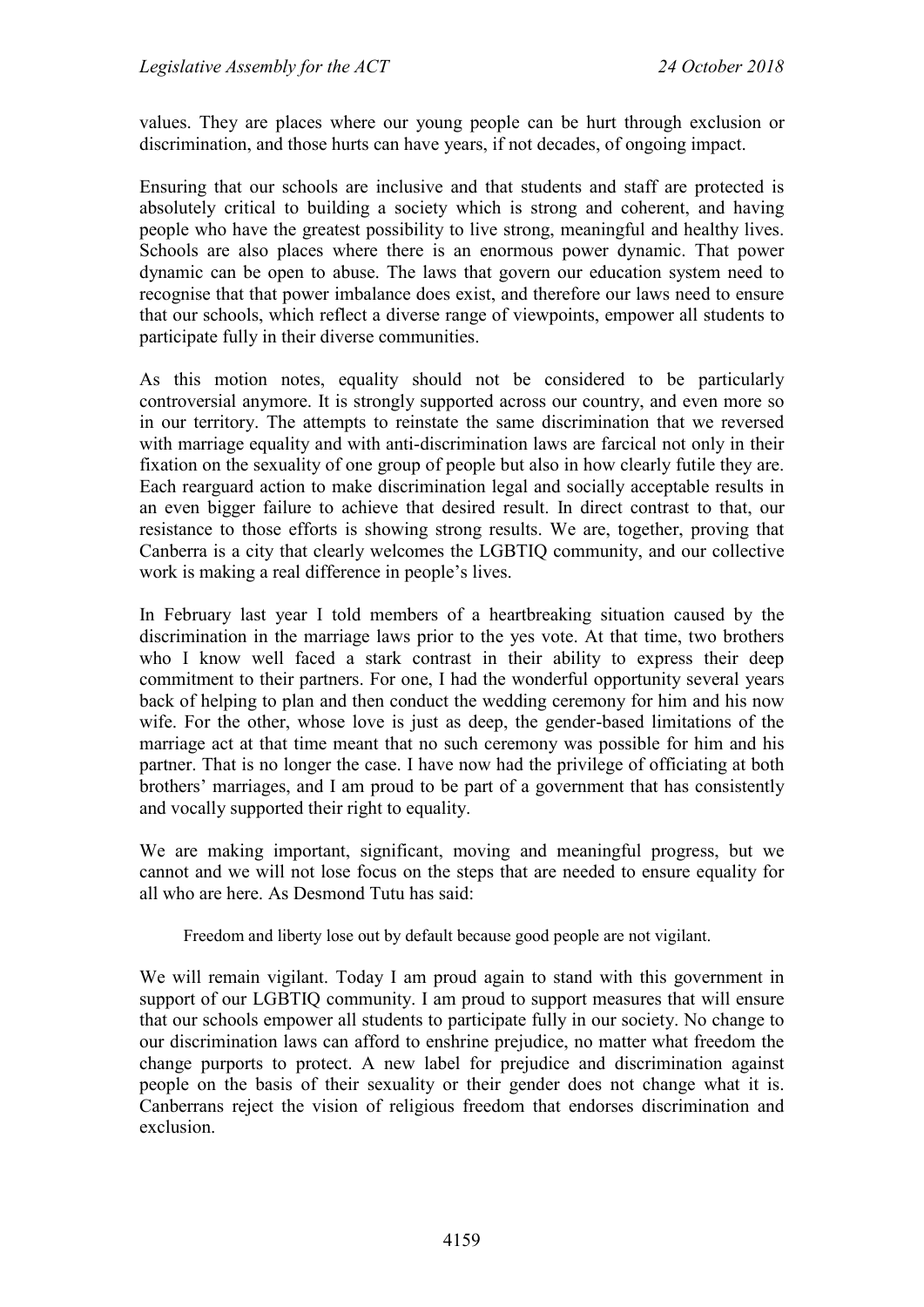I certainly do not stand to minimise the importance of religious freedoms. It is important, however, to recognise that our religious practices operate in a social context. An important feature of the ACT's anti-discrimination framework and debates about competing views of rights is that we have a Human Rights Act. From the perspective of human rights, it is clear that the power differentiation in our schools justifies careful and considered attention to how students will be treated. It is unacceptable that students would be discriminated against because of their sexual orientation, their gender identity or their sex characteristics. Further, signalling that students are somehow less welcome, by discriminating against staff for the same reasons, is equally unacceptable.

The role that schools play in our society is one that comes with great power. Students' lives are profoundly affected by experience in our schools at crucial and formative times. Institutions have a profound responsibility to ensure that they place those students, and their wellbeing, first and foremost. We can, and we will, have schools that offer diverse religious and cultural education without institutionalising discrimination. Indeed, support in this Assembly for today's motion is support for ensuring that our schools empower students to express their diverse beliefs and their diverse personalities as part of a cohesive and inclusive society.

Today's motion is an opportunity, and it is also a call to action. Our longstanding efforts to promote an equal and inclusive society have already borne results. We will continue to make sure that we work to make Canberra a safe city for all its residents and to eliminate discrimination in all its forms. I commend the motion to the Assembly.

**MR PETTERSSON** (Yerrabi) (11.56): Today I stand in support of all LGBTIQ students and staff at independent or Catholic schools. No-one should be made to feel ashamed, or even threatened, because of their sexuality or gender identity. The way we as a society talk about gender identity and sexuality has a massive impact on LGBTIQ Canberrans, especially young Canberrans who may still be coming to terms with their identity.

When the federal government perpetuates a narrative that there is something wrong with a person if they are not heterosexual or if they do not identify with the gender of their birth, that is especially damaging. In legitimising the circle of debate on this issue, which is in fact just hateful talking points from far-right homophobic conservatives, the federal government has effectively dehumanised and devalued a significant proportion of our community. This is a disgrace.

I am glad that the federal government has now come out in support of closing the loophole in the law that allows for discrimination against LGBTIQ students at non-government schools. We should, and we will, move locally to ensure the same things for kids and teachers. The federal Liberals can show that they have truly had a change of heart if they expand their legislation to include teachers and other staff at schools. Otherwise this is simply lip-service to the notion that we are all equal and all deserve the same rights.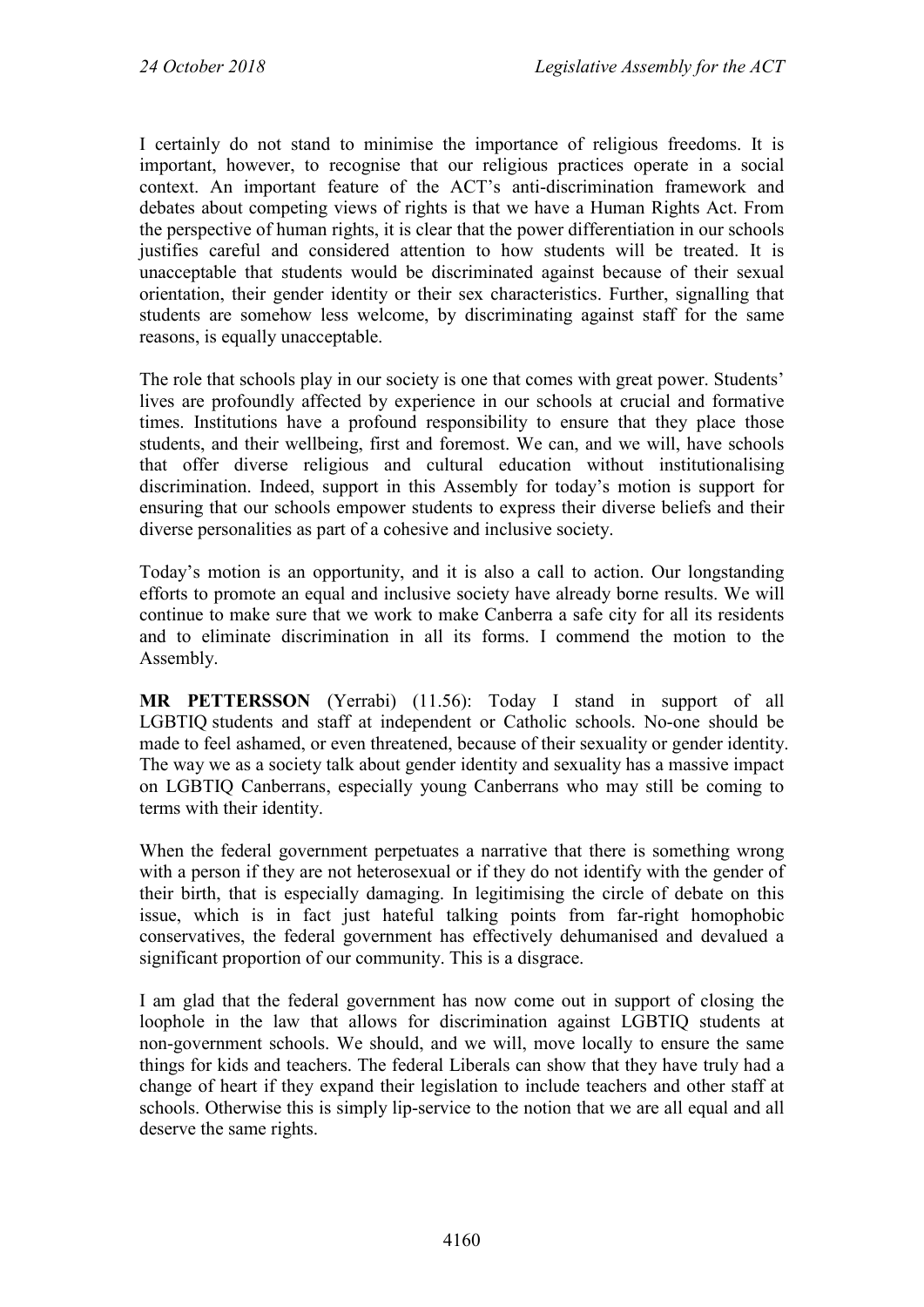Of course, it should be no surprise that hard right conservatives in the ACT will not support such a move. There should be no surprise at all that the ACT has such hard right conservatives. You can see now from the debate before us that the Canberra Liberals do not welcome this debate. They seek to delay. They are concerned, but they want to wait, whatever that means. They would rather carry on about the rights of others than raise the fact that LGBTIQ kids are, at a minimum, five times more likely to commit suicide than their heterosexual peers or that gay teachers are getting fired right now in the ACT. It even happened to one of my teachers.

The federal government likes to say that it is standing up against discrimination by banning schools from expelling kids for who they are. The fact that teachers and other staff are still at risk under the proposed federal legislation says a lot about their values. They know they cannot pick on gay kids; that is a bridge too far. But they think they can get away with marginalising gay adults. So they will just keep trying that.

One of the better quotes in the last week came from federal Labor MP Terri Butler:

A gay teacher doesn't teach gay maths. They just teach maths.

Those that have a problem with gay teachers in classrooms often subscribe to the insidious, wrong and downright outrageous notion that gay people are predators or that they will spread their sexuality to those they teach. It is disgusting; it is wrong.

The federal Liberals say that Labor brought this legislation in, that federal Labor moved the bill that allowed discrimination back when they were in government last. I respect my colleagues on the hill, but they got it wrong. They are working to change it; they admit that they made a mistake. That is a measure of leadership.

We are seeing a reckoning today. Religious beliefs about gay people from thousands of years ago are not instructive as to how we should treat LGBTIQ Canberrans in the education sector. We know that people are born as they are. We know that some people's journeys to discovery are not straightforward. Discrimination against gay people is no more acceptable than discrimination against people of colour, women, the young or the old, those of differing parental or marital status, those of differing employment status, those of differing religious views or the disabled. And while people have a right to their faith, they do not have a right to discriminate against someone for being born who they are. It is time to change our laws to protect our LGBTIQ community.

**MR STEEL** (Murrumbidgee—Minister for City Services, Minister for Community Services and Facilities, Minister for Multicultural Affairs and Minister for Roads) (12.01): Over the last two weeks Canberrans have had an open and honest discussion about discrimination, since the leaked Ruddock review on religious freedom suggested more discrimination is needed. The ACT is the most LGBTIQ welcoming and inclusive jurisdiction in Australia, and Canberrans do not stand for discrimination.

As a human rights jurisdiction the ACT is committed to ongoing reforms to promote the equality of all Canberrans. I promised the community at the last election that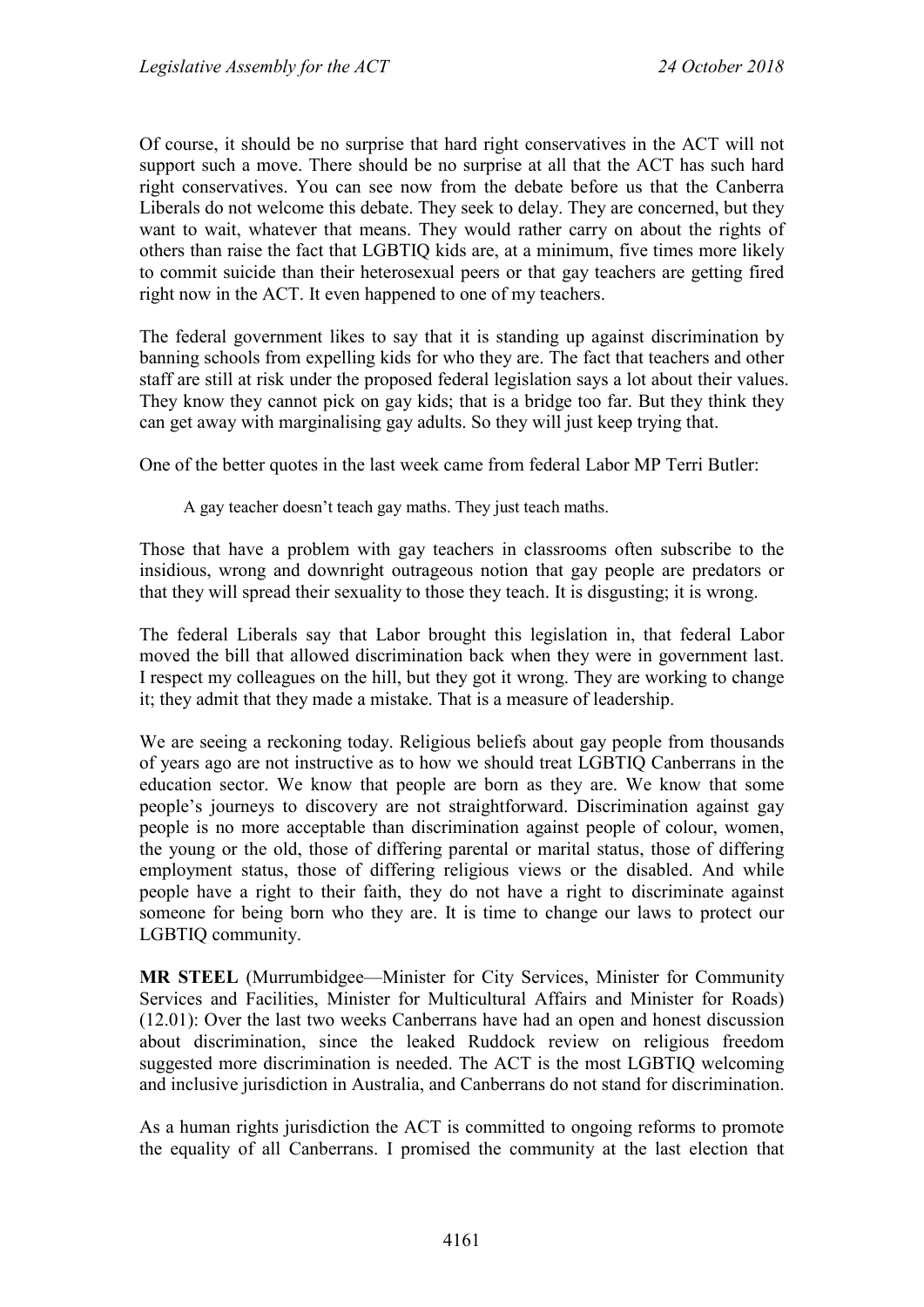I would fight for a more inclusive community. So just as we are committed to ensuring freedom of religion, so too are we committed to ensuring the rights of children and the right to equality for all Canberrans.

The suggested recommendations of the Ruddock review will impact tens of thousands of Canberrans—how they live their lives, where they work, their mental health and the opportunities they will receive in their lives. Far too many LGBT students, teachers and other staff members are in a vulnerable position. They can be lawfully discriminated against simply because of who they are. This is an unacceptable situation. There is no place in the ACT for religious schools to mistreat LGBT students, teachers and other staff. There is no place for religious schools to contribute to serious mental health conditions in our city. As a progressive Labor government we must act. Limiting the right of religious schools to discriminate will promote the right to equality and the right that children have to care and protection during their education.

This impacts people in our city; it is not an abstract debate. A recent *New York Times* article on religious freedom laws includes a profile of a Canberra teacher, Hugo Walker, who resigned from his teaching position at a private school in Canberra in 2013 after he came out. Hugo Walker was 52 years old when he came out as gay to his family and his bosses at a private Christian school where he worked. It was July 2013 and Mr Walker had been a teacher at the school in Canberra, Australia's capital, for nearly 14 years. He taught science and Japanese. He had an impeccable record, but he tendered his resignation that September, the end of the school term. If he had not, the principal would have fired him—legally. He was furious. Mr Walker said of the principal's response to his coming out: "It was probably the most stressful three months of my life".

The mental impact of discrimination is felt across our community. Young, gay, transgender and intersex people are five times more likely than the general population to attempt suicide in their lifetimes, according to national figures from the National LGBTI Health Alliance.

Discrimination and bullying remains a serious issue for the LGBTIQ community in Australia. The impact on vulnerable students of being treated unfavourably at school on the grounds of sexuality or other protected attributes such as gender identity can be serious and can cause long-term harm. The impact of this secrecy, shame and isolation of LGBTIQ students in the school environment can contribute to serious mental health issues such as depression and anxiety. Just as our society recognises the importance of sufficient mental health support and significant awareness of mental health issues, we should not be adding more discrimination and mental health issues to our community.

Being the most LGBTIQ welcoming and friendly city in Australia means the ACT must ensure all our students can learn in classrooms that are free from LGBTIQ discrimination and that they are taught by the best teachers available, including LGBTIQ teachers and not just cisgender heterosexual teachers.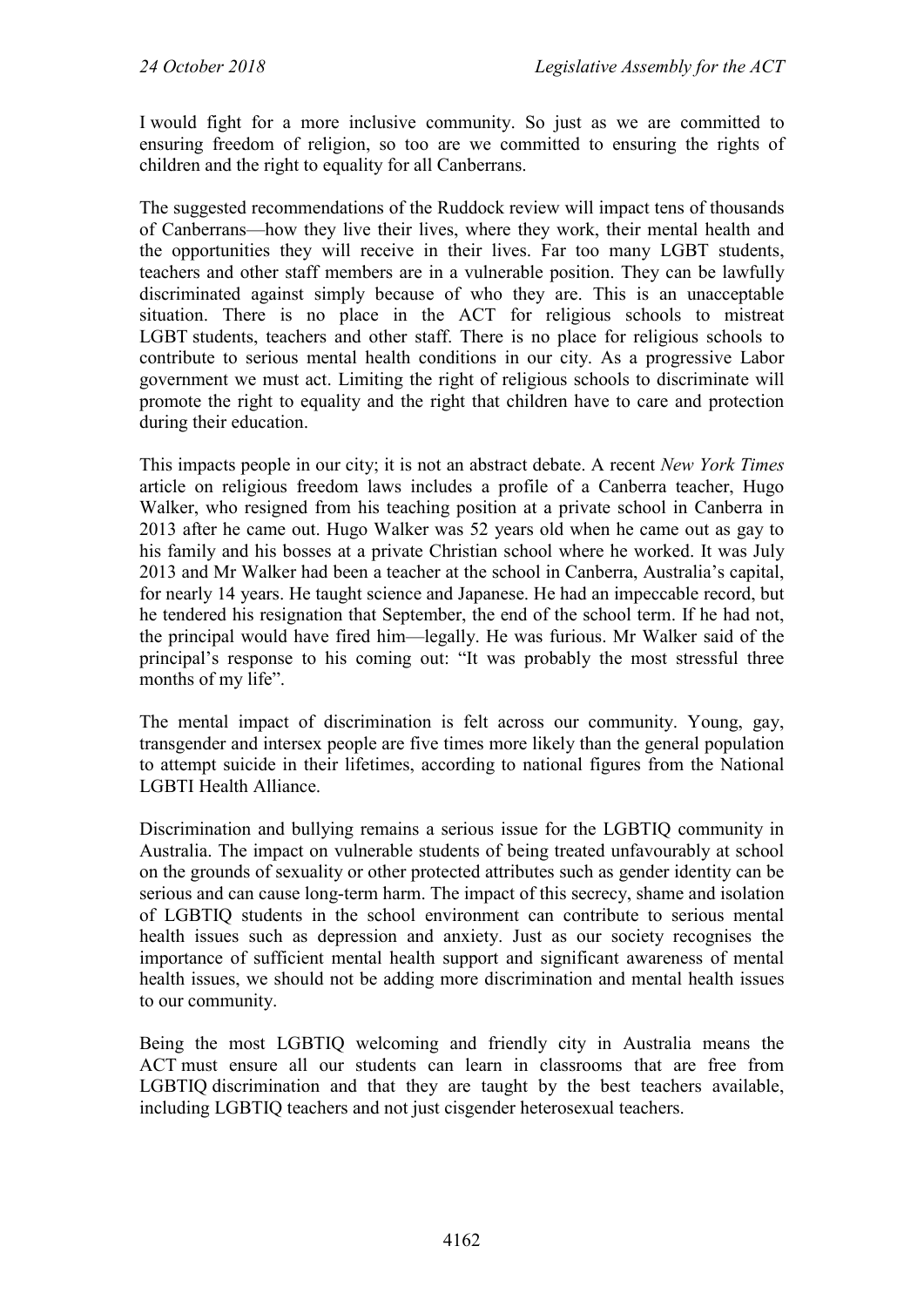The response of the Australian community to the released Ruddock report has been incredible. The vast majority of Australians do not support a right to discriminate against students and teachers within our schools based on their sexual orientation. It is clear that many religious-based schools in the ACT do not support that discrimination either.

Australia has recently voted to remove discrimination in our marriage laws, not to extend discrimination. As a community we all have a role in preventing the serious harm that discrimination can cause to vulnerable young people and families, and we will remove unjustified discrimination in our laws, where required, to ensure LBGTIQ Canberrans are protected. I applaud the Chief Minister's comments about reviewing the Discrimination Act, and I look forward to seeing the amendments when they are introduced to the Assembly.

**MS BERRY** (Ginninderra—Deputy Chief Minister, Minister for Education and Early Childhood Development, Minister for Housing and Suburban Development, Minister for the Prevention of Domestic and Family Violence, Minister for Sport and Recreation and Minister for Women) (12.06): I thank Ms Orr for bringing this motion forward today. It is an important issue for our community and for this government and something we have been working very hard on to ensure our community is as inclusive as possible. Of course, it is also something I have been working on as education minister.

The ACT government has a proud record of advancing the cause of equality and resisting discrimination. All ACT schools, both government and non-government, are diverse environments that reflect the differences in our community. Students present in our schools with a range of personal characteristics, including diversity in gender identity and presentation, sexual orientation and intersex status. Everybody in our community is a little bit different, and that is what makes us beautiful.

All children should be encouraged to be themselves without experiencing prejudice or hate. Because of this, all schools have a duty to provide a safe, respectful and inclusive environment free from bullying, harassment, discrimination and violence. The government will not accept any of this in any of our ACT schools.

ACT Labor have a strong history dedicated to respecting, welcoming and celebrating diversity, and we are delivering on this in government. For example, leading into the last election the ACT government responded to the federal government undermining the safe schools program by committing to directly fund a new program that meets the needs of students and school communities. In the 2017 budget we delivered on that commitment with \$400,000 to enable the continuation of a safe and inclusive schools program in ACT schools.

Early in 2018 the government launched the safe and inclusive schools initiative to equip schools with access to the resources and support to provide a safe and inclusive environment for LGBTIQ people. The goal of this program is to build the capacity of ACT schools and education programs to develop and maintain safe and inclusive environments for all students. School leaders and communities are free to choose from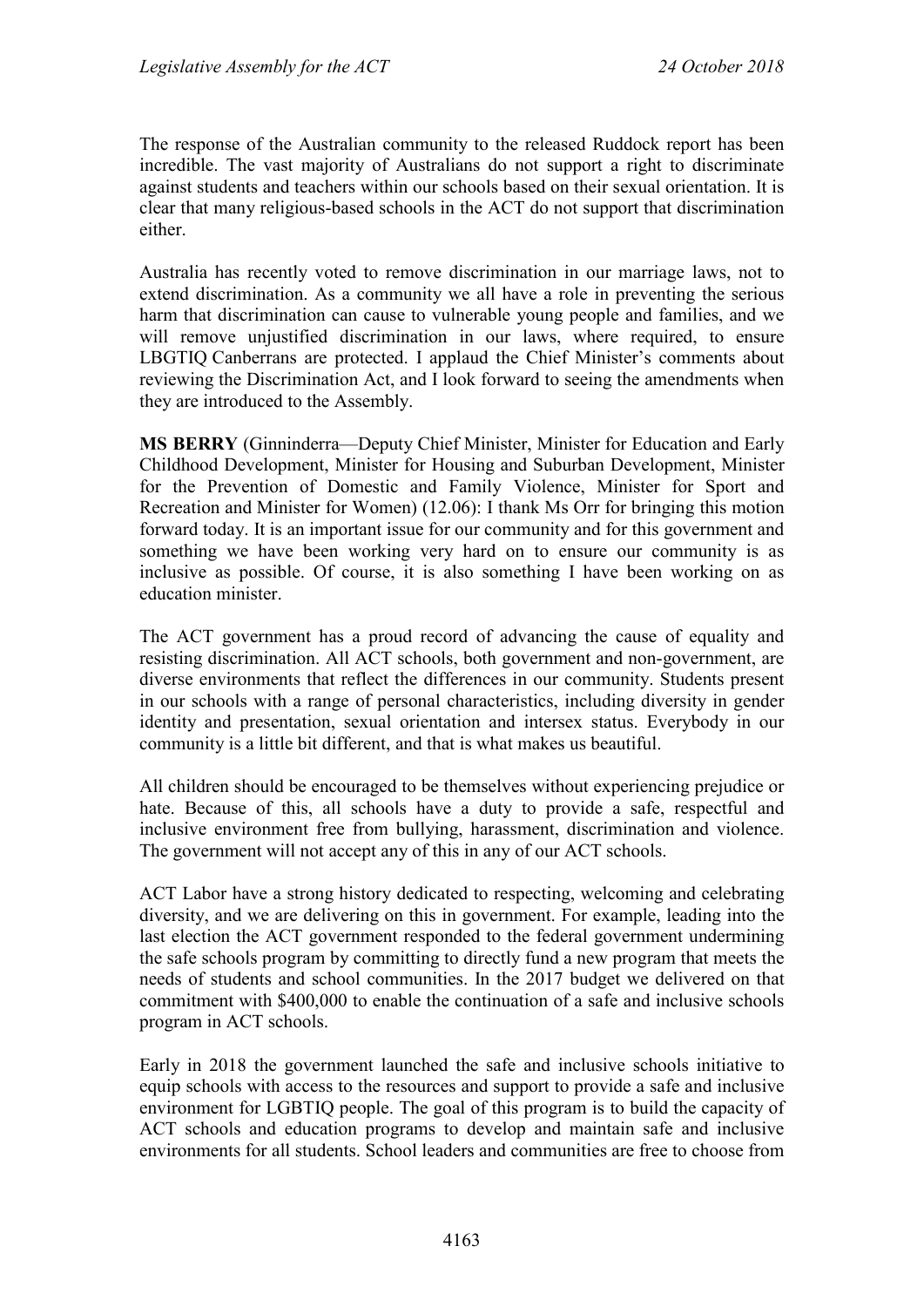the range of supports the safe and inclusive schools initiative can provide, and each of these can be tailored to best meet the needs and cultural context of particular school environments. The initiative is not mandatory and schools do not need to become members. Schools simply access the support if they need it, when they need it. Importantly, it is available to all ACT schools—government and non-government who seek to utilise it.

It is absolutely vital that the ACT laws protect members of our community from discrimination. The federal government's religious freedom review has highlighted the possibility that our laws may require strengthening. I was distressed to hear the conversation about a person's identity or sexuality again talked about publicly for no good reason other than what looked like a dummy spit because they had lost the marriage equality debate and Australia had said we welcome an inclusive community. The ACT outdid itself again as the most inclusive state or territory in this country.

Having that conversation publicly again would have been very hurtful for LGBTIQ people in our community, and I am deeply saddened for them because of that. I am keen to ensure our laws are strengthened, particularly if the federal government moves to enshrine or expand discrimination in the provision of school education. It is completely unacceptable; ACT Labor does not accept that at all.

All members of this Assembly should be supporting this important motion today. I thank everybody who has spoken on it, particularly Chief Minister Andrew Barr, who has led this work on equality for LGBTIQ Canberrans for so many years now. I thank him and recognise the difficulties and personal challenges that have come from his work in that space. I thank Ms Orr for giving us the chance to talk about and reflect on the work that has already happened and the work that needs to continue to bring equality for all people in our community.

**MS ORR** (Yerrabi) (12.11), in reply: Thank you to all my colleagues in the Assembly who have spoken in support of the motion. I am a little disappointed that we did not have all members of the Assembly stand up to support the notion that children and teachers are not discriminated against, especially given the earlier motion asking for teachers to be supported, when some quite passionate words were spoken by those opposite.

Mr Coe may view this motion as premature, but I note that discrimination is not simply about if it does or does not happen; it is also about whether it can happen. We need to close any loopholes that allow for discrimination so that members of our community feel safe and included. As to the implied idea that we cannot make a considered view at this time, it is fair to say that the considered view of me, my colleagues in the ACT Labor Party and the ACT Labor-Greens government, as well as the Canberra community, is that our community should be free of discrimination full stop. I hope all members of this Assembly also share this view and will support the motion today. I do not believe it is untimely; it is always timely to stand up against discrimination.

Question resolved in the affirmative.

## **Sitting suspended from 12.13 to 2.30 pm.**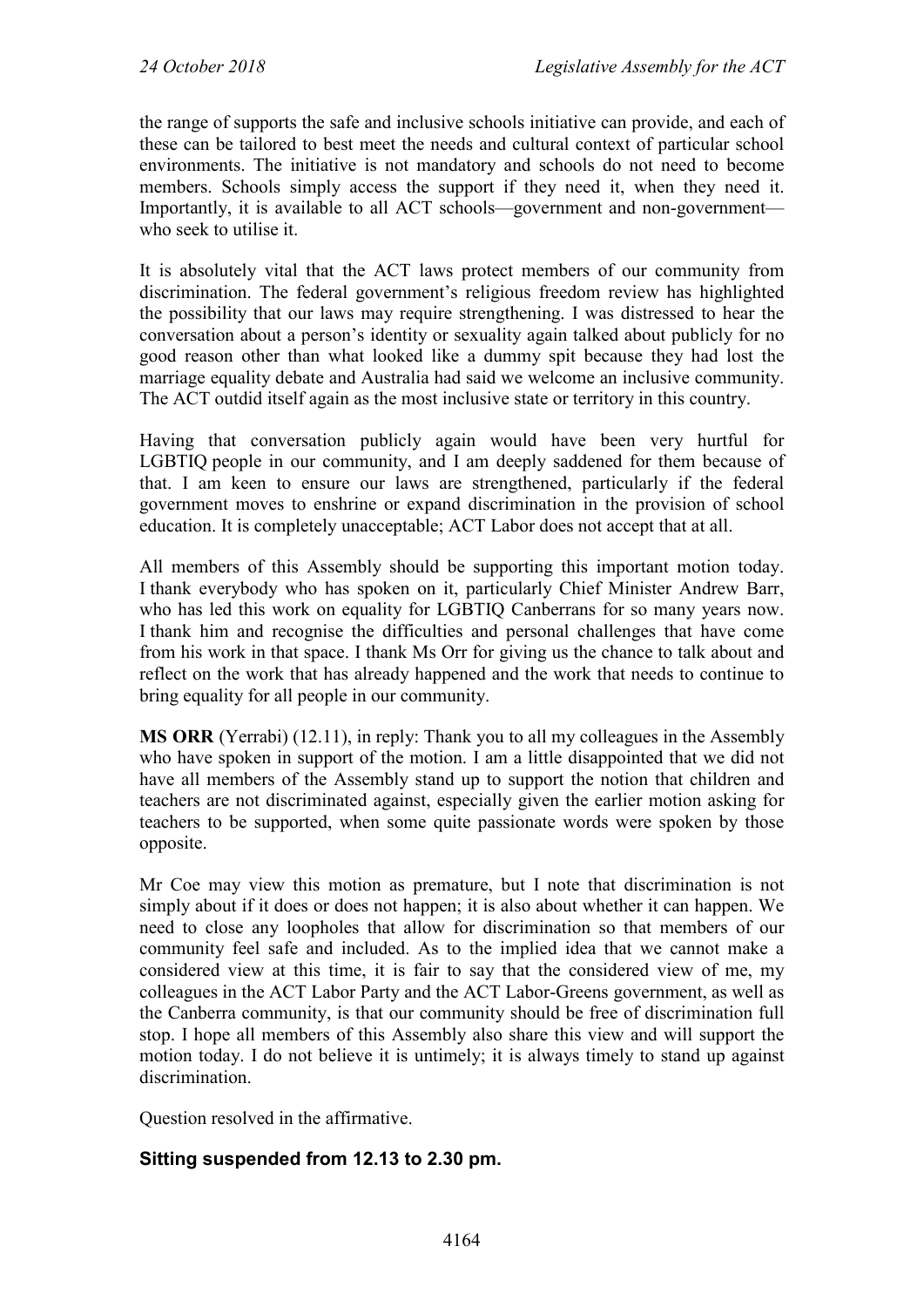# **Questions without notice Schools—asbestos**

**MR COE**: I have a question for the Minister for Education and Early Childhood Development. Minister, on what day were you notified about the potential for asbestos at Harrison School?

**MS BERRY**: It was the same day that the Liberal Party called a media conference.

**MR COE**: Minister, why did you say in your press conference, immediately following our press conference, on 30 August that there was only one garden bed contaminated with asbestos?

**MS BERRY**: Because at the time that was the advice that I had and the matter was being investigated. Had the Canberra Liberal Party just waited for a moment instead of rushing off to get a moment in the spotlight I could have absolutely given them all the information that they had required, which was what I had intended to do.

#### *Opposition members interjecting—*

**MS BERRY**: Thank you for all the interruptions; it is great. It is not very helpful. If you want an answer to a question you have to allow me to actually answer the question. You should not have to raise your voice in this place to actually respond to a question from the opposition, Madam Speaker.

**MADAM SPEAKER**: Members, the minister is replying to your question.

**MS BERRY**: Thank you, Madam Speaker. As I said at the time, there was an investigation occurring on where the asbestos was in the school. At the first point of the advice that I received, it was that it was only in one place. Further investigations occurred, as would be the normal practice.

Of course the presumption was that there was no asbestos in this school. There should never have been any presumption that there was. Harrison is a relatively new school. There should not have been a presumption that there was asbestos but, as a matter of caution, investigations were conducted following the email from a parent that raised the concern, and the school took appropriate action; a perfect response, according to the Work Safety Commissioner.

**MS LEE**: Minister, who booked the asbestos testing: a centralised area of the directorate or the school, and why was the booking request made?

**MS BERRY**: I just do not have the information available for the Assembly on where it actually came from, understandably: this was something that occurred well over 10 years ago. The investigations were like looking for a needle in a haystack on who was actually responsible for depositing this product at this school. Those investigations are continuing by WorkSafe.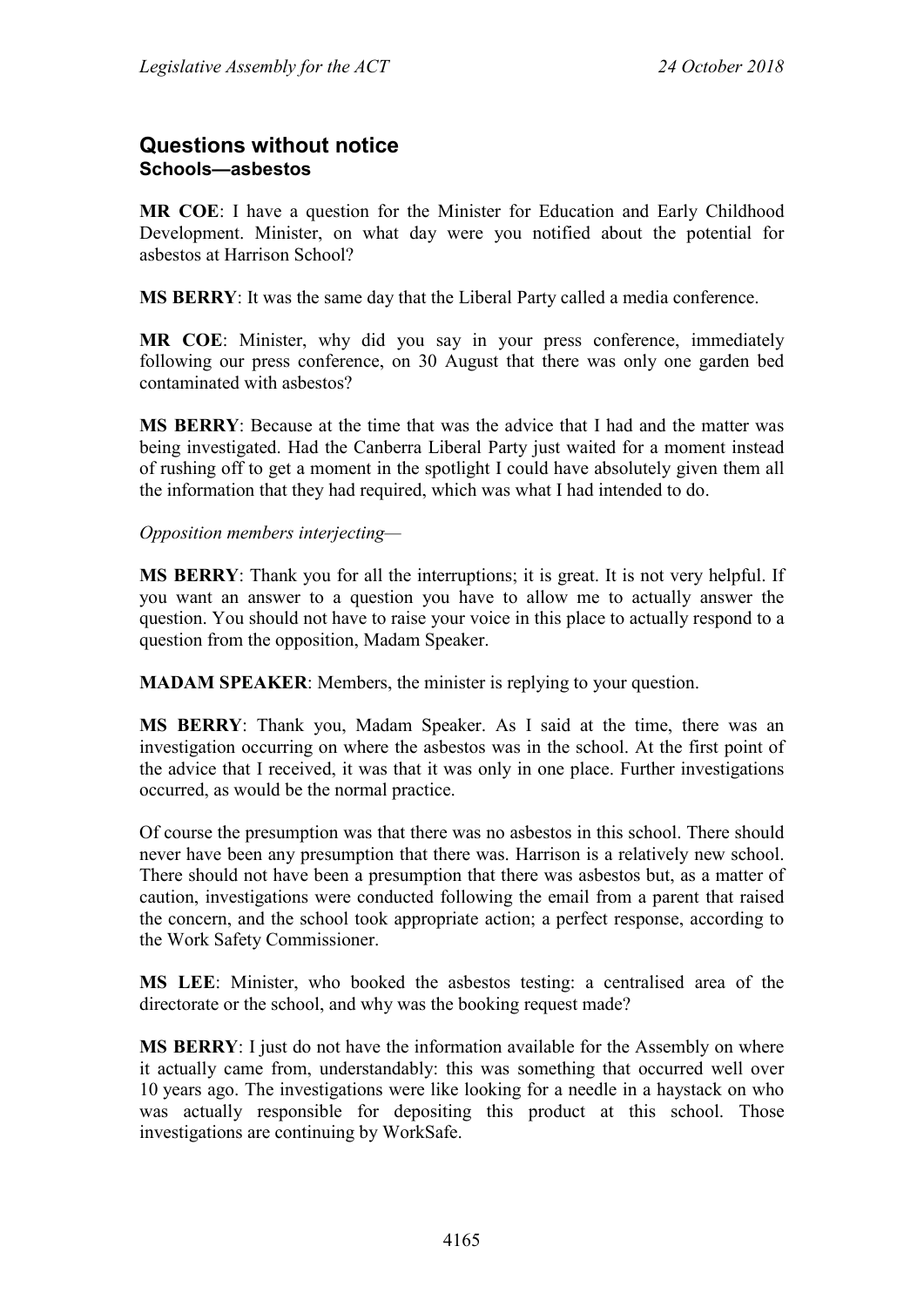# **City Renewal Authority—targets**

**MS LE COUTEUR**: My question is to the Chief Minister as the minister responsible for the oversight of the City Renewal Authority. At a recent presentation I attended, the authority outlined its stretch targets for the city, which included a 30 per cent tree canopy cover, eight star NatHERS energy ratings, 90-plus walkability score and low carbon precinct design. How is the authority going to deliver on these wonderful ambitions?

**MR BARR**: Through hard work and resources over the coming years.

**MS LE COUTEUR**: Will this require changes to other government agencies' requirements, like the Territory Plan or the TCCS design standards, to help them achieve the authority's excellent goals, and will these goals be spread out for the rest of Canberra?

**MR BARR**: There may be a requirement for some further changes in relation to, for example, the Territory Plan. Clearly there are some areas within the City Renewal Authority's precinct that also have federal requirements as in they are designated land and the National Capital Authority would also be an interested partner and regulator in relation to certain activity.

The broader question of extension of those goals to the rest of the city will need to be considered in the context of further stages of the ACT's broader policy objectives in relation to carbon neutrality, for example, both in government operations and more broadly for the city.

**MS CODY**: Chief Minister, what early work has the City Renewal Authority done to improve amenity in the city?

**MR BARR**: I think members would be aware of a number of precincts within the vicinity of this building that have recently been upgraded. Some work is already underway in relation to projects that have been a long time coming and have been somewhat fraught in relation to being able to coordinate public sector and private interests. An example of that is the works around the Sydney and Melbourne buildings, buildings of historical significance to this city. The challenges there are: multiple owners; considerable market failure, free riding, if you like; no-one with a particular interest in undertaking work outside of their own particular precinct. In this context—

**Mr Coe**: It is called public land.

**MR BARR**: This relates to the private lease areas within the building. There is public land that is already being improved; it had already been improved. There are private areas that, because of the nature of those buildings, required significant coordination, cooperation and agreement. We are seeing progress in relation to those areas as it relates to the laneways as well as to the precinct around Northbourne Avenue.

*Opposition members interjecting*—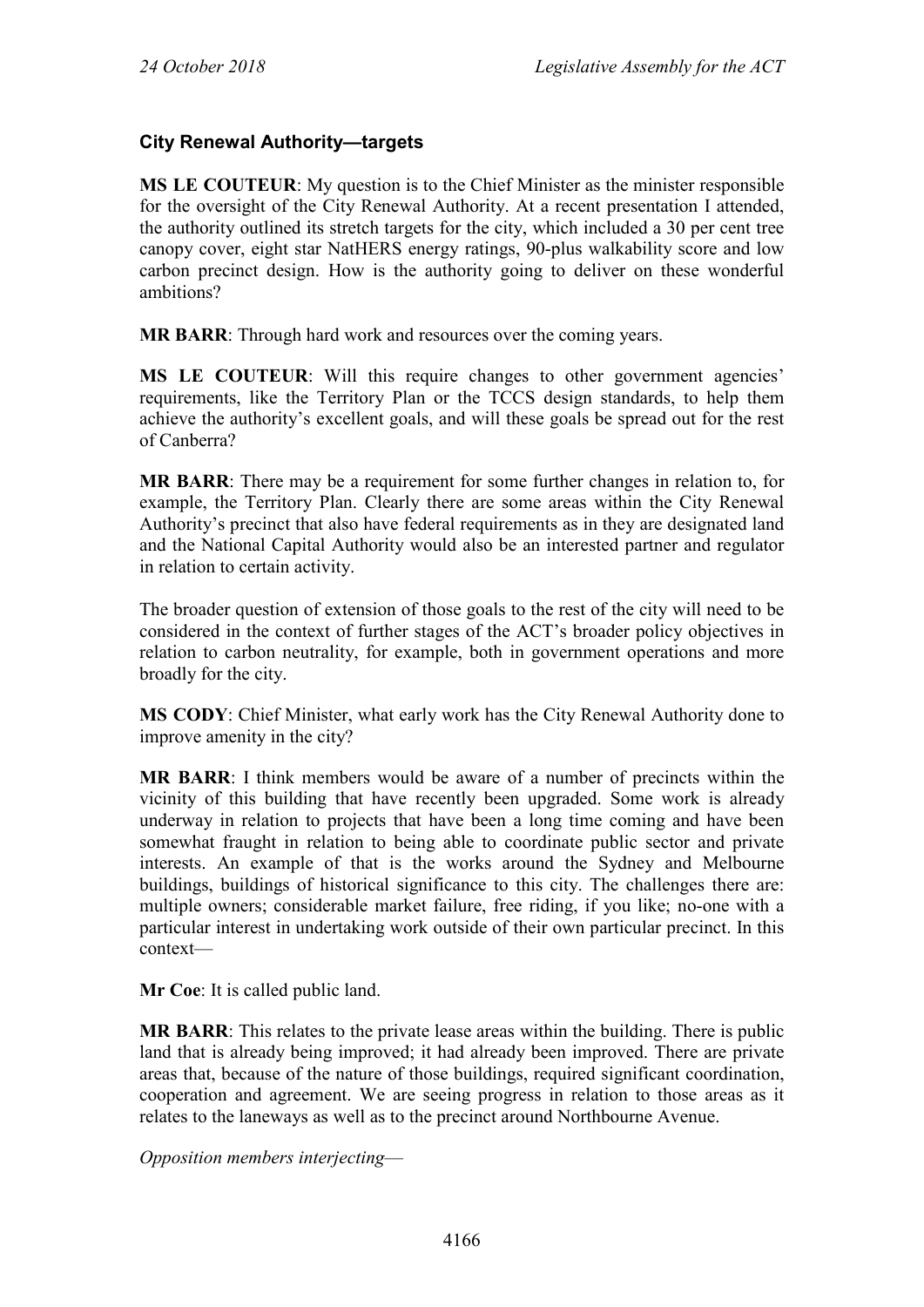**MR BARR**: Those opposite can continue to catcall, but we will point to the fact that there are actual tangible outcomes being delivered now, and that is considerable progress on what has occurred in the past. We will get on with the work because it is a good outcome for Canberra, it is a good outcome for that precinct and it certainly reflects a priority of the government to ensure that we get on with the delivery of these important works. *(Time expired.)*

#### **Clubs—proposed diversification support fund**

**MR PARTON**: My question is to the Minister for Business and Regulatory Services. Minister, last week you spoke about the government's decision to establish the diversification support fund in the clubs space. Minister, when will the fund be established?

**MR RAMSAY**: I thank Mr Parton for the question. The fund will be established through legislation that I will be introducing into the Assembly in the near future as we try to ensure that our clubs are enabled and empowered to support the community, as is their proper calling and their proper purpose.

What we have announced is that we will be providing that support to clubs to be able to move away from a reliance on electronic gaming machine revenue. We will be seeking to support the clubs themselves and, obviously, the clubs' workers. As we move through that time of change, that will require legislation. That will come through at an appropriate time in the business of the Assembly.

**MR PARTON**: Minister, will appointments to the governing board of the fund be referred to an Assembly committee?

**MR RAMSAY**: That will be a matter that will be contained in the legislation.

**MR WALL**: Minister, will membership of the governing board be remunerated positions?

**MR RAMSAY**: That is a matter that we will announce in the future and in relation to the legislation that we will introduce in the fullness of time.

#### **Clubs—proposed diversification support fund**

**MR WALL**: My question is also to the Minister Business and Regulatory Services. United Voice have written to a number of clubs in the ACT requesting access to conduct a survey among staff on shift this week stating:

United Voice will be on the governing board of the Diversification Support Fund as part of the government's gaming machine policy.

Minister, are United Voice acting in their capacity as a board member of the diversification support fund or are their actions independent of government?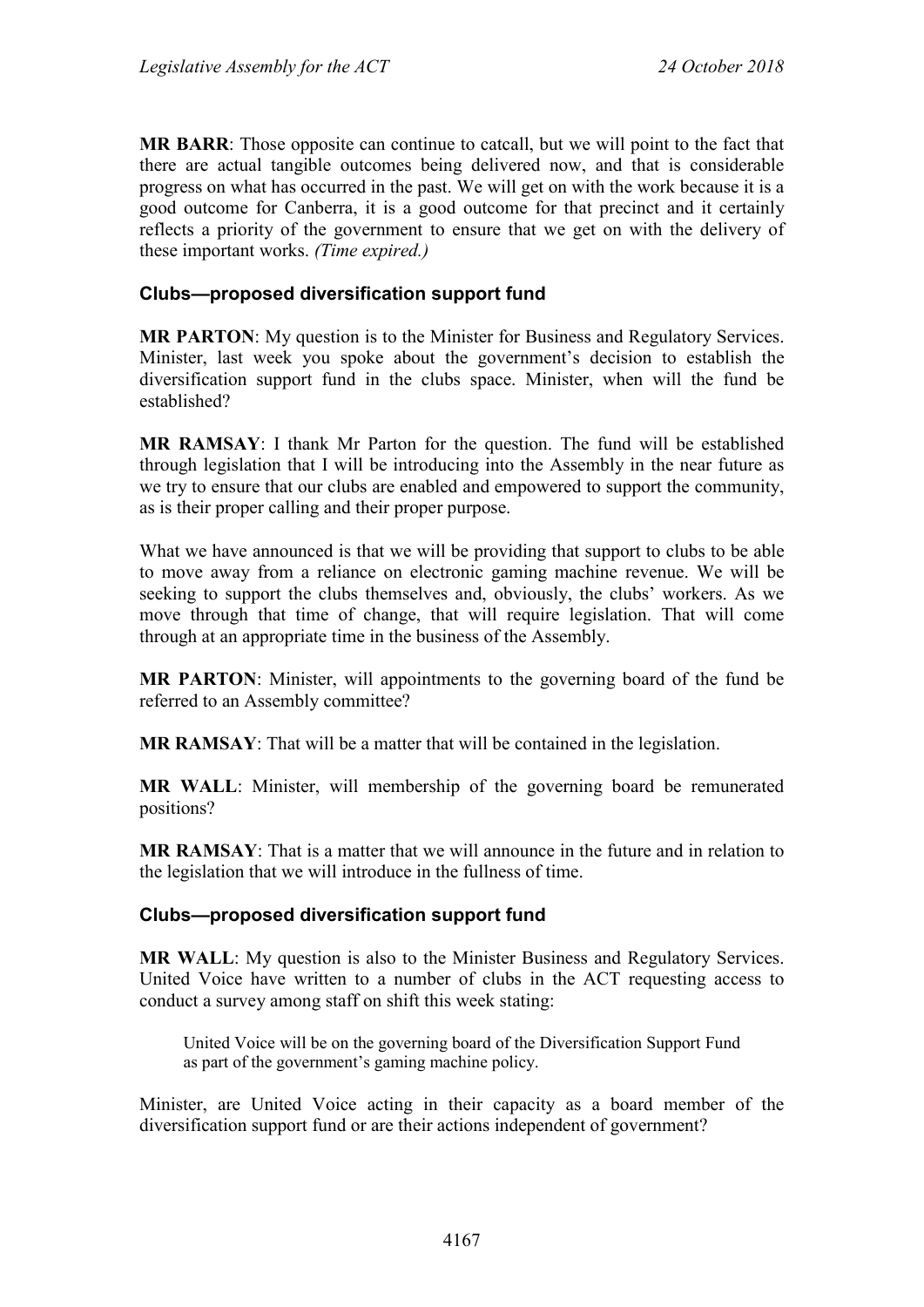**MR RAMSAY**: As to the suggestion implicit in the question that there is some sort of secrecy going on or whatever, I remind members of the Assembly that when I tabled the response to the Stevens report into helping clubs through diversification I said that there will be union representation on the governing board of the diversification fund and workers will be able to apply for support and training to improve their skills. So the matters happening at the moment have been very clearly tabled. There is no board at the moment—

*Mr Wall interjecting—*

**MADAM SPEAKER**: Mr Wall! Allow the minister to answer the question.

**MR RAMSAY**: There is no board at the moment, but we have made clear that there will be union representation on the board, as is appropriate for the nature of the board that we will have.

**MR WALL**: Minister, are United Voice receiving any funding to undertake this activity either from the diversification fund—potentially from the diversification fund once it is established—or from government directly?

#### **MR RAMSAY**: No.

**MR PARTON**: Minister, is it compulsory for clubs to provide access to United Voice to undertake these activities?

**MR RAMSAY**: I understand that United Voice is in contact with the clubs, and that is a matter between United Voice and the clubs themselves.

#### **Royal Commission into Institutional Responses to Child Sexual Abuse recommendations**

**MS ORR**: My question is to the Attorney-General. Can the Attorney-General provide an update on implementation of the recommendations of the Royal Commission into Institutional Responses to Child Sexual Abuse?

**MR RAMSAY**: I thank Ms Orr for this important question. This week specifically it is particularly important for us as a community to demonstrate that we acknowledge our collective failures to protect children and that we take responsibility by taking action. The national apology that was delivered earlier this week was an important step in the process of taking responsibility but there is certainly much more to do.

This government is hard at work implementing a number of changes to meet these recommendations. Already, we have supported the establishment of the national redress scheme to provide counselling and support to survivors of sexual abuse. We have also reformed our criminal laws to ensure that historic sex abuse cases can be prosecuted effectively and that witnesses and survivors are supported appropriately throughout that process.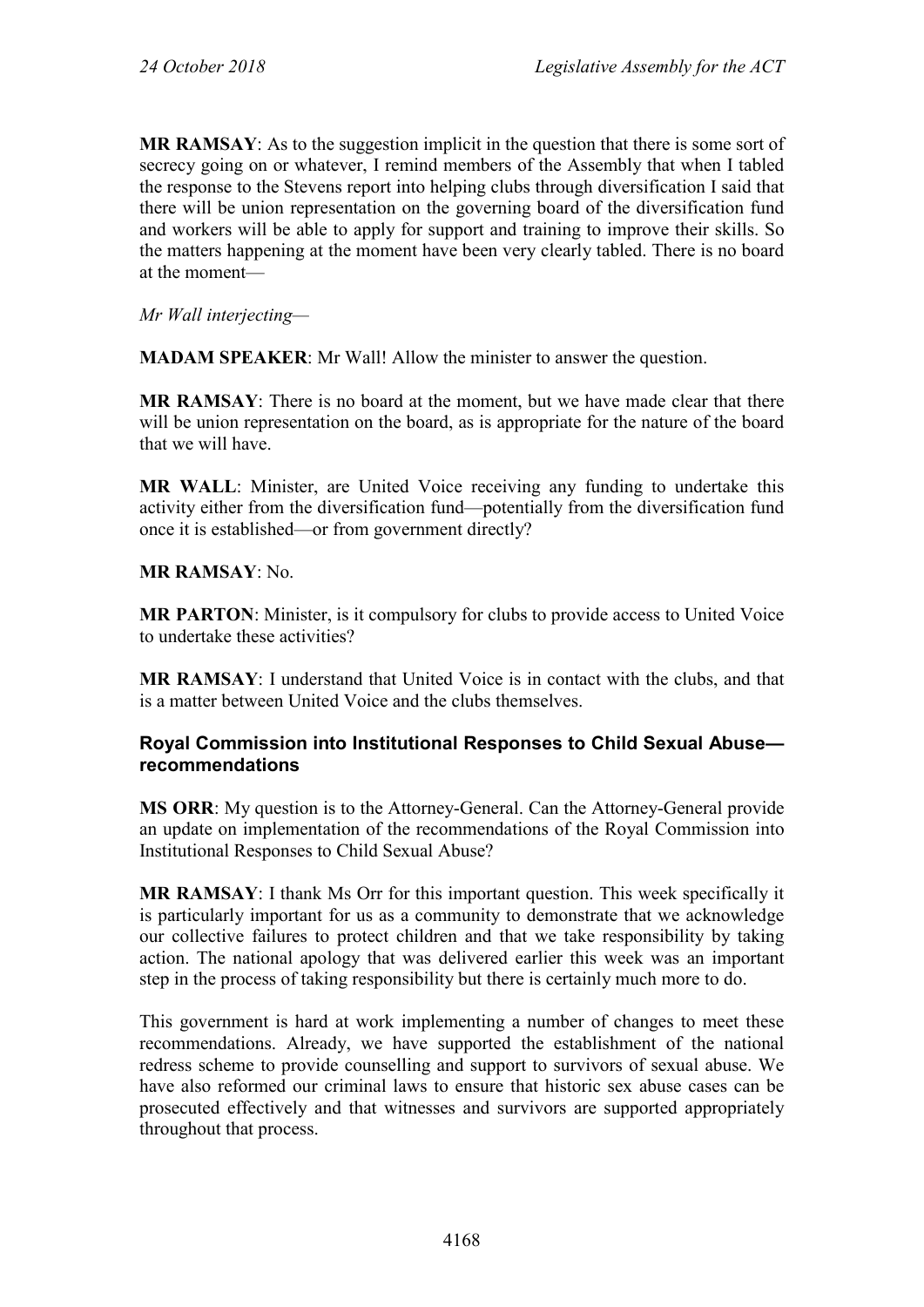One of the key recommendations of the royal commission was that there be no exception to reporting obligations in relation to child abuse and specifically that there be no exception for abuse disclosed within a religious confessional. We take this recommendation seriously and we have engaged Justice Julie Dodds-Streeton to review the legal issues around implementing this recommendation and to provide us with a foundation for ensuring that child protection comes first in our legal system.

Justice Dodds-Streeton is an experienced former Federal Court and Victorian Supreme Court judge. She will provide the ACT government with a thorough foundation for implementing the recommendation. Ensuring the protection of children now and in the future is our top priority. These reforms, and those we will implement, are an important reflection of our acknowledgement of past failures and our commitment to take responsibility and to take action.

**MS ORR**: Can the Attorney-General give some examples of how these changes are already improving child safety?

**MR RAMSAY**: I thank Ms Orr for the supplementary question. This government has engaged with the royal commission throughout its existence and has acted on findings prior to its final report. Already there is a stronger framework for reporting and investigating allegations of abuse. The ACT's reportable conduct scheme requires organisations to report all allegations of misconduct involving a child to the Ombudsman.

The scheme originally covered services like school, childcare and out of home care. From 1 July 2018 that scheme has been expanded to cover religious organisations and their facilities and programs, for example, sporting or youth group services. The expansion of the reportable conduct scheme emphasises our view that all institutions caring for children must be accountable and they must take steps to prevent abuse.

We have also taken steps to ensure that the criminal justice system holds offenders accountable. In February this year, stronger offences for historic sex abuse and grooming were passed in this chamber. Those offences give police and prosecutors better tools to bring to justice offenders who target children. Our approach to child safety is comprehensive. We will ensure across government that the royal commission's recommendations are indeed put into action.

**MR PETTERSSON**: Can the minister inform the Assembly about the resources that are available to support survivors who have and will continue to come forward?

**MR RAMSAY**: I thank Mr Pettersson for the supplementary question. The royal commission and the brave survivors who have come forward during the process have brought to light failings and they are entitled to our support. We can expect that more people will come forward as the process of reform continues. It is critical that those people are supported with the right services, particularly in relation to seeking redress under the new national scheme, and that is why in this year's budget there is \$400,000 for counselling and support services that will be provided locally.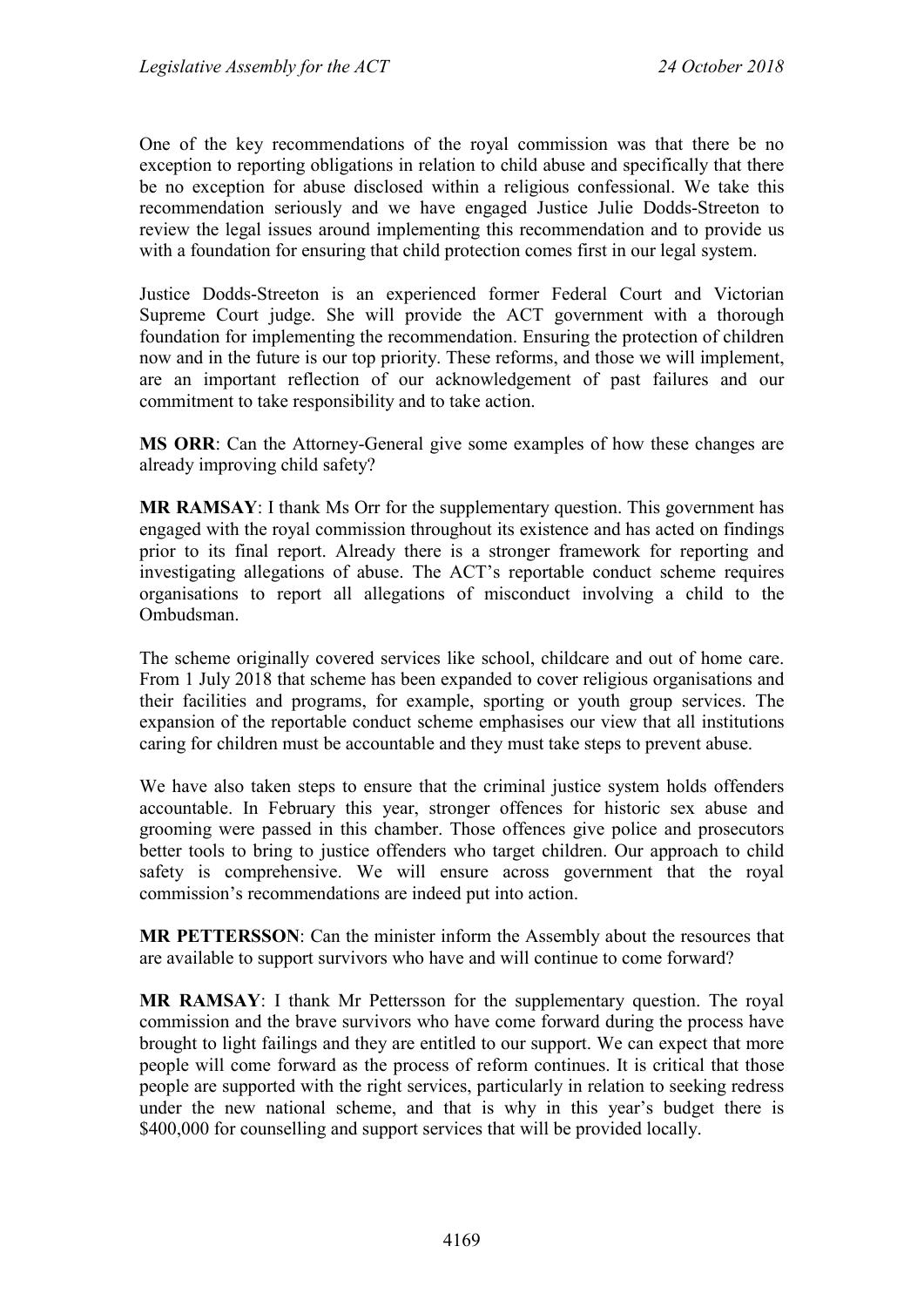We also provided the Canberra Rape Crisis Centre with \$120,000 in funding to assist people who are seeking redress. In addition, the Community Service Directorate and the Victims of Crime Commission are being provided with additional staff to support local implementation of the scheme. These resources are part of the almost \$14 million that the ACT government has committed over the next four years to fund redress.

Over the 10-year lifetime of the scheme, the government estimates that up to \$30 million will be provided to help survivors rebuild their lives and to ensure that the institutions take responsibility for their failings. Survivors will have access to legal advice, to counselling and to administrative help working through the redress process.

The ACT will keep working hard to ensure that our response to the royal commission puts children first and that our services are always oriented towards supporting survivors.

## **Schools—WorkSafe investigation**

**MS LEE**: My question is to the minister for education. Minister, you have recently announced funding for the ACT council of P&C associations to run workshops for parents to establish a shared understanding of the problem of increased violence against ACT teaching staff. The WorkSafe report highlighted the preschools in which teachers have been subjected to violence and suffered injuries as a result. What communication did the school and/or the directorate have with the families of the other children in those classes where the incidents occurred?

**MS BERRY**: If it is appropriate for me to share that information in this place, I will. However, it is not normally the practice to provide personal information with regard to incidents such as the ones that Ms Lee has referred to.

**MS LEE**: Is this the first time that those parents have been made aware of the WorkSafe investigation and what is happening in their schools, and what support do schools and/or the directorate provide those families?

**MS BERRY**: As I said, if it appropriate for me to share information in this place then I will.

**Mr Hanson**: It's not personal information.

**MS BERRY**: It is not up to you to decide whether it is personal or not. I will seek advice on whether it is appropriate to provide, but I would expect that appropriate support was provided to everybody involved in all of those incidents, particularly the teachers who were injured. I will—

**Mr Hanson**: Well, has it is the question.

**MS BERRY**: I have said I will seek advice on that, so you do not need to keep interrupting, and I have answered the question.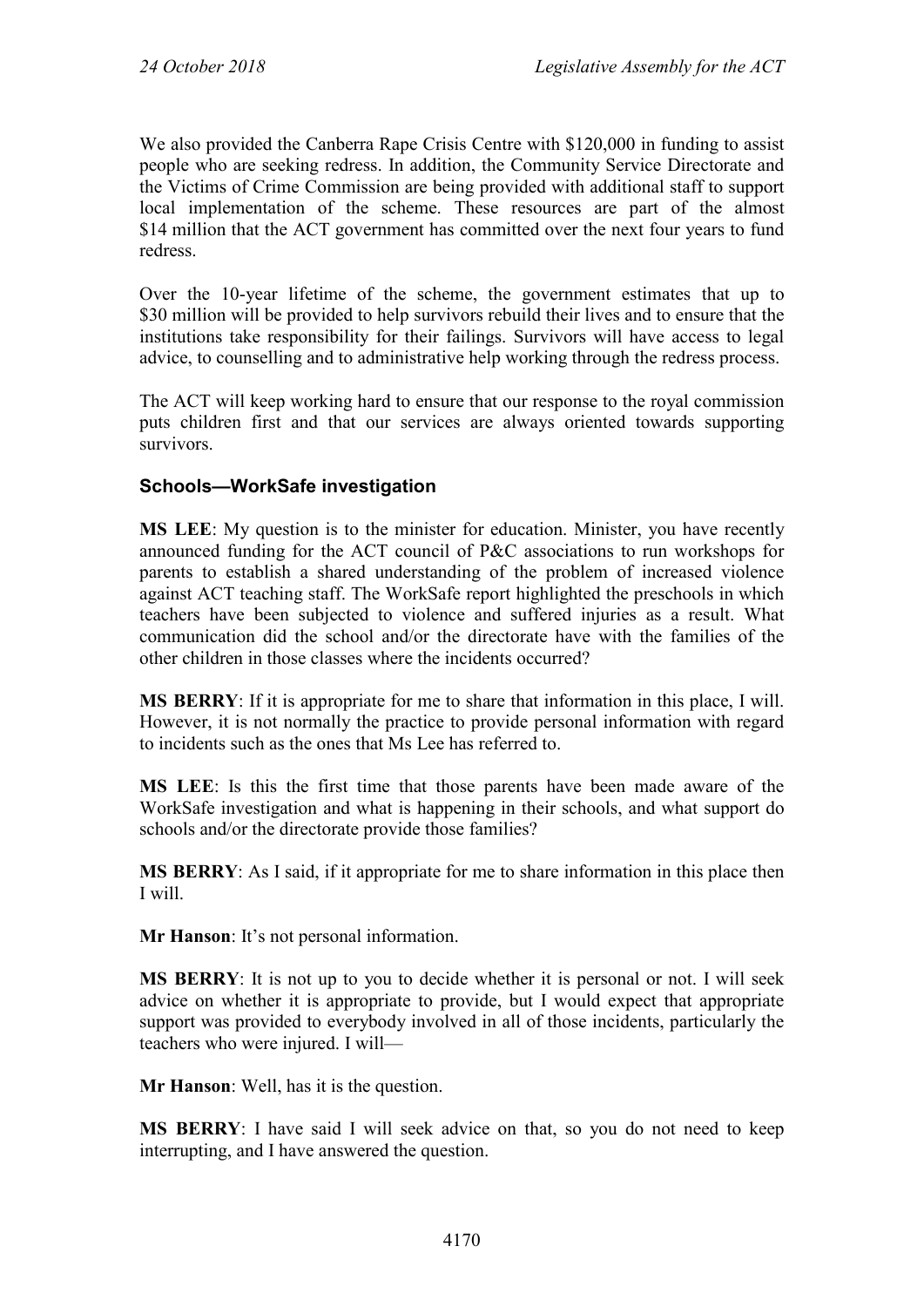**MRS DUNNE**: Minister, what protections and assurances can you provide to parents that their children are safe in ACT schools given the accelerated incidence of injuries to teaching staff?

**MS BERRY**: Because awareness has been raised around this issue, there has been an increase in reporting, which is absolutely appropriate. The government's policies and plans that are in place to ensure the safety of children and all staff that are working in our schools are appropriate. Of course, there is a significant culture change that needs to occur in our schools, and that cannot happen overnight. This is something that has been happening for decades and decades. It is not a judgement on a teacher or a school staff's ability to do their job to ask for help and to report these incidents. I have called for school staff to report these incidents as they occur so that a proper strategy can be put in place to ensure that there is no risk to a teacher or school staff at school and that schoolchildren—

#### *Mr Coe interjecting—*

**MS BERRY**: And that children are supported in schools through the work that has been implemented following the recommendations by the schools for all report. All of that work is continuing and will continue until we see that our teachers and school staff can attend school without being injured and that our schools are happy and welcoming places, as they should be.

*Mr Parton interjecting—*

**Ms Berry**: Madam Speaker, on a point of order, yesterday a point of order was made about a reference to me being a bad boss, and Mr Parton just called that out again.

**MADAM SPEAKER**: Mr Hanson, I missed it, but if you did—

**Ms Berry**: It was Mr Parton.

*Mr Hanson interjecting—*

**Ms Berry**: Just to clarify, it was Mr Hanson yesterday. Mr Parton has followed his wonderful lead and repeated the call.

**MADAM SPEAKER**: I did not hear it, Mr Parton. Mr Wall.

**Mr Wall**: Madam Speaker, I believe the comment was "You don't want to be a bad boss," which is vastly different from the words that led to the ruling that you made yesterday.

**MADAM SPEAKER**: Mr Parton, do you want to offer some clarification about what you said?

**Mr Parton**: I said, "You don't want to be a bad boss."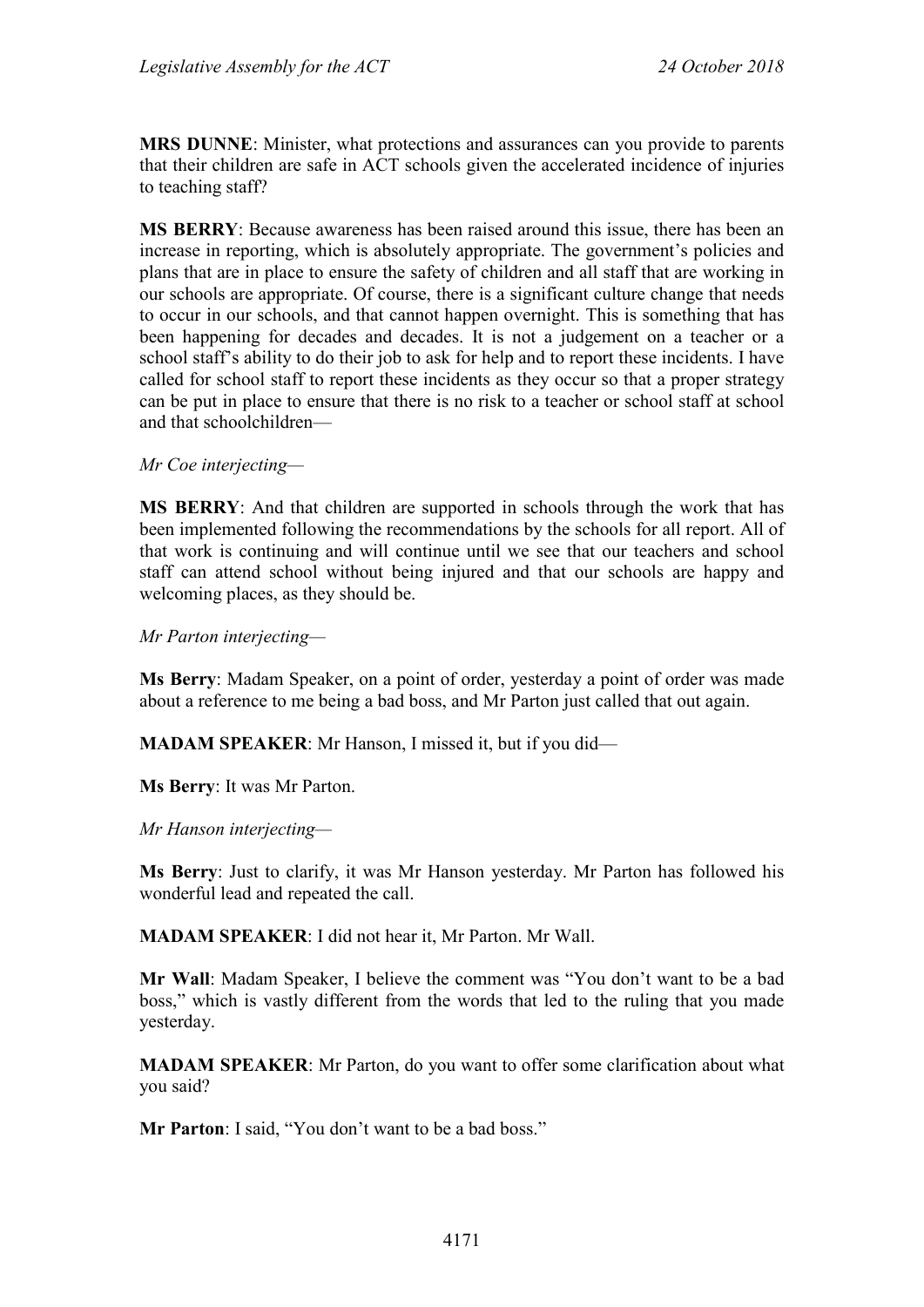**MADAM SPEAKER**: Thank you. That is not particularly flattering—

**Mr Hanson**: On the point of order, Madam Speaker, I asked yesterday, after withdrawing, that you examine whether "bad boss" is actually unparliamentary or not. Have you had a chance to have a look at that?

**MADAM SPEAKER**: I have had a look at *Hansard*. There was reference in a debate that referenced other parliaments and an example of being bad in the sense of IR, but it has not been used in this place across the chamber. Your reference yesterday, the interjection, was to the minister, implying that she was not managing her portfolio and she had no interest in her portfolio and these matters of violence against teachers. I took it as a reference to her character. Therefore, yesterday I considered it to be unparliamentary and out of order. If you want me to trawl *Hansard* over the past 10 years for the term "bad boss", I am happy to do it, but it will take some time.

**Mr Hanson**: Madam Speaker, in your guidance there, you just said that it was unparliamentary because I had implied that she was not doing a good job as a minister. If the standard by which we are going to be judged is that the opposition is not allowed to imply that a minister is not doing their job adequately, then I would suggest that much of what an opposition would say would be out of order. It is extraordinary that any implication of a minister not doing their job is going to be unparliamentary.

**MADAM SPEAKER**: Mr Hanson, I will ask you to resume your seat, please. It is around context. Yesterday I considered it to be an imputation on the minister's reputation. In fact, on any day, on both sides of the chamber, I could rule just about any bit of language to be out of order, certainly disrespectful. I think I have been in this chair long enough to say, "Can we show regard and respect across the floor?" It is not just those on my left; those on my right are known to be disrespectful as well. There is theatre and there is animation in this place, as there ought to be. But sometimes I will make a call. And I will make the call, Mr Hanson.

## **Animals—dangerous dogs**

**MS LAWDER**: My question is to the Minister for City Services. Minister, in an article in this morning's *Canberra Times* you expressed concern that the pound would become overcrowded if more dangerous dogs were seized. Last year there were 485 reported dog attacks. Reported dog attacks have increased on average 30 per cent per year over the past five years. Minister, does DAS have adequate staff and infrastructure to cope with this growing problem of dangerous dogs if it continues to increase at that rate?

**MR STEEL**: I thank the member for her question. Yes, we have increased the number of animal rangers at Domestic Animal Services to meet the needs of our growing city. We will continue to monitor that. Of course, under the opposition's proposed legislation, hundreds of dogs would need to be seized while investigations took place. We do have quite legitimate concerns about what the capacity of DAS would be should that bill be passed. We will certainly be raising that during the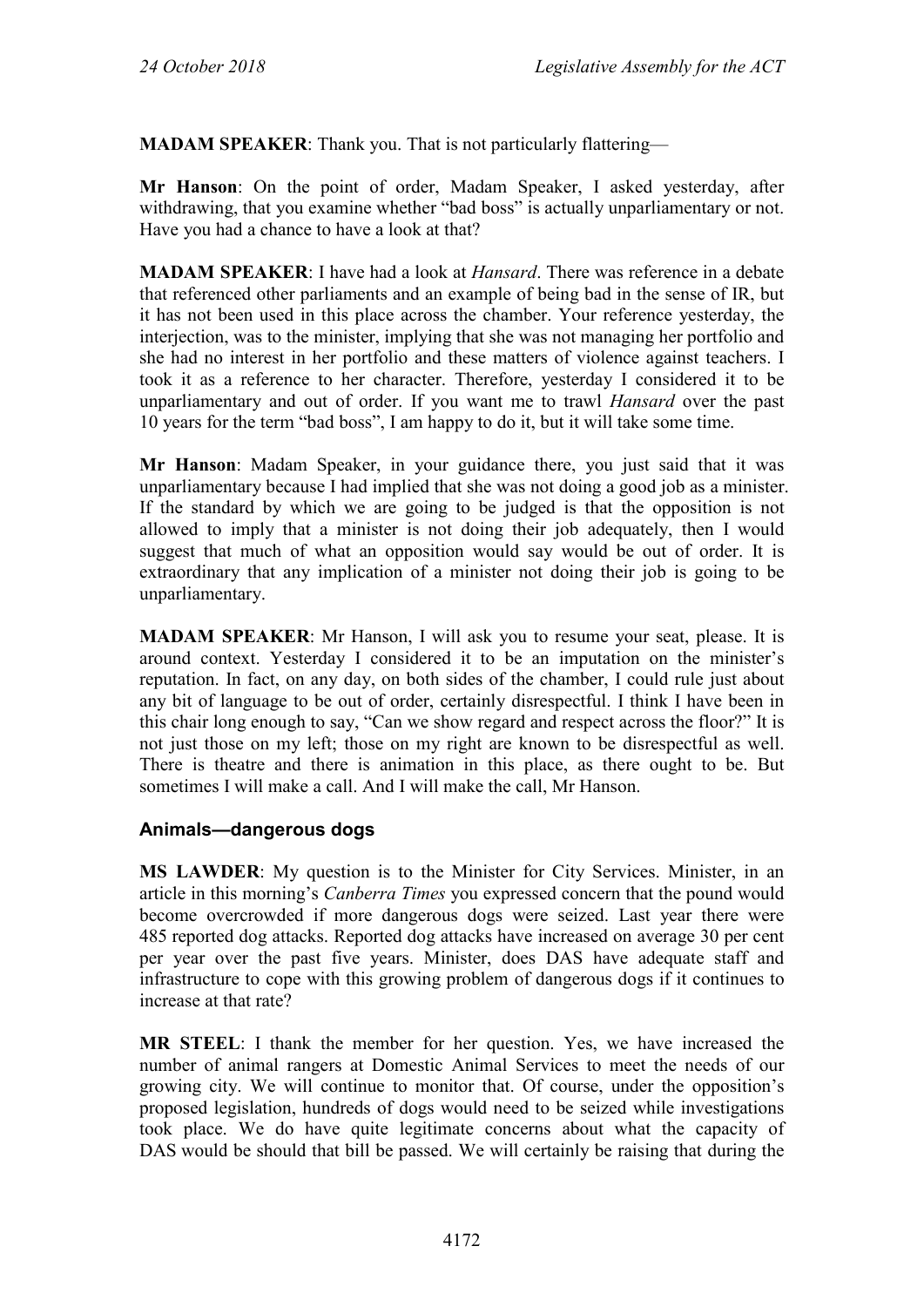debate. I look forward to hearing the community's and community organisations' views on that bill.

**MS LAWDER**: Minister, which is crueller: impounding a dangerous dog or allowing innocent Canberrans and their pets to be mauled by dangerous dogs?

**Ms Berry**: Madam Speaker, a point of order, that question is asking the minister for an expression of—

**Ms Lawder**: Which he did give to the *Canberra Times*, I must say.

**MADAM SPEAKER:** I am going to allow the question. Again, every day some of the questions are asking for an opinion. There is lots of preamble and I will call it at times. But, minister, on your feet to answer the question.

**MR STEEL**: I reject the premise of the question.

**MR PARTON**: Minister, are you saying that if there is any increase in the number of dangerous dogs, as seems to be the trend, you will not have adequate resources to deal with that increase?

**MR STEEL**: No. We have increased resources to Domestic Animal Services through an increased number of animal rangers at our DAS facility. Of course, if there were a change to legislation which were to mean a massive increase in the number of dogs that were required to be seized during an investigation, then that would have an impact on the resources of the directorate.

## **ACTION bus service—network**

**MR PETTERSSON**: My question is to the Minister for Transport. Minister, can you inform the Assembly how the new bus network that you announced last week will benefit Canberrans?

**MS FITZHARRIS**: I thank Mr Pettersson for the question and I am delighted to update the Assembly on how the new bus network, announced recently following extensive community consultation, has resulted in an updated bus network for our city. It is the biggest investment in buses in decades in Canberra so we can get more Canberrans catching the bus.

A number of changes have been made to the new network, which will be complemented by a range of services to support bus travellers, thanks to the community's feedback. The new network of buses, with light rail, will make it easier for Canberrans to get where they want to go, offering a genuine alternative to driving seven days a week, including, importantly, more services in the evenings on Saturdays and Sundays.

At the moment, only about four per cent of trips around our city are on public transport, compared to 78 per cent by private vehicles. We simply must change this.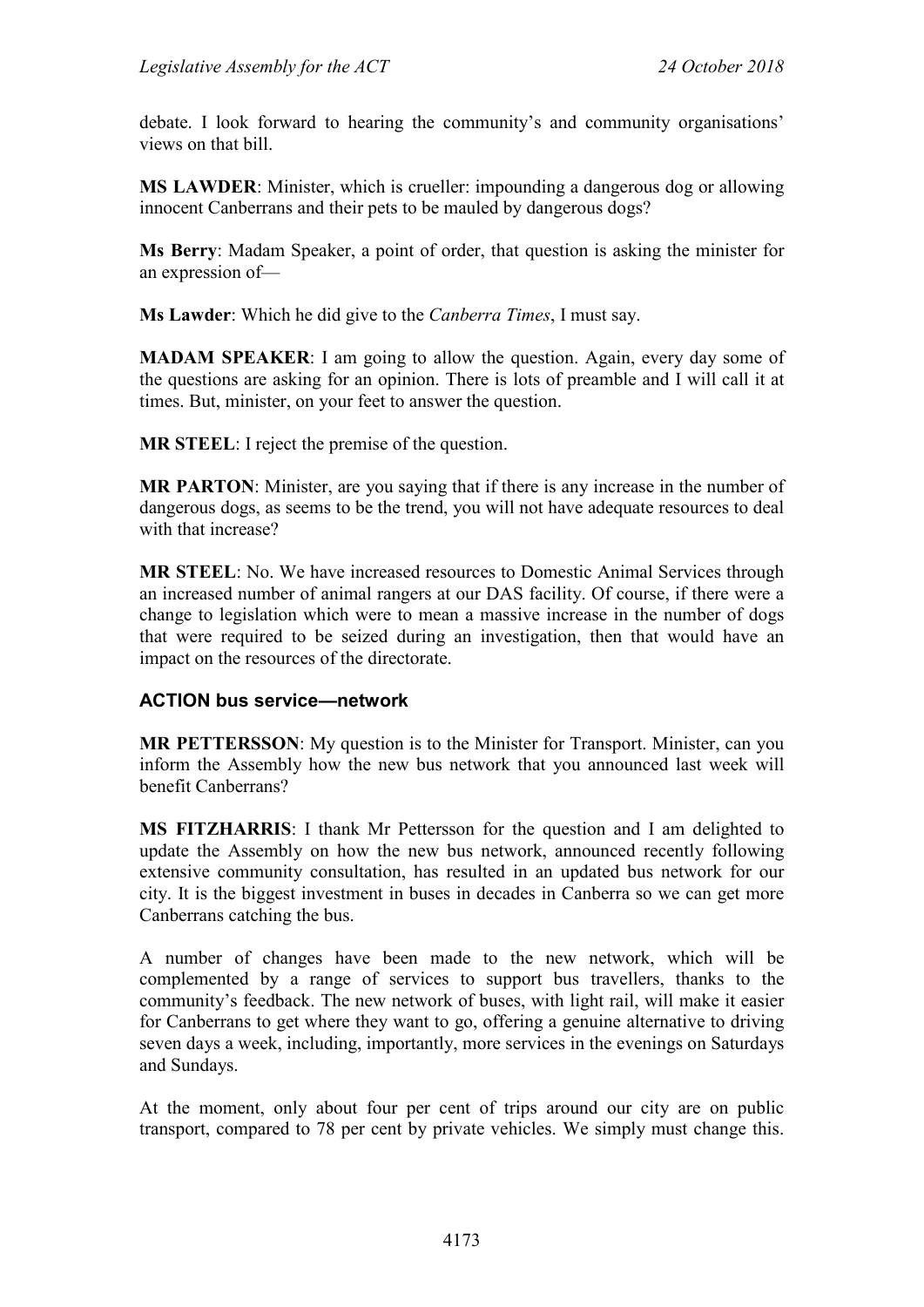The government has been working hard to deliver on our commitment to build a city-wide integrated public transport network that can move people around our city efficiently and effectively and meet their needs.

The government has already committed \$43 million for the addition of 80 new buses to our network. To get more people using public transport, we will be providing a month of free travel on the new bus network next year for MyWay card users.

More than half of Canberrans will be in walking distance to a turn up and go rapid bus or light rail service and the seven-day bus network will be more reliable and easier to use, importantly, Madam Speaker, with the same route numbers and the same routes, whether it is a Tuesday, a Sunday or a public holiday.

**MR PETTERSSON**: Minister, can you advise the Assembly how feedback received during the consultation period was incorporated into the final design of the network?

**MS FITZHARRIS**: Those opposite continue to accuse me of denying that the community's concerns were legitimate in stating that I had no intention of either listening or responding to those concerns. These statements were and remain unjust, unfair and quite simply incorrect.

Through the consultation 13,000 individual pieces of feedback were received. Many community consultations were held right across the territory and many changes have been made in response to the feedback. We have listened. We have made 37 changes across the 58 routes on the regular network and added an additional 78 school services following consultation on the draft network.

I will give examples of just a few of these changes: we have extended a proposed rapid service from Tuggeranong to Belconnen instead of terminating in the city to ensure that people travelling from Tuggeranong to Belconnen do not need to change buses. We will also add direct local connections to Woden from Weston Creek, provide better coverage in south-west Belconnen and add new peak bus routes from the south of Tuggeranong.

The government will also provide new customer service officers to help school children and adults alike feel safer and become more familiar with using interchanges. We will also improve signage, particularly in the rollout of the new network. In addition to improving the regular bus network which school students are currently most likely to use, the updated network also includes 78 more dedicated school services.

We will recruit a specialist school bus services liaison position to ensure that buses continue to meet schools' needs. This will sit alongside the very successful school transport liaison officer position, which has worked very well both for the government and for school communities to focus on active travel and car park congestion around schools.

Currently the overwhelming majority of students do not use the bus at all to get to school. The combination of the improved regular network and the school-only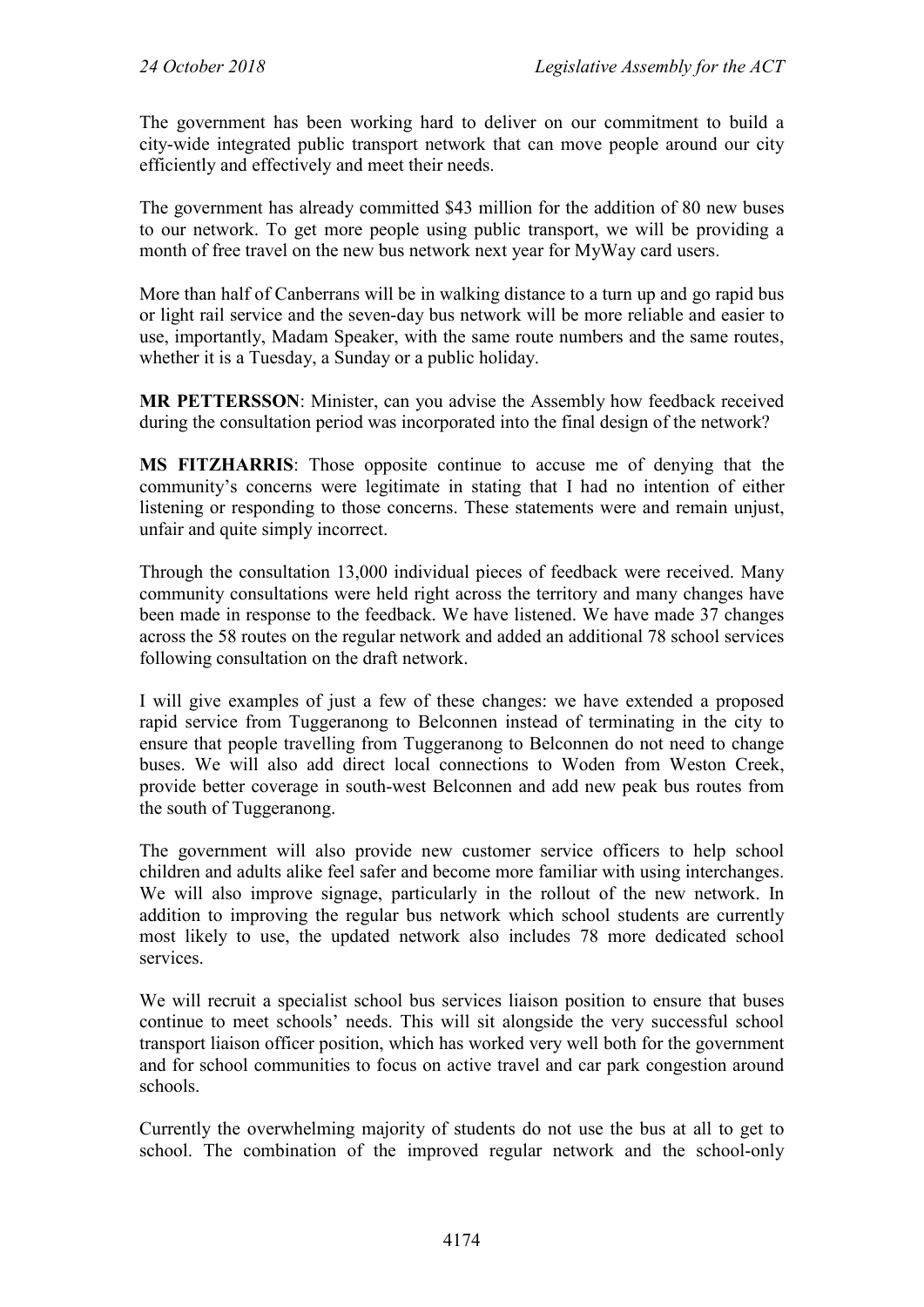services is designed to encourage more young people to start using the bus. *(Time expired.)*

**MS CODY**: Minister, can you further outline the next steps for the implementation of the network?

**MS FITZHARRIS**: I thank Ms Cody for the question. Transport Canberra will continue to engage, as they always do, with the community in the transition to the new network. With the new network now settled, the team at Transport Canberra will finalise the timetable before the end of the year and an improved journey planner will also help customers understand and use the new network. This will also be available later in 2018. Further information will continue to be made available to help ensure that everyone can transition to the new network and new customers can start using it easily.

As part of the consultation, the community asked us to improve infrastructure and customer service. We will invest in more customer service officers and the new electronic ticket machines, which have started to be rolled out across the territory; they are not yet operational but we are excited to see them start to be located in interchanges. We will also improve footpaths and signage around schools as part of the very successful active streets for schools program.

We have also committed to increasing and renewing the Transport Canberra bus fleet as well as building the Woden bus depot. The development of this network represents one of the biggest investments in Canberra's buses in decades. The government will continue to increase its investment in our bus fleet, bus infrastructure and bus network services, and our commitment to great public transport services for Canberra as our population continues to grow.

We are proud of our investment in public transport and we know that it is only this side of the chamber that has always supported public transport and always will.

#### **Canberra Hospital—emergency waiting times**

**MRS DUNNE**: My question is to the Minister for Health and Wellbeing. On 15 August 2017 you told the Assembly that "Canberra Hospital emergency department waiting times are coming down". You repeated this claim a number of times between August 2017 and February 2018. However, the annual report just published clearly shows that waiting times were going up in Canberra Hospital in 2017-18. Why did you mislead the community about Canberra Hospital emergency department waiting times?

#### **MS FITZHARRIS**: I did not.

**MRS DUNNE**: Minister, was it the case that ACT Health did not tell you waiting times were going up or you did not understand the advice that you received or did you just misrepresent what was happening to the Canberra community?

**MS FITZHARRIS**: None of the above.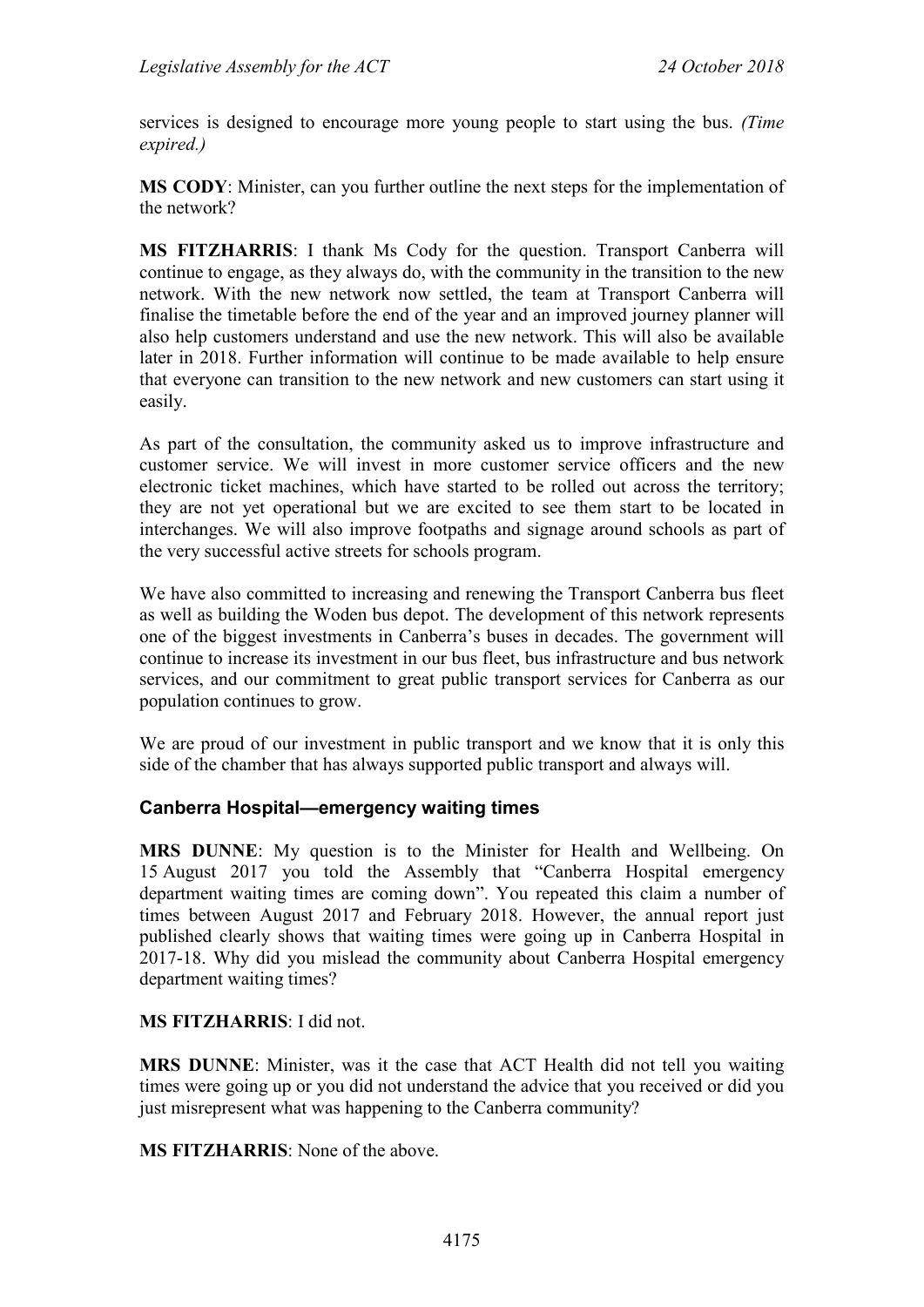**MISS C BURCH**: Minister, were you relying on the lack of publicly available data on emergency department waiting times to hide the fact that waiting times were going up?

**MS FITZHARRIS**: No; and I did not.

#### **Health—elective surgery**

**MR HANSON**: My question is to the Minister for Health and Wellbeing. On 15 February 2018, you advised the Assembly:

When it comes to timeliness of elective surgery … We are heading in the right direction—

The figures in the 2017-18 annual report show that this was not correct. Minister, why did you advise the Assembly on 15 February 2018 that we are heading in the right direction with regard to elective surgery when this was not the case?

**MS FITZHARRIS**: I recall that those questions were directly related to the recently released *Report on government services*, which is released at the end of January and the end of February every year. That is quite historical data. Based on the elective surgery blitz, which was conducted in 2015-16, that has certainly been the case because we were able to remove a number of long-wait patients from the elective surgery list.

That certainly has an impact on the median timeliness of elective surgery. What we have done this year is make further investments, announced in both February, in the context of the mid-year budget update, and also in this year's budget, to significantly increase not only elective surgery but also emergency surgery resources for ACT public hospitals.

I look forward very soon to releasing the first quarterly performance report for this financial year, which will demonstrate the momentum that has been gained from the investment in February and further investment in the June budget. This will show that we are now on a sustainable path to make sure that we significantly improve timeliness, not only in elective surgery but also in our emergency departments.

**MR HANSON**: Given all the work that has been done, can you explain why the waiting times in the annual report are getting worse?

**MS FITZHARRIS**: I will refer Mr Hanson to my previous answer.

**MRS DUNNE**: Minister, did you base your decision to mislead the community about elective surgery waiting times on the lack of publicly available data?

**MS FITZHARRIS**: I did not mislead the community.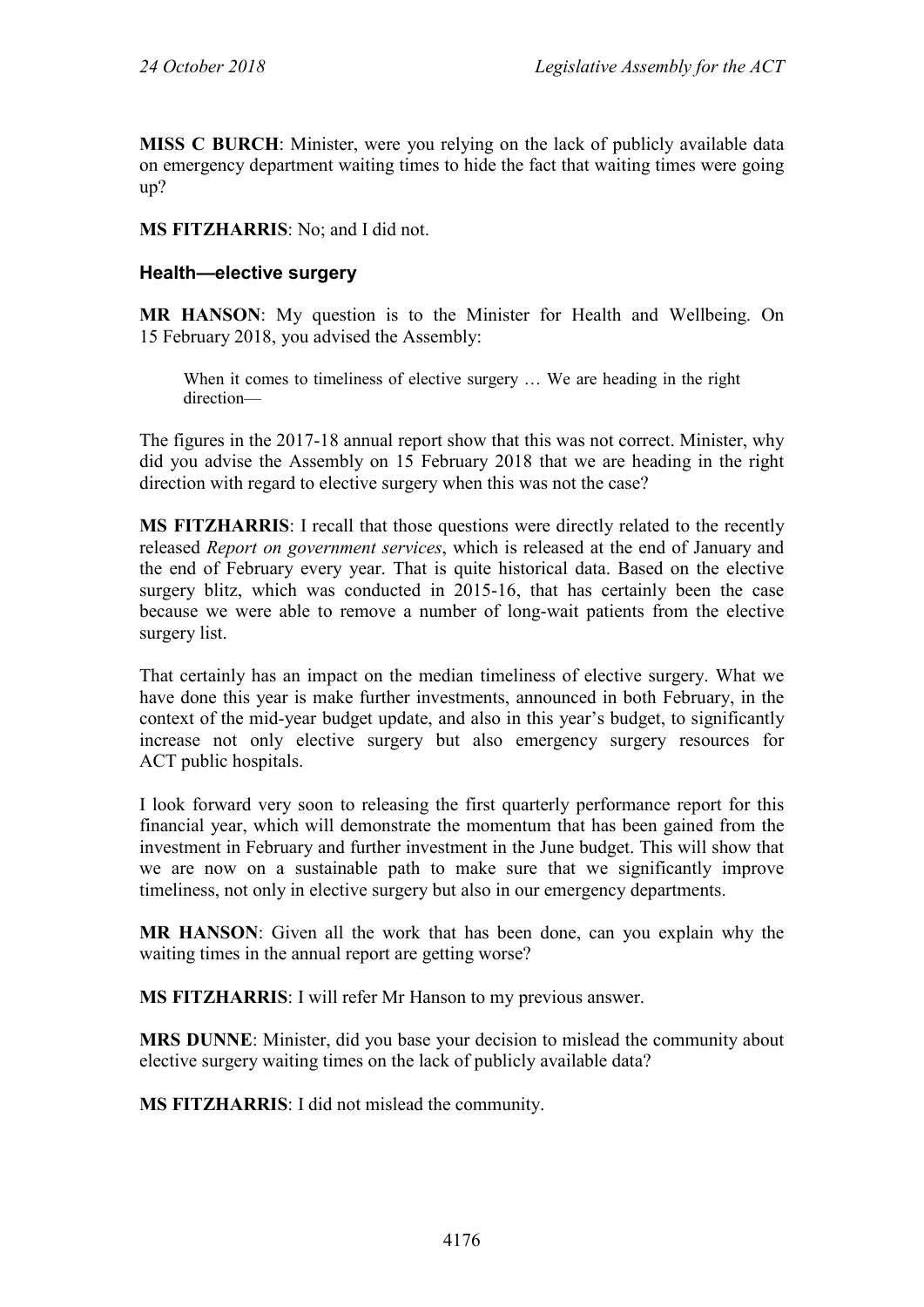#### **Canberra Hospital—emergency waiting times**

**MISS C BURCH**: My question is to the Minister for Health and Wellbeing. On 15 August 2017 you said in response to a question from Mr Coe on emergency department waiting times:

I am regularly briefed by Canberra Hospital and by ACT Health on the performance of the emergency department. There is internal information directly sourced from the emergency department on a daily basis, and I am pleased to say the broad trend is that emergency department waiting times are coming down.

The annual report for 2017-18 shows that this was not the case. Will you table within three sitting days the briefs that you received from the Canberra Hospital and ACT Health in July and August 2017 about emergency department waiting times?

**MS FITZHARRIS**: In response to the question, on 15 August 2017—I would note that that is some five to six weeks into the beginning of the 2017-18 financial year—I do not think I could possibly have known at that point, in August 2017, six weeks into not only the 2017-18 financial year but certainly, as has been discussed—

**Mr Coe**: You said "with confidence". There was a trend.

**MS FITZHARRIS**: Six weeks into a financial year you cannot predict the trend for that coming year.

*Opposition members interjecting—*

**MADAM SPEAKER**: Members, please! You asked the question. Allow the answer.

**MS FITZHARRIS**: What we do know about last year and last year's flu season, which peaked in those months, was that it was one of the worst flu seasons on record and I stated six weeks into that financial year "pending all things being equal …". But all things were not equal. All things were not equal as that flu season unfolded. The worst flu season in years right across the country did impact, as is reflected in the annual report for this year.

**MISS C BURCH**: Minister, will you table within three sitting days any other information you received from the Canberra Hospital and ACT Health in July and August 2017 about emergency department waiting times?

**MS FITZHARRIS**: I will take that on notice.

**MRS DUNNE**: Minister, why are you not prepared to produce the documents that you claim show that the emergency department waiting times were coming down in August 2017?

**MS FITZHARRIS**: I did not say that.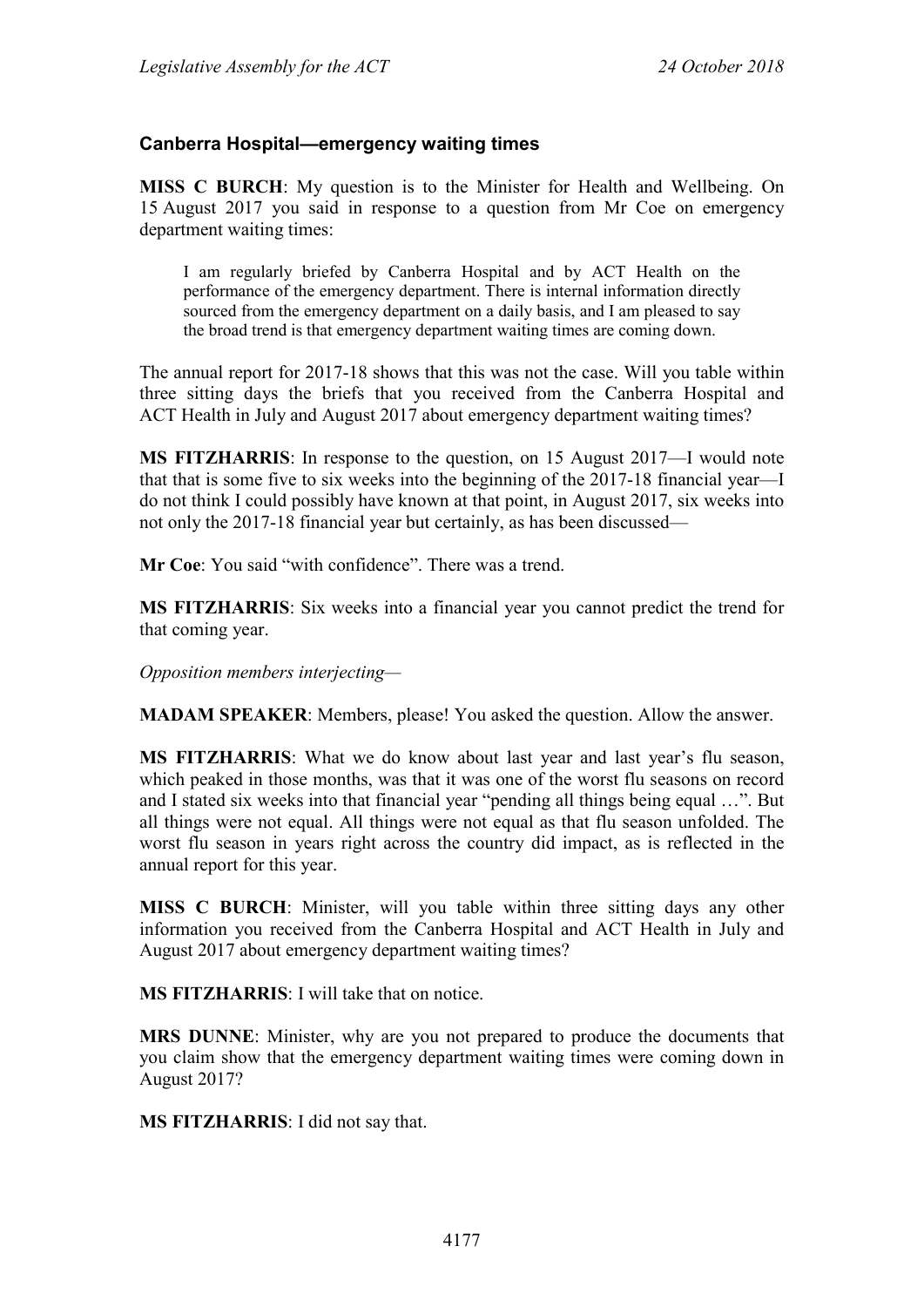### **Canberra Hospital—emergency waiting times**

**MRS KIKKERT**: My question is to the Minister for Health and Wellbeing. I refer to a statement by Simon Judkins, the President of the Australasian College for Emergency Medicine on 14 July 2018. Dr Judkins said he visited the Canberra Hospital four weeks ago and saw patients being treated in the corridors of the ED and being cared for by rostered corridor nurses. Dr Judkins said, "We were quite shocked. We haven't seen this in a while. This sort of practice is a sign of a system under stress and a system not working." Minister, why is the ACT health system not working when it comes to emergency department waiting times?

**MS FITZHARRIS**: It is, and I had a very productive meeting with Dr Judkins recently and we committed to continuing to work with the College for Emergency Medicine. I know that that is a very high priority for the new CEO of Canberra Health Services.

**MRS KIKKERT**: Minister, why do waiting times in the Canberra Hospital emergency department continue to get worse?

**MS FITZHARRIS**: I refer Mrs Kikkert to my previous answers on these matters.

**MRS DUNNE**: Minister, how long has the Canberra Hospital had rostered corridor nurses working in the emergency department, and do you anticipate continuing the practice?

**MS FITZHARRIS**: I will take the question on notice.

#### **Government—space industry policy**

**MS CODY**: My question is to the Minister assisting the Chief Minister on Advanced Technology and Space Industries. Minister, what significance does October hold for the space industry, and what are the implications of this for Canberra?

**MR GENTLEMAN**: I thank Ms Cody for her interest in advanced technology and space. I can say that space is often regarded as the final frontier, but also as so much more. It excites, thrills and inspires young and old alike. It helps drive an excitement for STEM and creates the next generation of technology that will help further our endeavours.

There has been one agency that has been at the heart of much of humankind's quest to explore the vast unknown, exploring what some have dubbed the new ocean. Canberra has held a special relationship with this agency for much of the time that it has been around.

Sixty-one years ago this month, Sputnik became the first artificially created satellite to orbit our planet. This sparked the space age that led President Eisenhower to create the National Aeronautics and Space Administration, NASA as it is now fondly known. NASA opened its doors 60 years ago, on 1 October. It is worth reflecting on some of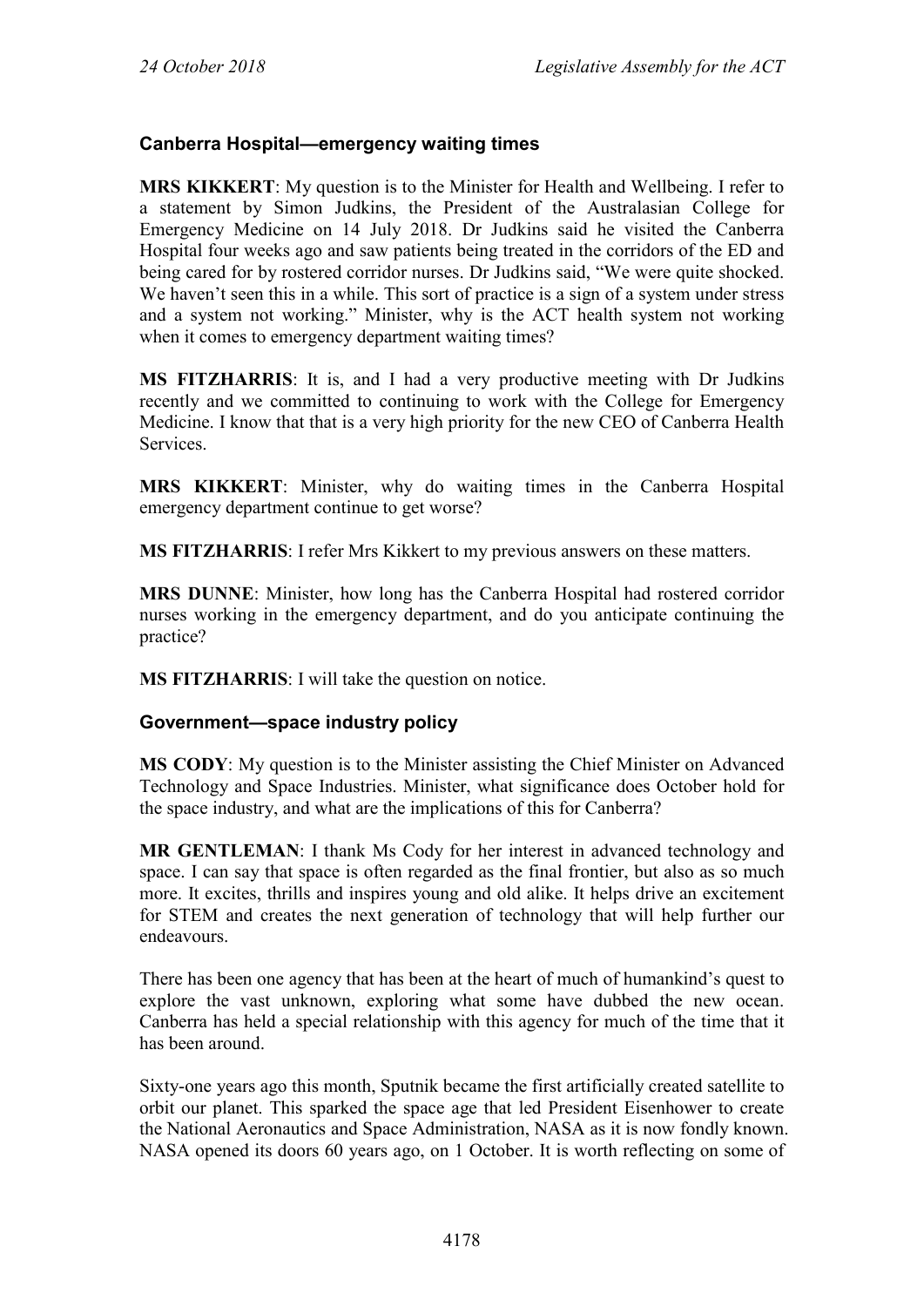the objectives in the original legislation that created it: the expansion of human knowledge of phenomena in the atmosphere and space; the development and operation of vehicles capable of carrying instruments, equipment, supplies and living organisms through space; and the establishment of long-range studies of the potential benefits to be gained from the opportunities for and the problems involved in the utilisation of aeronautical and space activities for peaceful and scientific purposes.

As it celebrates its 60 years, NASA has truly delivered, from the moon landing to the rovers on Mars; from the space shuttle to the pioneer satellites carrying plaques through the unknowns of space in case they are encountered by extraterrestrial life; and, of course, the images of our galaxy that have been produced by the Hubble space telescope. Happy birthday, NASA.

**MS CODY**: Minister, will Canberra be celebrating the 50th anniversary of the moon landing?

**MR GENTLEMAN**: Yes, without NASA we would have neither the Canberra Deep Space Communication Complex, fondly known as Tidbinbilla, nor tracking stations at Orroral Valley or Honeysuckle Creek, all of which played roles in the Apollo program, a program that led to humankind setting foot beyond our planet for the first time.

Without Canberra, the world might not have seen this famous occasion or heard Neil Armstrong's famous words. The success of *Apollo 11* depended on the remarkable precision and coordination among the engineers and specialists who supported the operations. The men and women of Honeysuckle Creek developed a body of knowledge in Canberra upon which we can advance our current space and spatial science capabilities.

The government is looking at a number of ways that we can mark the 50th anniversary next year and not only showcase the moon landing but also highlight our city's leadership in Australia's space industry. This includes upgrading the walking tracks between Orroral Valley, Honeysuckle Creek and the Orroral geodetic dome, as well as interpretive material around the Ngunnawal understanding of the sky.

This year's heritage grants also supported a number of Canberrans and groups to help celebrate this achievement, including through an art exhibition and short film documentary. Questacon will also be holding a major exhibit next year, including the highlighting of Canberra's involvement. As I said, these are just some of the ways that we will be marking this important event. I look forward to sharing further ways we will be marking the anniversary and the role our city played.

**MS ORR**: Minister, what is the significance of the space sector to Canberra?

**MR GENTLEMAN**: I thank Ms Orr for her question. While NASA and the moon landing played a significant role in both the territory and the nation's space sectors, Canberra's leadership extends beyond this. The first commonwealth building in Canberra was the dome at Mount Stromlo to house the Oddie telescope. We are also the home of the design and manufacture of Australia's first cube satellite. We host a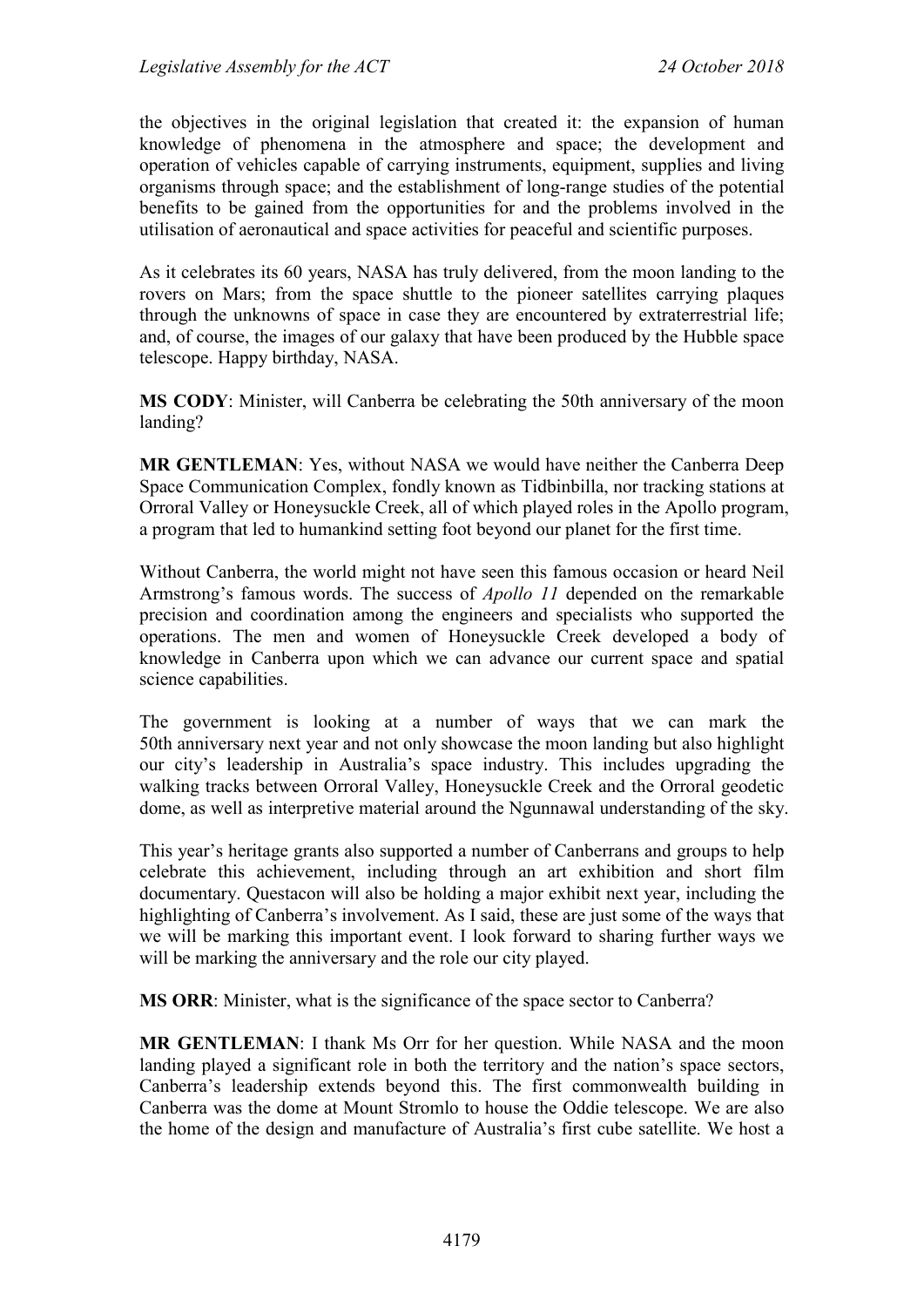number of multinational companies with space capabilities. These include Lockheed Martin, Northrop Grumman and Airbus Defence and Space.

Our universities—ANU and UNSW—lead Australia in space research and innovation. Yesterday we had the ANU announce InSpace, a new institute that will bring together a range of disciplines such as law, science, technology and innovation in the space sector, another important step in helping to keep our leadership, but also attracting the world's best and brightest to our growing, vibrant and inclusive city.

One in four jobs in the Australian space industry is right here in Canberra. This is a sector that is growing globally. It is worth approximately \$420 million and is growing by 10 per cent each year. This sector is also helping other sectors deliver benefits to our everyday lives.

While I hope the commonwealth makes our city the permanent home of the Australian Space Agency, we are and will continue to be the home to the Australian space industry. Canberra is the space capital, and this government will continue to promote, grow and help the industry. We will work with the sector to help find new frontiers, inspiring the next generation to turn young Canberrans' dreams into reality.

**Mr Barr**: I ask that further questions be placed on the notice paper.

## **Supplementary answer to question without notice ACT Health—workplace culture**

**MS FITZHARRIS**: Yesterday in question time Mr Hanson asked me a question regarding the restructure of ACT Health, claiming that I have said nothing about improving culture as a rationalisation for the restructure. Madam Speaker, when I announced this change back on 23 March, I said that one of the reasons for the restructure was to ensure that we have a strong, positive and respectful culture within both organisations. On 31 July, I said that it is my expectation that the new leadership of both organisations will have a very strong focus on organisational culture.

Let me give another example. In response to a question from the opposition in question time on 8 May, I said:

… a positive culture, particularly in a health organisation, is everyone's responsibility. I have taken some clear decisions to significantly improve the governance of the organisation and, with it, my clear direction to the interim director-general and to the senior staff is that they lead by example in establishing a positive and healthy culture within ACT Health and across all of its facilities.

Improving workplace and organisational culture was just one of the many reasons for the restructure, as I have outlined on many occasions in this place. Mr Hanson's implication that improving workplace culture within ACT Health was not one of the reasons is cherry-picking my statement from yesterday, demonstrating once again the Canberra Liberals not listening to multiple statements in this place. It is plainly wrong, and I draw the Assembly's attention to this fact.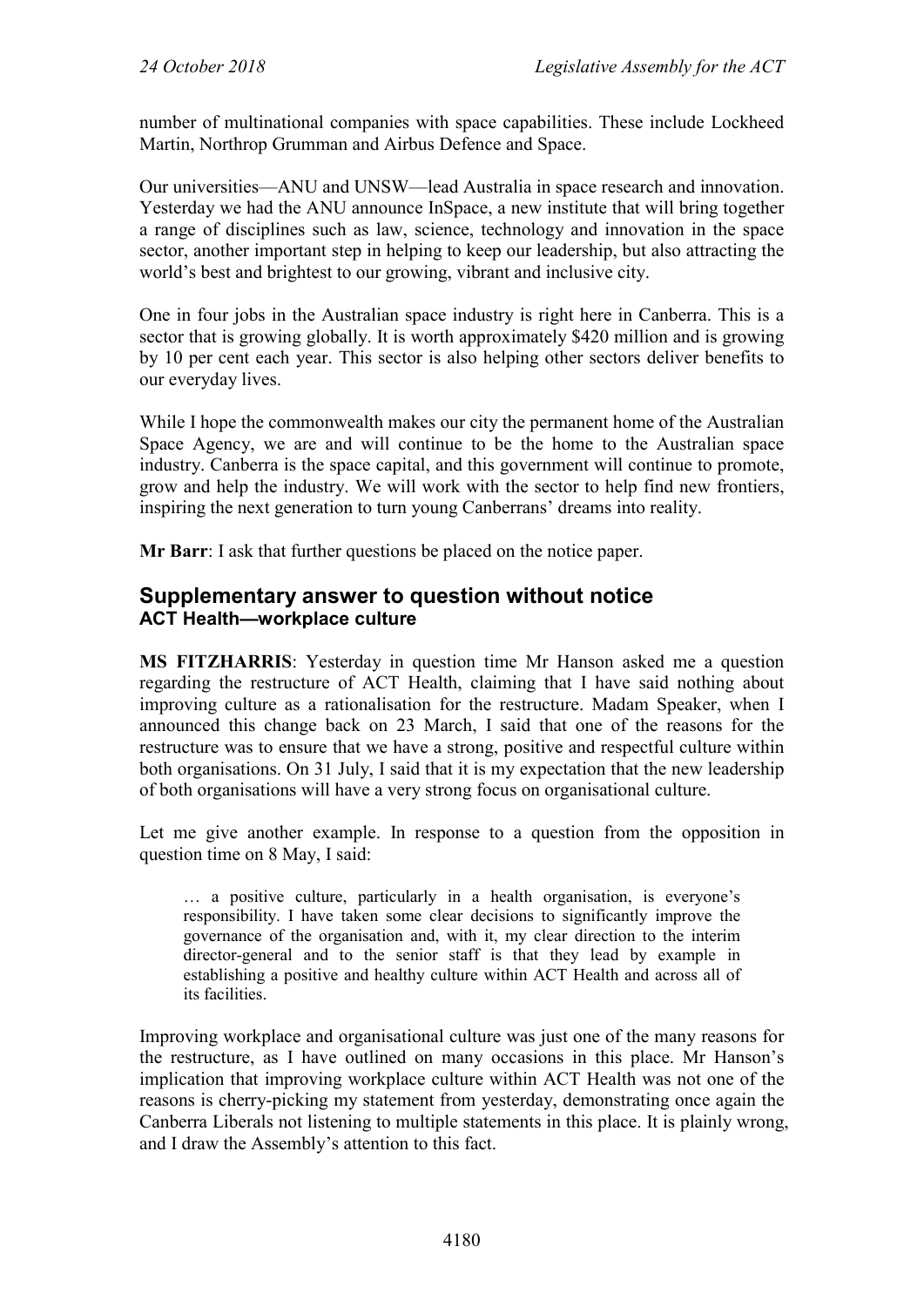# **Paper**

**Madam Speaker** presented the following paper:

Estimates 2018-2019—Select Committee—Stromlo Leisure Centre pool— Clarification—Letter to the Speaker from the Minister for Health and Wellbeing, dated 22 October 2018.

# **Government Agencies (Land Acquisition Reporting) Bill 2018**

Debate resumed from 1 August 2018, on motion by **Mr Coe**:

That this bill be agreed to in principle.

**MS LE COUTEUR** (Murrumbidgee) (3.18): The Greens will be supporting this bill in principle. I understand that the ALP and the Liberal Party have agreed to defer the detail stage to next week to allow the ALP to put forward amendments, and the Greens will also support that deferral. It is, of course, very sensible to give members time to actually look at and read amendments before debating them.

I would like to thank Mr Coe for bringing this bill forward. It is exactly the sort of thing the Greens would have done if we had more private members' business. The need for more transparency about ACT government land acquisitions has been really striking over the past couple of years. There have been three separate Auditor-General reports basically on that subject. There is clearly a need here.

First, we had the report on certain land development agency acquisitions in September 2016. Members will recall that this looked into three land acquisitions: one at Glebe Park and two at West Basin. The conclusion of the report says:

Transparency, accountability and rigour have been lacking in the processes used by the Land Development Agency for acquiring the three sites and two associated businesses …

Second, in February this year we had the report on the sale process for the land in Dickson commonly known as the Tradies car park. While this was a land sale process, part of the price paid by the winning tenderer, the Tradies club, was two pieces of land near Dickson pool, so in fact it was also a land acquisition. What did the Auditor-General have to say about the acquisition side of the deal? Again, I will quote:

There is a high risk that … the commercial terms of the sale of Block 6 Section 72 resulted in the Territory paying above valuation with conditions that offered no … additional value to the Territory but benefited the Tradies.

You might ask what this has to do with transparency. To get the information about this acquisition, Mr Coe had to use a private members' motion to require the government to produce the documents. The Greens, of course, supported the Liberals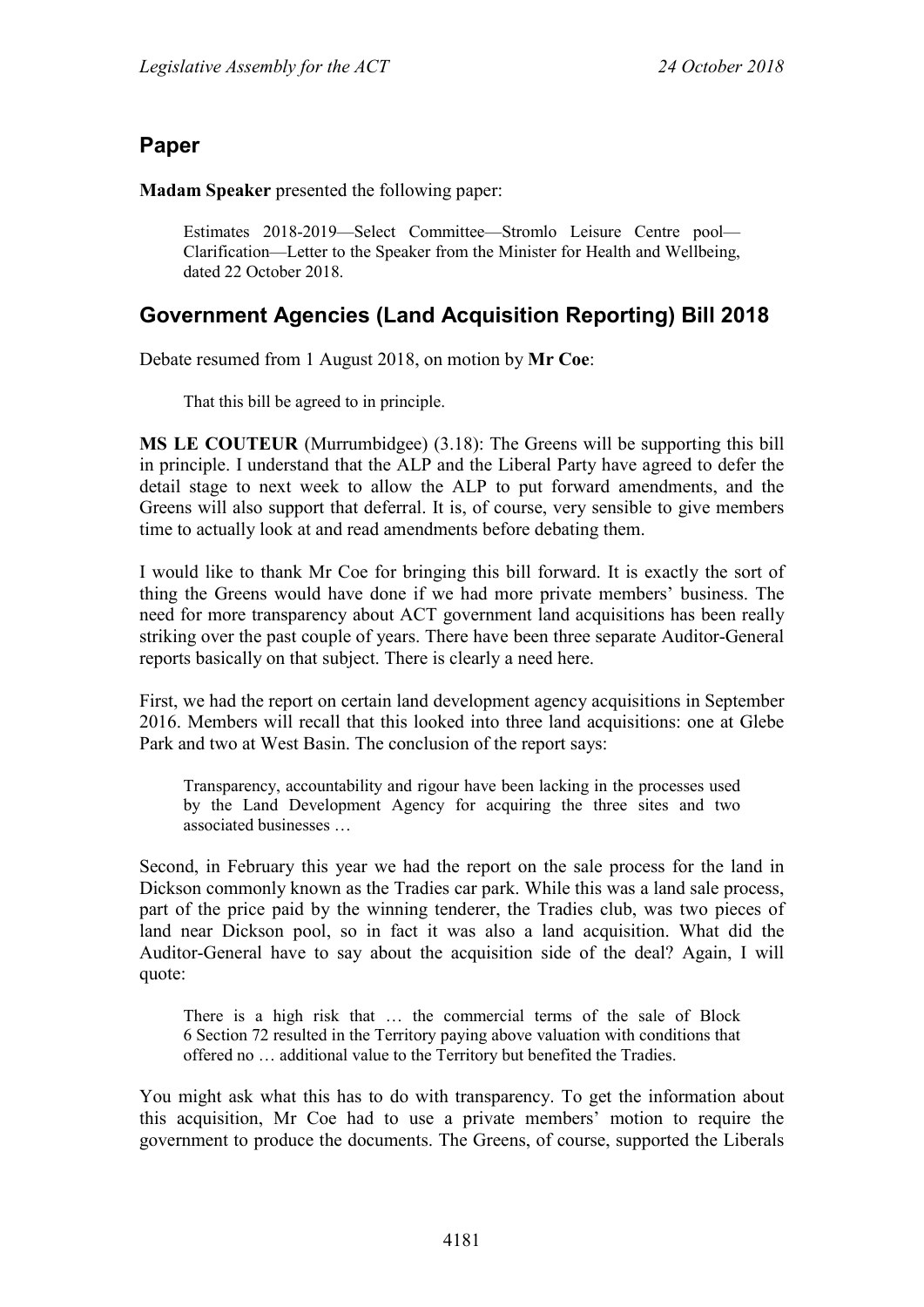on this, but the point is that this should not have been necessary; there should have been more transparency from the start.

The third report came out in June this year. It was into the former LDA's purchases of rural land to the west of Canberra. I will give two quotes from the Auditor-General for this one. The first is this:

Probity was lacking, and there were probity risks, in some of the actions of the former Land Development Agency …

The second is this:

The former Land Development Agency committed \$43 million … to purchase 3,378 hectares of rural land … as a potential future urban development front. However, there is no certainty of future urban development.

I pursued these rural land acquisitions pretty much from the point at which I was re-elected in 2016. The lack of transparency was a major problem. I will not go through all the details, as I have been through them before in the Assembly and in committee hearings, but I will make two points to illustrate the problem.

First, the existing annual report process did not give anywhere near enough transparency. In fact, for the first two acquisitions, the total information provided in the Land Development Agency annual report for 2015-16 was the district the land was in and the date the acquisition was approved. There were no block details, no purchase price and no reason for the acquisition.

Second, I have struggled to get information through the annual reports and estimates hearings. I have been trying at many hearings. I have been told the information was highly confused, was inaccurate or that it was information held by a previous minister and thus could not possibly be retrieved by the current minister. You name it. There has not been transparency. There have been reasons, but there has not been transparency on this.

I want to briefly touch on the amendments that the ALP is working on and that I assume we will debate next week. I am willing to consider amendments because there are times when the minister knows important information about how directorates work that we on the crossbench and those on the opposition benches do not know. It is possible that there are places where the bill needs correction to fit with how the public service actually works. However, I would like to make it abundantly clear that the Greens will look at the amendments in the context of the damning findings of the three Auditor-General's reports that I have touched on. The Greens will only support amendments that respect the principles of transparency and good government, not amendments that are just intended to wind back transparency.

To conclude, I would like to thank Mr Coe for his constructive approach on this issue over the past eight months. Mr Coe's office has been working very cooperatively with my office on this since the original bill was tabled back in February this year. I am particularly pleased that the reporting will now be to the community rather than just to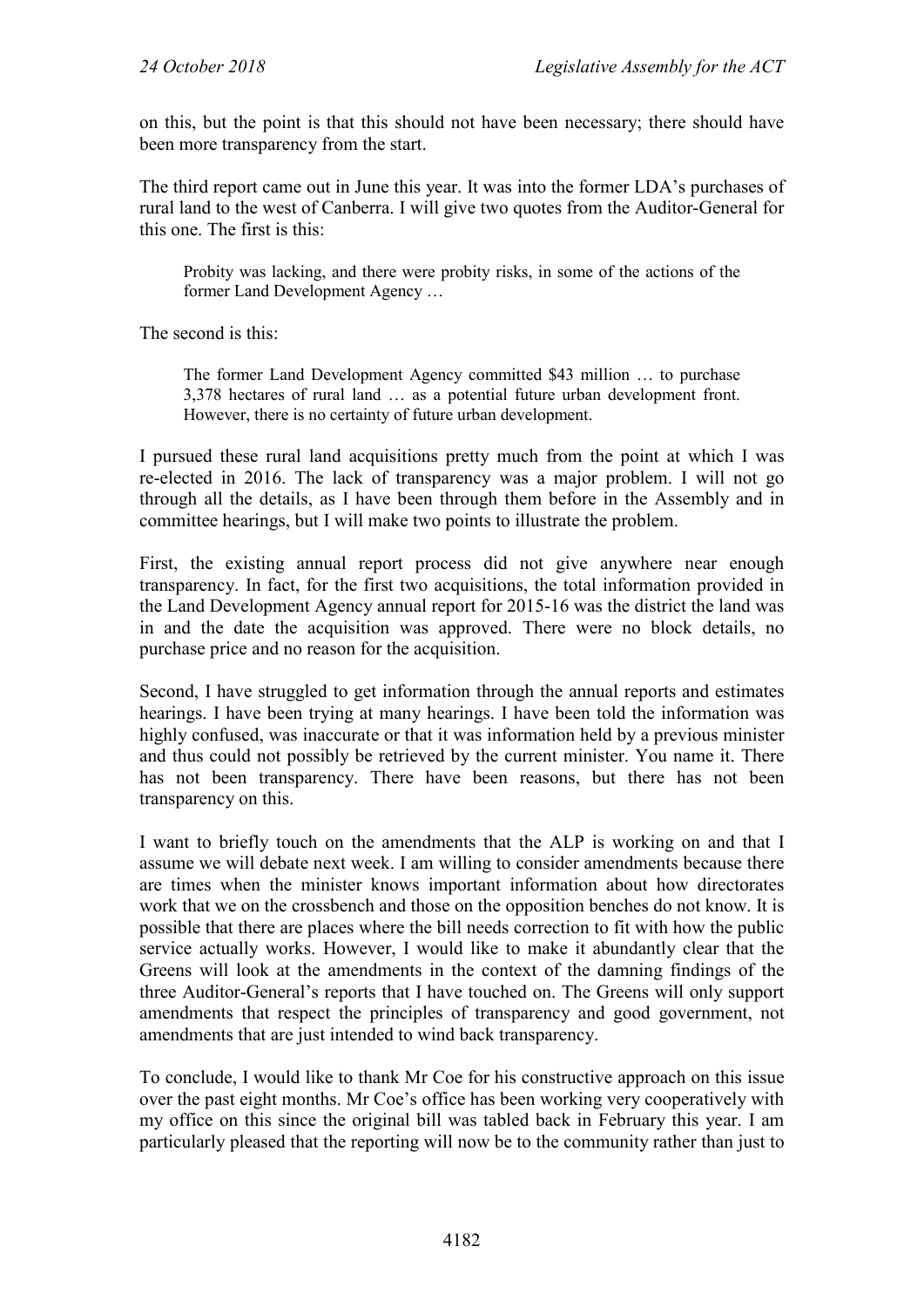the Assembly. This was a Greens suggestion—rather late in the piece, I admit—that has been taken up by Mr Coe. I congratulate Mr Coe and his office and staff on the way this process has been managed.

Question resolved in the affirmative.

Bill agreed to in principle.

#### **Detail stage**

Clauses 1 to 6, by leave, taken together.

Debate (on motion by **Mr Gentleman**) adjourned to the next sitting.

# **Women's sport**

**MS CODY** (Murrumbidgee) (3.25): I move:

That this Assembly:

(1) notes:

- (a) the extraordinary growth in the profile of women's sport in the Canberra community;
- (b) the ongoing success of Canberra United, the Canberra Capitals and women's national league teams such as netball, cricket and ice hockey;
- (c) greater encouragement for girls' and women's participation in many sporting codes;
- (d) the opening of elite pathways in traditionally male-dominated codes such as the Australian Football League (AFL), Rugby Union, and Rugby League;
- (e) the contribution of clubs to local sport and sporting organisations through their own revenue and the community contributions scheme; and
- (f) the disappointment and outrage expressed in the AFL women's community about future fixtures;
- (2) further notes:
	- (a) significant investments in community and professional sporting facilities funded by the ACT Government, including at Stromlo Forrest Park, Football Park Phillip, and the Melrose Football Precinct;
	- (b) the ACT Government has set a requirement that triennially funded peak sporting bodies have at least 40 percent women's representation on their boards by 2020 and is working with sports towards this outcome;
	- (c) community clubs also have a key role to play in achieving gender equity in sport through their contributions;
	- (d) ongoing improvements and development of women's changing facilities under the ACT Government's female friendly design guidelines and infrastructure funding commitment; and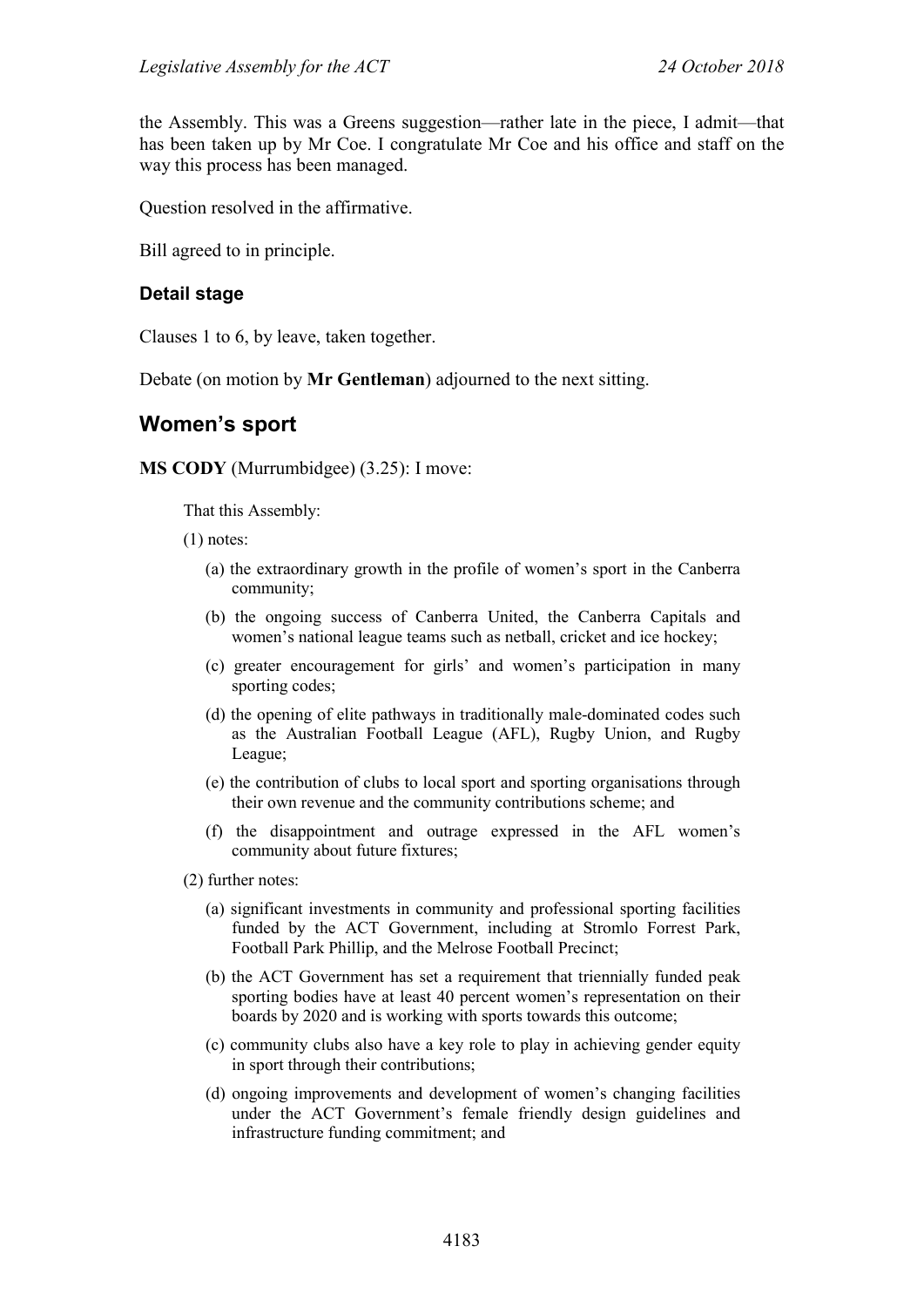- (e) the ACT has secured games in the 2020 International Cricket Council World Women's Twenty20 World Cup; and
- (3) calls on the Government to continue to promote both community and professional women's sport by:
	- (a) ensuring equity in access to sporting facilities and opportunities for all ages to participate;
	- (b) working with community and professional sporting organisations to promote programs that deliver women's sport; and
	- (c) investigating ways to increase the share of the Club Community Contributions Scheme that goes towards women's sport.

I stand here today excited by the fact that there has been an extraordinary growth in women's sport not only in the ACT but across Australia. The ACT has had the proud and ongoing tradition of supporting the success of women's sport. We have had the success of Canberra United, the Canberra Capitals, women's national league teams such as netball, cricket and, one of my favourite sports, ice hockey.

It is a proud moment that I get to stand in this place to talk about some of the achievements we have had in promoting women's sport in the ACT. I just mentioned women's ice hockey. It was a very proud moment for me as a young teenager to be able to go from figure skating to playing ice hockey in not only the women's team but also the men's team. In those days there were not a lot of us women playing ice hockey and I am so glad to see, having watched the Canberra Pirates play a number of times now, that the sport is not only growing but being supported by the ACT government. I wish the Canberra Pirates well in their upcoming games and all the best for next season. I know they have had a tremendous season this year, and next year I hope will be even better.

This is also a really good opportunity to remember the encouragement we all need for promoting and ensuring that women and girls continue to play and be involved in sport. As I just mentioned, I played ice hockey as a young teenager, but I also played a lot of non-traditional women's sports. I played football. I played Rugby Union. I rode horses. I played field hockey. I was always lucky enough to be encouraged not only by my family and my peers but by all the people I played with. Some girls are not as encouraged, and it is a timely reminder today with this motion to continue to support all girls in whatever form of sport they undertake.

I will reflect for a moment on a wonderful young woman I have had the pleasure of getting to know since being elected to this place. Kiara is a very enthusiastic motorsport woman. She did dance and calisthenics for many years and then went to her mother and said, "I'd like to drive go-karts." What an incredible story. She is going gangbusters out at the Canberra karting Mark Webber circuit. I heard recently she had several podium finishes and is getting PBs racing around that track.

It is wonderful to see that there are many other women that Kiara races with, but still there is a stigma attached to supporting women and girls in non-traditional sports. I know Molly Taylor spends a lot of time supporting women and girls to get into rallying, and there are other women in motorsport who want to encourage young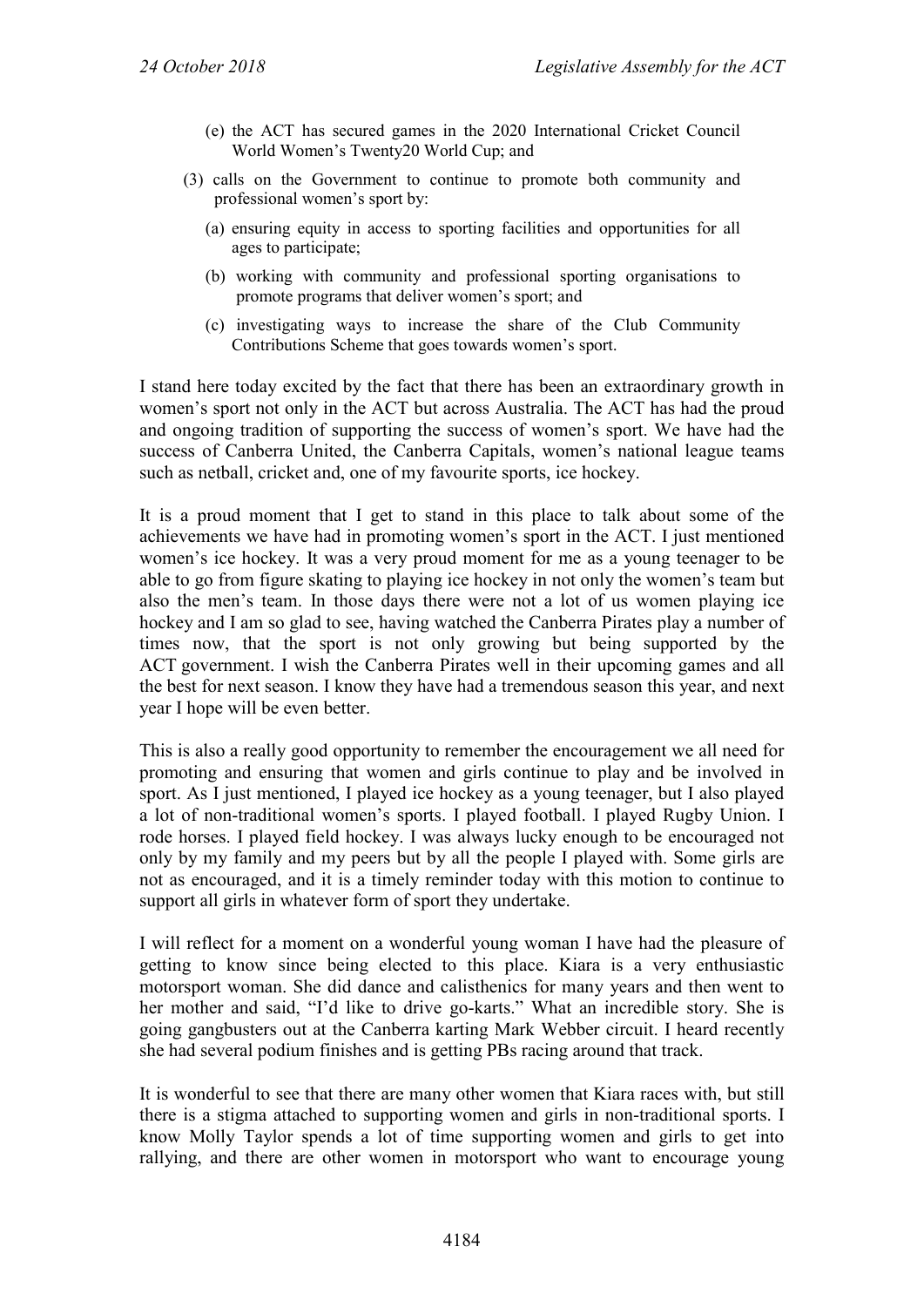women and young girls to be involved. But it is also up to us to ensure that that encouragement does not just stop when they grow.

Kiara is now in high school and still loves driving go-karts and hopes to continue in the motorsport field. I hope that we across the community can help to encourage young women and girls like Kiara to do that.

I will also talk about the opening of elite pathways in the traditionally male-dominated sports like AFL, Rugby Union and Rugby League. The ACT has had some fantastic success, as has Australia, with women's Rugby Union in particular. We had a success at the Commonwealth Games with our women's sevens bringing home gold. I have a connection to one of those women, Louise Burrows. She is an amazing athlete and recently at the age of, well, somewhere around my age was still playing for Australia. That is an amazing achievement considering that male elite sportspeople often do not make it to their 30s.

Louise is another fine example of what can happen when you support and encourage women and girls to do whatever they like to do in the sporting fields. I had the privilege of playing with Louise in Rugby Union when we were much younger, and she certainly is an amazing player. Her tenacity has seen her reach the heights of her career for Australian Rugby Union.

The AFLW has been magnificent, and as a foundation member of the AFLW Giants I have been amazed to see the crowds grow and to watch the support we have for the sport in Canberra. I note that one of the teams I have a lot to do with—the Woden Blues—only a short time ago was lucky to be able to field one team to play in the men's competition. It is now fielding several men's teams, a women's AFL team as well as five women's netball teams. That is an amazing story of what support and encouragement do for women and sport across the Canberra community.

We have had many debates recently about the community contribution scheme that has been introduced and how good that has been for local small and sometimes large sporting groups in our community. Many members of the community and many sporting organisations contacted me through the consultation period about the community contributions scheme. They told me many stories about the help and support they have had through that scheme, and it is a really wonderful scheme.

I know the Woden Blues have an opportunity to go to their local club in Weston Creek and enjoy a beer after the game and support their club while their club supports them. I am glad Minister Ramsay will be bringing forward some legislation soon to hopefully strengthen those community contributions.

Although I am talking about Canberra-specific support for women and girls, I do not want the recent outrage when the Australian Football League looked at reducing the number of games and teams in the AFLW League to go unnoticed. We saw amazing crowds in the initial year of the AFLW across the board, so much so that at the very first AFLW game many people had to stand around outside the stadium because they were unable to get access. More people went to the first AFLW game than went to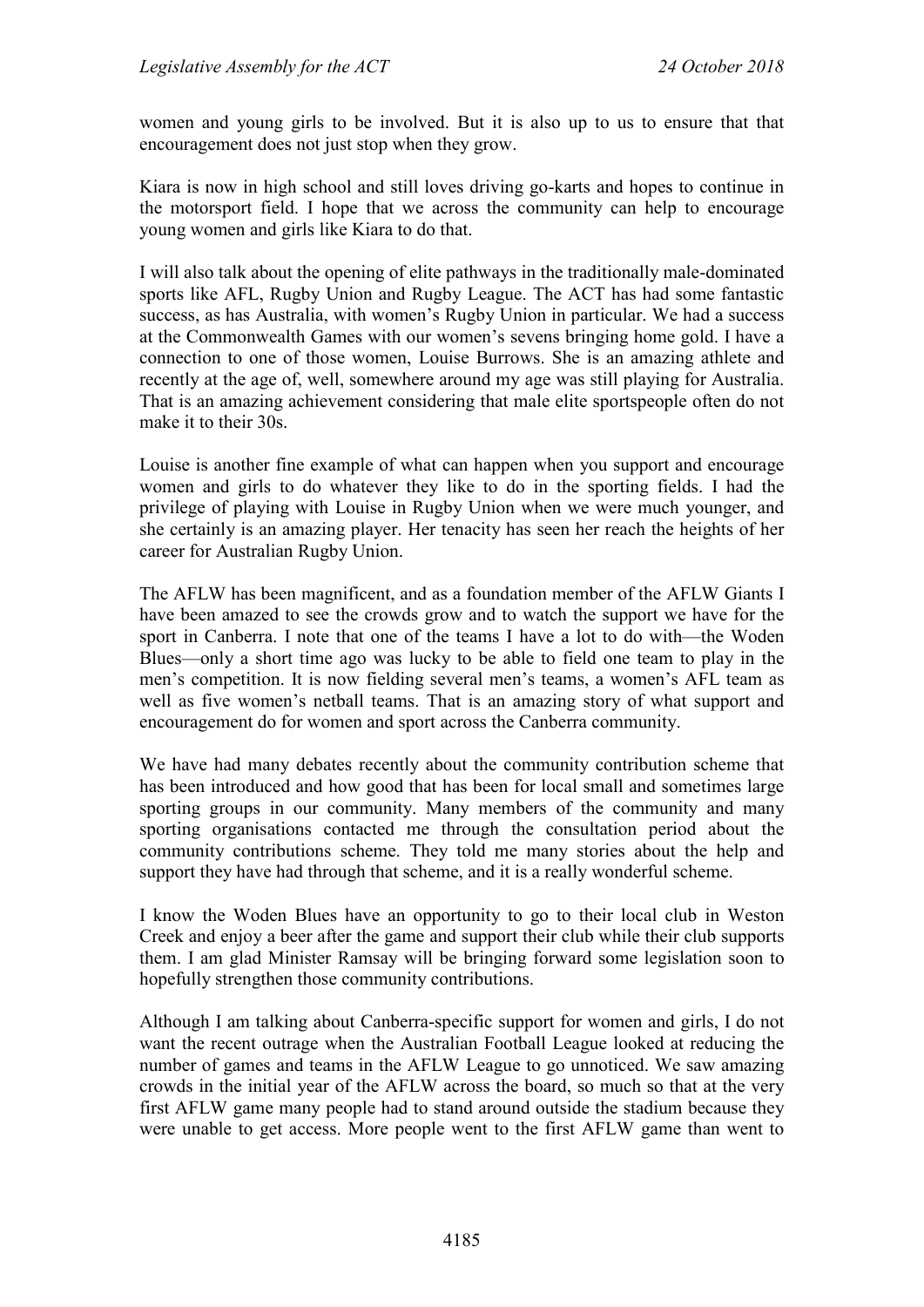many other games at the beginning of the men's season. It is very short-sighted of the national AFL members to change that.

I have had an amazing year. I have had an amazing two years, but this year I was really excited to announce the fact that we are hosting a number of games at Manuka Oval of the 2020 ICC women's world Twenty20 cup. We will host a number of top women's games where we will see international players take to Manuka Oval on more than just a one-off occasion.

This is a great opportunity for women and girls to get out there and support their local heroes, to get out there and see some fantastic games and to see an international cricket cup being played at Manuka Oval. I thank the ACT government and Minister Berry in her portfolio as minister for sport for the work they undertook to ensure that we get opportunities like these to support women who play a vital role in our community.

My motion calls on the government to ensure quality, equity and access to sporting facilities and opportunities for all ages to participate; to work with community and professional sporting organisations to promote programs that deliver women's sport; and investigate ways to increase the share of the community clubs contribution scheme that goes towards women's sport. These are all extremely important initiatives that I am proud that the government has taken great leaps to implement. But there is always more work to do.

We have some of the most wonderful training facilities, but some facilities and infrastructure are ageing. We went to the 2016 election with a commitment to upgrade change rooms to ensure that women and girls playing sport can get changed. I know that seems like a very simple request, but many women who play Rugby Union for the Royals complained to me about the fact they had to get changed in their cars because there was nowhere else for them to get changed. It is little things like making sure we have change rooms available for women and girls that mean that they can continue to participate.

It is also extremely important to ensure that women and girls continue to participate after having families. As we age, women tend to become a little more attached to their families when they have them. It is harder for us to get out there and just say, "Oh, someone else can look after the kids while we go and kick the footy around." Women are dedicated to doing everything they possibly can, including accessing sport. And I congratulate those clubs out there that ensure that women can continue to play sport whilst they have children.

I have a friend who plays football in Canberra and her team takes turns in looking after children so the mothers can get on the field and have a kick of the footy. They all work together to ensure that every woman in that club feels they are able to participate. It is those sorts of initiatives that clubs are undertaking off their own bat that we need to continue to support.

I look forward to the contributions members make today. The ACT government has invested a lot of time and energy and money in ensuring that sporting facilities in the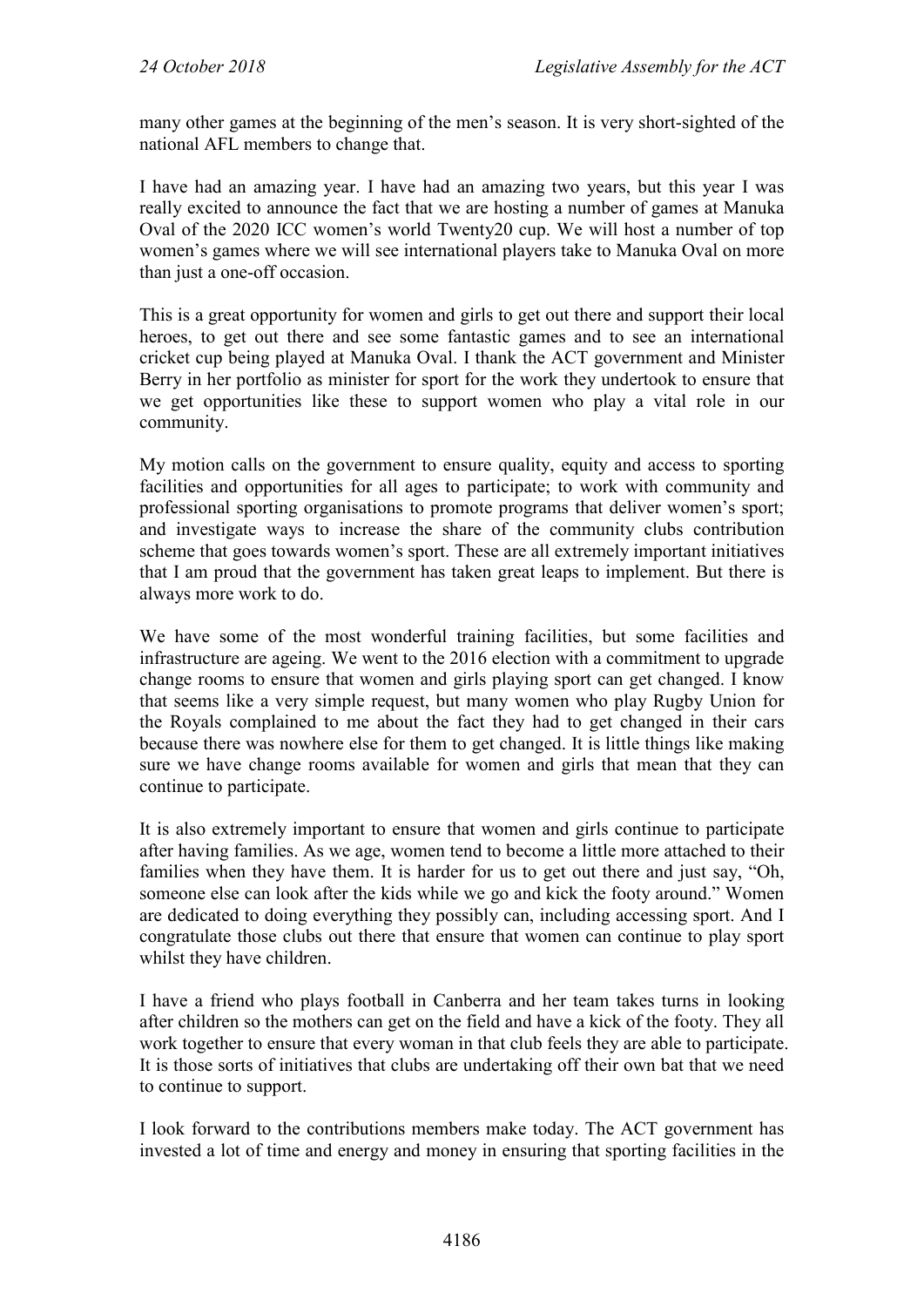ACT are up to scratch to ensure that women can participate. I look forward to more initiatives moving forward.

I had the opportunity yesterday to talk to some members of my community—one of whom I do triathlon with—who have just taken up a new sport, golf. Golf is an interesting sport; I have been lucky enough to have a hit with some clubs and I do not know that I am very good. But the Murrumbidgee Country Club have introduced a new sport for women called swing fit.

I know it is a scary concept to get out there, get the rules right in your head and play a game of golf and enjoy it. Swing fit provides women the opportunity to go to a social gathering, play a bit of golf, learn about the rules, but also have a glass of wine or a lemonade afterwards, have some nibbles, and enjoy the social side of sport. The mental health benefits of getting out in the fresh air and walking around are beyond compare. Swing fit is a good opportunity for women to continue to be able to have fun and enjoy sport while socialising.

In closing, I again thank the ACT government for the work they have done and look forward to hearing more about what we are going to do in the future. I thank everyone who has worked with me and encouraged me over the years to participate in sport. I look forward to helping and encouraging women in the future to ensure that they can participate in whatever sport they would like to.

**MS LAWDER** (Brindabella) (3.39): I thank Ms Cody for bringing this motion to the Assembly today. I start by saying, "How about those Capitals?" I know Minister Berry shares my enthusiasm for women's basketball. They have won several games in a row. They have had the WNBL player of the week for the past two weeks in Kia Nurse and Kelsey Griffin. They are going pretty well so far this season.

We have also seen some fabulous AFL women in the capital whom I have enjoyed watching. At this point I would like to give a quick shout out to the University of Canberra women's Rugby Sevens team who participated in the second Australian Women's Sevens tournament. It was a tournament that took them right across Australia to compete against other women's university teams They came sixth overall after five rounds and, perhaps most excitingly, captain Sammie Wood has been selected as part of the extended Australian Wallaroos team for 2018.

We have seen some great strides forward in women's sport, especially at the elite level, over the past few years. It does not mean that there is not still much to be done. However, the motion that we have before us today is, as we have become used to here, a bit of self-congratulation for the government for what they are already doing. I guess that is fair enough. But the motion is also trying to claim the achievements of others as their own. It is something that we have become a bit used to here.

Paragraph 3 contains the usual criticism of the community contributions scheme. It is another barely disguised attack on the clubs and their community contributions scheme. It asks for the government to investigate ways to increase the share of funding that goes to female sport. Once again, it is the government criticising community clubs and the invaluable support they provide to sport and recreation. That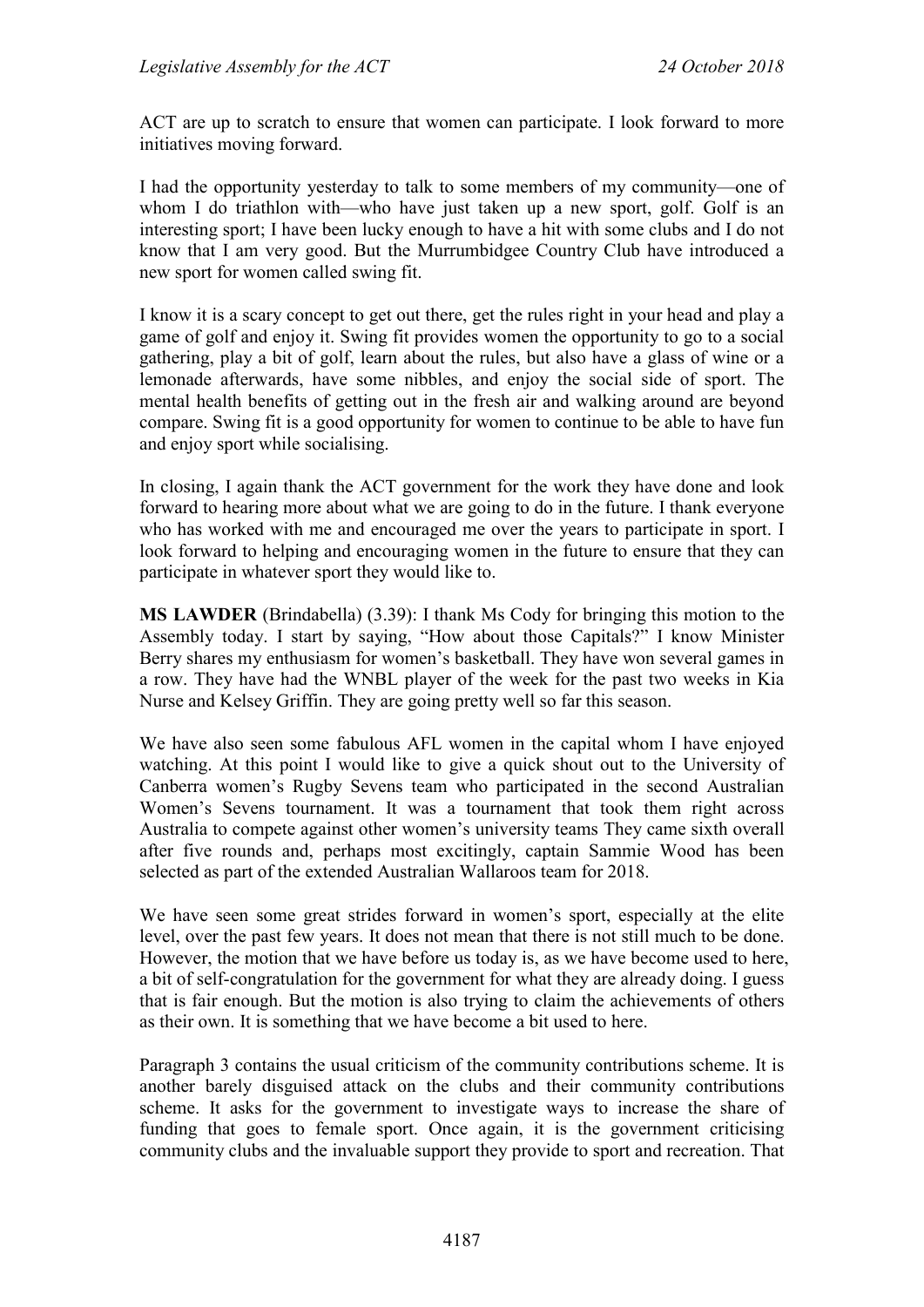is not surprising from this government. Despite the clear messages they have received from the community to leave the scheme alone, here we are once again.

We have all grown up with sport. It has always been a key part of Australian life. It shapes our sense of identity, it strengthens our reputation as a nation and, of course, at the grassroots and local level it is the glue that binds many communities together. We enjoy the social and health benefits of participating in sport. Research shows that for every dollar spent on sport we save \$7 as taxpayers in terms of the spend on health. Being active not only makes community sense; it makes economic sense. But we are watching more sport than ever and fewer Australians are playing sport and engaging in physical activity. This is a trend that we need to reverse.

Over 17 million Australians aged 15 or over, or 87 per cent of Australians, participated in a sport or in physical activity over the past 12 months. Nearly 3.2 million children participated in some form of organised sport or physical activity outside of school hours. In Canberra, as at April 2018, there were some slight differences across ages, employment status and education background in respect of the participation of males and females.

There are some areas where there is a higher participation for women. This includes where participants have a disability, in the age brackets of 35 to 45 and 65 plus, when living in an adult share house, or for single adults or couples with no children. The employment status of women also affects their level of participation. For example, if they work part-time or casually they tend to have higher levels of participation in sport.

Sport is by its nature very inclusive. It is one of the many great things about it. Local clubs want people to get involved no matter what their skill level, gender, socio-economic status, education background, disabilities, or access to transport or equipment. These factors present challenges for everyone. But the volunteers, coaches and parents work to find ways to overcome those barriers.

What the government can do here is make a contribution to make sport more affordable, accessible and attractive. It is the same with youth participation and increasing how active our kids are throughout their school years. This is where the policy levers of government can be focused to support programs that make a difference.

For the government to talk about investigating ways to increase the allocation from the community contributions scheme to female sport can come across as a bit of an insult to those involved in the community contributions scheme. The 2015 KPMG national club census found the social contribution of ACT clubs to be a massive \$39 million, including direct community donations, subsidised access to facilities and volunteering.

Our clubs are already supporting women's sports. If we look at the women's sport contribution from Canberra clubs, we need look no further than the contribution from clubs such as the RUC in Turner, which supports women's sporting clubs in the inner north of Canberra, for example, the Owls women's rugby, University of Canberra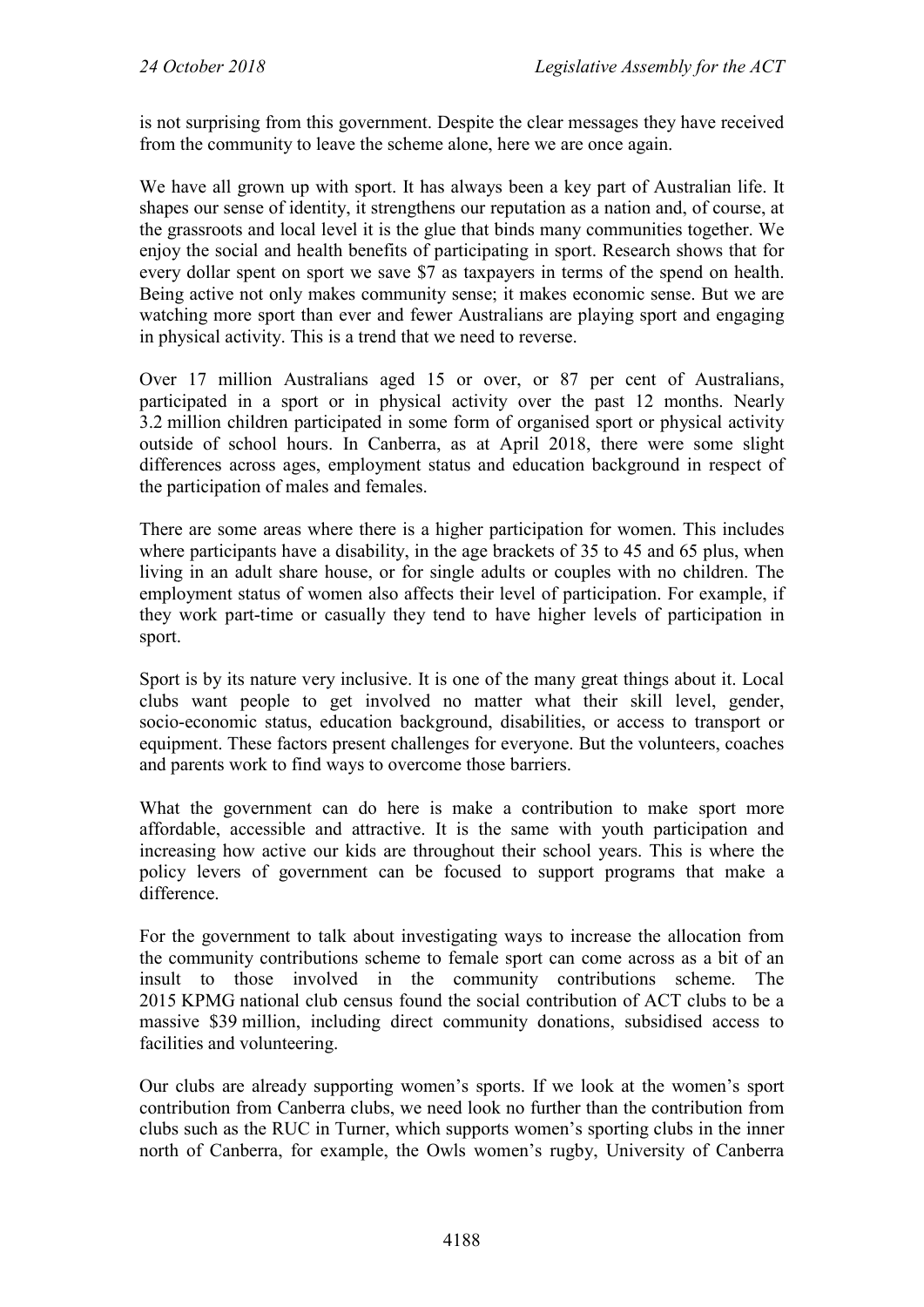hockey, ANU women's hockey, ANU women's soccer, ANU touch rugby, inner north netball and CNBC women's lawn bowls.

I also mention the Tuggeranong Vikings who are great supporters of women's sport in the Tuggeranong area, such as the Tuggeranong Valley women's cricket, Southern Canberra Gymnastics Club, Tuggeranong Vikings Hockey Club, the Pines Tennis Club, Tuggeranong Vikings Water Polo Club and Vikings Rugby, who won the women's Rugby competition in Canberra this year.

Ms Cody's motion refers to helping develop female change facilities and highlights the government's contribution to this space, for example, \$8,400 in 2018 to one club, Capital Football, for change rooms at Hawker. That does not actually appear to be a massive commitment, but I understand and agree that the lack of suitable changing facilities can be a barrier or a deterrent to girls and women participating in sport. It is something that needs to be addressed.

We can look at other jurisdictions for examples of what they are doing to encourage women in sport. New South Wales has a women in sport strategy targeted at increasing leadership roles for women in sporting associations and organisations. Queensland has a program called "get in the game" with a specific grant program for female facilities. It is not just new facilities; it is also for retrofitting older facilities and upgrading clubrooms and change rooms where needed. They also have a program called "get out, get active" to target women who are currently not involved in sport and recreation and to make activities affordable.

Western Australia has programs focused on scholarships to provide pathways and leadership development programs to build capability and to promote female talent. Victoria has established an Office for Women in Sport and Recreation. Again, it has a focus on leadership and increasing board representation and leadership roles as well as accessing public resources and focusing on female-friendly facilities and issues around body image.

Women's sport is the fastest growing area for many codes. Big name sponsors are starting to come on board and media networks are also recognising the growing interest in these games. These changes are happening but they are slow. We need to see greater equality in women's sport in the payment of athletes and in sponsorship. We can look to some of our female athletes from Australia who have dominated the world stage: The Diamonds, the Opals, the Jillaroos, the Matildas, the Hockeyroos, the Breakers and our Olympic Rugby sevens. Despite their phenomenal success and some progress at the elite level, the funding and the monetary payment is not at the same rate as for men.

At the local sport level, they need support, funding, better facilities and proper maintenance. They need help to take their athletes and their leadership team to the next level with clear pathways and development opportunities. We need support for kids to play sport and, if they excel at it, to travel interstate or overseas to compete and strive to join professional leagues. We need support to train at world-class venues and support to elevate female leadership across all codes and all sports.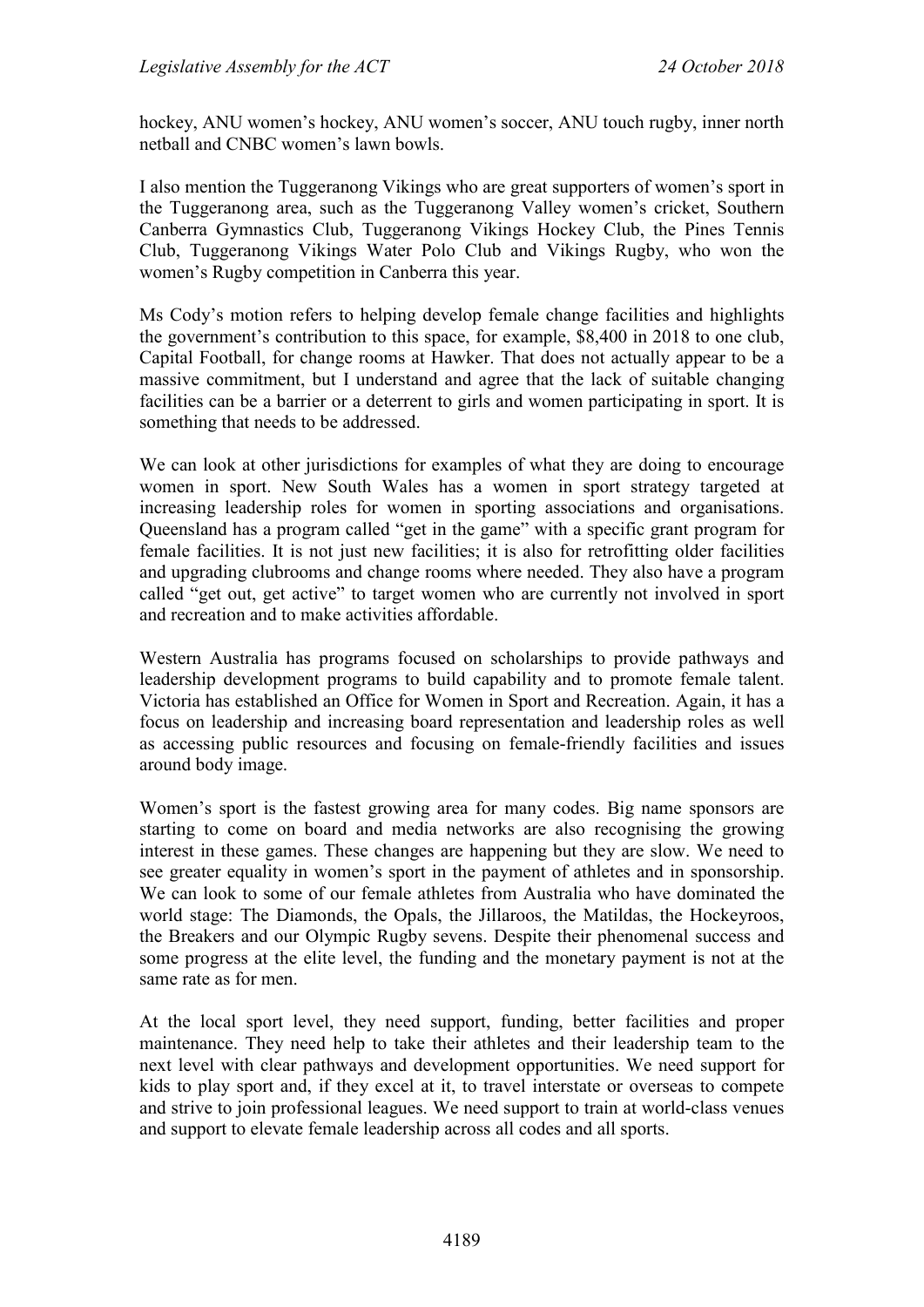We do not agree that there needs to be an intervention in the community contributions scheme. Stop the big brother approach to private industry and telling business how to do their business but look at ways you can provide tangible support to sports clubs and the way that you can encourage more participation and recreation opportunities for all Canberrans, especially women.

This is the way that we are moving towards equality. Sometimes it seems to be taking a very long time and we would like to see the pace of change be quicker. But a big brother approach or a big stick approach is not necessarily the best way to achieve this. We are opening up more opportunities for women all the time, and that is exactly as it should be.

We need to ensure that people with an interest in a sport get the support they need, that they get the infrastructure and facilities around them. This is already happening at the grassroots level. I hope that the government will continue to enable clubs to allocate their community contributions because in most cases—I do not think it is absolutely equitable at this point—clubs are providing almost as much for men's and women's sport.

Despite the growing excitement around women's sport, only two women made the top 50 sports earners list in Australia. Largely that was due to sponsorship, not prize money or wages. In the same way, female sport receives only seven per cent of Australian TV sports coverage and nine per cent of sports coverage on the news. This is one of those chicken and egg arguments about which comes first. We know the very common phrase, "You cannot be what you cannot see." But I think many young girls and children can see the excellent sports models, whether it is in netball, basketball, football or any other of our myriad of sporting codes. They can see the examples out there.

We need to encourage them, especially when they are becoming young women and have body image questions and other questions about whether they wish to continue in sport. These are some of the very tangible things that we can do to encourage young girls to continue on the sporting path and to take advantage of their natural talent, their hard work and their training to become the very best sportsperson they can be, whether that is an elite sportsperson or playing at the community level, because everyone has a different aspiration and a different goal through their participation.

**MS ORR** (Yerrabi) (3.53): I thank my colleague Ms Cody for bringing this motion here today. When I read Ms Cody's motion I thought of a sports bar I know of. Near the entrance of the venue is a long rod. Draped over the rod are the jerseys of Australian athletes who have made it big in the US, players like Andrew Bogut who tasted NBA championship success with the Golden State Warriors and Canberra's own Patty Mills who did the same with the San Antonio Spurs, and fellow Canberran Dante Exum, a first round NBA draft pick, also gets a spot. As I stood there looking at this row of athletes, many of whom were connected to Canberra in some way, it got me once again reflecting on the little territory that could.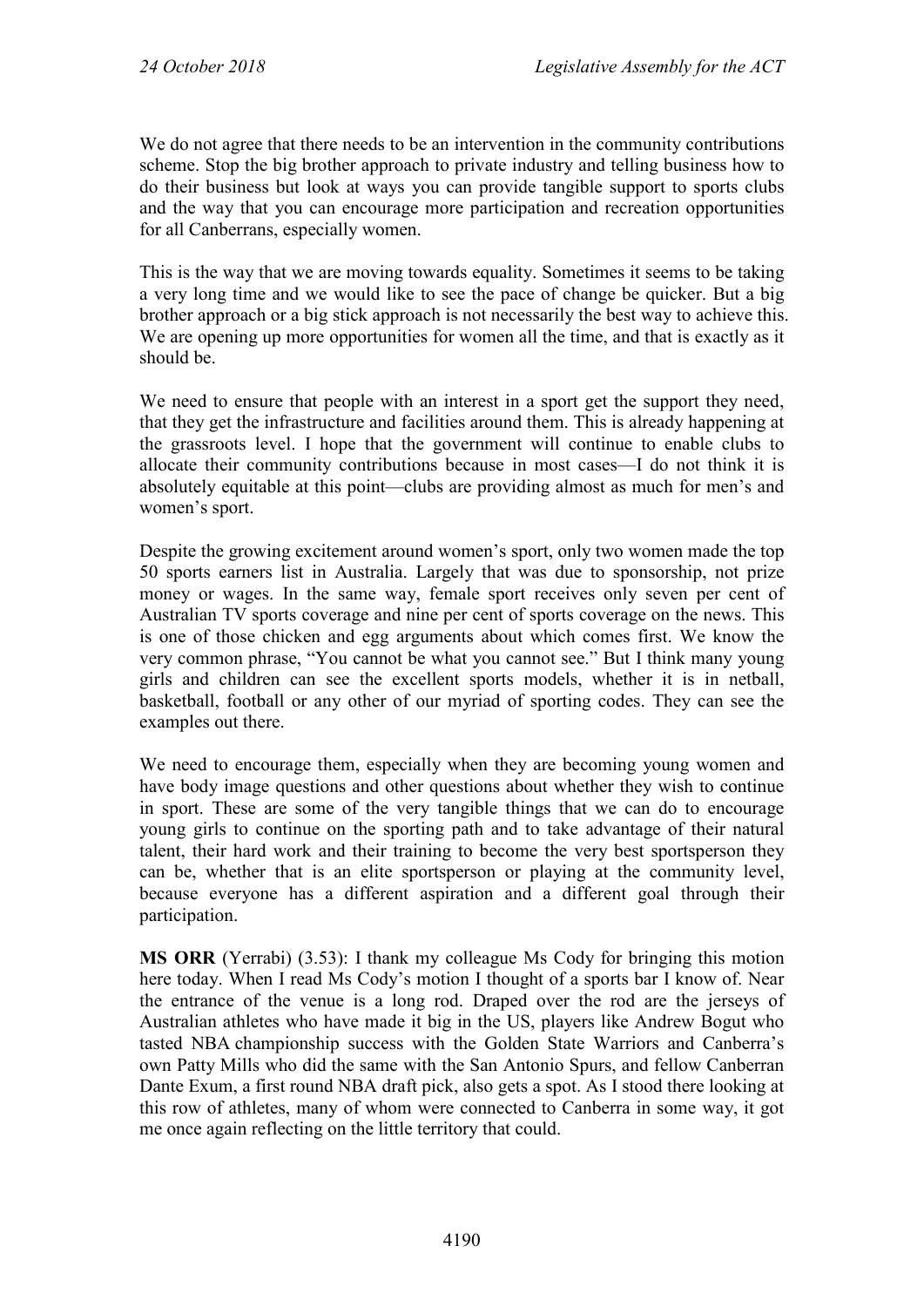However, I still could not help but think one thing: where is Lauren Jackson's spot? Jackson's decorated career takes in an extensive range of achievements that cannot adequately be detailed here; yet a sports bar seeking to celebrate the achievements of Australian athletes, particularly those from Canberra, does not have a space for her!

This is an important aspect of the motion before us here today. This motion is essentially about culture and the role that we, as parliamentarians, have in influencing it. We, as leaders of our community, have the capacity, the platform and the responsibility to lead cultural change, and women's sport is a space where continued shifts can only move us forward. The oversight of that sports bar is not their fault. Rather, it is reflective of a culture that has left women athletes behind. We need a continued effort to shift the attitude toward women's sports and we, as leaders in our community, must continue to challenge people's views.

Recent times have brought enormous progress in women's sport. The introduction of the women's big bash league, Suncorp super netball, AFLW, Super W, and NRLW are just not an alphabet soup but a sign of a cultural shift in the way that we view women's sport. However, it should be noted that competitions like the Super W, the women's counterpart to the super rugby, did not offer to pay its athletes and when the AFL proposes a shortened AFLW season, relegating it to a token gesture replacing a tired and unloved men's pre-season competition, we need to call it out for what it is.

I am a proud supporter of the Gungahlin Jets, the home of the GWS Giant Britt Tully. This year Britt won AFL Canberra's Mary Ann Bainrot medal for best and fairest for the third time in a row. This is the first time that this has been done and will probably be the only time ever. Call me biased but I want to see a player like Britt given every opportunity to play at the peak of the game. I call on the AFLW to extend the 2019 season and give the competition the platform it needs to continue to grow. I would also like to take a moment to congratulate Maddie Shevlin from the Jets who just yesterday was drafted at pick 19 to the Collingwood Magpies in the AFL draft.

Women's participation in AFL grew by 34 per cent in the ACT-South Coast region in 2017. As more and more women take up sports like Aussie rules, Rugby and cricket, our facilities need to change to meet this new need. I recently hosted a making space initiative—actually it was the one in April this year—where we heard from Sue Cadman, another mighty Gungahlin Jets player. Sue spoke about the specific needs that women require from community facilities when participating in sport. For many of the men in the room, this came as a real surprise. But this government is taking steps to improve women's access to sport.

The motion before us today calls on the ACT government to continue to promote both community and professional women's sport. We are upgrading facilities to better accommodate women. We are improving the safety of sportsgrounds and community facilities and we are reconfiguring change rooms and bathrooms. I support the motion here today when it calls on the ACT government to continue to ensure that our sporting facilities offer access for everyone to participate in organised sport.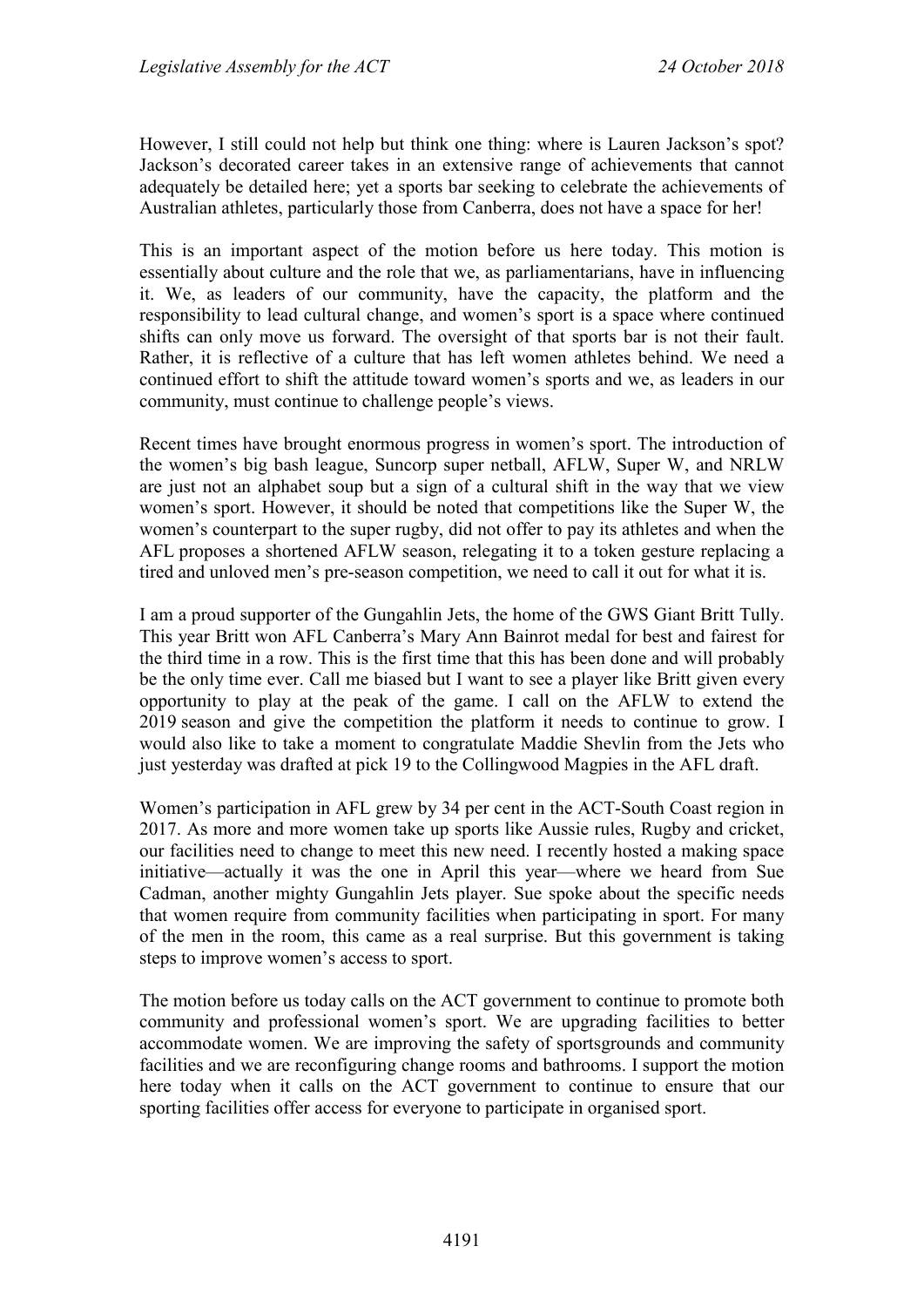We are also seeking to increase women's leadership in sport. Our participation and leadership program offers assistance to clubs and organisations who wish to support participation, education and training activities that enhance opportunities for women and girls to participate in the ACT. It also seeks to increase the abilities of females to take on leadership roles in the sector. This is further supported by the ACT government diversity register, which seeks to improve women's access to board vacancies.

I support the motion's call for continued work with community and professional sporting organisations to promote programs that deliver women's sports and I look forward to working with clubs in my community, like the Gungahlin Jets, to find ways of achieving this.

There is clear evidence the government is fulfilling its obligation to improve access to sport and community participation for women, and, speaking to this motion here today, I encourage my colleagues to support the continuing efforts of the ACT government in promoting positive cultural change by voting in favour of the motion.

**MS BERRY** (Ginninderra—Deputy Chief Minister, Minister for Education and Early Childhood Development, Minister for Housing and Suburban Development, Minister for the Prevention of Domestic and Family Violence, Minister for Sport and Recreation and Minister for Women) (3.58): I thank Ms Cody for bringing this motion here today for us to have a conversation about. Over recent years as a country, as well as here in the ACT, we have witnessed extraordinary growth in the profile of women's sport.

We have seen our women's Rugby Sevens team take home gold at Rio. We had a new super netball league, with matches broadcast live free-to-air. We witnessed the Matildas taking on and beating the best in the world in front of sell-out crowds and we had a new national women's AFL competition come into reality. We have had a great year again for women's sport, both here and nationally.

But this has not happened by accident. The ACT government has continued the goal to build more support and opportunities for women's and girls' participation in sport and recreation, and we have set this direction for a couple of reasons. Participation data consistently shows that girls move away from sport in their teens, and we need to turn this trend around as a means to better physical activity and mental health as they move into adulthood.

Sport offers a vehicle to improve equity and culture around gender right across our community. There are so many great leaders and role models in our local sports community, and the government believes that, with their help, we can reach out and empower more people to understand and embrace the need for gender equity.

But we cannot take our eyes off this for one moment. We have to keep striving forward and making improvements and continue with the momentum that has already been created around women in sport. This has been a consistent priority of the ACT government and, of course, mine as Minister for Sport and Recreation and Minister for Women.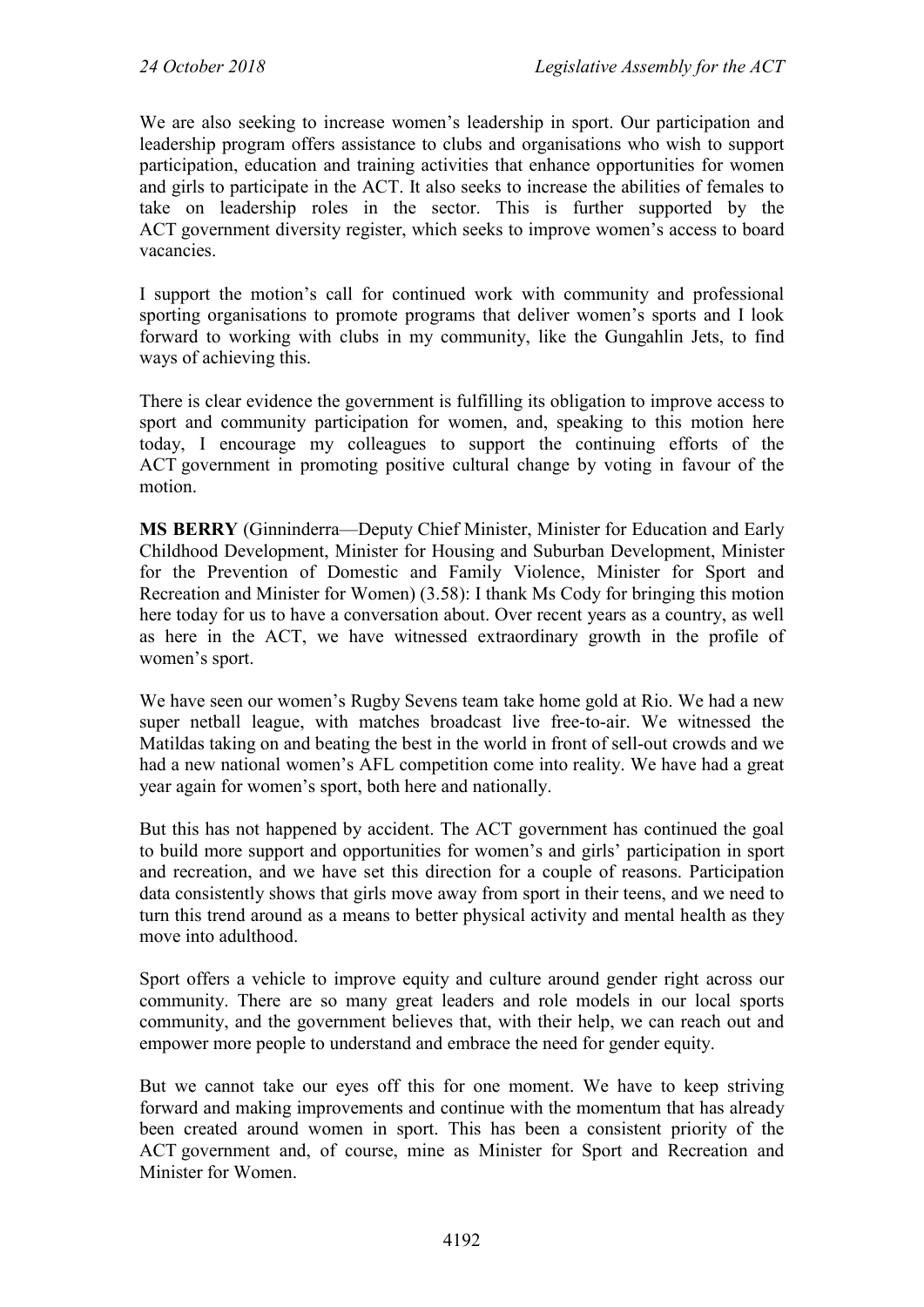In the 2017-18 budget the government increased its funding support for women's sport and, most notably, this included establishing the four-year funding agreements with both the Canberra Capitals basketball team and the Canberra United women's football team and entering a three-year agreement in support of GIANTS Netball, which is delivering community activation and an improved player pathway through the very successful Canberra GIANTS program.

These agreements are a major change in the way that the government approaches elite sport. They have given both teams greater certainty around planning, recruiting and player development, closer to that of our elite men's teams, and they offer a means to securing better sponsorship deals. As well, they help grow the Caps' and United's presence in our community and their prominence for junior players.

The ACT government committed a further \$1 million for programs which will work to encourage and empower women and girls at all levels of sport over the next four years: \$500,000 for female-friendly sports infrastructure, \$400,000 in incentive funding for sports to lead on gender equity and \$100,000 for the female sport online hub at HerCanberra. We are also investing funds into grass roots programs aimed at supporting emerging female leaders, enhancing coaching opportunities and increasing participation, including \$50,000 to work with a collective of sports to build a structured female education and leadership program.

We are also about half way to our goal of ACT sporting bodies having a minimum of 40 per cent female representation on their boards by 2020. Forty-six per cent are currently meeting this target, up from 29 per cent only 12 months ago.

Alongside this, the government has committed to and delivered a number of projects to lift the status of sports facilities in the ACT. Ms Lawder is right. We should learn from and share opportunities with other states and territories. Whilst some of the announcements or activities that the ACT government is involved in might have different names, there is a lot of similarity to what we are doing compared with what other state and territories are doing in this space.

Just last week I was happy to be joined by Ms Cody as I turned the first sod for the new Stromlo leisure centre, a \$36.6 million facility located at Stromlo Forest Park that will one day service more than 100,000 people in Weston Creek, Woden and Molonglo. Bec Cody joined me again to officially open the \$6.5 million Phillip Oval pavilion, of which the ACT government committed \$4.6 million, an upgrade that makes Phillip Oval the second-tier oval for AFL and cricket after Manuka. The Phillip Oval precinct is a great example of collaboration between the ACT government and sporting bodies to achieve outcomes that benefit the sporting and broader Canberra communities.

Last year the ACT government officially opened the state-of-the-art FIFA-standard \$6.6 million Melrose football precinct. Each of these examples offers more opportunities for participation and growth of women's sport.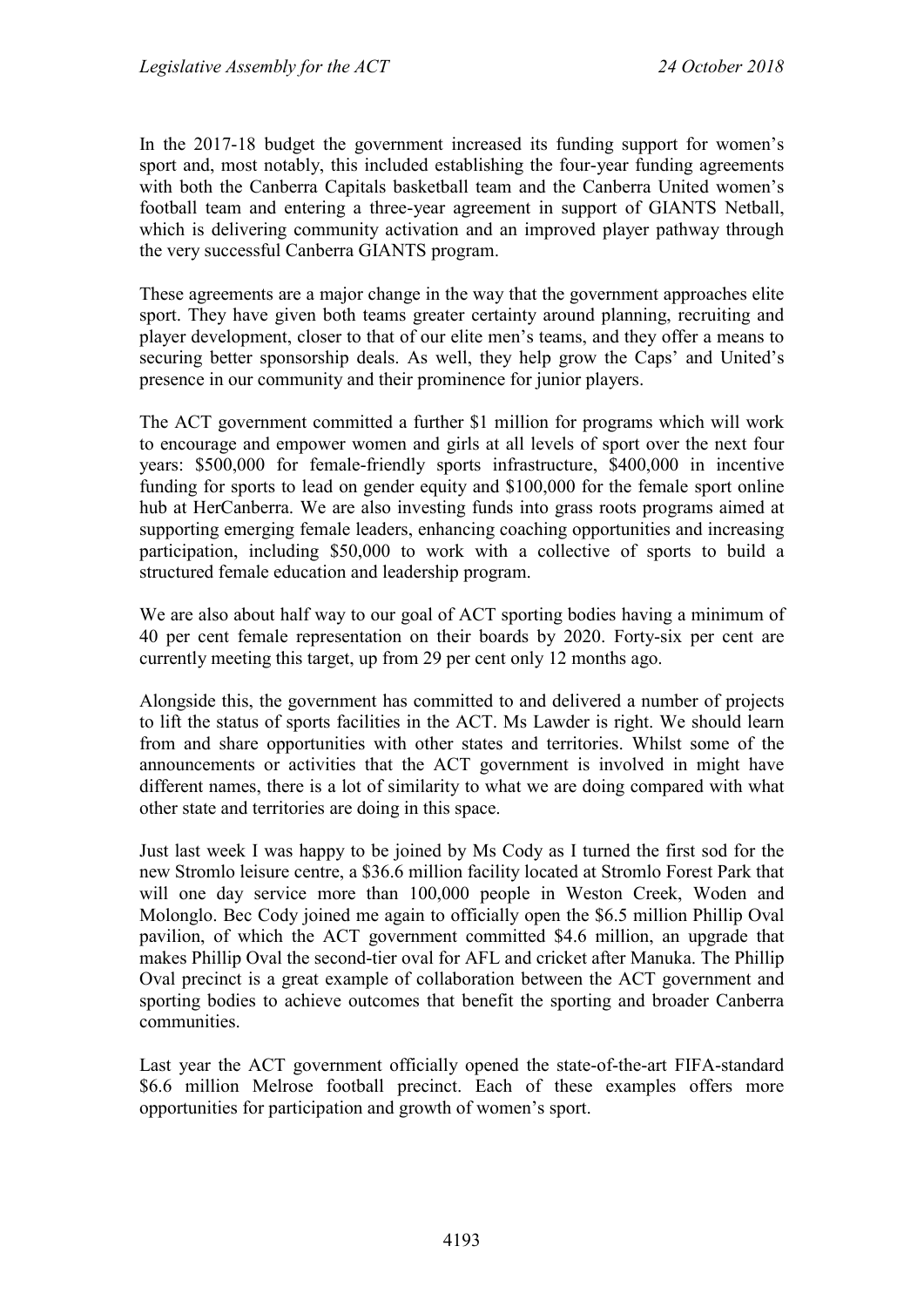On 9 August I held a women in sport forum as part of the government's renewed commitment to support female athletes and to promote greater leadership opportunities for women, to address gender inequality in sport in the 2018-19 budget, and forms part of the ACT women's plan. The women in sport forum focused on bringing the community and sporting institutions together with the ACT government to explore practical ideas to further enhance access to sports on both a professional and a recreational level for women and girls in Canberra.

The ACT government has continued and will continue the goal to build more support and opportunities for women's and girls' participation in sport and recreation. We have the chance to lead the nation on further advances for women's equity, removing cultural and structural barriers to women and girls getting involved in sport, in every sport and at every level: elite athletes, athletes with a disability, administration, juniors, school students, parents and sporting clubs. There are opportunities to support the participation and empowerment of women and girls everywhere.

I have pointed to the fact that the government's work in the sport portfolio is part of a broader picture. The ACT government continues to lead reforms for gender equity in health, equal rights and domestic and family violence. Every young girl and woman in the ACT should have the chance to get active, to feel welcome and to be safe in sport.

These are a few of the achievements that the government is committed to working towards on building a more inclusive and equitable city than it already is, and I thank Ms Cody for bringing this motion to the Assembly today.

**MR PARTON** (Brindabella) (4.04): I do not doubt Ms Cody's passion for women's sport; you can feel it. But I do question what she is trying to achieve with this motion. I cannot help but think that we are two years in and Ms Cody has run out of things to do. This chamber could have been debating a bill which would have delivered affordable rentals to struggling families, but instead we had to sit here and listen to the most inane, rambling, vacuous speech from Ms Cody about this meaningless, motherhood-statement, waste-of-time motion.

I applaud what Minister Berry has done in this space. She has done an exceptional job and I think that she will continue to do an exceptional job. I do not really believe this motion is going to inspire or spur her on to change her course. Of course the government should be continuing to promote both community and professional women's sport, and we support that. They are doing a good job and of course we support that. Of course we should be working with the community and professional sporting organisations, and we support that.

Where I have to call out Ms Cody is her ridiculous suggestion that somehow, after Mr Ramsay and others have imposed a further tax on clubs through the additional community contributions levy, these new taxes are going to benefit sport and sporting clubs, whether they be women's or men's sporting clubs.

I need to also point out that the vast amounts of time, money and effort that clubs pump into sporting infrastructure—although that money does not count in regards to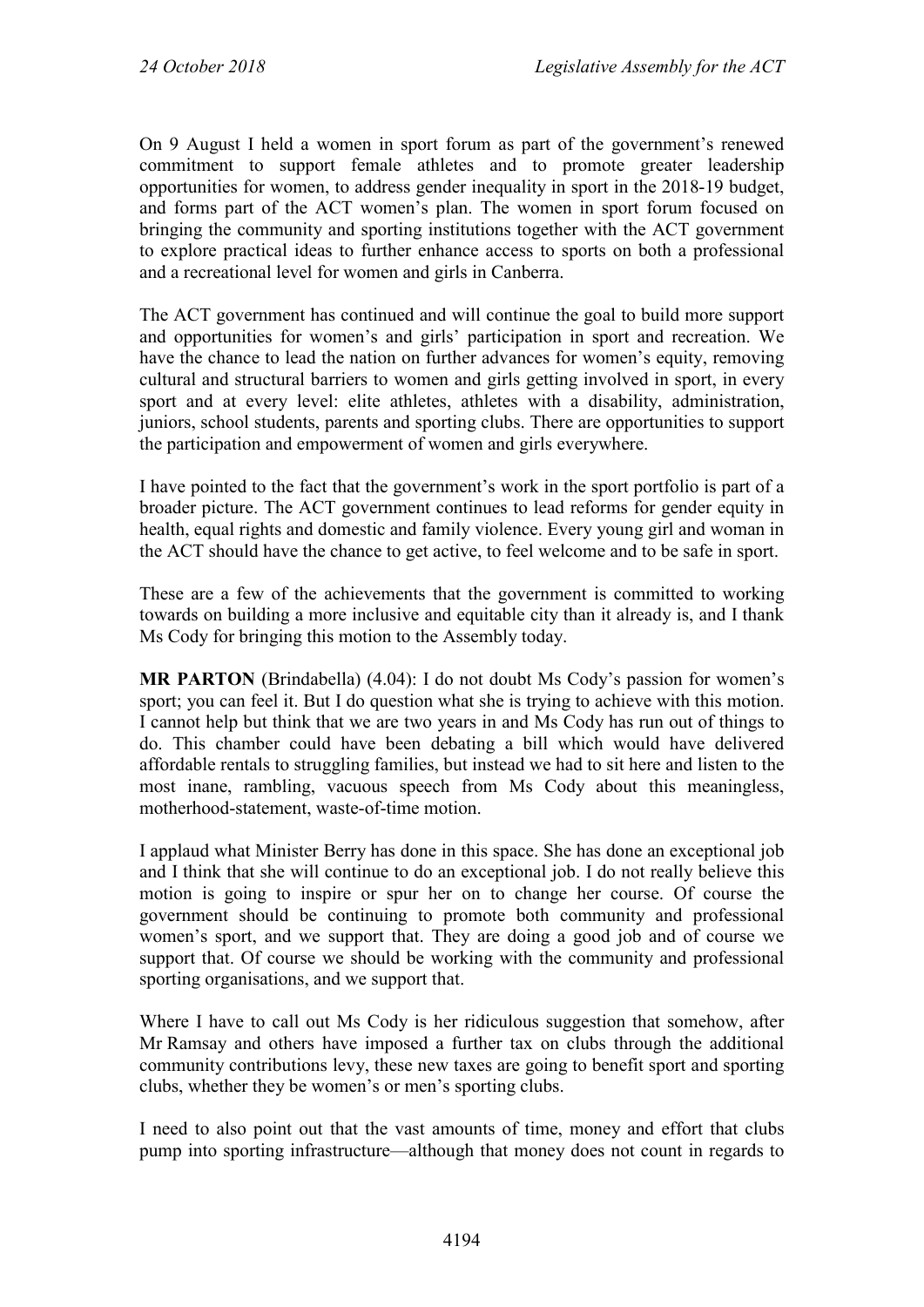spending on women's sport—these facilities are used by both men and women. I need to repeat this extremely important point when it comes to the final "calls on" in this motion.

Clubs give as much as they can to the community. They are not-for-profit organisations. If you impose this additional tax, it means that the clubs are not able to give the same amount to the organisations that they have up until this point. There will be sporting organisations, whether they be men's or women's, which miss out.

Ms Cody notes the enormous support that comes from clubs to local and community sports. We all agree on that. But the other reality I wish to point out to Ms Cody is that if we continue to shift the goalposts for our clubs—if we continue to squeeze the clubs through regulations, machine reductions, increased reporting, every other thing that we can come up with—it is absolutely inevitable that clubs will close. I have said it here in this chamber before and I will say it again: once a club has closed the doors, it ain't going to be giving any support to anyone.

**MR RATTENBURY** (Kurrajong) (4.07): This is an opportunity to reflect on women's sport in the ACT. I intend to keep my remarks brief given there has been a long discussion already, but there are a number of elements to this motion. Firstly, it celebrates the ongoing success of some of Canberra's women's teams, and a number of members have made reference to that already. I was pleased to hear Ms Lawder reference the 3-0 start to the season for Canberra Caps. It is great to see them back on a roll after a tough season last year. Given their proud history, it is great to see them back in the winners' circle.

Various other teams have been mentioned today: Canberra United in the W League; the AFL Giants netball teams did extremely well for the ACT this year; and Canberra women's Rugby League has made significant efforts recently to give women in Canberra an opportunity to play the sport. Across the board we are seeing a surge in participation but particularly the profile of women's sport. I think this is very encouraging.

In preparing for this motion we did a bit of research on what sort of data was around. There is a very interesting report from VicHealth in 2015. They did a report on female participation in sport and physical activity, and it was a snapshot of the evidence. It made a number of interesting findings that are very important for us to reflect on as we think about how we promote female participation in sport. This is less about the elite teams and more about just general participation.

They found that, overall, females of all ages generally have lower physical activity participation rates than males. That is probably not surprising, but it is always good to put data behind these things. Four times as many females, so 44 per cent, are choosing to participate in non-organised or more flexible physical activity offerings compared to organised physical activity at just nine per cent.

Female participation through sporting or recreational clubs is lower compared to males. Compared to men, women place more importance on the social aspects of physical activity and are less motivated by performance outcomes such as building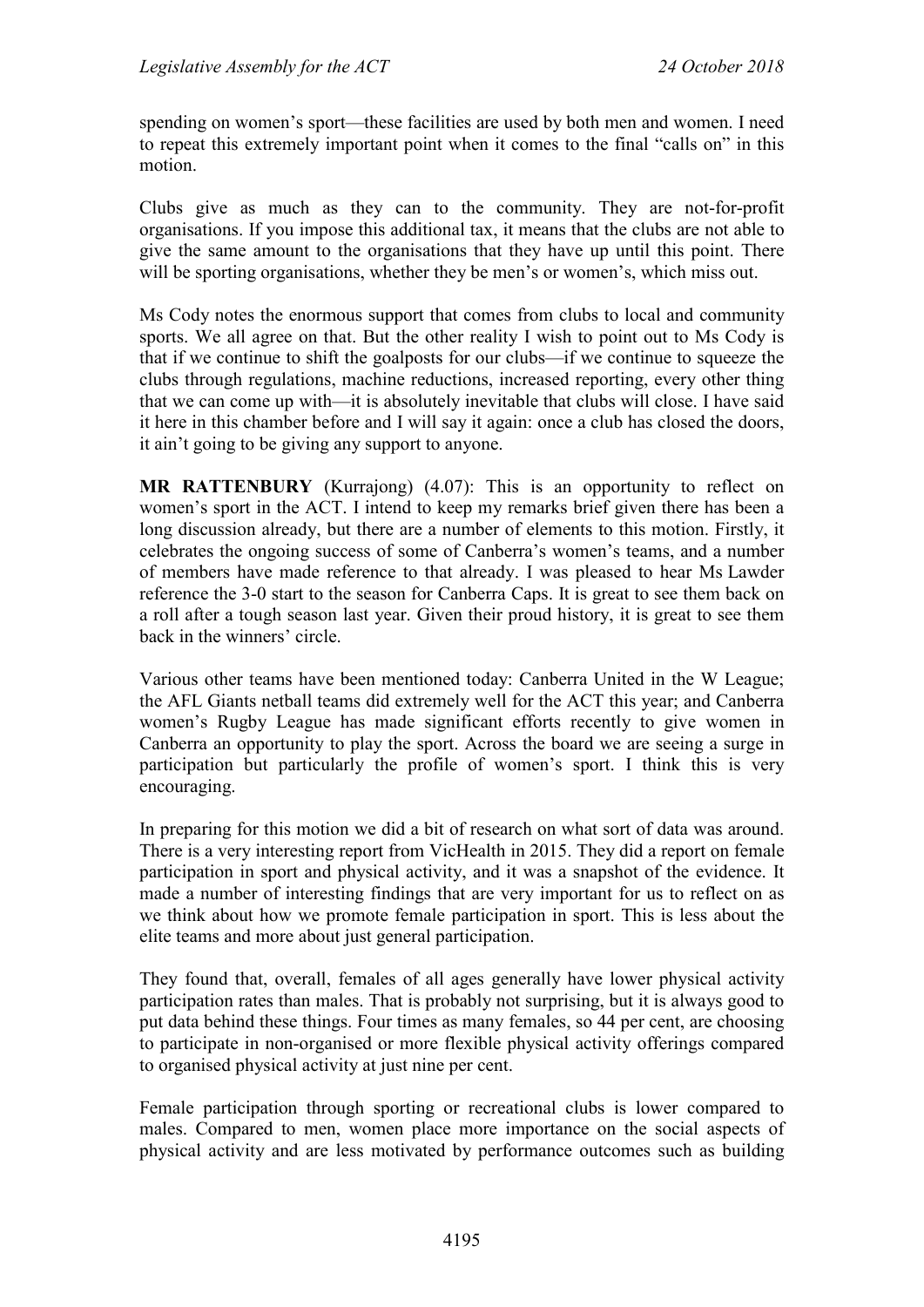strength. They found motives to participate can change and evolve over time. For example, a woman may begin physical activity for health reasons however find enjoyment in the social aspect or mental wellbeing and continue for those reasons.

The report also identified barriers to women participating in sport, and I will touch on a few because they inform the policy discussion very well. Many of them are intuitive but, as always, it is good to see these things backed up by research and reports. The list includes lack of time due to family commitments, including feeling guilty for spending time away from their young children or being required to take young children to appointments including, paradoxically, sporting events.

Teenagers and adolescents are influenced greatly by body image and experience greater dropout due to social and peer pressure on appearance. Cost and the inflexibility of payment structures and time structures are also issues. The report notes that this might explain why women prefer informal rather than organised or structured sports.

It reports women being intimidated by masculine environments of sporting teams and gyms, et cetera; the fear of injury; and the lack of confidence, knowledge and belief in their own ability. That is the idea that some sports academics talk about of physical literacy: simply not knowing how to be involved in sport because of lack of opportunity. The report also mentioned, as has been touched on in today's debate, the lack of facilities, particularly change rooms for women. This report is a very helpful academic guide to some of the issues that have been canvassed in today's debate and they give us a pointer on the things that we need to do to continue to promote women's participation in sport.

I note the various measures laid out by Ms Cody in the motion about some of the things that are happening in the ACT. It would be interesting to see some data of women's participation rates in the ACT compared to other places. I suspect, like with many of these other indicators, that the ACT is probably ahead, but the general trends we see in that Victorian survey are undoubtedly reflected in the ACT in terms of the differentiation between men and women.

Certainly in the various sporting activities I am involved in we are seeing greater numbers of women. I participated in a running event on the weekend in which there were more females on the field than males, and I was pretty delighted to hear that. I suspect it was because I was in the shorter event. There was a longer event afterwards and I suspect the reverse was the case in that event. Nonetheless, I was very happy to see that. Quite a few women I knew were at the event and I was pleased to see them out there just getting in and having a go.

More and more events are being created to provide other opportunities in the fields in which I participate, of triathlon and running, where traditionally there were just long events. Newer, shorter events are being introduced which are good entry points for people to participate. That is across the genders and the age groups, but I have noticed a lot more females are coming to those events. It is great to see event organisers thinking about how to encourage people to participate and then once people realise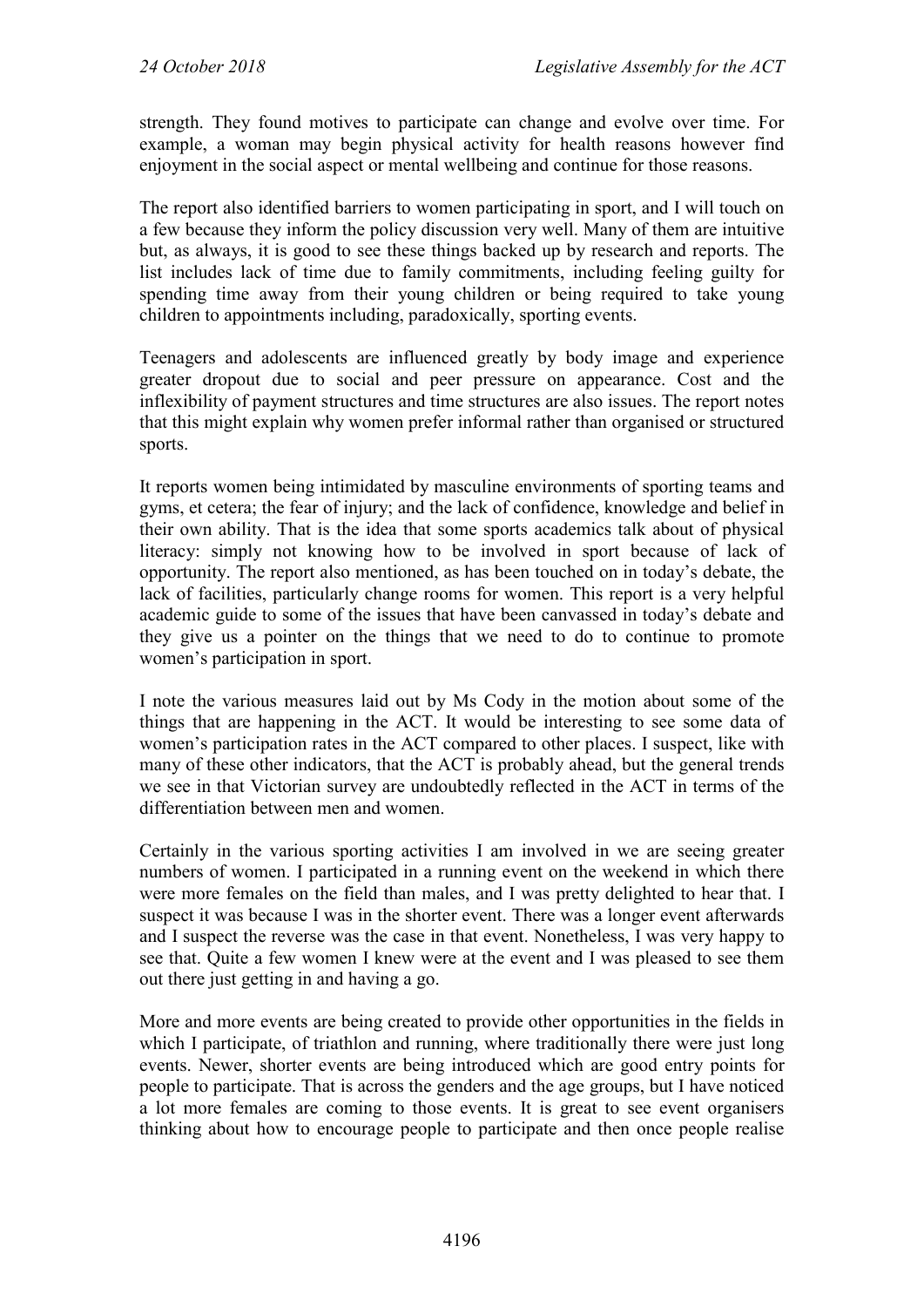they can do something they go on to perhaps more challenging events or remain happy with what they are doing.

We still have some work to do in this space. I acknowledge the various initiatives undertaken by the ACT government, including by the current minister, Minister Berry. I certainly support the calls in Ms Cody's motion that we continue to ensure equity and access to sporting facilities, think about how to deliver and encourage participation in women's sport, and look at ways of ensuring that there is more funding, including through the community clubs contribution scheme.

I do not think that is the only pathway, but it is one pathway where in government policy we can take the lead in making sure we are setting parameters that encourage more funding into women's sport. The Greens are pleased to support this motion today.

**MS CODY** (Murrumbidgee) (4.14), in reply: Again, I should not be surprised by some of the comments today, but I am. I thank Mr Rattenbury for some of his comments. Although Mr Rattenbury spoke about the data he looked up in the Victorian report, I agree that a lot of that stuff is intuitive. I know as a mother with young children that it was hard to find the time to participate in sport. I agree with Mr Rattenbury in that triathlon in particular, my current chosen sport, is very good at segregating the time frames to allow all members of a family and children to participate.

I am involved in triathlons that often happen over a two or three-day period to ensure that everyone can participate and that there are several distances for men, women, and children; for anyone who would like to undertake sport. It is those sorts of initiatives that can help; initiatives that can ensure that women who have caring responsibilities do not continue to feel guilty when they try to participate. We must ensure that we have conversations and initiatives where women do not feel ashamed that they might miss out on a school pick-up or they might miss out on taking their child to a sport.

It is really important that we continue to have these conversations in places like this, here in the Legislative Assembly, where we make laws and set policy around how we can fund women's sport in particular but sport in general and how we can think of better initiatives to encourage more women to participate.

As I said, I should not be surprised anymore in this place but, yet again, we heard Mr Parton's misogynistic comments about women's sport. Yes, I did call for opportunities we could look at through the community clubs contributions scheme and ways we can contribute more of that money to women's sport in particular. In 2016-17, 61 per cent of all community contributions made by the sector were to sport and recreation. But of that only about \$300,000 went to women's sport. That is a lot of money some may say, but it would be interesting to see how much of it went to men-only sport.

Ms Lawder referred to a number of teams that the Vikings, in particular, support. I know for a fact that a lot of those teams are men-only or mixed teams; they are not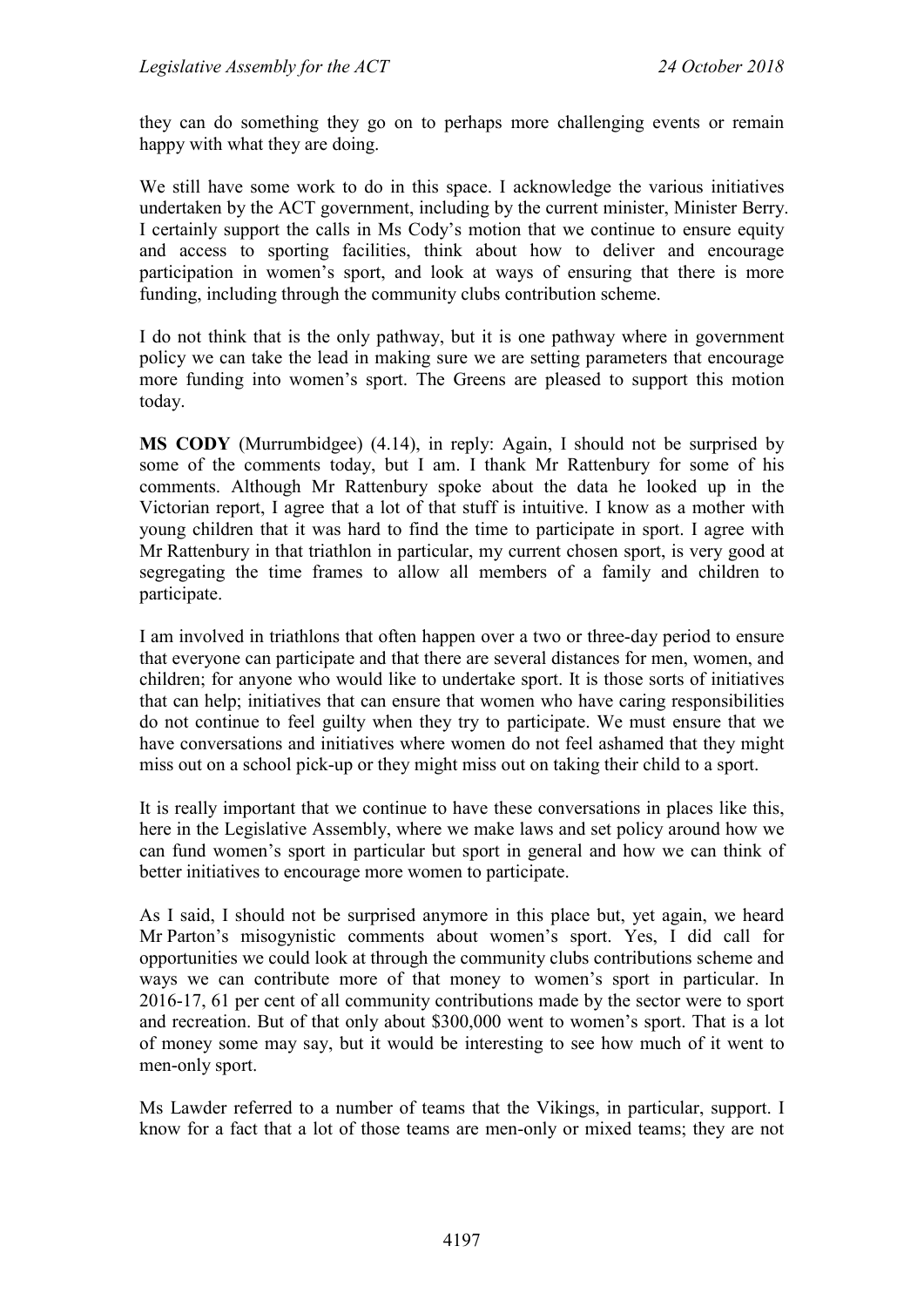specifically women's sport. Women undertake a lot of different sports, sports that are generally male dominated but also other sports that women are encouraged to play.

There are more things we can do, including ensuring that when our community contribution scheme is going towards sport it is not going to things like mobile phone payments, payments to elite players in sporting teams or payments for airport lounges. That is not what I see the scheme to be about. The scheme is there to ensure that members of our community can be supported, in the case of today's motion, to undertake sport, which is an important physical and mental health opportunity for all members of our community.

It is a shame that a motion about looking at ways we can continue to have conversations and continue to support women and girls to participate in all forms of sport is clouded by comments from the opposition. It is shamed by members of the opposition. Mr Parton, in particular, was shaming me. I am proud to stand here in this Assembly. I am proud of what the ACT government has done. I am proud of what Minister Berry has done. I am proud that I can stand there and we can turn a sod on an amazing leisure, sport and water facility in my electorate. It is wonderful, and I look forward to doing more of those things over the remainder of this term and hopefully into the future.

I thank members of the Assembly who have had positive comments about this motion. I look forward to working with the government to ensure that we continue to have conversations, that we continue to include programs to build women's sport in the ACT. I look forward to continuing to stand up for the community and fight for whatever it is that my community would like me to fight for.

Question resolved in the affirmative.

## **Domestic and family violence**

**MRS KIKKERT** (Ginninderra) (4.19): I move:

That this Assembly:

- (1) notes that:
	- (a) domestic and family violence negatively affects many who are exposed to it, including children;
	- (b) children can be affected whether they are victims of the violence or are witnesses to it (including merely overhearing it);
	- (c) several extensive reviews of published research have found that children who are affected by domestic and family violence experience significant negative impacts to their physical, emotional, social, behavioural, developmental and/or cognitive wellbeing and functioning;
	- (d) these impacts may include irritability, sleep problems, fear of being alone, poor language development, impaired concentration, aggressiveness, antisocial behaviours, anxiety, depression, eating problems, low frustration tolerance, low academic performance, and being passive or withdrawn, amongst others;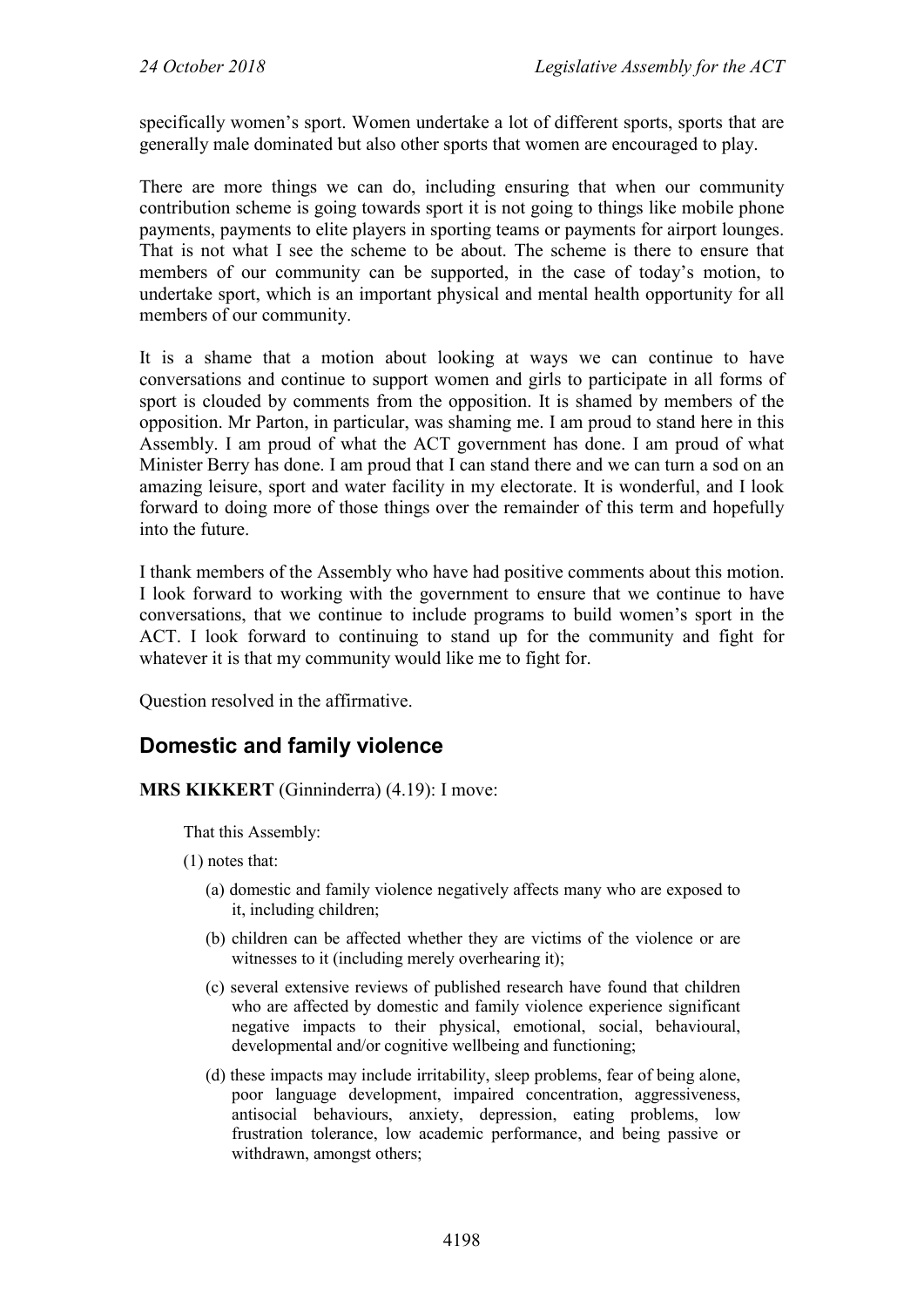- (e) these impacts are frequently compounded by unstable living arrangements as a result of fleeing the violence, leading to disruptions in home life, school, relationships with friends, and relationships with primary caregivers;
- (f) the effects of domestic and family violence on culturally and linguistically diverse children can be further compounded by cultural and linguistic barriers as well as by discrimination and racism; and
- (g) research suggests that children affected by domestic and family violence are more likely to become victims of domestic and family violence as adults and may also be at increased risk of perpetrating such violence;
- (2) further notes that:
	- (a) the Domestic Violence Prevention Council (DVPC) recently released a report to the ACT Government summarising its second extraordinary meeting, held on 4 April 2018;
	- (b) this report acknowledges that "children witnessing and experiencing family and domestic violence have special needs, in addition to the needs of the adults around them";
	- (c) this report finds that children affected by domestic and family violence "are often "invisible" in the ACT's domestic and family violence system";
	- (d) the DVPC is optimistic that improved results "could be accelerated across the ACT", in part as a consequence of "work already underway";
	- (e) the DVPC report recommends action in five priority areas;
	- (f) the ACT Government has already begun responding to the first recommendation by committing \$100 000 to assist the Coordinator General for Family Safety and the Children and Young People Commissioner in designing appropriate mechanisms for consulting children and young people to better understand their needs;
	- (g) this report further finds that "the full extent and impacts of the problem are not yet clear, due to limitations in ACT approaches to identifying clients and capturing case data";
	- (h) robust data are necessary to inform domestic and family violence strategies for children and young people, including by identifying "unmet need";
	- (i) the DVCP therefore recommends "that the ACT Government improve on the ACT's use of data to inform strategies for children and young people";
	- (j) the DVCP report notes that the ACT has already agreed to the National Data Collection and Reporting Framework, which will accomplish this end but will not be operational until 2022; and
	- (k) the DVCP report strongly suggests that much of the infrastructure and many of the resources necessary to accomplish this collection and use of data are already in place now; and
- (3) calls on the ACT Government to: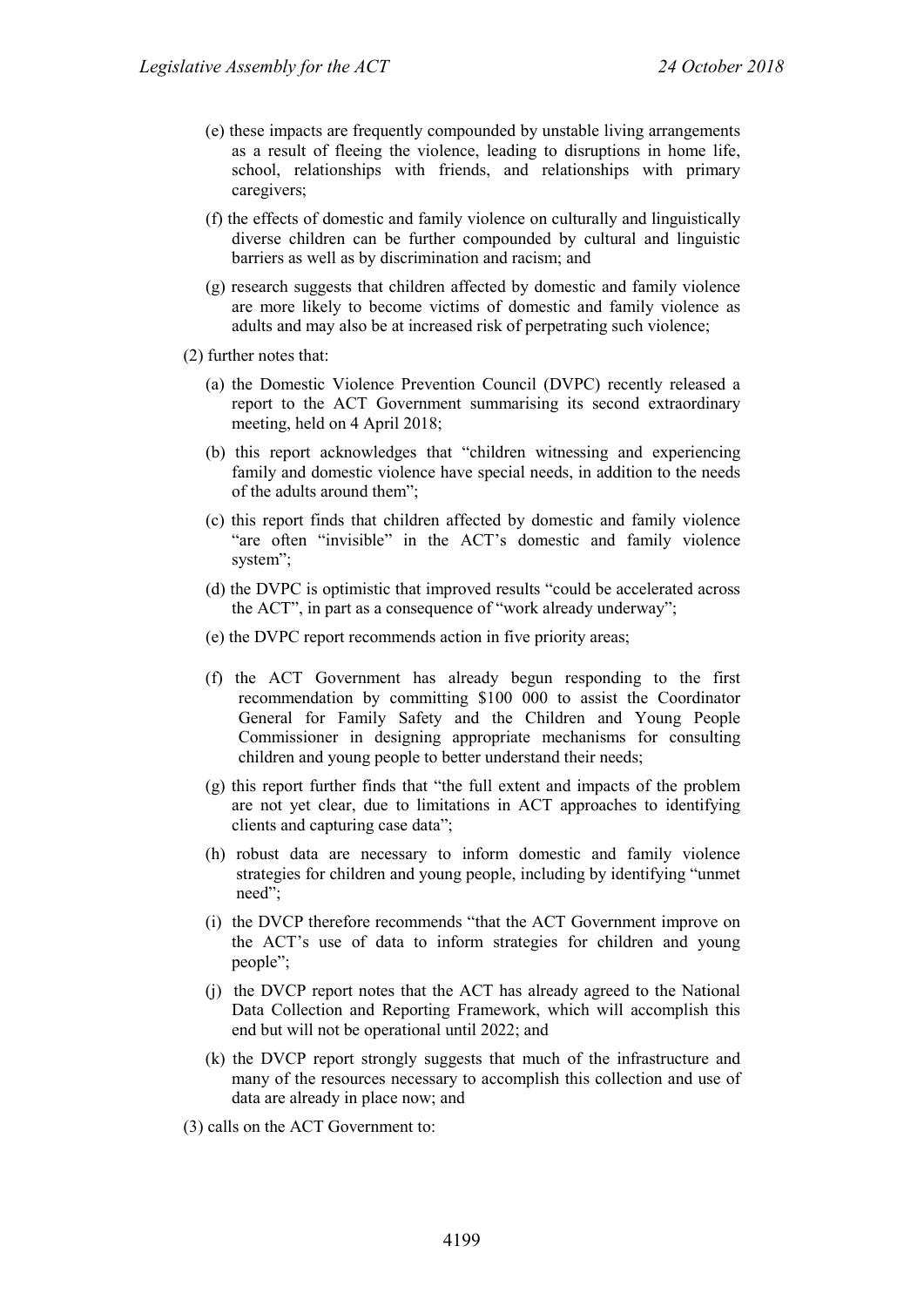- (a) accept recommendation five of the DVCP report, regarding better collecting and using data and evidence to inform domestic and family violence strategies for children and young people;
- (b) commit to taking steps before the end of the 2018–19 financial year to begin implementing this recommendation; and
- (c) outline what they will be doing in response to recommendations 1–4 before the end of this financial year.

In recent years, the attention of those who research and work in the area of domestic and family violence has increasingly turned to children. Children and young people may be directly affected by violence in the home, as victims or, in many more cases, as witnesses to the violence.

Importantly, children who witness violence experience the same level of negative psychosocial outcomes as children who directly experience physical abuse. In fact, those who merely overhear family violence without ever having seen any actual acts of violence still experience the same trauma. For this reason it is best to refer to young people who have been affected by violence as this term acknowledges that all children may be impacted by the presence of domestic violence in their family, regardless of the nature of the violence.

Several extensive reviews of published research have established that children and young people who are affected by domestic and family violence may experience significant negative impacts on their physical, emotional, social, behavioural, developmental and/or cognitive wellbeing and functioning. These impacts may manifest in a large number of ways: antisocial behaviours, anxiety, depression, poor concentration, delayed language acquisition, eating problems, social withdrawal, sleeplessness, and so many more.

Children who are affected by violence in the home often struggle at school. It affects not just their behaviour and mental states but also their capacity to learn. In one study, children whose parents had reported intimate partner violence were found to have performed on average 12.2 percentile points lower than their peers.

The negative impacts of domestic and family violence on children and young people are too often compounded by the disruptions to stable home life that this violence often causes. When non-offending parents and their children find it necessary to physically flee the violence, this may certainly result in an increased sense of personal safety, but it can also result in a sense of loss and grief for the children who are separated from family members, friends, pets and schools whom they have learned to trust and rely on. It also tends to disrupt the links to community and cultural activities. Research links lack of stability in a child's life with an increased risk of contact with the youth justice system, an increased risk of future homelessness and an increased risk of future unemployment.

The effects of domestic and family violence on children and young people from culturally and linguistically diverse backgrounds can be compounded by a number of factors. These include language and cultural barriers. In addition, the experience of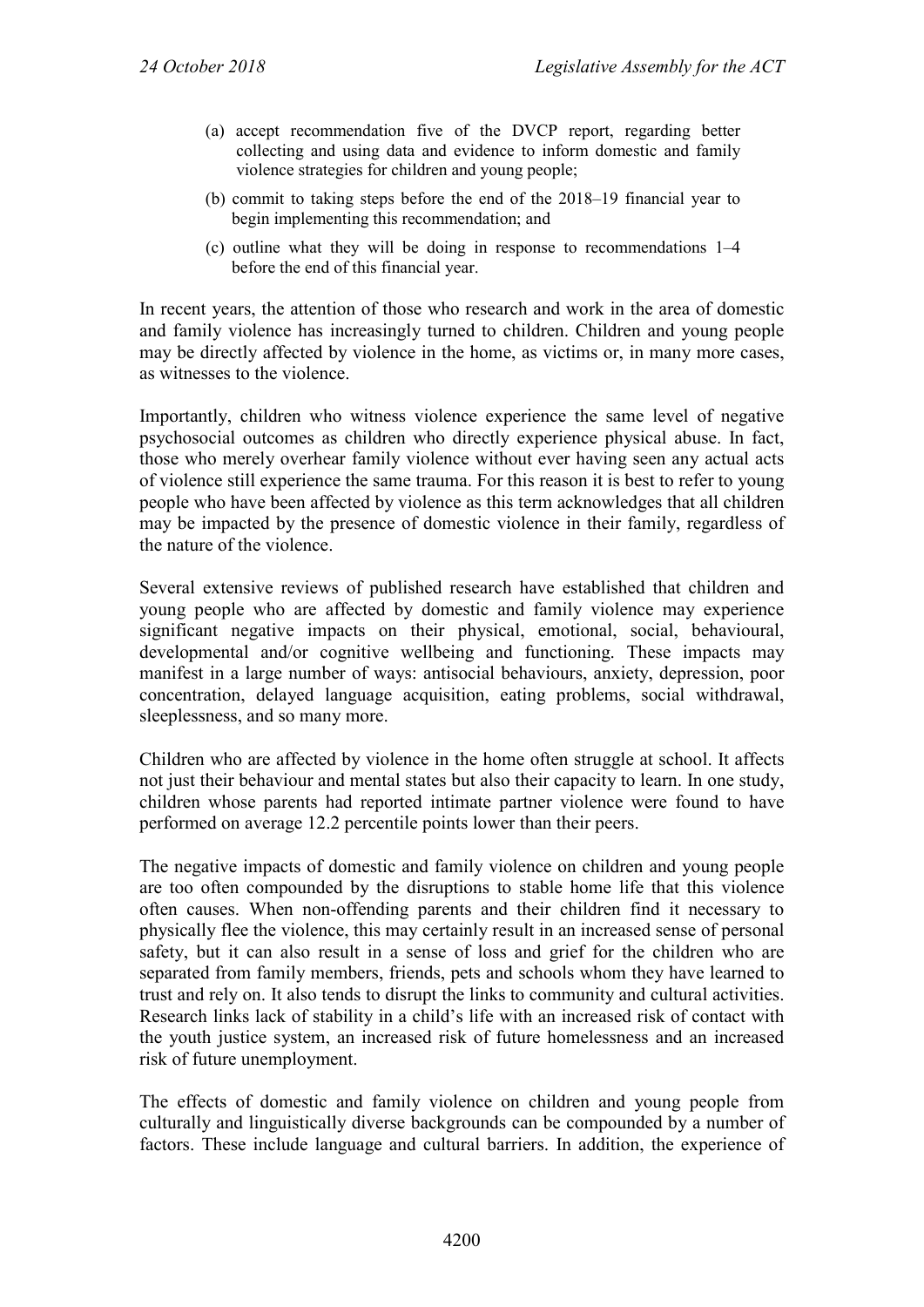being a migrant or refugee is at best already destabilising in the life of a child. Children from refugee backgrounds, especially, may have even more complicating factors, including having witnessed extreme violence in the form of war and having previously been forced to flee their homes.

Obviously, these and other impacts can have lifelong consequences in the lives of many children if not adequately addressed. Research suggests, for example, that those who experience violence in the home when they are young are more likely as adults to experience violence in their own homes. The ACT's Coordinator-General for Family Safety recently stated that female children who witness violence at home double their risk of being victims of such violence when they are older.

Some studies suggest that witnessing or being the victim of violence as a child has a direct impact on later perpetration of partner violence. Other studies have called this linkage into question. In any case, we have enough clear evidence that witnessing or experiencing violence in the family negatively impacts many of the children affected by it in significant and lasting ways.

It is in the context of this increasing understanding, both here and overseas, that the ACT's Domestic Violence Prevention Council called an extraordinary meeting this past April significantly to move the conversation towards including children who have witnessed or experienced personal and family violence. The council's report, released at the end of August, makes a number of important observations.

First, young people who have experienced violence in the home have special needs in addition to the needs of the adults around them. This is an important point, Madam Assistant Speaker. For many years, we seem to have operated under the assumption that caring for the needs of the parent has automatically met the needs of the children. But children are individuals and in many, though not all, cases, they may have their own needs. Responses to violence can almost never be a one-size-fits-all.

The DVPC report's second main observation is:

Many at risk children and young people are "invisible" in the ACT's domestic and family violence system.

This observation strongly resonates within me. As I have noted once or twice in the past, I grew up in a home that was plagued by domestic violence for much of my childhood. From my earliest memories, my father abused my mother and my four siblings. This violence did not stop when we migrated to Australia but after some time our mother made the difficult decision to rescue us. She managed to save up the bond for a small flat and, with the assistance of a borrowed shopping trolley, we quickly packed up our few possessions and fled, pushing our belongings in our shopping trolley.

Very few of the people who knew me as a child would have known about this abuse. As is so often the case with domestic violence, it was not something we talked about. I certainly did not tell my classmates or teachers at school, where, as a migrant, I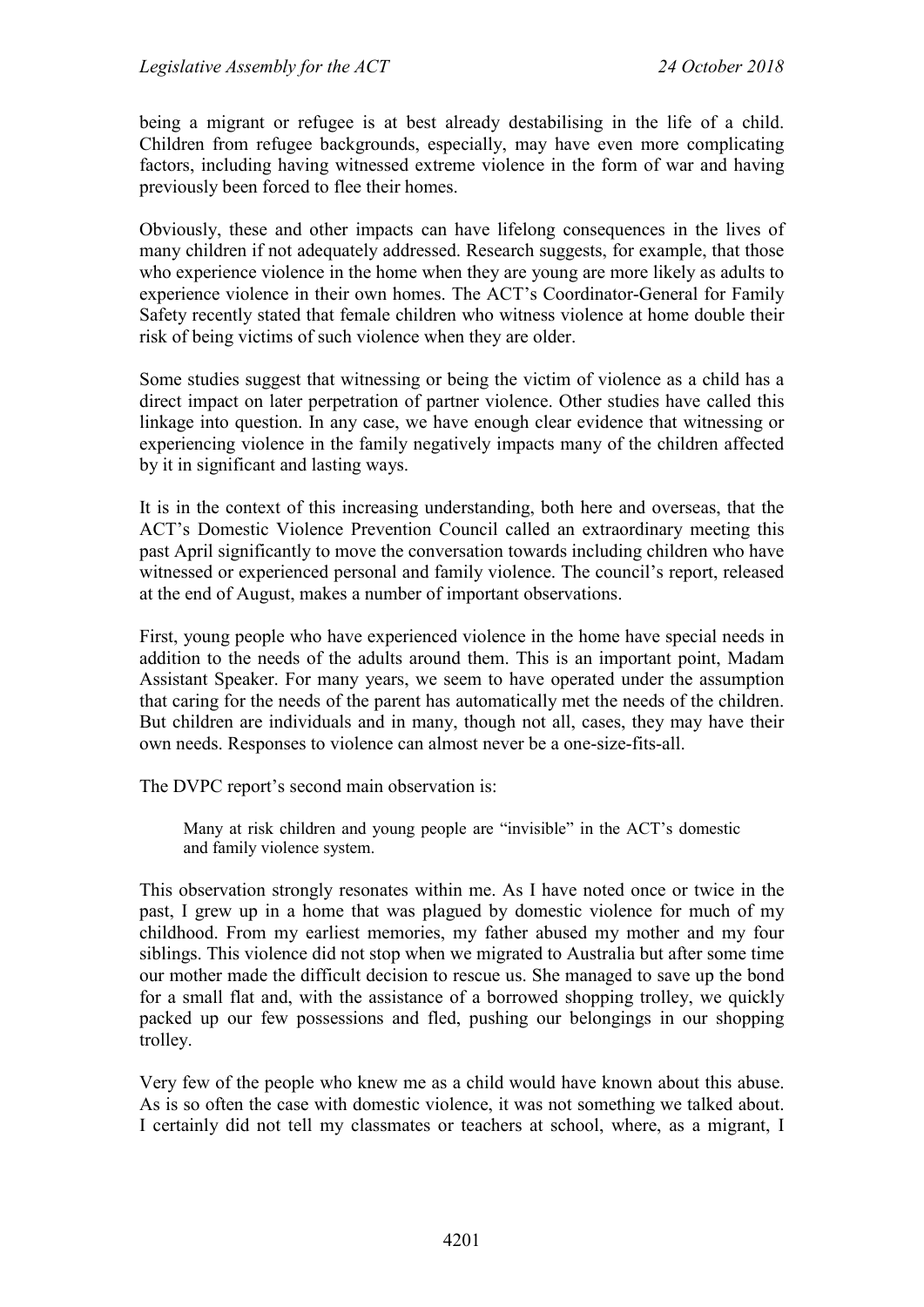struggled each day just trying to understand what people were saying to me in English. Nor did we tell our neighbours or family back home.

Though mum sometimes rang the police to ask for help when dad was outside our new flat shouting, I do not think that the good officers who responded ever really saw me or my siblings, or understood clearly the impact that all of this was having on each one of us. They dealt with my mum, but never with us kids. In essence, we children and our distress were invisible. I know from first-hand experience the physical, emotional, social, behavioural, developmental and cognitive impacts of domestic violence on children. I experienced all of them, and I did so in complete silence.

The DVPC report recommends "systemic changes" "to enable system-wide cultural change and to build the evidence base required for credible and accountable action". The report then recommends action in five priority areas. I am happy that the government has responded quickly to the first of these recommendations, committing \$100,000 to assist the Coordinator-General for Family Safety and the Children and Young People Commissioner to co-design an appropriate framework that will allow for consulting actual children and young people in order to better understand their needs.

This design process is an important part of implementing this recommendation. As experts have noted, discussing traumatic events with a child victim can easily re-traumatise the child or even cause further harm. The Children and Young People Commissioner has publicly acknowledged this risk and is committed to developing a framework, aided by those with professional expertise, that allows for a consultation process that will protect those who have already been victimised by domestic and family violence.

The immediate response to this recommendation signals that the government understands the issue and is committed to finding a way to implement what is a rather challenging proposal. No doubt there will be obstacles going forward, but the process has been started, and no-one at this point in time can fairly question the government's commitment.

I have moved this motion today because I hope to see a similar response to recommendation 5 in the DVPC report. As the report itself notes, an essential element in making sure that children and young people who are affected by domestic violence move from "invisible" to visible is the collection and utilisation of good data.

Currently, as explained in the DVPC report, there are limitations in the ACT approaches to identifying clients and capturing case data. This lack of data masks the true extent and nature of unmet need. This low visibility in official data about domestic and family violence occurs in part because children are not considered the primary clients from the perspective of services being delivered. Fixing this problem is identified in the report as "crucial".

The good news is that in the opinion of the report's authors, the ACT is in a very good position to begin implementing this recommendation straightaway. The ACT's human services agencies have already developed a common dataset that addresses many of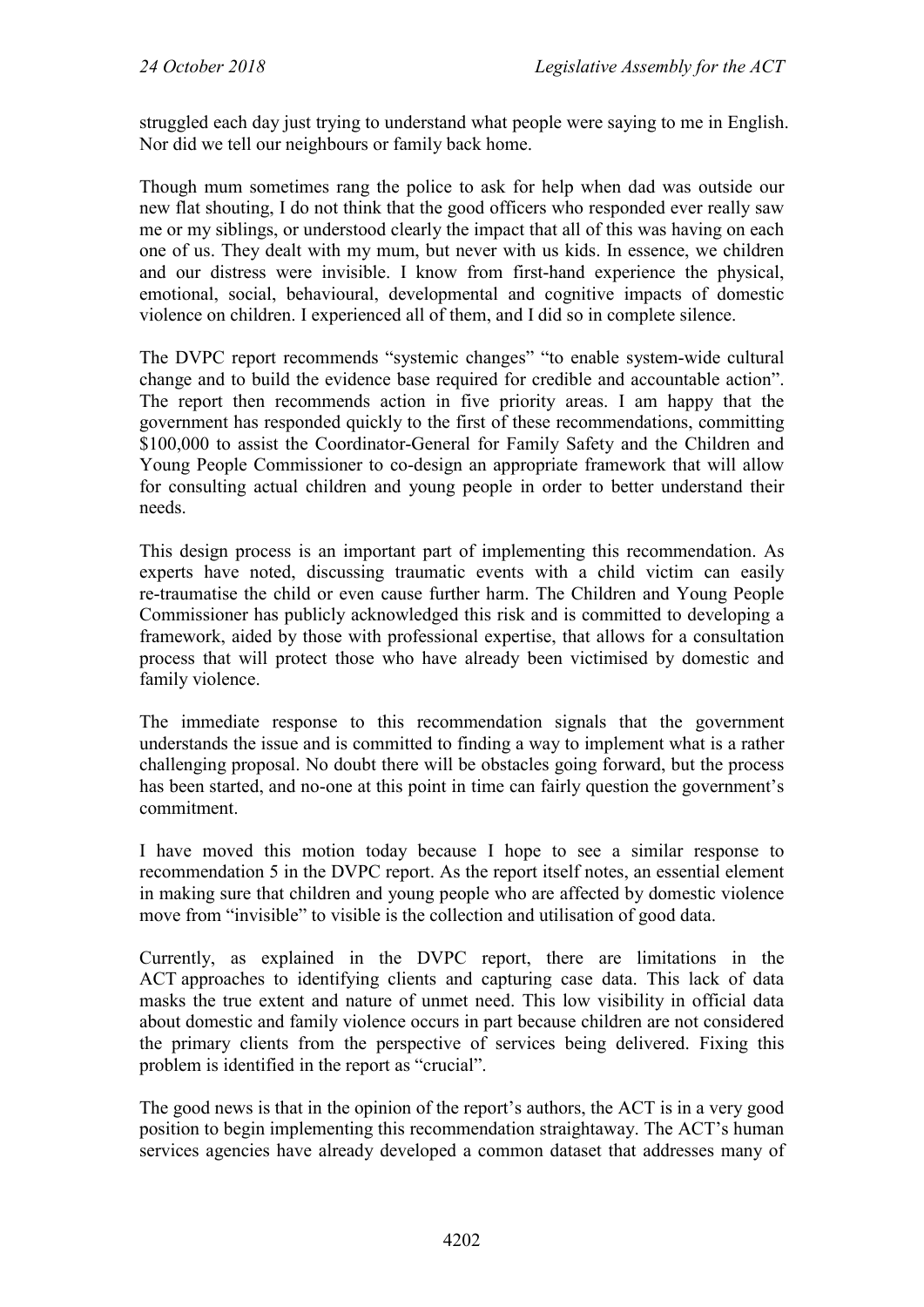the DVPC's earlier recommendations regarding collection of domestic and family violence data in the ACT. In addition, in preparation for the national data collection and reporting framework, which is meant to be operational in four years time, the ABS has already developed a framework to guide the collection of this data, including advice on implementing data collection storage and reporting.

In light of these facts, it would, in my opinion, be a shame not to move forward as quickly as possible on this recommendation. And it would certainly be a shame to put off till the launch of the national data collection and reporting framework in 2022 the crucial data collecting that will help us give visibility to the now invisible children and young people who are affected by domestic and family violence.

As one of those former invisible children, I therefore call upon this government to take decisive action, as it did with recommendation 1, and commit to better collection and use of data and evidence to inform domestic and family violence strategies for children and young people, with a commitment to begin taking steps no later than the end of this financial year. There may be obstacles, but this recommendation is neither controversial nor inherently risky.

The rest of the recommendations in the DVPC's report are likewise important. I therefore call upon the government to report back to this Assembly by the end of 2018-19 with an outline of what they will be doing in response to these recommendations. Madam Assistant Speaker, I commend this motion to the Assembly.

**MS BERRY** (Ginninderra—Deputy Chief Minister, Minister for Education and Early Childhood Development, Minister for Housing and Suburban Development, Minister for the Prevention of Domestic and Family Violence, Minister for Sport and Recreation and Minister for Women) (4.33): I thank Mrs Kikkert for this motion today, which highlights the important role that the Domestic Violence Prevention Council performs for the ACT. The DVPC not only provides a very important role in advising me, the minister responsible for the prevention of domestic and family violence, which they do so wholeheartedly, with passion and drawing on their expertise, but also importantly plays a critical role for the whole of the ACT and has done so for many years.

It is important to cast our minds back to that first extraordinary meeting held in Canberra in 2015 following a number of very distressing cases of domestic and family violence resulting in the death of a number of Canberrans. This historical meeting, of course, was integral to the government's future commitments in this very important area. Like the first extraordinary meeting, the second one in April was cross-party, cross-government and across our community and gathered buy-in from all quarters. As I said, the work that flowed from the 2015 extraordinary meeting helped to inform the government's unprecedented investment in this issue.

In 2016, again, as members may remember, the government formally responded with the ACT government response to family violence and announced the safer families levy, which would raise a dedicated revenue source to commit an additional \$21.42 million to new initiatives and important reform work. This work and the additional commitments continue and has now risen to more than \$24 million over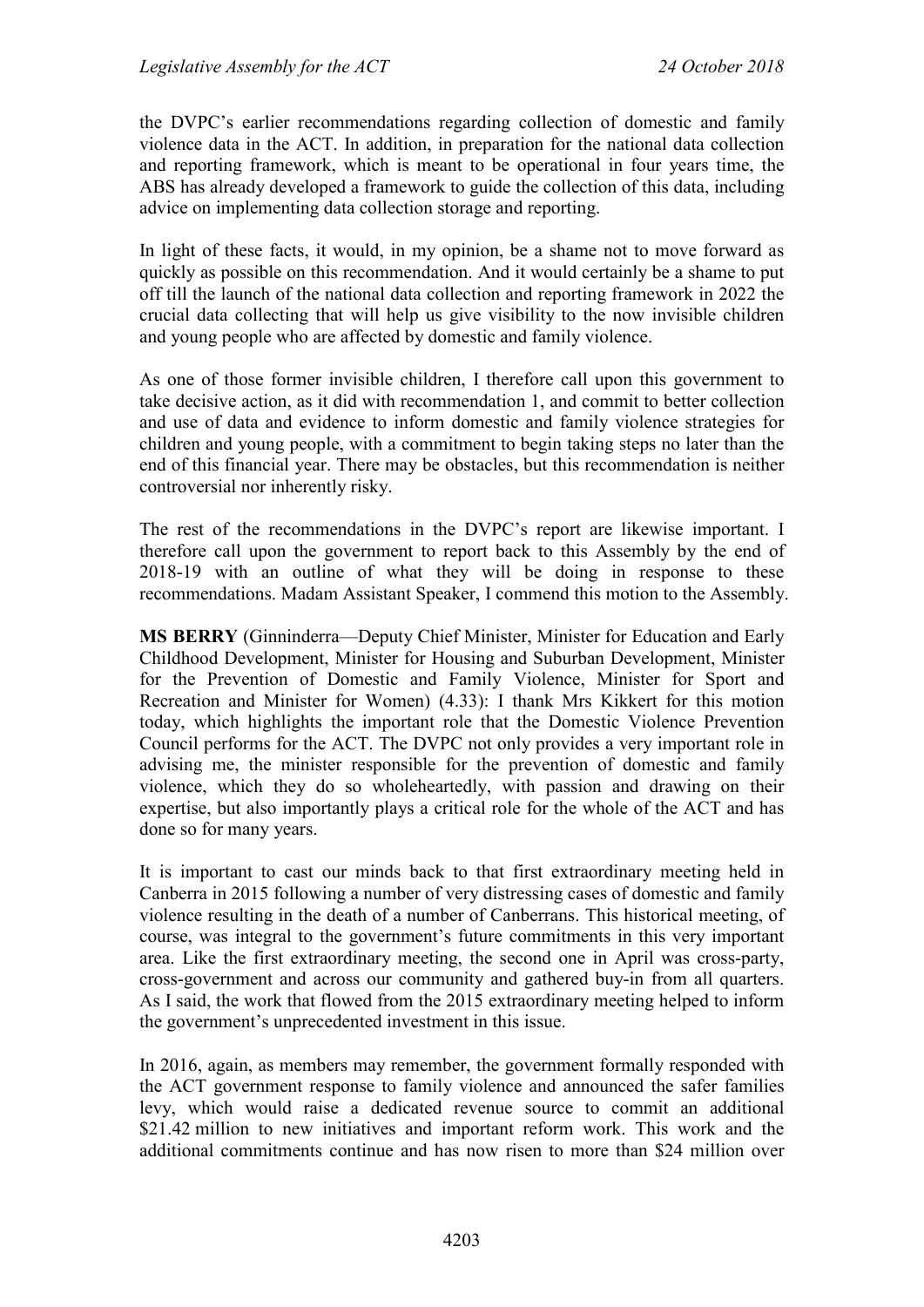four years. The levy has funded some really important programs such as the establishment of the Coordinator-General for Family Safety, providing new money for interpreting services, the DPP and national law reform, additional funding for frontline services to meet increasing demands and new programs such as room for change, to name a few.

As I reported in the safer families statement earlier this year, there is much progress to be proud of and much work to do. And we remain committed to continuing this important work. We as a government and as a community are striving together to meet the needs of those who are impacted by violence and we have acknowledged that the system is not perfect. It is not wrong; it is just not completely right. It is working hard for those who need it and, importantly, we know what many acknowledge that there is no easy or quick fix for such a complex and challenging issue, particularly when we know people want different solutions and not just a mainstream legal response all the time.

When I started doing this work to try to fix the issue I was told by the experts and leaders in the sector that you just cannot throw money at this and expect it to be resolved overnight; the change will take time. Ultimately it needs to be sustained work for generational change when you consider that we are talking about changing the behaviour of people in their homes.

We will not give up, though, and the point is: we need to keep trying new things. That is why reports like the recent DVPC report about improving supports for young children and people are so important, and we welcome them. The expert advice of these people from the sector is that the system could be better, and these are the sorts of things you might do to make it better, make it more robust. We cannot be afraid of these reports or shirk their findings. No-one should seek to politicise them. We do not want anyone to be hesitant of commissioning similar reports or participating in meetings like the extraordinary meeting because of the realities that it might raise.

I would also like to acknowledge that the extraordinary meeting in April was attended by a group of committed policymakers and leaders from across the ACT: several ministers, there were four in attendance at that meeting, many directors-general, CEOs and community sector leaders, front-line workers, public servants and people with lived experience. The calibre of attendees was a testament to the work that the DVPC had done in the lead-up to this meeting. But it also evident that those who attended are committed to ongoing change in how we can do better.

I move the amendment in my name, which I have had circulated:

Omit all words after "That this Assembly", substitute:

"(1) notes that:

- (a) domestic and family violence negatively affects many who are exposed to it, including children;
- (b) children can be affected whether they are victims of the violence or are witnesses to it (including merely overhearing it);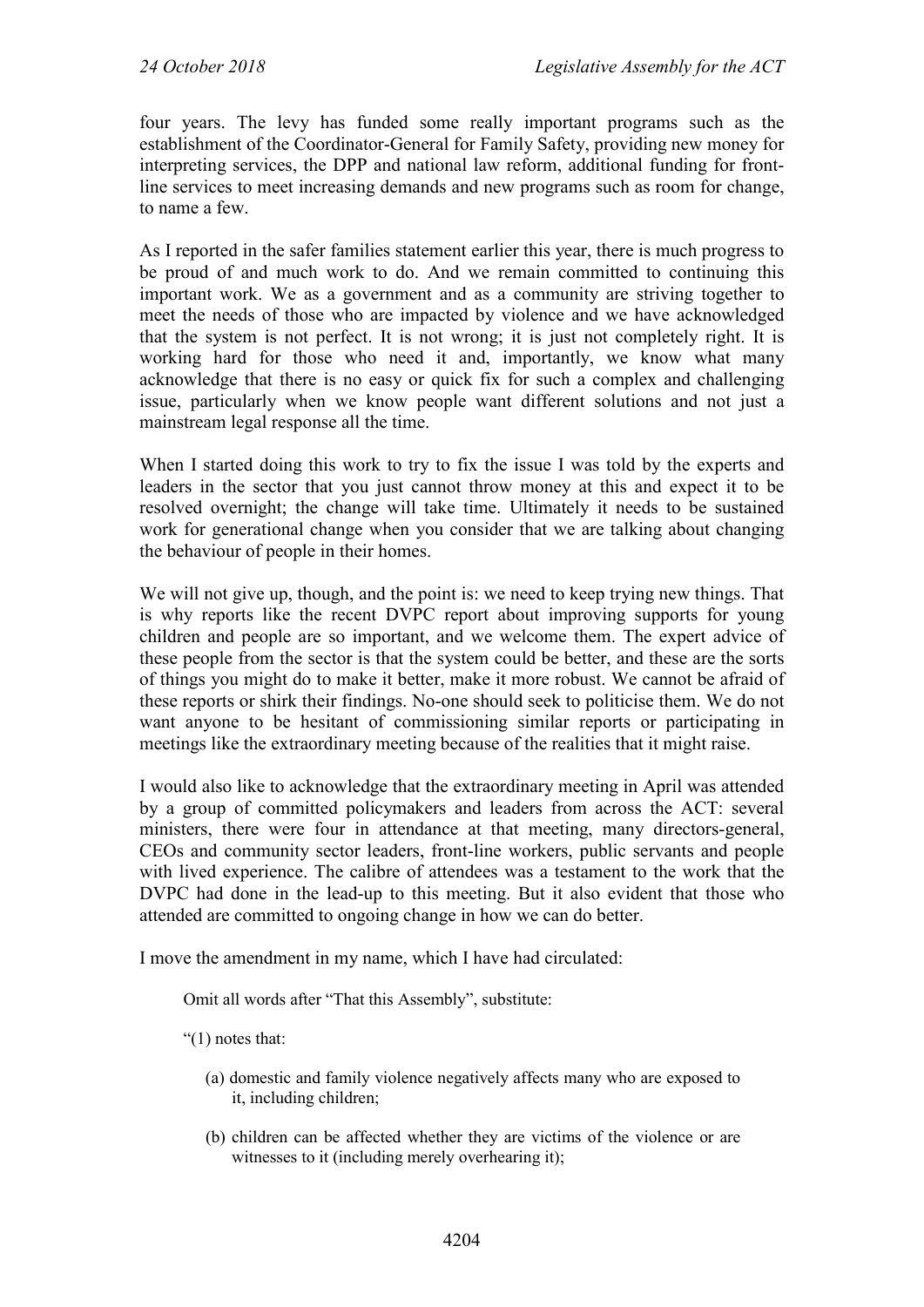- (c) several extensive reviews of published research have found that children who are affected by domestic and family violence experience significant negative impacts to their physical, emotional, social, behavioural, developmental and/or cognitive wellbeing and functioning;
- (d) these impacts may include irritability, sleep problems, fear of being alone, poor language development, impaired concentration, aggressiveness, antisocial behaviours, anxiety, depression, eating problems, low frustration tolerance, low academic performance, and being passive or withdrawn, amongst others;
- (e) these impacts are frequently compounded by unstable living arrangements as a result of fleeing the violence, leading to disruptions in home life, school, relationships with friends, and relationships with primary caregivers;
- (f) the effects of domestic and family violence on culturally and linguistically diverse children can be further compounded by cultural and linguistic barriers as well as by discrimination and racism; and
- (g) research suggests that children affected by domestic and family violence are more likely to become victims of domestic and family violence as adults and may also be at increased risk of perpetrating such violence;

(2) further notes that:

- (a) in 2016, the ACT Government established a new Safer Families Levy to fund \$21.42 million of new initiatives to tackle domestic and family violence including the establishment of a Coordinator General for Family Safety;
- (b) the Family Safety Hub was launched in May 2018 following a co-design process involving government, non-government, front line and policy workers, and people with lived experience;
- (c) the first Family Safety Hub challenge took place focusing on prevention and early intervention of domestic and family violence for pregnant women and new parents;
- (d) on 4 April 2018, the Domestic Violence Prevention Council (DVPC) held an Extraordinary Meeting to discuss the needs of children and young people affected by family and domestic violence, including sexual assault. This meeting was attended by Ministers, Directors-General, senior public servants, CEOs and leaders of community organisations, a range of stakeholders and people with a lived experience of violence;
- (e) on 12 October 2018, the DVPC and the ACT Government jointly released the report summarising the findings of the extraordinary meeting;
- (f) this report acknowledges that 'children witnessing and experiencing family and domestic violence have special needs, in addition to the needs of the adults around them';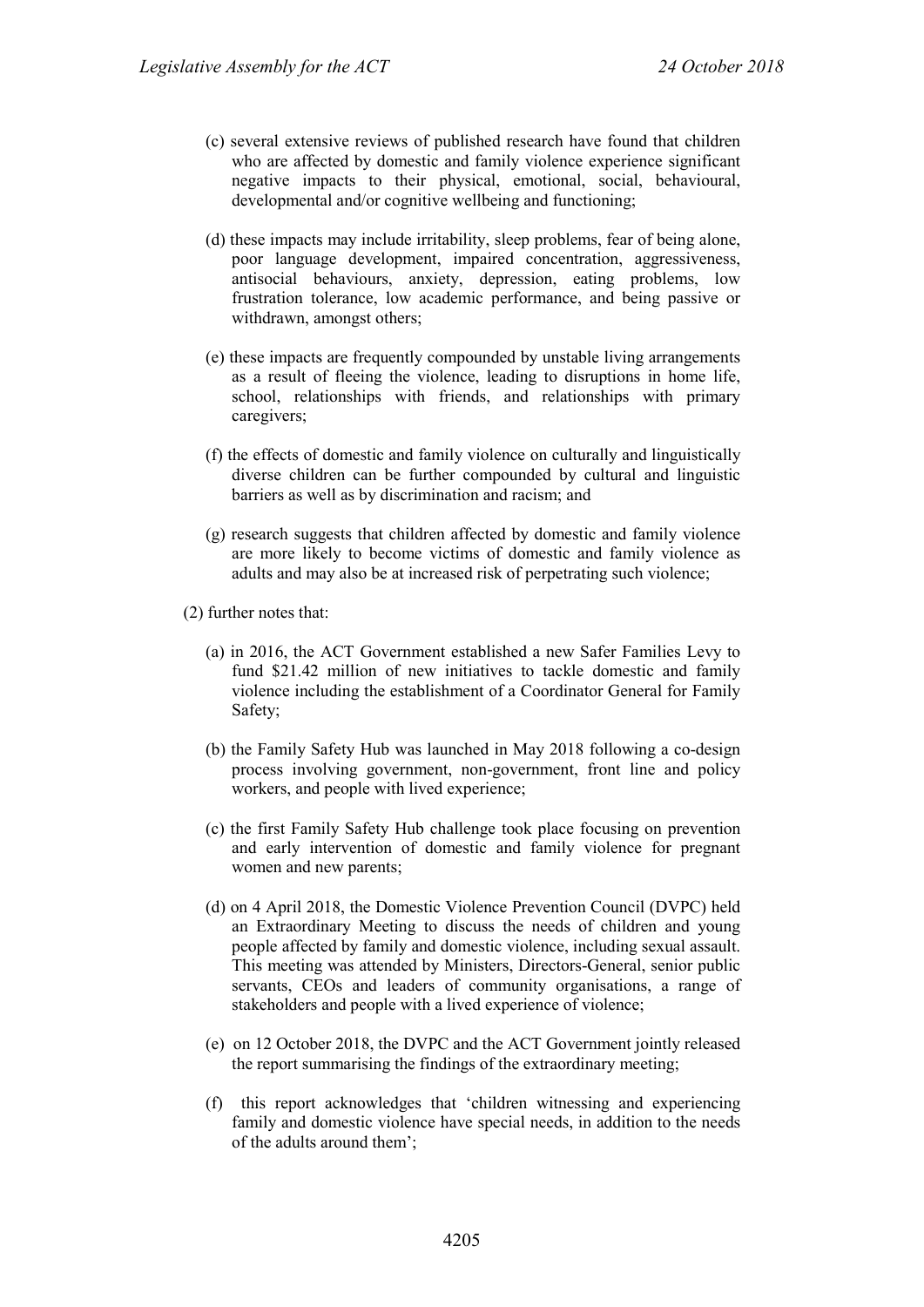- (g) this report finds that children affected by domestic and family violence 'are often "invisible" in the ACT's domestic and family violence system', noting that this finding mirrors the experience of other jurisdictions, and is reflected in the prioritisation of children in the Fourth Action Plan for the National Plan to Reduce Violence against Women and their Children 2010–2022;
- (h) the DVPC is optimistic that improved results 'could be accelerated across the ACT', in part as a consequence of 'work already underway';
- (i) the DVPC report recommends action in five priority areas;
- (j) the ACT Government has welcomed the DVPC Extraordinary Meeting Report and has already begun responding to the first recommendation by committing \$100 000 for the Coordinator General for Family Safety and the Children and Young People Commissioner to undertake consultation with children and young people to better understand their needs and provide insights to inform and improve responses for children and young people impacted by family violence;
- (k) this report further finds that 'the full extent and impacts of the problem are not yet clear, due to limitations in ACT approaches to identifying clients and capturing case data';
- (l) robust data are necessary to inform domestic and family violence strategies for children and young people, including by identifying 'unmet need';
- (m) the DVPC therefore recommends 'that the ACT Government improve on the ACT's use of data to inform strategies for children and young people';
- (n) the DVPC report notes that the ACT has already agreed to the National Data Collection and Reporting Framework for family, domestic and sexual violence. The Australian Bureau of Statistics is leading the development and staggered implementation of the framework, in partnership with all Australian governments. It is anticipated that the framework will be fully operationally nationally by 2022; and
- (o) the DVPC report highlighted that there are several key initiatives currently being undertaken across government that will enhance existing domestic and family violence data. These initiatives will augment existing government infrastructure and resources to inform strategies for children and young people; and
- (3) calls on the ACT Government to provide a considered whole-of-government response to the recommendations in the DVPC final report for cabinet consideration and report back to the Assembly on the Government response, and progress by the end of June 2019.".

My amendment has acknowledged some of the additional detail about the work that the government has been doing since the first meeting in 2015. I have also made some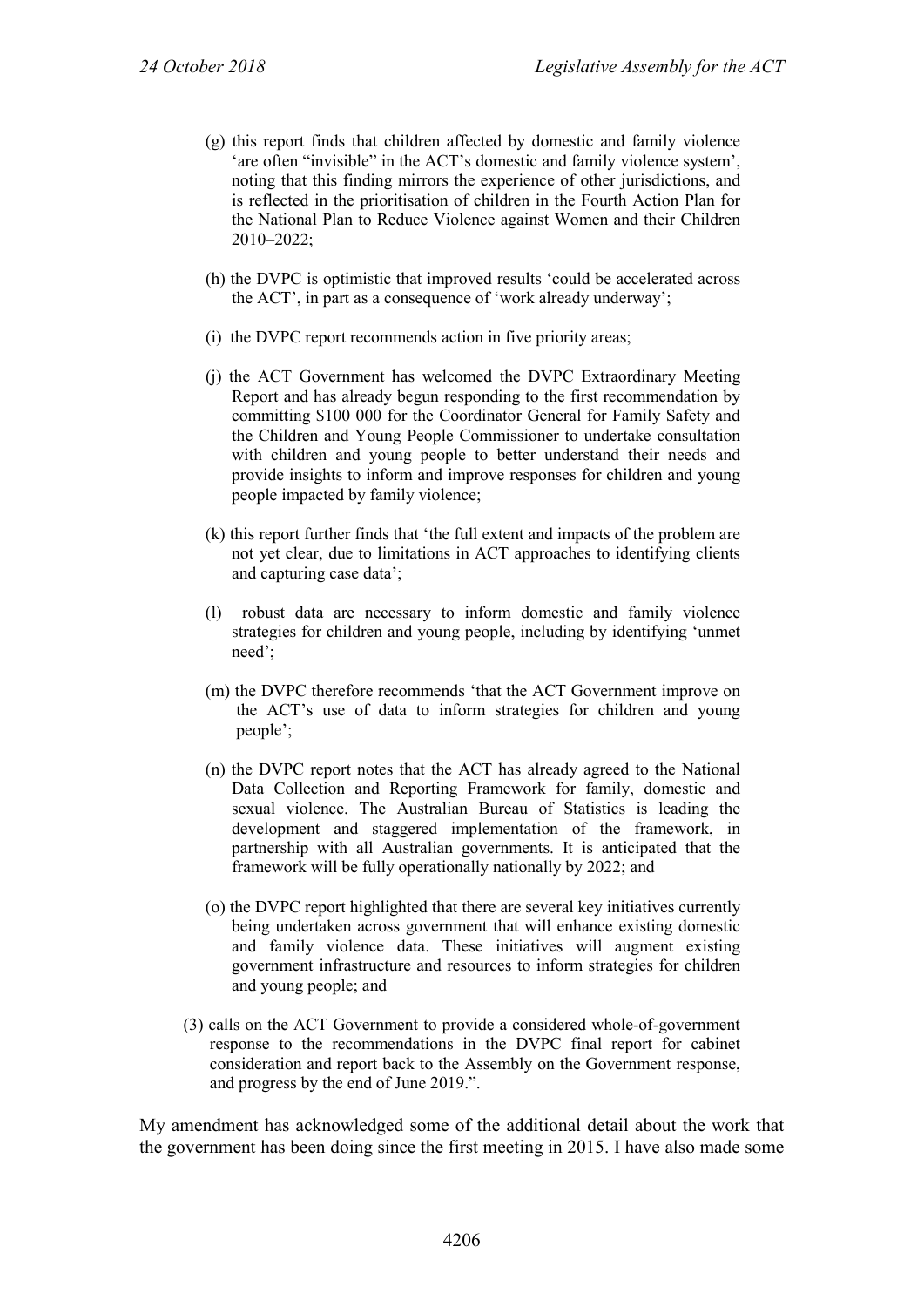amendments to the (3) because whilst I do not want to sit here and pre-empt the outcome of the government's consideration of this report—and as many of us in this place have our own lived experience with domestic and family violence and sexual assaults, and this is what gives us the impetus to do better—I do want Mrs Kikkert to know that the government is committed to doing our best to ensure that the final response to this report is a whole-of-government commitment and is well considered going forward.

Mrs Kikkert and those opposite will probably know that this work does not occur in just one area of government. Most of the work around domestic and family violence and caring for children occurs across multiple areas of government. Whilst I am sure that the government will respond positively to the recommendations that have been put before us by the DVPC we do need to consider the work that is currently underway, and there may a need for a staggered approach to some of the other recommendations in the report.

Just to recap briefly on the recommendations of this report, they included consulting with children and young people to enhance understanding of children and young people's needs and preferences in order to assist with designing services and responses; therapeutic services for children and young people to increase the number and availability of therapeutic services for children and young people and improve visibility and referral pathways of services; to reduce trauma and stress for children and young people who are involved in the justice system by establishing intermediaries and additional vulnerable witness measures and to improve sharing of information and evidence regarding children and young people between the ACT and federal courts; training in capacity building to improve domestic and family violence training and capacity for people who are key touchpoints for children and young people; and in data monitoring reporting to improve the data capacity of the ACT government to identify, respond to and monitor children and young people who are at risk of or are exposed to and/or experiencing domestic and family violence.

As I said, importantly some of this work has already started. Again, as the amendment notes, there is a commitment of \$100,000 of early money to respond to recommendation 1, and this work will allow the Coordinator-General for Family Safety and the Children and Young People Commissioner to work together to undertake consultation with children and young people to better understand their needs and provide insights to inform and improve responses for children and young people impacted by family violence. Of course, this work will need to be carefully considered but I am confident that the commissioner and the Coordinator-General for Family Safety will be able to do the best work in this area.

I am confident that this process will be dynamic and will be a worthwhile project. I look forward to seeing what it produces. As I found during the future of education consultation, it is absolutely vital to talk to children and young people and obtain new insights into how we can do better in developing policy and programs for the future.

This insight-gathering research project will be the first step in giving children and young people a voice in policy and service design and will generate insights to inform the family safety hub challenge in 2019, which is to co-design and focus on the needs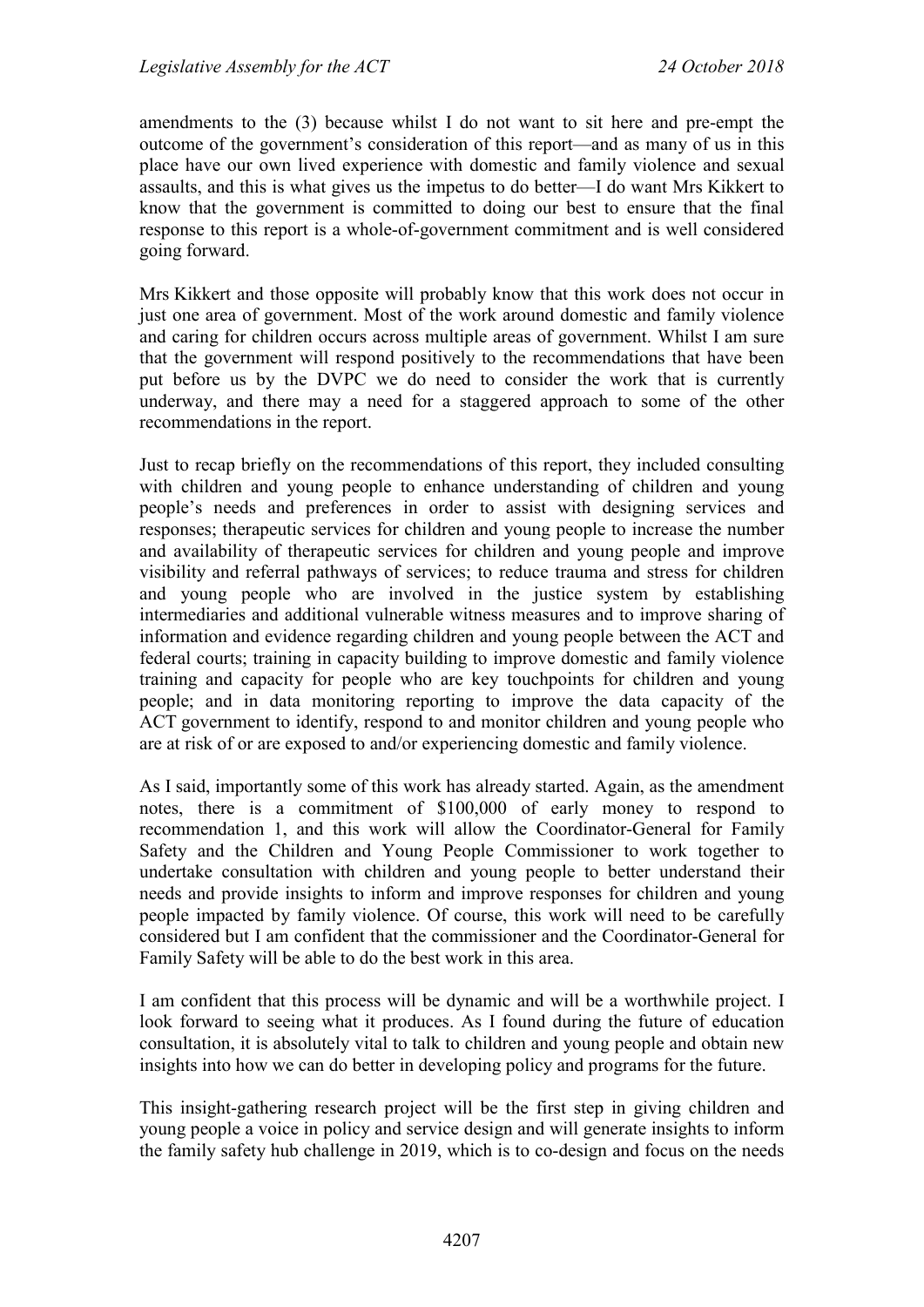of children and young people. The insights we gather will provide early action and announcements in response to the final report.

In terms of what else is underway that responds to this work, I am happy to advise that the office of the Chief Digital Officer has established the ACT centre of data excellence to build data analytics capabilities across the ACT public service. As part of its first tranche of reforms, the centre of data excellence team is in-posted to the office of the Coordinator-General for Family Safety to implement a pilot project aimed at automating existing family violence intervention program manual processes. This will assist with early identification of those at highest risk of family violence by providing data more frequently, consistently and accurately to those who need it.

The office of the Coordinator-General for Family Safety is leading the whole-of-government delivery of the domestic and family violence training to front-line workers across the health, education, community services and justice sectors, and it will commence in 2018-19. A comprehensive capability framework has been developed to ensure a sustainable approach to the delivery of training to front-line workers that recognises and builds upon existing training structures and workforce needs.

As the amendment states, I anticipate that we will be able to report on the government's response over the coming months and we will also report on progress towards meeting the recommendations across all our government. I again thank Mrs Kikkert for bringing this motion to the Assembly for this important discussion today.

**MS LE COUTEUR** (Murrumbidgee) (4.43): I thank Mrs Kikkert for moving this motion today. I appreciate that this is an issue that she cares deeply about and, as she has just said, that she knows about this issue personally.

This is not, and it should not be—and I do not think it is in this Assembly—a partisan issue. I note and support the amendments that have been put forward by the Minister for the Prevention of Domestic and Family Violence, and I am hoping that they are acceptable to Mrs Kikkert, although I do not know.

Firstly, I want to praise the critically important work of the Domestic Violence Prevention Council and thank them for their report on the outcomes of the extraordinary meeting held in April this year. The DVPC is to be commended on the high level of stakeholder participation at the meeting, which included senior government and community sector representatives and several members of the Assembly, including ministers.

This is, indeed, an opportunity to continue to focus on the issue and to progress the work that commenced in 2016 with the introduction of the family safety levy, a levy which meant that, notionally at least, every household in the ACT is making a contribution. The issue of family violence is an issue that concerns all citizens. I would like to commend the Minister for the Prevention of Domestic and Family Violence for her concerted efforts in this space and to acknowledge that her commitment to this has been unwavering.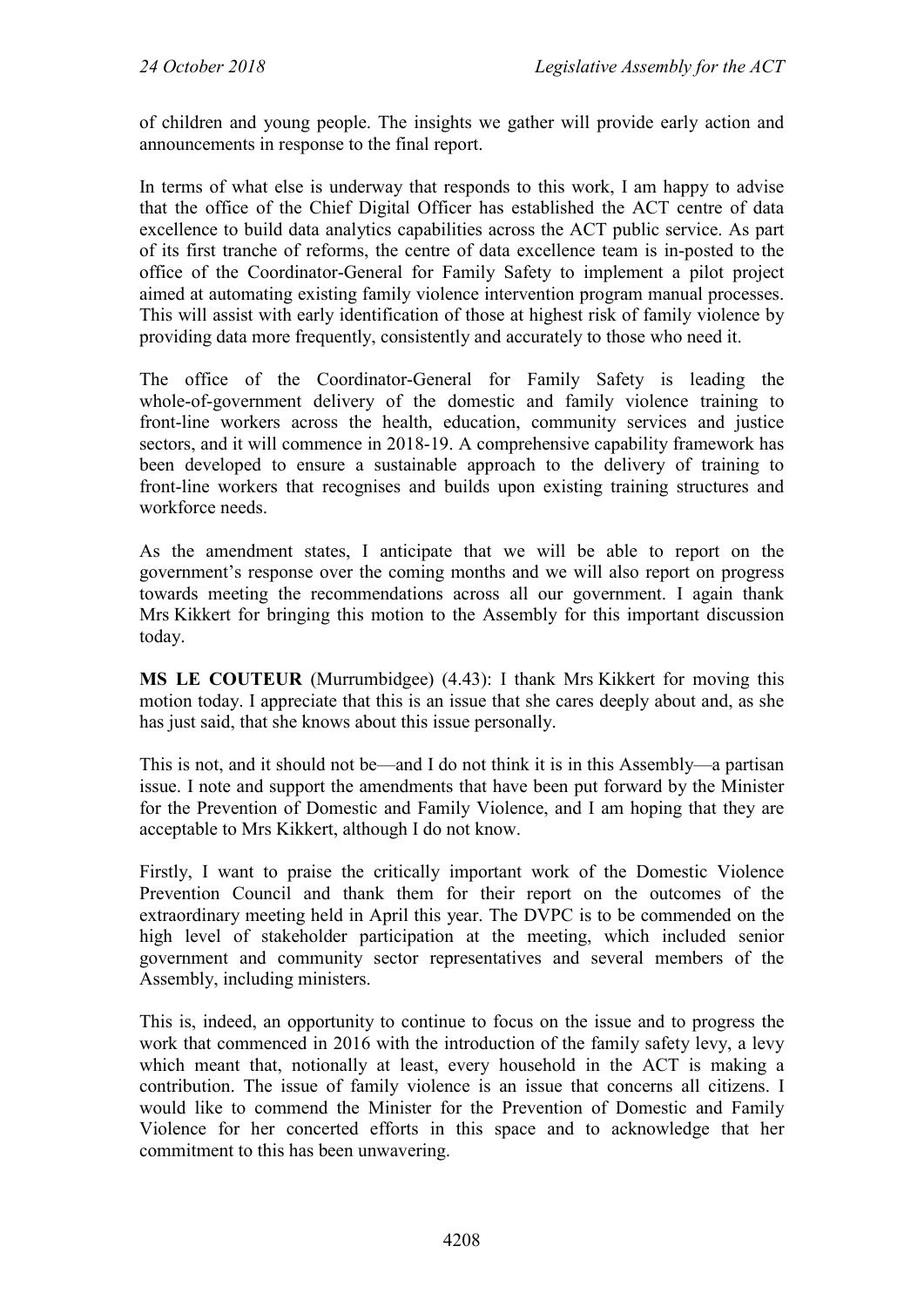I think that the true extent and pervasive nature of domestic and family violence is underestimated. The impacts of it are far-reaching. Mrs Kikkert's speech was a moving example of how it has affected one person and one family and how it has gone out from that. But I know that in Australia there are thousands, probably millions, of stories that are not the same but about the same issue. I am aware of other people in my circle of friends and acquaintances who have been impacted by family and domestic violence as children, and it has marked their life forever. They are undoubtedly still suffering from things that happened to them as children. I have to totally agree with Mrs Kikkert that it is vital to focus on the impacts for children and young people who either witnessed or were subject to family violence occurring in the home in which they lived and possibly left.

This week's apology to the victims of institutional child sexual abuse highlights the extent to which child sexual abuse has prevailed in this nation, but of course it did not include or focus on children who were sexually abused in the home. This is another quite pervasive form of domestic and family violence. It is an indicator that we still have a long way to go in this space. We all know that statistically the most common perpetrators of child abuse, including child sexual abuse, are people related to or known to the child. I fear very much that child sexual abuse in institutions is but the tip of the iceberg.

We as a community must be prepared to examine the ills that plague our society, to look at the areas which we have traditionally not acknowledged or talked about because they are too uncomfortable. That includes the perpetration of and exposure to domestic and family violence and its impacts on children and young people. It requires a focus that it does not have at this stage.

The DVPC report clearly outlines that children and young people exposed to domestic and family violence are often invisible in ACT service systems, and the supports and services that provide a crucial response to adults do not adequately recognise children and young people as clients in their own right.

This is an issue which has been ongoing in the homelessness sector for many years. Crisis support services that are set up to assist women and their children fleeing violence are not specifically funded to work with the children but, of course, as in Mrs Kikkert's situation, the women come with multiple children in tow. That is a major reason why many women actually decide to change the situation they are living in.

We know that investment and focus in this area will have the greatest opportunity for influencing and reducing intergenerational cycles of abuse and the greatest opportunity to change the trajectory for children who are growing up in households where abuse occurs. An important element of this is to ensure that the voices of children and young people are heard.

A focus on children and young people will assist with reducing the potential for them to go on to become either perpetrators of such violence or victims of it. We know that growing up in family violence households normalises the behaviour. Children and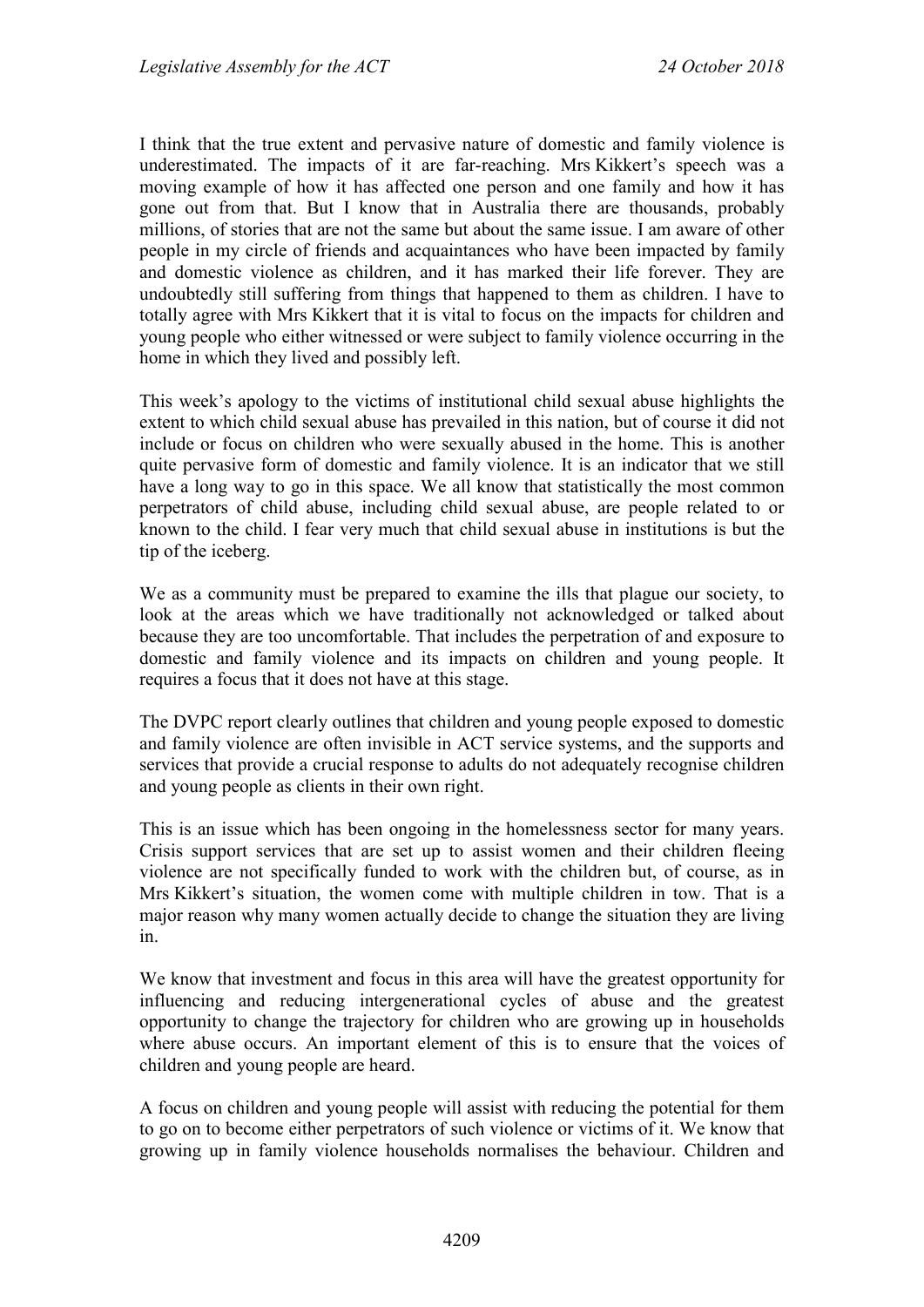young people need to get a strong message that this kind of behaviour is absolutely not acceptable, and there are other ways in which to have relationships; okay, relationships with disagreements, but there are alternatives to this sort of behaviour where there are disagreements. Children need to realise that there are alternatives and they need to realise that despite the reality they are in, while it is real, there are alternatives. They need to realise that they do have a right to be safe, even if that is not a right that is currently being afforded to them.

This is outside the scope of this motion but, in talking about this, it is hard not to think about the children on Nauru and in other detention centres where the Australian government is arguably perpetuating institutional child abuse.

Unless children and young people are supported to deal with the inevitable trauma arising from their exposure to domestic and family violence and child sexual abuse, society will continue to grapple with this wicked problem. Not only will directly supporting a child or a young person make their individual life better; it will actually make society better, because it is going to improve their chances of going on to be a participatory member of the community. We all stand to benefit from this. It seriously reduces their chances of going on and perpetuating these cycles in the future.

It is clear that in this jurisdiction, a human rights compliant jurisdiction, we must uphold the human rights of children and young people. The ACT Human Rights Act states at clause 11(2):

Every child has the right to the protection needed by the child because of being a child, without distinction or discrimination of any kind.

Again, what we are doing to children overseas does come to mind.

I note that the next clause in the ACT Human Rights Act refers to the right to privacy and reputation, which says:

Everyone has the right—

- (a) not to have his or her privacy, family, home or correspondence interfered with unlawfully or arbitrarily; and
- (b) not to have his or her reputation unlawfully attacked.

Taking these rights into consideration highlights the complexity regarding the better collection and use of data, which is why I support an amendment to a considered whole-of-government response rather than recommendation 5, which relates to using data and evidence.

I very much look forward, as I am sure the whole Assembly does, to the government's full response, and recognise the already established commitment to addressing the issues. In the minister's own words, quoted in the DVPC report:

… funding alone is not the answer. Real change requires strong leadership …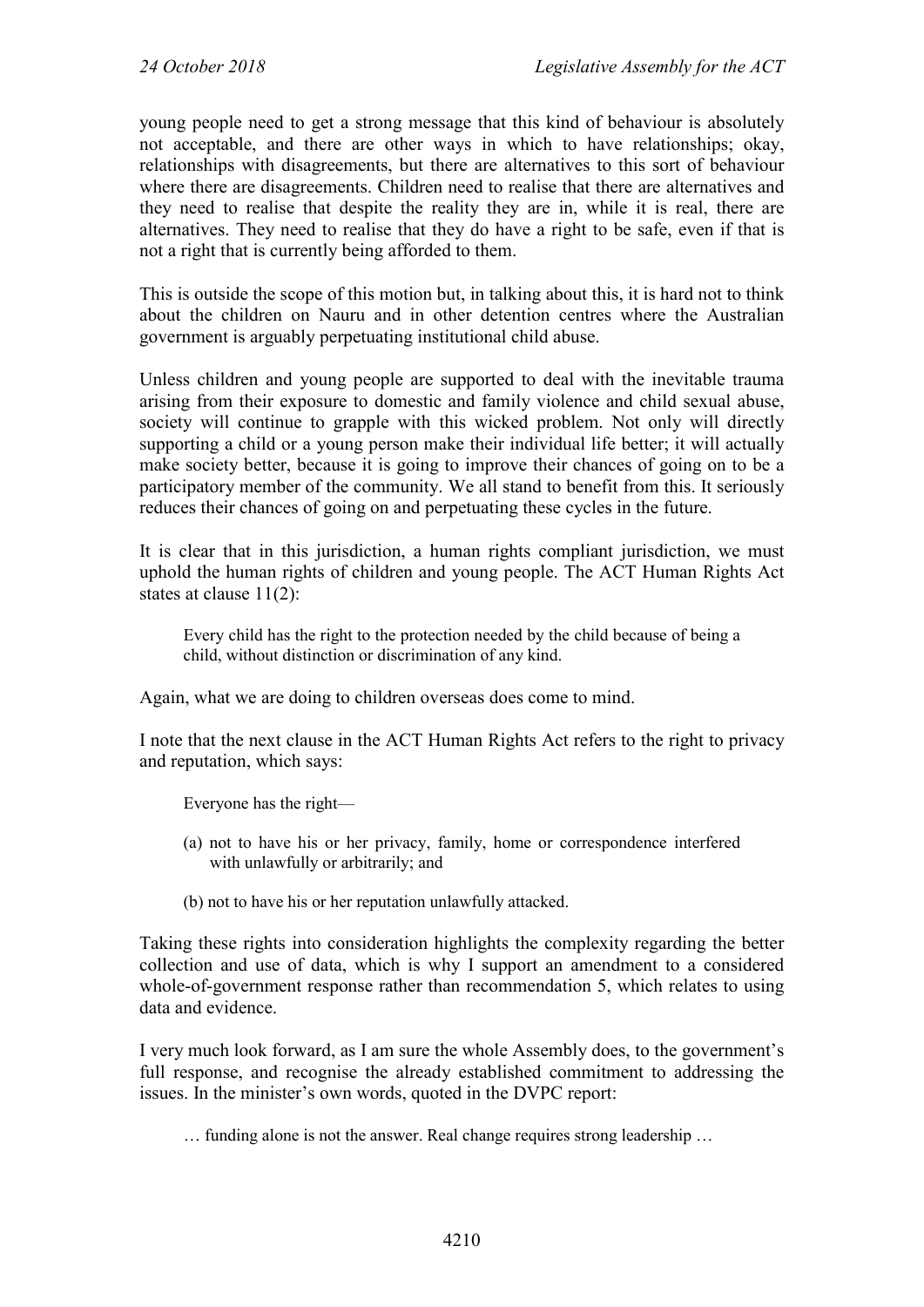But, of course, funding is part of the answer.

I want to add that the answer that we need in the ACT and everywhere else requires collaboration across service systems. The kids whom we are seeing in care and protection, out of home care, juvenile justice and then the adult criminal justice systems are the same children in many places. These are the same children whom we will be seeing or are seeing needing mental health supports and other health services, and they are indubitably the same children who have disengaged from education. Breaking these cycles of violence and abuse will contribute to breaking the cycle of disadvantage. Ultimately, a stronger, more resilient, fairer, more positive, more humane community will result, the sort of community that I am absolutely sure everyone here in this Assembly wants. I support the motion as amended.

**MS STEPHEN-SMITH** (Kurrajong—Minister for Aboriginal and Torres Strait Islander Affairs, Minister for Disability, Minister for Children, Youth and Families, Minister for Employment and Workplace Safety, Minister for Government Services and Procurement, Minister for Urban Renewal) (4.53): I thank Mrs Kikkert for bringing forward the motion before us today and I indicate that I will be supporting Minister Berry's amendment. It is timely for us to focus on children and young people today, the day that Australia marks Universal Children's Day as part of Children's Week, our national celebration of children's rights, talents and citizenship.

Core to the Convention on the Rights of the Child is the principle that the best interests of the child must be paramount in any decision that is made or any action that is taken that may affect children. The focal point of this year's Children's Week is article 12, that children's views and opinions are respected.

The ACT government is committed to ensuring that the voices of children and young people are heard across a range of policy areas. Indeed, I had the great pleasure of providing an initial response to the recommendations of the youth assembly recently, a session I know that Mrs Kikkert also attended. I look forward to receiving the final recommendations of the assembly shortly.

In respect of domestic and family violence, this commitment to hearing the voices of children and young people is evidenced by Minister Berry's recent announcement of new funding of \$100,000 as part of the response to the report from the Domestic Violence Prevention Council, DVPC, arising from the extraordinary meeting held in April this year. The funding is for a project to give a stronger voice to children and young people in the design of policies and services.

Jointly led by the Children and Young People Commissioner and the Coordinator-General for Family Safety, the project responds to the report's recommendation that the government undertake specific consultation with children and young people to learn from their experiences and to consider the types of services that would best empower them and promote their recovery from the impacts of violence.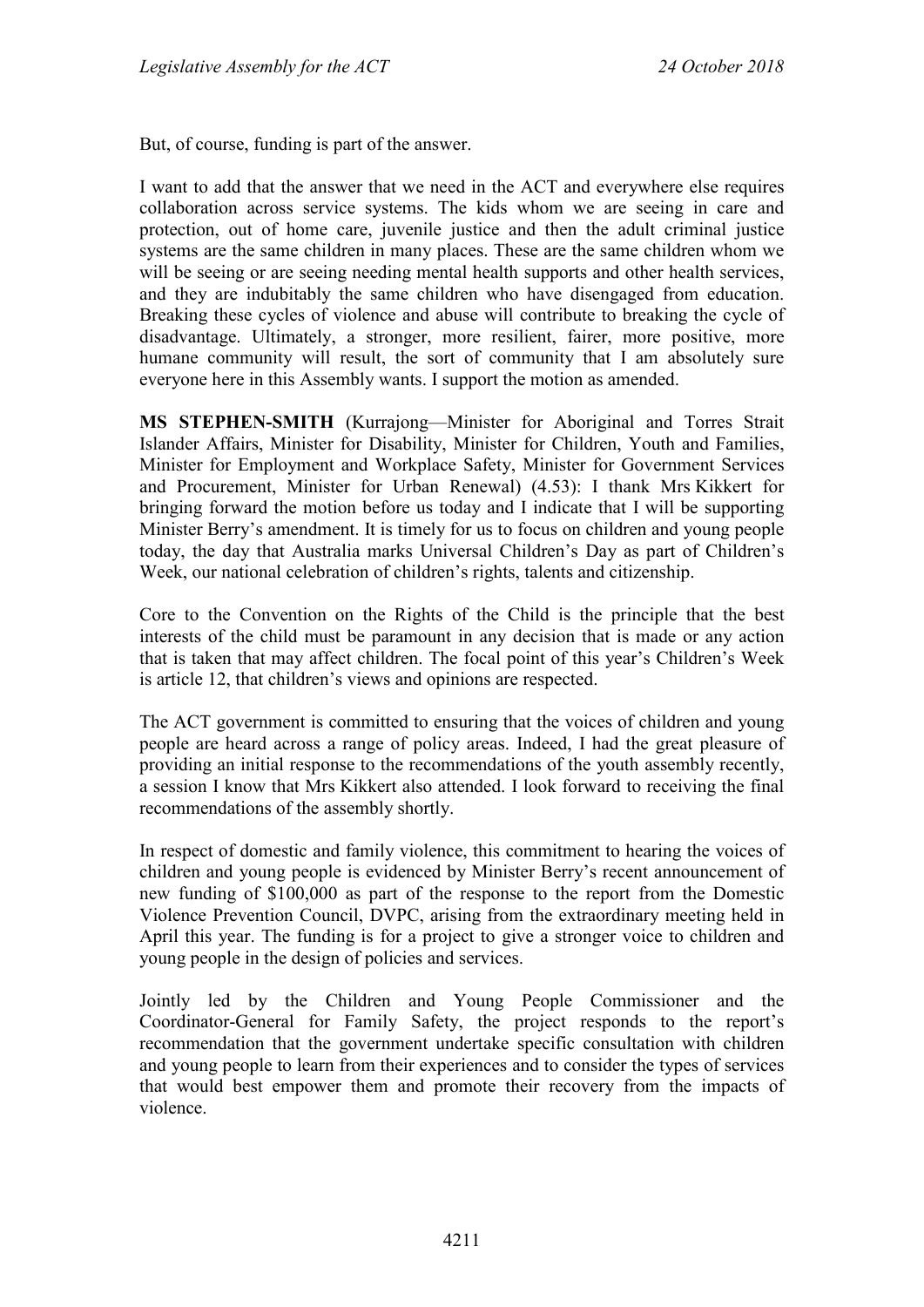As the Deputy Chief Minister and Minister for the Prevention of Domestic and Family Violence has already articulated, this government is absolutely committed to the prevention of domestic and family violence and to tackling it in a real and meaningful way. I know that this is a commitment shared across the community and the Assembly. I saw this on display at the DVPC meeting, which focused on the needs of children and young people affected by domestic and family violence, including sexual violence.

This extraordinary meeting, as Minister Berry has said, built on the historic gathering held in 2015 which identified key issues in the ACT relating to addressing domestic and family violence, including sexual assault, and informed the development of the new initiatives and strategic reforms underpinned by the safer families levy.

In spite of the ACT government's significant work to address domestic and family violence in our community, we know that children are still being profoundly affected by violence in the home even when the violence is not directed at them. We also know that children can be lost in the response to domestic and family violence and that the long-term trauma and impacts of violence are not widely understood by parents or the system.

In my own portfolio of children, youth and families significant work has been and is being done to ensure that we better respond to the needs of children and young people impacted by violence in their families. Family and domestic violence, alongside drug and alcohol abuse and mental health, is one of the three most frequent reasons for involvement by child and youth protection services in the lives of children and families.

It is well known and documented that children who have been exposed to domestic violence are vulnerable to trauma reactions and poorer social and wellbeing outcomes in the longer term. But our systems are still grappling with how best to respond to the risks and impacts of cumulative harm to children and young people from witnessing domestic and family violence.

Child and youth protection services works with families affected by domestic and family violence through ensuring the children's safety as the first priority. Child and youth protection services staff are trained in trauma-informed practice. CYPS works closely with ACT Policing and the Domestic Violence Crisis Service to ensure that women with children who are experiencing domestic violence are supported by CYPS to help keep their children safe.

The ACT government and community have made significant progress in how we approach family and domestic violence in the ACT. In the wake of Bradyn Dillon's tragic death in 2016, the government acted quickly to commission the Review into the System Level Responses to Family Violence in the ACT headed by Laurie Glanfield AM.

The government provided a comprehensive response to the Glanfield inquiry in the ACT government response to family violence, which also responded to the other reports. Regular progress reports against this response have been provided to the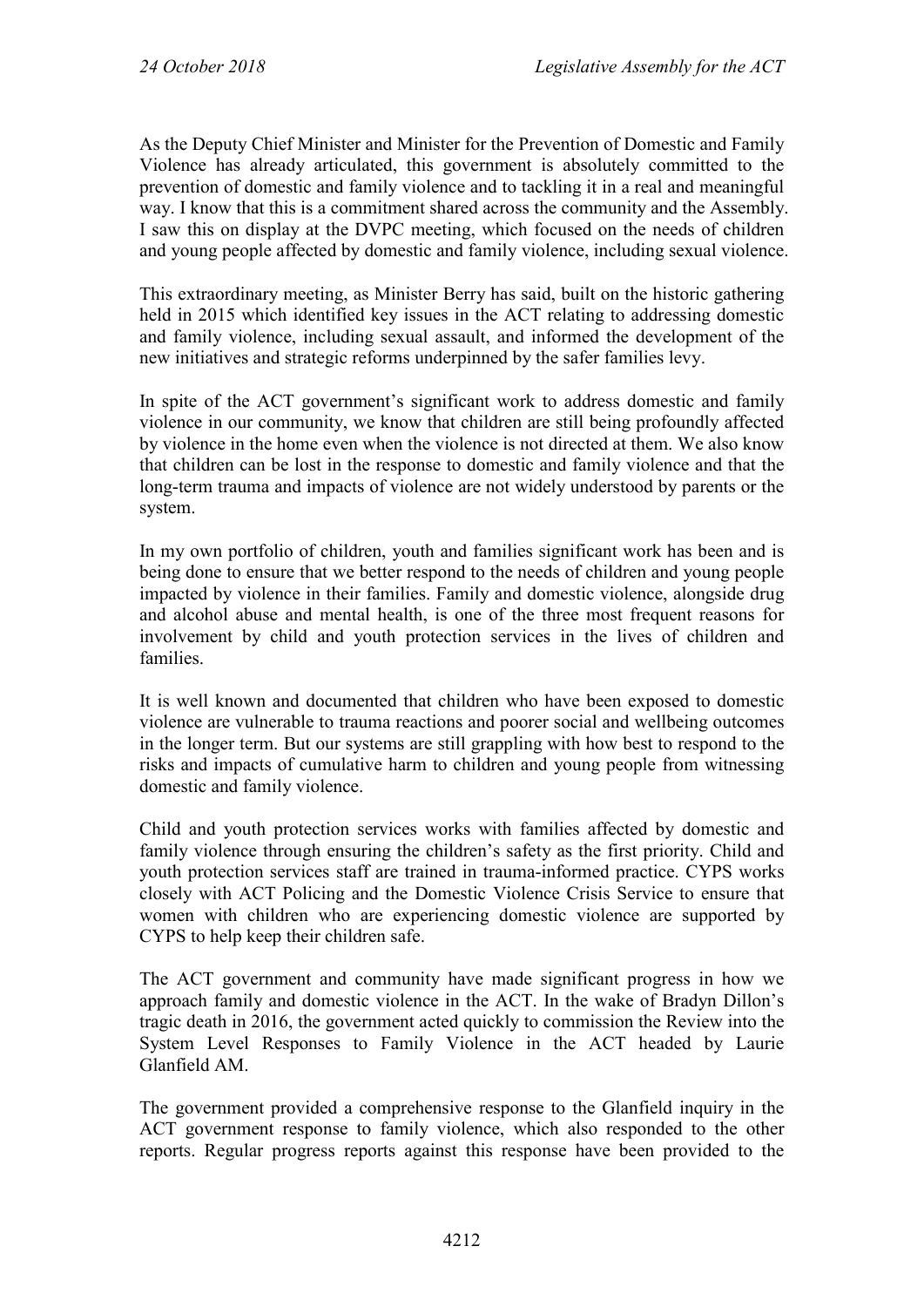Assembly. Part of the Glanfield inquiry, of course, specifically focused on child and youth protection services. Key themes included decision-making, quality assurance and oversight.

CYPS has invested significantly in delivering high quality family and domestic violence training to staff. The training program is run in partnership with the DVCS. A range of other partners were also present at the training program, including the Australian Federal Police, Legal Aid, Office of the Coordinator-General for Family Safety and ACT corrections. The training equips staff with the understanding and skills to respond to family violence in the context of child protection and youth justice work.

The establishment of the case analysis team in CYPS in October 2016 has been a key platform for improving decision-making and quality of case management. This team continues to provide independent analysis of individual cases at key decision-making points. The ACT government has also committed funding to develop a new client management system for CYPS, the child and family centres and the child development service.

The new client management system, known as the child and youth record information system, CYRIS, will replace a legacy client information system enabling easier exchange of information across government agencies. The new system will make it easier to collect, report and exchange information or data about matters relating to children and young people who experience domestic and family violence and develop tools that support this work. My understanding at this stage is that it is expected that CYRIS will be in place across CYPS in early 2019.

Plans are also underway to build interfaces that will improve the exchange of information about vulnerable children and young people in near real-time, including with police and education. These system improvements will assist in delivering near to real-time exchange of information about children and young people identified as being at risk in the child protection system, including those who have experienced family violence.

I recognise that all these changes and reforms are critical to improving child and youth protection services and how it responds to children and young people who are experiencing, or who have experienced, domestic and family violence. But I also recognise that the ideal and most appropriate response for the vast majority of children and young people who experience family violence is not, nor should it be, the tertiary child protection system.

Preventing violence is clearly the most effective and desirable outcome and where this is not possible, intervening early in the life of a problem must be our aim. This is why the ACT government has committed to the early support by design initiative, an ambitious 10-year plan to shift the human services system towards early intervention and prevention.

The long-term objective of this work is to improve life outcomes in three priority areas: families who have experienced domestic and family violence, vulnerable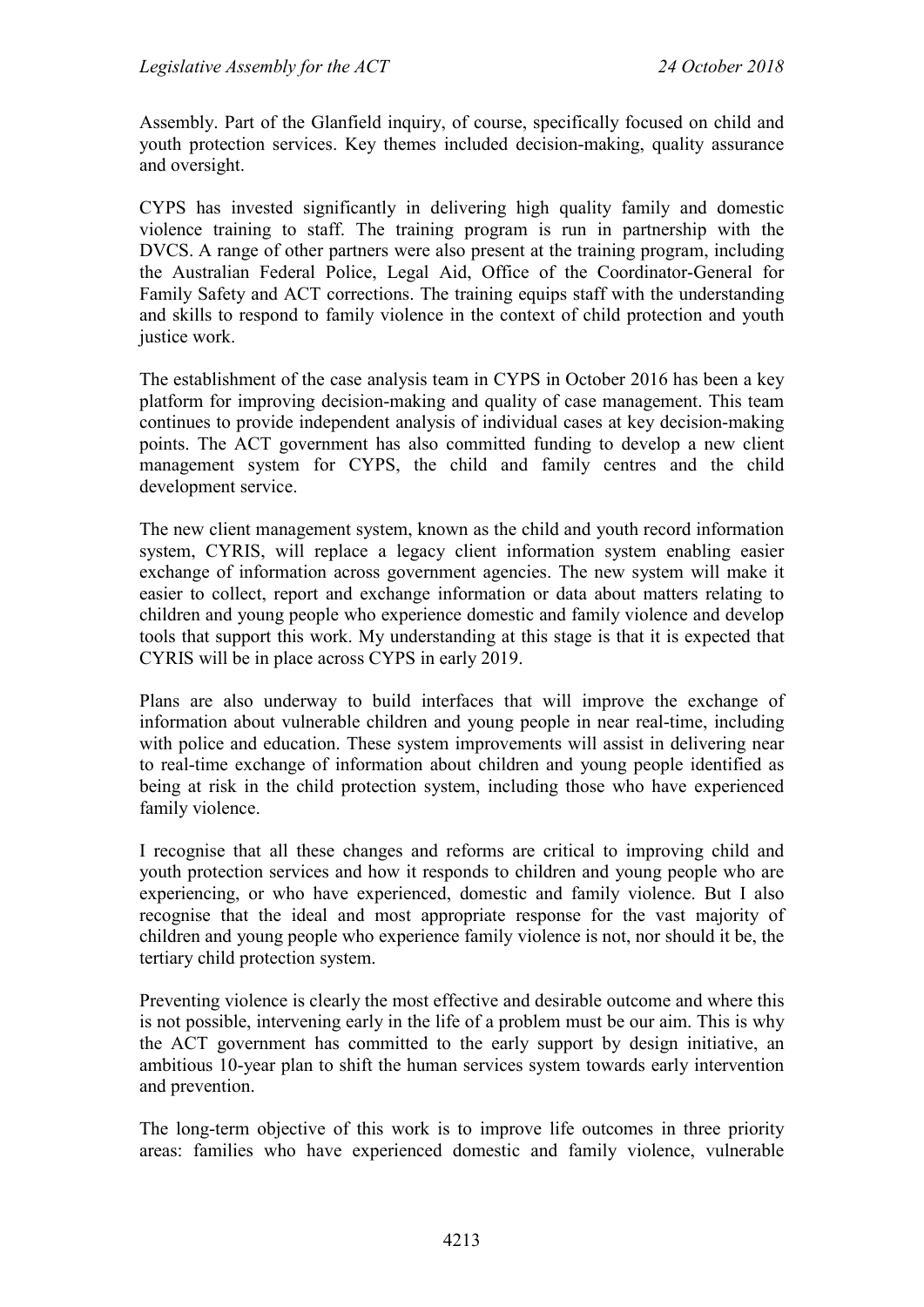children and their families with a focus on early childhood, and Aboriginal and Torres Strait Islander families and children. This work is driven by a clear recognition that, despite considerable spending on human services, many families still experience poor outcomes. This is because much of our spending is too often targeted at the crisis end of the system where services have less of an impact on changing people's life trajectories.

We will improve this by increasing the capacity across the system to provide early support so that children and families can get the help that they need before issues, including the effects of domestic and family violence, become entrenched. The 10-year plan will shift government and non-government services to a commissioning for outcomes environment. This includes developing integrated services and systems.

The approach recognises that families do not experience their lives, including the impacts and problems of domestic and family violence, in silos. So responses and supports should not be provided through service silos either. Instead, we know that we need to work holistically with families to support their wellbeing rather than responding to isolated issues.

The early support initiative will ensure that the human services system is better equipped to work with families earlier, to respond to negative impacts earlier, and in the longer term reduce the impact and transmission of intergenerational disadvantage and improve whole-of-life outcomes. Of course, all of this will depend on better data, as both Mrs Kikkert's motion and Ms Berry's amendment reflect.

Ms Berry has spoken in some detail about the steps underway to improve the collection and use of data, and this will be critical in understanding the impacts of changes that are made, the outcomes that our service system is delivering and how we can improve services over the long term, and measure those changes.

Finally, I would like to acknowledge the significant effort of people working in the family violence, child protection and service sector every day, the people who are at the front-line of our response to the significant social problem of family and domestic violence. I would also like to thank the members of the Domestic Violence Prevention Council for pulling together the extraordinary meeting.

I thank everyone who attended and participated, particularly the young woman who sat at the table that I was on as part of the round tables. She shared her own experience of the impacts of domestic and family violence on her life as a child in the system whose voice had not been adequately heard. I commend Ms Berry's amendment to the Assembly.

**MRS KIKKERT** (Ginninderra) (5.03): I thank those who have spoken to this motion and its intent. I am grateful for the opportunity to move it. I would be dishonest if I did not say that I was disappointed in this government's unwillingness to make a firm commitment today to implement recommendation 5 from the DVPC's report. I understand that recommendations need to be considered and responded to thoughtfully. At the same time, the ACT government has had this report for nearly two months already.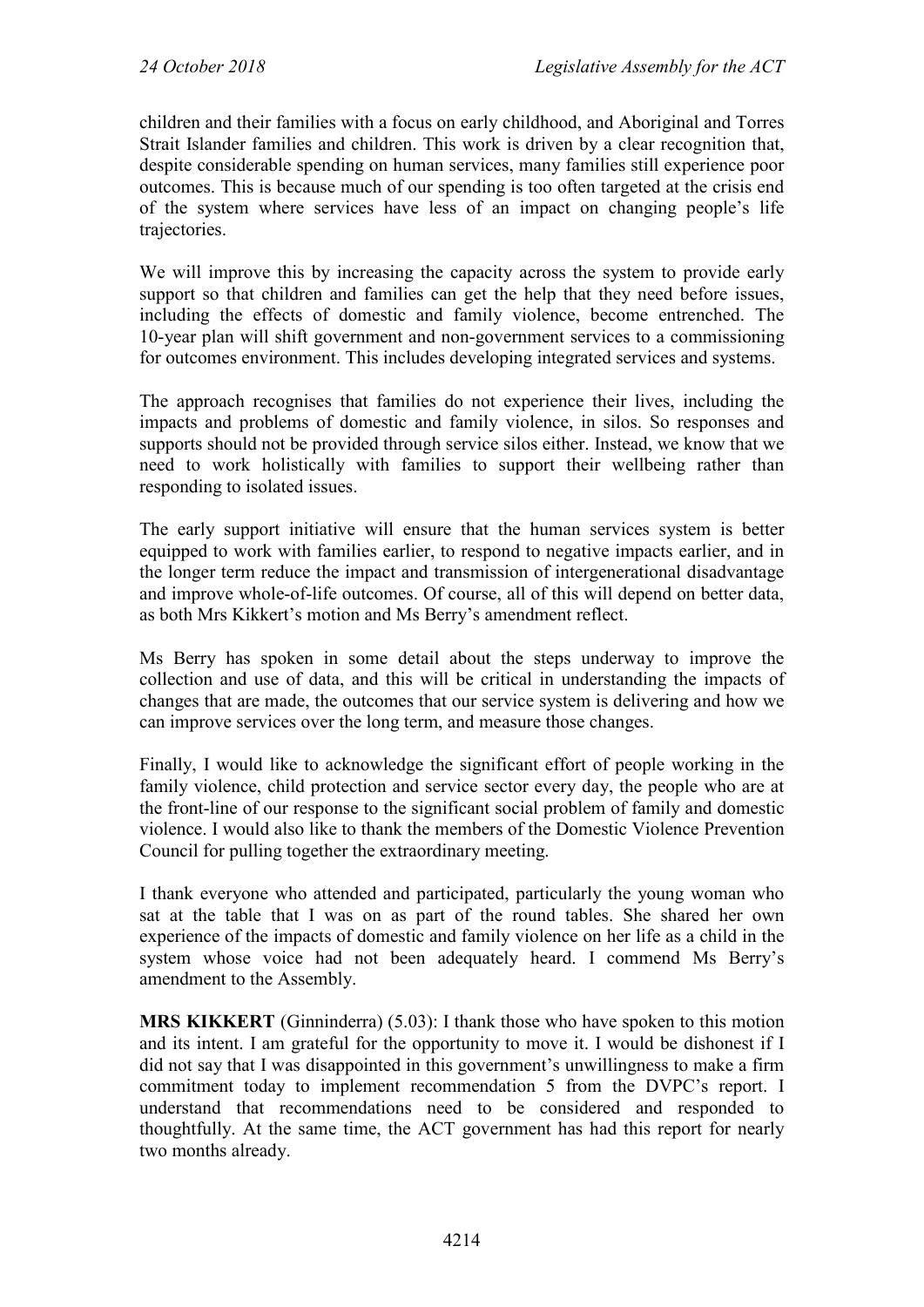Judging by Minister Berry's amendment to paragraph 3, it sounds as if the report has not yet been discussed in cabinet in any depth. I would have thought that such discussion should be a high priority. The report is crystal clear. Kids who are witnessing and/or experiencing domestic and family violence are essentially invisible in the ACT's domestic and family violence system. A clear commitment to improving the collection and use of data is needed to help fix this problem. The ACT is well placed, we are told, to be able to do so.

The recently announced provision of \$100,000 to begin implementing recommendation 1 from the report is evidence that this government could act today if it wanted to. I am surprised that it does not see this opportunity as more of a priority. This is precisely the reason I moved this motion today: to get the government to commit to action as quickly as possible that will help remove the invisibility of the territory's children and young people who are impacted by domestic and family violence.

These kids need rescuing at all levels, and they need it now. Our children are far too valuable and important for us to needlessly delay. I know that we have kids in Canberra who are suffering in silence, as I did when I was their age. They deserve to be seen in the official data so that we can offer them the service they need. Without this data, there will be more kids suffering in silence.

I acknowledge that the government will be reporting back to the Assembly on this matter no later than the end of June. I encourage the discussions needed to take place quickly so that we might have a response long before then, if possible.

Amendment agreed to.

Original question, as amended, resolved in the affirmative.

# **Adjournment**

Motion (by **Mr Gentleman**) proposed:

That the Assembly do now adjourn.

#### **Environment—climate change**

**MS LE COUTEUR** (Murrumbidgee) (5.07): I draw the attention of the Assembly to a very important report put out on 8 October by the UN's Intergovernmental Panel on Climate Change. It looked at the situation and basically said that, although we have been aiming as a worldwide community for an upper maximum of two degrees for climate change, we really need to change our aim to 1.5 degrees Celsius because that half degree would make a huge difference by significantly reducing the risks of drought, floods, extreme heat and poverty for hundreds of millions of people. Going to 1.5 rather than two could possibly prevent corals from being completely eradicated and ease pressure on the Arctic.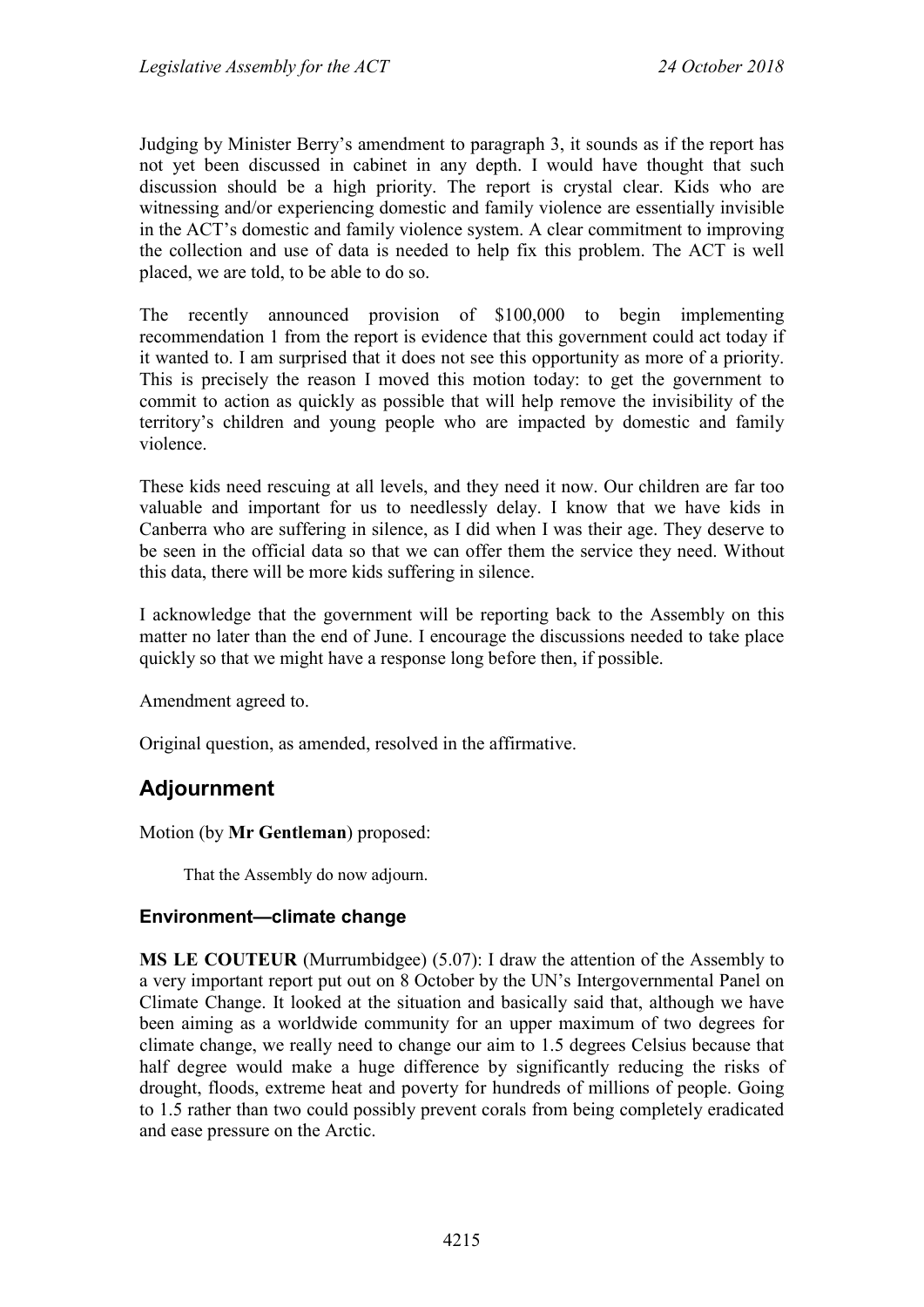It is a wake-up call for all of us. The two degrees was an arbitrary concept; it is an uncontrolled experiment in our climate. The world is currently one degree warmer than it was in pre-industrial levels, and we all know that has made an impact. Right now New South Wales—which, effectively, from a climate, agricultural and geographical point of view is where we live—is 100 per cent in drought. Around the world there are hurricanes, record droughts in Cape Town, and forest fires in the Arctic, which is unbelievable to me.

The IPCC have said it is very clear. They reviewed 6,000 works and they said the change that could be caused by even half a degree more is a revelation. They can see there is a difference, and it is a substantial difference. At 1.5 degrees, rather than two degrees, the proportion of the global population subject to water stress could be 50 per cent lower. Food scarcity would be less of a problem, and hundreds of millions of people would have a lower risk of climate-related poverty.

Looking at the natural world, insects, vital for the pollination of crops, are almost twice as likely to lose their habitat at two degrees compared to 1.5 degrees. Sea level rises would affect 10 million people more by 2010 if there were an extra five-degree increase. To achieve this, the IPCC says carbon pollution would need to be cut by 45 degrees by 2030, compared with the 20-degree cut required for the two-degree pathway, and it would need to come down to zero by 2050.

The positive thing is that the ACT's goals are currently consistent with this, but we need to work harder both for ourselves and to make sure the rest of Australia and the rest of the world do the same. We have a particularly hard task because on a per capita basis our emissions are well above average for the world and average for Australia. We also consume a lot of things where the emissions are looked at from the point of view of where they are produced.

One of the things we need to look at is agriculture. I have a CSIRO report that shows that globally 1.6 per cent of human-related greenhouse gases come from farm ruminants—that is, cattle, sheep and goats. This is a significant issue. Ruminants are well-known for their methane production, and that is about 30 times more harmful than CO2. If we are going to get our greenhouse emissions down to zero—and the IPCC makes it quite clear we need to do that as soon as possible, and definitely by 2045—we are going to have to reduce down to zero our emissions from agriculture and livestock production. The CSIRO makes clear that even at present rises we are reducing the wheat production in Australia, compared to what it would have been had we not had the existing impacts of climate change. *(Time expired.)*

#### **Belconnen Community Service**

**MRS KIKKERT** (Ginninderra) (5.12): I rise today to thank the good people at Belconnen Community Service for all they do to support Canberrans who live in the Belconnen district, most of whom also live within my electorate of Ginninderra. I am especially grateful for the Belconnen Community Service 10/10 project that has taken place each year in October since 2012. Early this past Friday morning, dozens of volunteers gathered at St James Anglican Church in Holt. We began the day with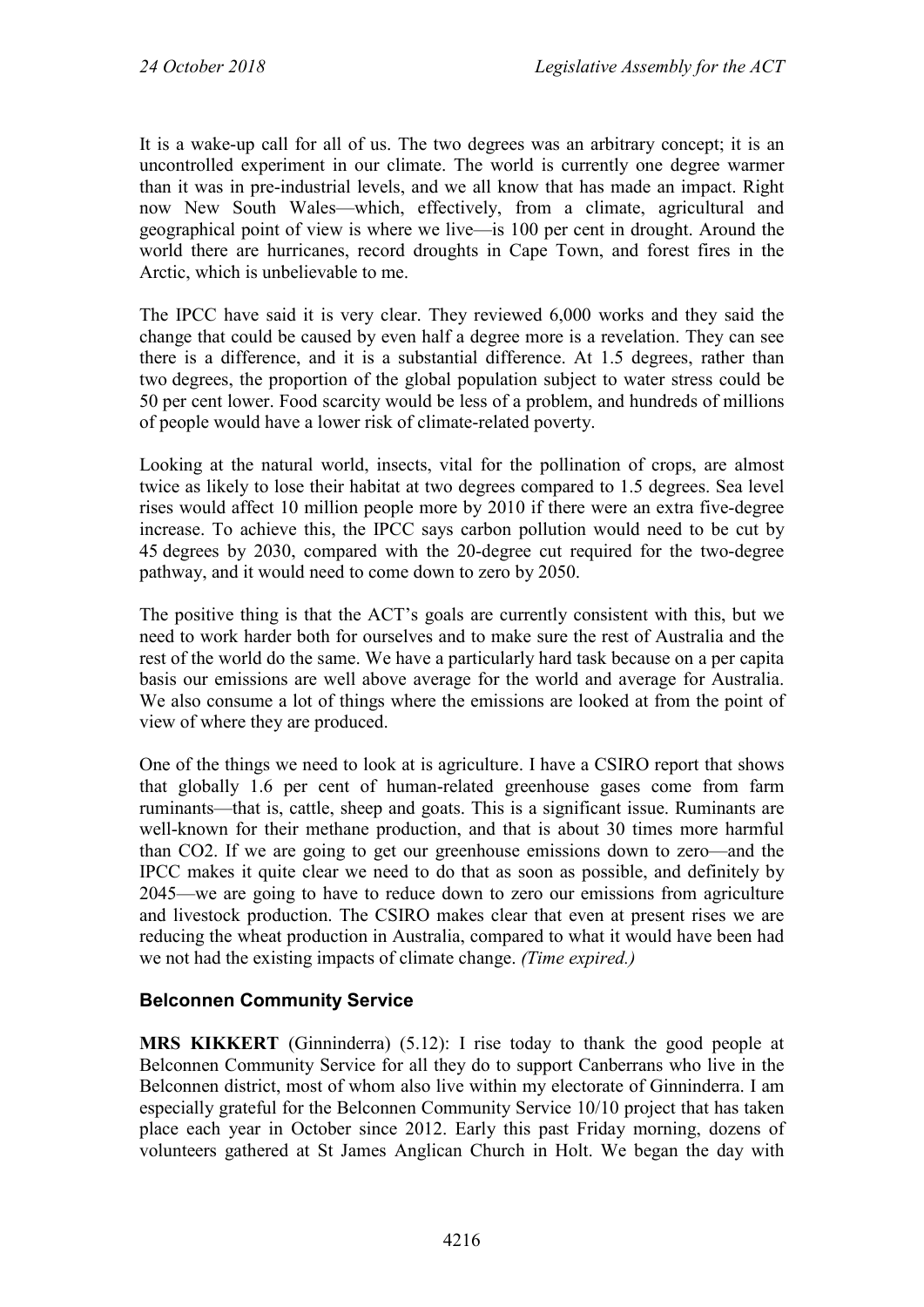freshly cooked bacon and egg rolls, safety training and a brief orientation. We were then divided into 10 teams and sent out to 10 different homes in the community for a backyard blitz.

Belconnen residents who are struggling to stay on top of their gardens are invited to apply for this program, and priority is given to applications where the occupants are at risk of eviction or homelessness due to the current condition of the garden; an overgrown garden presents a high fire risk; physical limitations prevent the occupants from maintaining outdoor areas; or current conditions prevent the family from using the outside area.

Life has a way of getting on top of people sometimes and it can be extremely difficult to get back on top of tasks. The 10/10 program is a brilliant opportunity, not unlike a number of popular reality television shows, to help people who are overwhelmed for one reason or another get back into a position where they can cope. This is a great opportunity for people in our community who need a helping hand. It is also a great opportunity for all of the volunteers who pitch in and make a real difference in the lives of others.

Volunteers this past Friday included staff from Belconnen Community Service and Housing ACT. We were joined as well by a group of students from Kaleen high school and various volunteers from throughout the community. I was also grateful that two of my staff put their hands up to labour alongside us. The team I was assigned to was sent to a house with gardens that were tremendously overgrown. All of the volunteers cheerfully went to work and tackled the difficult task of pruning, cleaning and clearing. When we had finished, the joy on the owner's face was wonderful. Her grandchildren were so happy to run around in the restored backyard.

I wish to publicly thank Mandy Green, the acting Chief Executive Officer of Belconnen Community Service, along with all her staff. A special thankyou goes to Graham McKerchar, BCS's transport program manager, who coordinates the event each year. He made sure we were well equipped with mowers, whipper snippers, gloves, skips, water and snacks, with teams well matched to each home's particular needs. I also want to thank the volunteers from ACT Housing who prepared not only the much-needed breakfast but also cooked a delicious lunch for all of us.

I believe strongly in the importance of community. This past Friday's 10/10 program is a perfect example of what happens when people band together to help their neighbours. I think many of us want to do that, but it can certainly help when an organisation like BCS makes it so easy and enjoyable to get involved. I am already looking forward to next year's project and wholeheartedly invite community-minded Belconnen residents to join us in this act of service.

#### **White Ribbon—reproductive rights**

**MS CODY** (Murrumbidgee) (5.16): Tonight I rise shocked. Recently White Ribbon, an organisation that many of us are aware of, decided to celebrate Queensland's decriminalisation of abortion by withdrawing their support on reproductive rights and declaring themselves agnostic on safe, legal termination.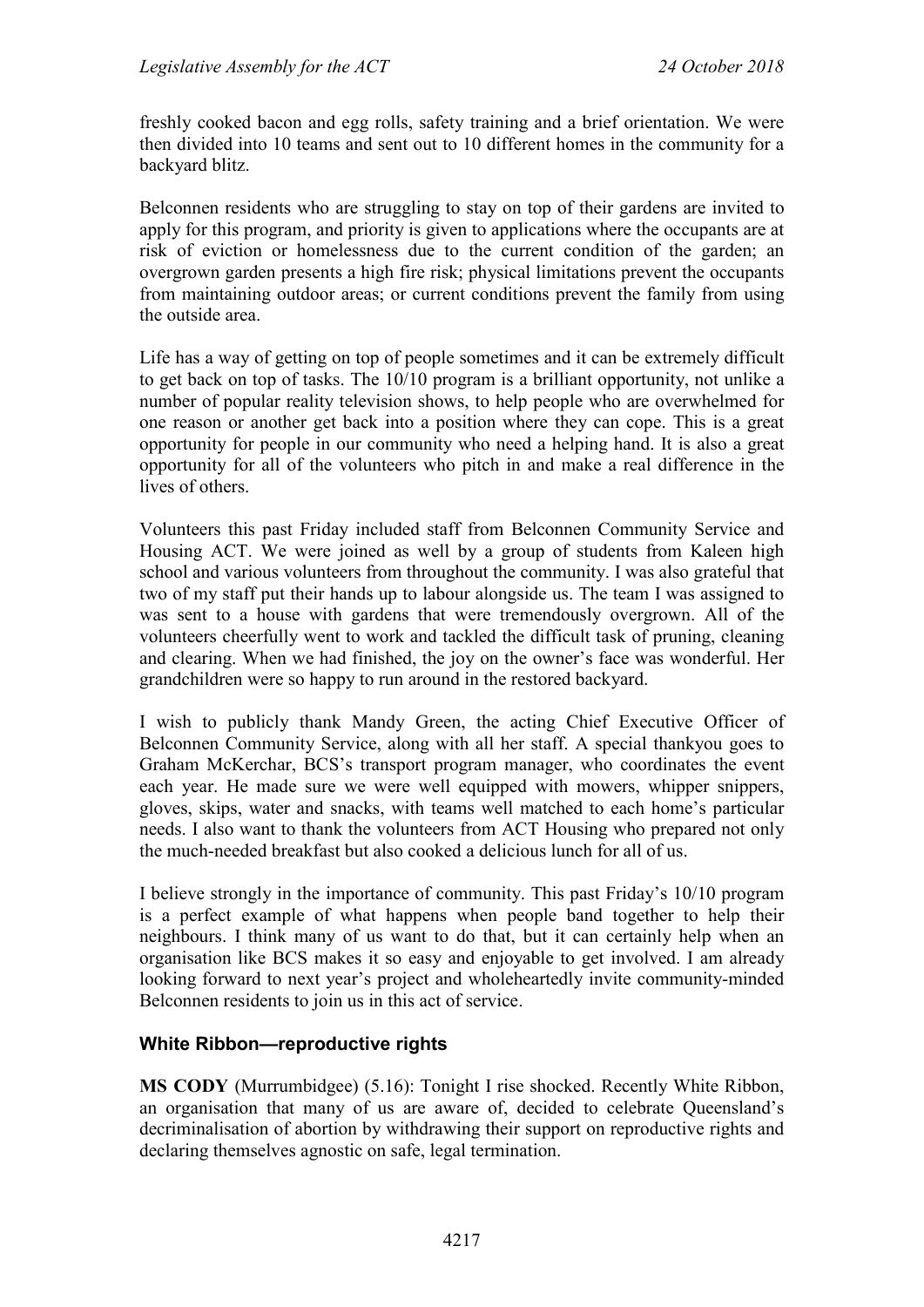As many people are aware, White Ribbon is an organisation of men supporting women who suffer domestic violence. Since that announcement was made, White Ribbon's CEO—he is their new CEO—issued a kind of back-pedal and declared that they will now be consulting with their stakeholders. "Consulting with their stakeholders" is an interesting term. The irony that an organisation like White Ribbon, which is allegedly dedicated to men taking a staunch position on violence against women, can flip-flop on women's reproductive rights is interesting, to say the very least.

As I said, we have been told by journalists that White Ribbon are going to consult with their stakeholders. I am unsure as to who those stakeholders may be. Their website states that 170 ambassadors who identify as men and 119 advocates who identify as women—I am sure we all know some of those ambassadors and that they are 100 per cent dedicated to the cause of White Ribbon—are standing up to support a grassroots movement dedicated to opposing men's violence against women.

I know that some supporters of White Ribbon have come out in the media and have opposed and felt betrayed and angry about White Ribbon's initial stance on this matter. I do hope that some of the recent media articles that are claiming White Ribbon have completely done a backflip on this are correct, because it would be a shame to stand here and see an organisation such as White Ribbon withdraw their support for women's reproductive rights.

I know that in February 2017 a former White Ribbon ambassador, then White Ribbon CEO Libby Davies, said that a handful of ambassadors resigned on religious grounds because White Ribbon had posted for the first time their support for reproductive freedom and that those who remained, it was hoped, did so because they either supported that stance or were unfazed.

I would like to remind members that a 2010 study published in the *Medical Journal of Australia* showed that 87 per cent of all Australians supported safe and legal access to abortion. There were some slight differences in age, gender and religious affiliation but none significant. Today I stand here and call on all the ACT members of White Ribbon to reaffirm their support for the freedom of women's reproductive rights and to thank the men that already have stood up, and who continue to stand up, to say no to violence against women.

### **Council on the Ageing ACT**

**MS LAWDER** (Brindabella) (5.20): I rise today to thank the team at the Council on the Ageing ACT, COTA ACT, for inviting me out to Hughes today for their annual general meeting. COTA ACT are a great organisation, and they achieve a lot for seniors across Canberra. They are a peak body for older Canberrans. They work with older people, their families and their carers to advocate for their rights and interests and improve their wellbeing.

The COTA ACT annual report shows that they took 13,754 calls on their seniors information line during the 2017-18 year. They issued 10,860 seniors cards. Over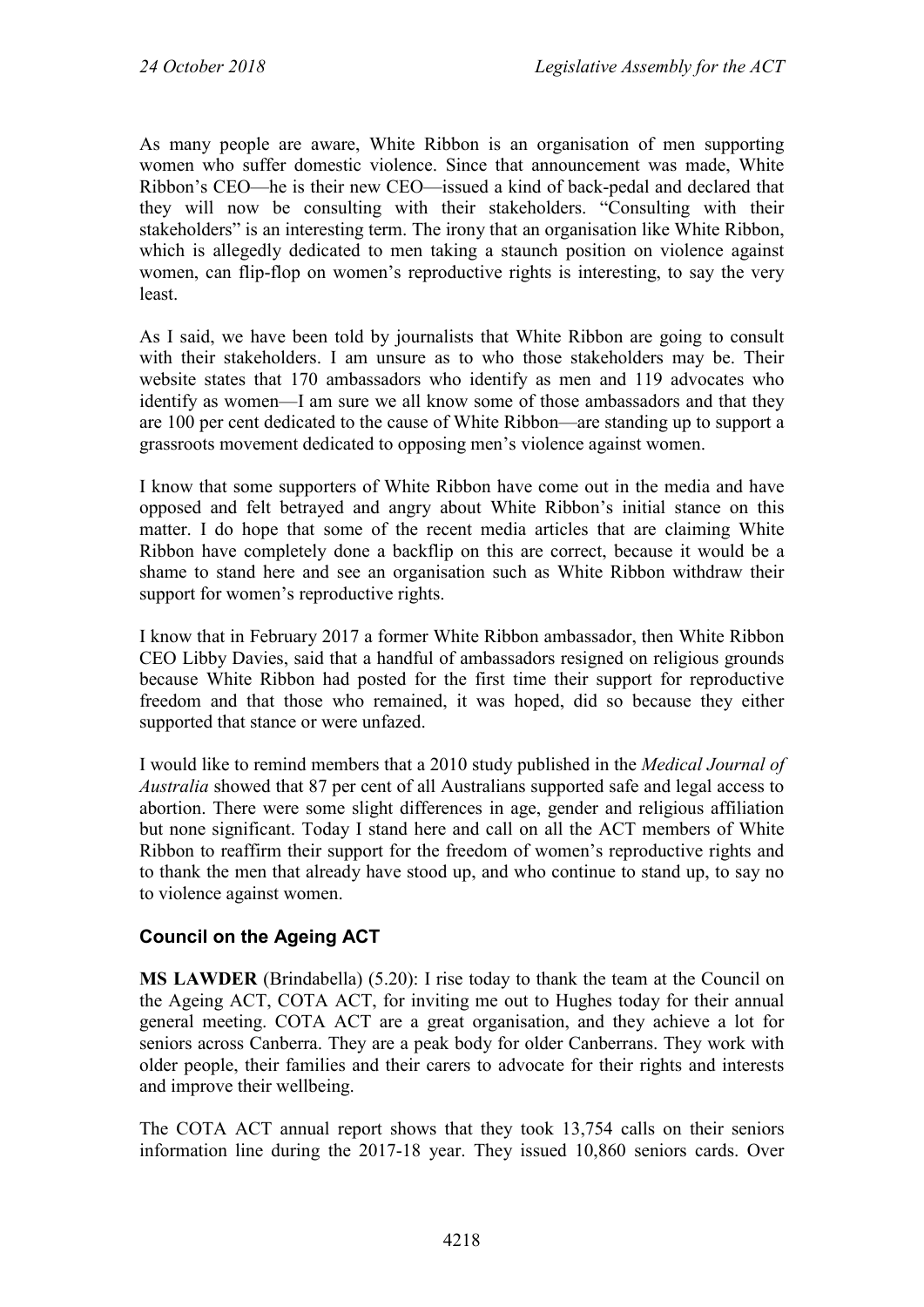6,000 people attended the ACT Seniors Week events. They delivered 68 talks and information sessions and assisted over 800 individuals through their housing options advisory service. And I would like to mention their little library and their street library, which have been very successfully installed in the past year.

I also thank the sponsors of COTA ACT who have made their year possible: Beyond Bank, Capital Chemist, ActewAGL, the flexibus service, Goodwin Aged Care and, of course, the ACT government.

I would like to thank and congratulate those who were on the board in the past year, including Bruce Shaw, Rick Lord, Paul Feldman, Ruth Martin, Jean Geise, Kirsten Cross, Richard Cumpston and Ewan Brown. I would like to congratulate Rick Lord, Michael Flynn and Ron Jelleff, who today were elected to the board for a two-year term.

I would like to thank Ewan Brown, who today did not recontest a position on the board after four years on the board and three years as president. Ewan and the rest of the team at COTA ACT worked tirelessly to make sure that COTA was going in the right direction, that those who needed services and information were getting them and that COTA continued to passionately campaign for our older Canberrans.

Finally, I would like to thank Jenny Mobbs and all of her staff in the COTA ACT office. These staff are there on the front line providing information and services to older Canberrans. They achieve an amazing amount of work for older Canberrans. Thank you to COTA ACT for the work they do for older Canberrans.

#### **Girls takeover parliament**

**MS ORR** (Yerrabi) (5.23): 11 October marked the International Day of the Girl Child. To mark and celebrate this important day I participated in the Jasiri Australia girls takeover parliament program, along with many other members of this place. The girls takeover parliament program is designed to support young women aged 13 to 25 to dismantle barriers to political participation and to encourage young women to pursue political careers. The program aims to give young women the opportunity to gain important skills in order to pursue political careers or public leadership positions by pairing young women with politicians. This year the program took place in the ACT, Western Australia and across the Pacific to support the wider participation of women in politics across the country and the Pacific region.

While the ACT is one of the few legislatures around the country to be leading the way with female representation, overall across Australia women are under-represented. In our national parliament women make up only 31 per cent of MPs and senators and approximately 19 per cent of positions on Australian boards. A 2016 Plan International Australia survey also found that five in six girls said that they thought they did not have the same opportunities as boys, and half of young Australian women said that they believed their gender was the biggest factor holding them back from becoming leaders.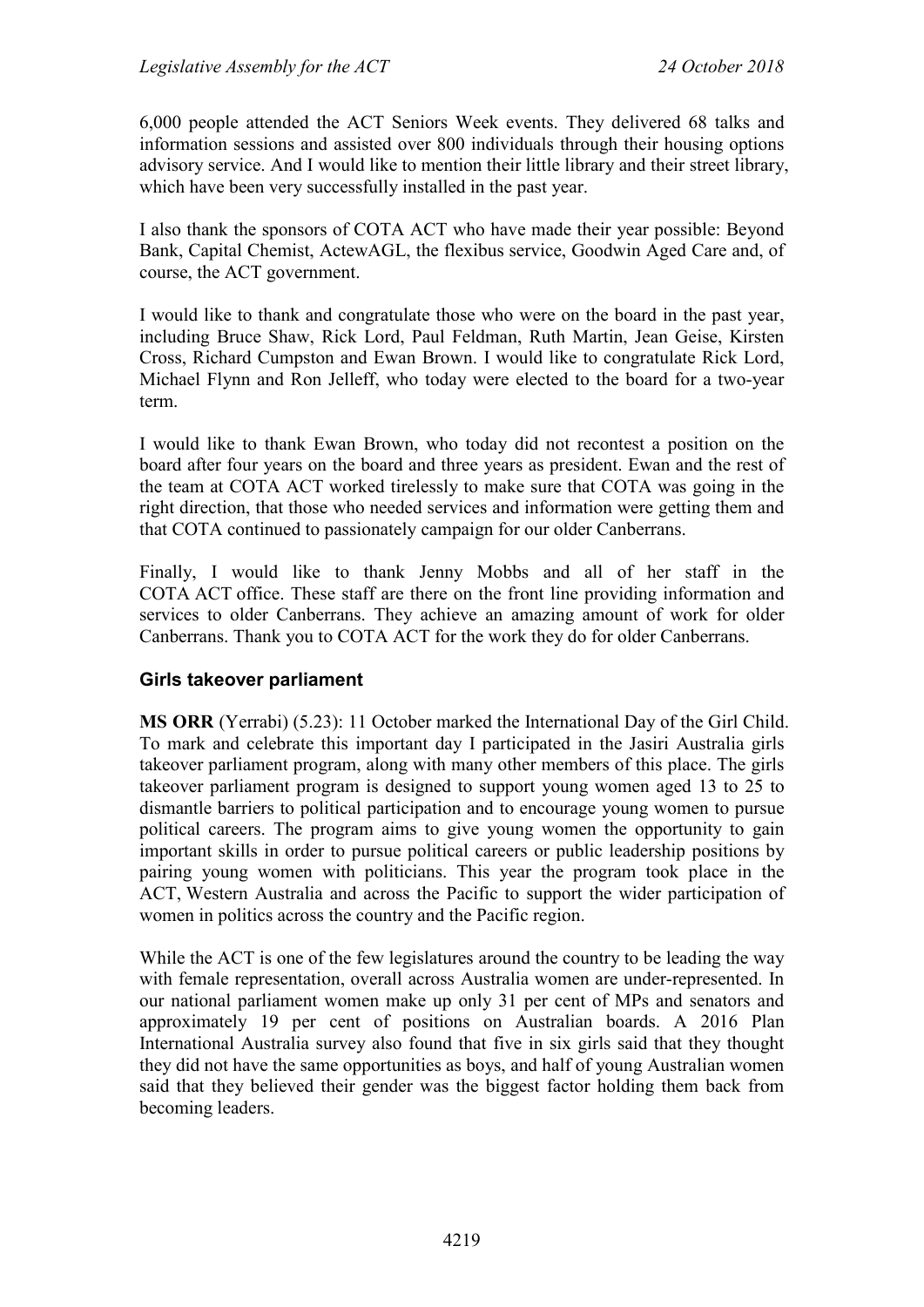In this context, this shows the importance of having a program like girls takeover parliament to encourage more women to enter public leadership positions. As part of the program I was paired with a first-year political science and international relations student from the ANU named Savannah. Savannah joined my office and learnt what is involved in being a member of the Legislative Assembly.

Savannah, like many young women, is passionate about encouraging greater participation of young women in politics. Her passion extends to ensuring young women have a presence in important political debates and public policy decisions and making sure that legislators and decision-makers take into consideration the potential impact that their policies have on the lives of women.

Savannah began the day with a tour of the Legislative Assembly, followed by joining me for meetings with constituents and colleagues in the building. Later Savannah took over my social media and assisted with speechwriting for the Assembly sitting days. Savannah provided me with feedback on how she enjoyed the day, and I would like to share her thoughts with members this evening. She said:

Being part of the program has given me key insight into what it is like to be an MLA, which has encouraged me to become more involved in ACT politics.

It has also further reinforced my belief in supporting women in their aspirations to become politically involved and engaged, and how they can make an impact across the wider community.

By sitting through the weekly meeting with Suzanne and being able to talk to her, I discovered her passion for environmentalism and recycling, which highlighted to me how someone can use their voice and position to try to encourage change across the wider community.

This highlighted to me why it is important to encourage women to advocate for change within their communities.

I would like to thank Savannah for being an incredible MLA for the day and encourage her to continue to pursue her passions for achieving gender equality and empowering women.

#### **African Australian awards night**

**MR COE** (Yerrabi—Leader of the Opposition) (5.26): I rise today to congratulate the 2018 winners and organisers of the African Australian awards. The African Australian awards dinner and dance was held on 22 September 2018. Elizabeth Kikkert and I very much enjoyed the evening. We heard from many speakers, including senior public officials, African ambassadors and high commissioners. However, one of the highlights of the night was listening to the wonderful musical talents of the Watoto Children's Choir. Well done to all the young performers who took part in the night.

I would like to commend everyone nominated for the awards this year and acknowledge their impact on our community. It is wonderful to have so many vibrant,